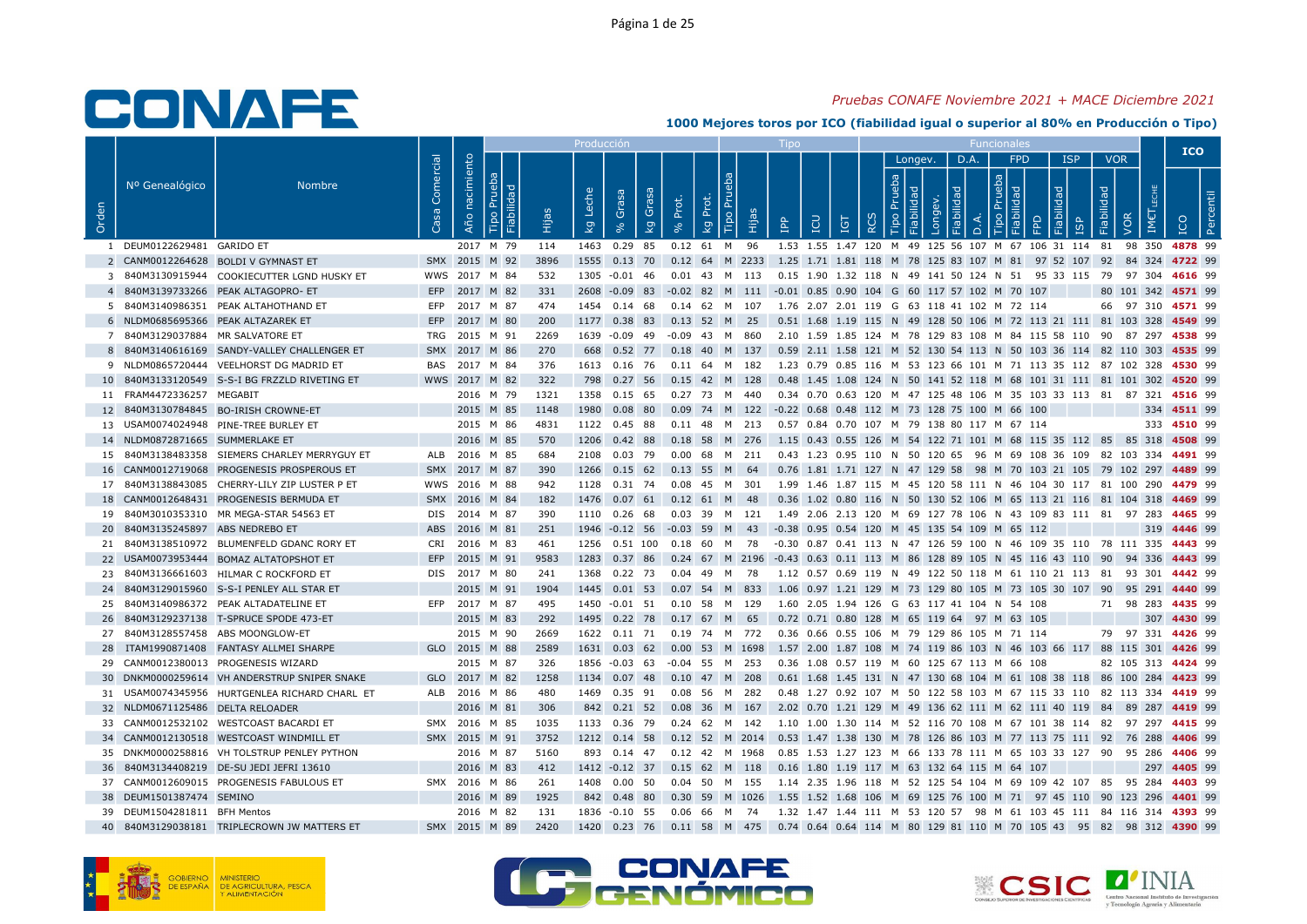## Pruebas CONAFE Noviembre 2021 + MACE Diciembre 2021

|       |                                     |                                               |                   |                |                                            |      | Producción                         |                |                      |                         |                                                                                           |                                                       |                 |          |                       |                |                 |                  |                         |                                                   |     | <b>ICO</b>                                                                                       |  |
|-------|-------------------------------------|-----------------------------------------------|-------------------|----------------|--------------------------------------------|------|------------------------------------|----------------|----------------------|-------------------------|-------------------------------------------------------------------------------------------|-------------------------------------------------------|-----------------|----------|-----------------------|----------------|-----------------|------------------|-------------------------|---------------------------------------------------|-----|--------------------------------------------------------------------------------------------------|--|
| Orden | Nº Genealógico                      | <b>Nombre</b>                                 | Comercial<br>Casa | Año nacimiento | ം<br>Fiabilidad<br>$\mathbb{E}$<br>$\circ$ |      | Leche<br>$\overline{\mathsf{k}}$ g | Grasa          | Grasa<br>Prot.<br>kg | Prot.<br>$\overline{5}$ | Tipo Pru<br>Hijas                                                                         | $\overline{P}$                                        | <b>CO</b><br>5T | $\alpha$ | Longev.<br>$\ddot{e}$ | D.A.<br>$\Box$ | <b>FPD</b><br>호 | bep<br>$\bigcap$ | <b>ISP</b><br><b>GP</b> | <b>VOR</b><br><b>Fiabilidad</b><br>$\overline{S}$ | IME |                                                                                                  |  |
|       |                                     | 41 840M3132356892 KINGS-RANSOM H DOWNLOAD-ET  |                   |                | 2015 M 84                                  | 135  |                                    | 860 0.45 78    |                      |                         | 0.15 44 M 85                                                                              | 0.90 1.25 1.35 123 M 54 131 58 107 M 59 100           |                 |          |                       |                |                 |                  |                         |                                                   |     | 71 98 284 4386 99                                                                                |  |
|       |                                     | 42 840M3123615021 MR RUBICON CASHIN-ET        |                   |                | 2015 M 84                                  | 586  |                                    | 1444 0.28 83   |                      |                         | 0.05 52 M 54                                                                              | 0.52 1.56 1.30 113 M 58 127 66 99 M 66 103            |                 |          |                       |                |                 |                  |                         |                                                   |     | 308 4382 99                                                                                      |  |
|       |                                     | 43 CANM0012648392 PROGENESIS PRETENDER ET     |                   |                | SMX 2016 M 87                              | 465  |                                    |                |                      |                         | 766  0.52  81  0.16  41  M  83                                                            |                                                       |                 |          |                       |                |                 |                  |                         |                                                   |     | 1.63 1.19 1.43 110 N 49 131 52 109 M 70 106 37 111 81 105 299 4380 99                            |  |
|       |                                     | 44 840M3141428446 OCD RAMBO SEABISCUIT-ET     |                   |                | 2017 M 86                                  | 581  |                                    |                |                      |                         | 623 0.60 83 0.25 46 M 226                                                                 | 1.81 1.33 1.57 118 M 38 123 59 110 M 69 100           |                 |          |                       |                |                 |                  |                         |                                                   |     | 82 100 278 4375 99                                                                               |  |
|       |                                     | 45 840M3142490274 T-SPRUCE FRAZZLED LOUIE- ET |                   |                | WWS 2017 M 83                              | 454  |                                    |                |                      |                         | 1588  0.13  71  0.08  60  M  66                                                           |                                                       |                 |          |                       |                |                 |                  |                         |                                                   |     | 0.03 1.09 0.94 127 N 49 128 53 90 M 67 95 21 105 81 96 296 4373 99                               |  |
|       | 46 840M3141495129 SIEMERS DARWIN    |                                               |                   |                | 2017 M 88                                  | 462  |                                    |                |                      |                         | 1165 0.32 76 0.15 54 M 187                                                                | 1.07 1.94 1.88 105 M 44 122 34 110 M 72 107           |                 |          |                       |                |                 |                  |                         |                                                   |     | 80 103 296 4373 99                                                                               |  |
|       |                                     | 47 840M3014562179 SANDY-VALLEY CODEC-ET       |                   |                | 2016 M 85                                  | 691  |                                    |                |                      |                         | 1311 0.20 69 0.12 55 M 171 -0.80 2.03 1.22 128 I 15 122 71 106 M 65 93                    |                                                       |                 |          |                       |                |                 |                  |                         |                                                   |     | 281 4372 99                                                                                      |  |
|       |                                     | 48 CANM0012379999 PROGENESIS SEDUCER ET       |                   |                | 2015 M 90                                  | 919  |                                    | 1148 0.22 65   |                      |                         | $0.04$ 41 M 573                                                                           | 1.39 1.86 1.75 122 M 69 125 79 109 M 70 103           |                 |          |                       |                |                 |                  |                         |                                                   |     | 87 101 278 4371 99                                                                               |  |
|       |                                     | 49 840M3131842572 S-S-I PROFIT MAKER-ET       |                   |                | 2015 M 81                                  | 186  |                                    |                |                      |                         | 1242  0.21  67  0.17  58  M  88                                                           | 0.47 1.13 0.93 118 M 62 130 60 105 M 61 108           |                 |          |                       |                |                 |                  |                         |                                                   |     | 305 4368 99                                                                                      |  |
|       | 50 DEUM1501342829 SL Medon          |                                               |                   |                | 2015 M 85                                  | 347  |                                    |                |                      |                         | 1929 -0.12 55 -0.08 53 M 183                                                              |                                                       |                 |          |                       |                |                 |                  |                         |                                                   |     | 0.68 1.79 1.28 124 M 63 121 68 98 M 60 106 45 106 87 97 293 4366 99                              |  |
|       | 51 840M3141494407 ABS ZEBEDEE ET    |                                               |                   |                | ABS 2017 M 82                              | 252  |                                    |                |                      |                         | 1211  0.52  99  0.17  57  M  66                                                           | 1.00 1.10 1.18 110 G 59 116 42 104 M 70 107           |                 |          |                       |                |                 |                  |                         |                                                   |     | 76 109 306 4360 99                                                                               |  |
|       | 52 840M3128043640 PEAK ALTATIM-ET   |                                               |                   |                | 2014 M 85                                  | 572  |                                    |                |                      |                         | 2050 0.17 94 0.05 72 M 68                                                                 | 0.43 0.61 0.53 120 M 72 112 73 86 M 65 115            |                 |          |                       |                |                 |                  |                         |                                                   |     | 322 4359 99                                                                                      |  |
|       | 53 DNKM0000257840 BONUM             |                                               |                   |                | BAS 2015 M 88                              | 4695 |                                    | 1300 -0.01 45  |                      |                         | 0.26 70 M 1434                                                                            |                                                       |                 |          |                       |                |                 |                  |                         |                                                   |     | 1.08 1.26 1.38 119 M 74 125 82 99 M 69 114 44 110 90 103 298 <b>4358</b> 99                      |  |
|       | 54 ESPM9204383819 GEFRI APOLO PC ET |                                               |                   |                | FEF 2016 N 85                              | 67   |                                    |                |                      |                         |                                                                                           |                                                       |                 |          |                       |                |                 |                  |                         |                                                   |     | 1293 0.17 65 0.18 61 N 61 1.63 0.93 1.56 114 N 49 119 50 106 N 30 98 37 110 81 89 276 4356 99    |  |
|       |                                     | 55 840M3132350030 EDG DIRECTOR ROOSTER ET     |                   |                | DIS 2016 M 82                              | 358  |                                    | 957 0.46 83    |                      |                         | 0.18 50 M 153                                                                             |                                                       |                 |          |                       |                |                 |                  |                         |                                                   |     | -0.07 1.45 1.12 108 M 49 131 56 110 M 62 104 32 107 79 104 305 <b>4354</b> 99                    |  |
|       |                                     | 56 840M3133371300 S-S-I SILVER SONIC ET       |                   |                | 2015 M 89                                  | 578  |                                    |                |                      |                         | 1173 0.43 88 0.05 43 M 265                                                                | 1.53 1.03 1.10 117 M 68 121 73 109 M 71 96            |                 |          |                       |                |                 |                  |                         |                                                   |     | 80 108 284 4353 99                                                                               |  |
|       | 57 NLDM0928772508 DG R NEW YORK ET  |                                               |                   |                | ALB 2015 M 88                              | 1260 |                                    |                |                      |                         | 1570 -0.17 37 -0.01 49 M 487                                                              |                                                       |                 |          |                       |                |                 |                  |                         |                                                   |     | 0.65 1.17 1.07 123 M 65 128 79 115 M 60 111 44 117 88 94 280 4349 99                             |  |
|       |                                     | 58 CANM0012608917 PROGENESIS KRISTOFF ET      |                   |                | SMX 2016 M 87                              | 1262 |                                    | 1385 0.16 67   |                      |                         | 0.09 55 M 330                                                                             |                                                       |                 |          |                       |                |                 |                  |                         |                                                   |     | 0.55 1.04 1.04 113 M 50 127 50 110 M 68 113 21 106 82 93 298 4348 99                             |  |
|       | 59 DEUM0358660547 SINUS             |                                               |                   |                | 2015 M 85                                  | 582  |                                    |                |                      |                         |                                                                                           |                                                       |                 |          |                       |                |                 |                  |                         |                                                   |     | 1315 0.24 73 0.11 55 M 513 1.50 1.62 1.34 107 M 67 118 72 102 M 66 105 43 113 87 107 303 4340 99 |  |
|       |                                     | 60 840M3142352961 S-S-I PR RENEGADE ET        |                   |                | WWS 2017 M 81                              | 275  | 948                                | 0.51 88        | 0.26                 |                         | 58 M 144                                                                                  |                                                       |                 |          |                       |                |                 |                  |                         |                                                   |     | 1.18 1.37 1.47 101 N 45 116 55 113 M 68 95 32 107 79 104 294 4339 99                             |  |
|       |                                     | 61 840M3137616780 TAG-LANE DEFIANCE           |                   |                | 2016 M 85                                  | 1233 |                                    |                |                      |                         | 1539  0.29  87  0.06  56  M  127  -0.07  0.56  0.21  117  M  68  125  73  106  M  64  105 |                                                       |                 |          |                       |                |                 |                  |                         |                                                   |     | 313 4337 99                                                                                      |  |
|       | 62 DNKM3372306784 Stronghold        |                                               |                   |                | 2015 M 85                                  | 472  |                                    |                |                      |                         |                                                                                           |                                                       |                 |          |                       |                |                 |                  |                         |                                                   |     | 1388 0.05 55 0.12 58 M 131 0.28 0.67 0.44 121 M 67 127 71 110 M 63 107 43 114 85 88 295 4332 99  |  |
|       |                                     | 63 FRAM8574596896 SOURCES JAUNAY MORPHEUS     |                   |                | 2016 M 81                                  | 177  |                                    | 1291 -0.05 41  |                      |                         | 0.02  44  M  35                                                                           |                                                       |                 |          |                       |                |                 |                  |                         |                                                   |     | 0.76 1.97 1.64 123 N 49 131 50 110 M 67 109 43 106 81 91 274 4332 99                             |  |
|       | 64 DEUM0769953813 MOCON ET          |                                               |                   |                | 2013 M 87                                  | 1357 |                                    |                |                      |                         |                                                                                           |                                                       |                 |          |                       |                |                 |                  |                         |                                                   |     | 1272 0.06 52 0.13 55 M 516 0.09 1.07 0.44 124 M 73 130 77 111 M 66 110 33 106 87 88 300 4331 99  |  |
|       | 65 DEUM0539335800 BRILLIANCE        |                                               |                   |                | 2016 M 80                                  | -111 |                                    |                |                      |                         | 990  0.11  47  -0.03  29  M  101                                                          |                                                       |                 |          |                       |                |                 |                  |                         |                                                   |     | 1.33 1.75 1.55 128 M 53 131 54 114 M 62 106 34 114 85 90 262 <b>4329</b> 99                      |  |
|       |                                     | 66 840M3138277108 CAL-ROY-AL YODA ET          |                   |                | ABS 2016 M 90                              | 1817 |                                    |                |                      |                         |                                                                                           |                                                       |                 |          |                       |                |                 |                  |                         |                                                   |     | 1044 0.42 82 0.14 49 M 459 0.53 2.07 1.74 115 M 63 123 75 98 M 72 103 40 105 85 111 288 4328 99  |  |
|       | 67 840M3136264642 OCD ALTASWAG ET   |                                               |                   |                | 2016 M 91                                  | 3099 |                                    |                |                      |                         | 1183  0.52  98  0.16  56  M  580                                                          | 1.34 1.39 1.50 103 M 66 115 84 104 M 72 108           |                 |          |                       |                |                 |                  |                         |                                                   |     | 86 117 302 4325 99                                                                               |  |
|       |                                     | 68 840M3134408207 DE-SU ALTME JARVIS 13598-ET |                   |                | 2016 M 82                                  | 88   | 1047                               | $0.33$ 73      |                      |                         | 0.19 54 M 74                                                                              | 0.47 1.82 1.14 118 M 48 114 53 116 M 57 109           |                 |          |                       |                |                 |                  |                         |                                                   |     | 69 96 287 4325 99                                                                                |  |
|       |                                     | 69 840M3132117133 PINE-TREE SAMIRAH-ET        |                   |                | 2016 M 87                                  | 1823 |                                    |                |                      |                         | 1334  0.41  93  0.24  69  M  106                                                          | 0.70 0.88 0.86 110 M 73 119 77 93 M 69 89             |                 |          |                       |                |                 |                  |                         |                                                   |     | 305 4324 99                                                                                      |  |
|       |                                     | 70 840M3137916164 OAKFIELD MODESTY EUREKA-ET  |                   |                | 2016 M 85                                  | 820  |                                    | 865 0.43 76    |                      |                         | $0.14$ 43 M 87                                                                            | 0.91 1.71 1.54 112 M 55 129 69 111 M 67 112           |                 |          |                       |                |                 |                  |                         |                                                   |     | 289 4324 99                                                                                      |  |
|       | 71 840M3143099614 TAG-LANE ELEMENT  |                                               |                   |                | 2017 M 81                                  | 302  |                                    | 734  0.68  96  |                      | 0.18 42 M               | - 48                                                                                      | 0.46 0.81 0.68 113 G 55 126 46 120 M 63 107           |                 |          |                       |                |                 |                  |                         |                                                   |     | 70 113 298 4321 99                                                                               |  |
|       |                                     | 72 840M3139051904 S-S-I PR CHINCHI CHARGER-ET |                   |                | 2016 M 81                                  | 224  |                                    | 1275  0.40  89 |                      |                         | 0.11 53 M 102 0.93 1.19 1.19 113 M 42 123 58 98 M 61 99                                   |                                                       |                 |          |                       |                |                 |                  |                         |                                                   |     | 295 4320 99                                                                                      |  |
|       |                                     | 73 840M3123915128 KHW CRANKIT AGAIN ET        |                   |                | 2015 M 86                                  | 471  |                                    |                |                      |                         | 874 0.29 61 0.25 55 M 108                                                                 |                                                       |                 |          |                       |                |                 |                  |                         |                                                   |     | 0.12 1.60 1.07 125 M 53 127 60 107 M 67 109 44 102 87 78 289 4315 99                             |  |
|       |                                     | 74 CANM0012192447 SILVERRIDGE V WONDER        |                   |                | 2015 M 87                                  | 342  |                                    | 1826 -0.08 57  |                      |                         | $0.09$ 69 M 49                                                                            | -0.04 1.14 0.80 116 M 69 125 70 100 M 65 110          |                 |          |                       |                |                 |                  |                         |                                                   |     | 62 95 309 4312 99                                                                                |  |
|       | 75 DNKM0000259811 VH RIVER RAMSEY   |                                               |                   |                | GLO 2017 M 79                              | 357  |                                    | 624 0.18 41    |                      |                         | 0.23 44 M 60                                                                              |                                                       |                 |          |                       |                |                 |                  |                         |                                                   |     | 1.59 0.66 0.92 123 N 45 136 62 120 M 64 115 29 113 80 93 279 4310 99                             |  |
|       |                                     | 76 NLDM0946221484 DELTA TREASURE ET           |                   |                | CRV 2016 M 86                              | 1773 |                                    | 242 0.22 30    |                      |                         | 0.12 20 M 659                                                                             | 1.48 1.35 1.32 136 M 49 144 69 122 M 67 113 40 121 90 |                 |          |                       |                |                 |                  |                         |                                                   |     | 99 257 4309 99                                                                                   |  |
|       |                                     | 77 840M3130996375 FINGER LOPEZ KING LOUIE ET  |                   |                | CRI 2017 M 83                              | 546  |                                    |                |                      |                         | 1559  0.17  75  0.02  52  M  59                                                           | 0.96 0.99 0.84 116 G 59 124 58 102 M 66 110           |                 |          |                       |                |                 |                  |                         |                                                   |     | 77 98 304 4307 99                                                                                |  |
|       |                                     | 78 840M3140503778 N-SPRINGHOPE ESCALATE ET    | <b>ABS</b>        |                | 2017 M 84                                  | 358  |                                    | 1135 0.25 67   |                      |                         | 0.10 47 M 59                                                                              |                                                       |                 |          |                       |                |                 |                  |                         |                                                   |     | 0.45 1.38 0.92 123 N 47 130 48 98 M 69 111 21 111 78 97 295 4306 99                              |  |
|       |                                     | 79 CANM0012529214 PROGENESIS DEFINITE ET      |                   |                | SMX 2016 M 84                              | 588  |                                    | 864 0.28 60    |                      |                         | 0.22 51 M 136                                                                             |                                                       |                 |          |                       |                |                 |                  |                         |                                                   |     | 0.65 0.80 0.79 125 M 59 125 67 114 M 66 98 52 113 81 97 274 4304 99                              |  |
|       |                                     | 80 840M3132198333 MR RUBICON DYNAMO ET        |                   |                | ALB 2015 M 90                              | 6268 |                                    |                |                      |                         |                                                                                           |                                                       |                 |          |                       |                |                 |                  |                         |                                                   |     | 1499 0.07 61 0.03 52 M 601 0.88 1.23 1.27 118 M 76 131 84 97 N 72 98 87 103 85 97 288 4302 99    |  |





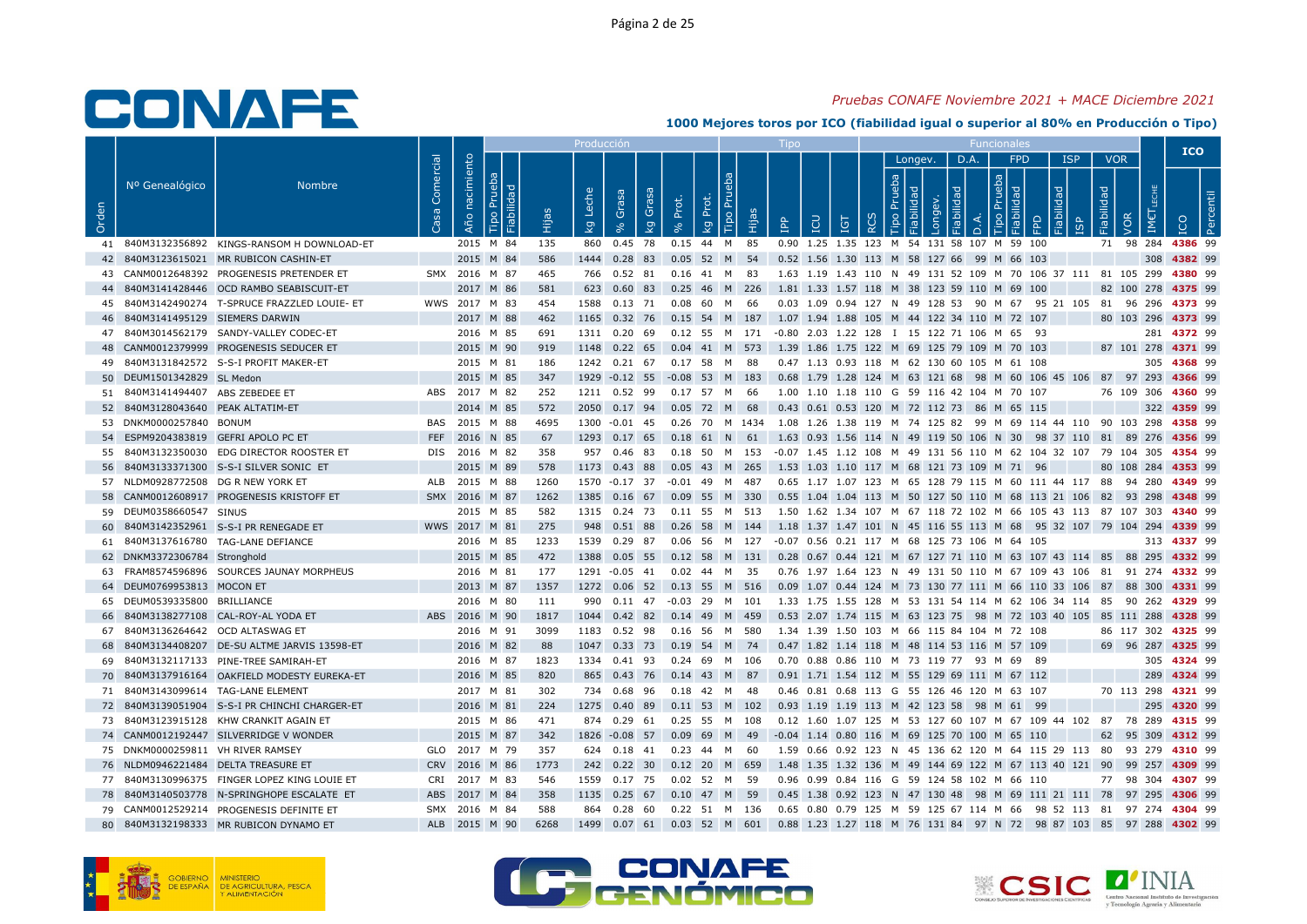## Pruebas CONAFE Noviembre 2021 + MACE Diciembre 2021

|       |                                   |                                                |                   |                   |                                                |      | Producci <u>ón</u> |           |                                  |             |                               | $\mathsf{I}$ ipo                                                                          |       |                             |         |      | <b>Funcionale</b> |                             |                                                                                                  |                               |     | <b>ICO</b>         |  |
|-------|-----------------------------------|------------------------------------------------|-------------------|-------------------|------------------------------------------------|------|--------------------|-----------|----------------------------------|-------------|-------------------------------|-------------------------------------------------------------------------------------------|-------|-----------------------------|---------|------|-------------------|-----------------------------|--------------------------------------------------------------------------------------------------|-------------------------------|-----|--------------------|--|
| Orden | Nº Genealógico                    | <b>Nombre</b>                                  | Comercial<br>Casa | nacimiento<br>Año | ്ക്<br>Fiabilidad<br>P <sub>U</sub><br>$\circ$ |      | Leche<br>kg        | Grasa     | Grasa<br>Prot.<br>kg             | Prot.<br>kā | $\mathbf{E}$<br>Hijas<br>Tipo | <b>POI</b><br><b>PP</b>                                                                   | $\Xi$ | $\overline{a}$<br><b>RC</b> | Longev. | D.A. |                   | <b>FPD</b><br>ᅙ<br>$\Omega$ | <b>ISP</b><br>호<br>isp                                                                           | <b>VOR</b><br>bep!<br>Fiabili | IME | ீ                  |  |
|       | 81 ESPM9204342146 WILDER MOCCA ET |                                                |                   | ABK 2015 N 93     |                                                | 178  | 1388  0.04  54     |           |                                  |             | 0.07 52 N 128                 |                                                                                           |       |                             |         |      |                   |                             | 1.88 0.59 1.04 107 N 53 123 54 115 N 45 112 68 120 88 98 286 4295 99                             |                               |     |                    |  |
|       |                                   | 82 840M3132352752 ST GEN R-HAZE RAPID ET       |                   | DIS 2017 M 78     |                                                | 162  |                    |           | 1213 0.26 72 0.15 55 M 88        |             |                               |                                                                                           |       |                             |         |      |                   |                             | 1.16 1.42 1.72 103 N 50 125 50 105 N 44 97 21 107 82 111 293 4294 99                             |                               |     |                    |  |
|       |                                   | 83 CANM0012434485 PROGENESIS MONTFORT          |                   | 2015 M 84         |                                                | 131  |                    |           | 1048  0.50  91  0.27  63  M  109 |             |                               | 0.91 0.98 1.18 112 M 52 115 53 103 M 60 101                                               |       |                             |         |      |                   |                             |                                                                                                  |                               |     | 70 110 291 4293 99 |  |
|       |                                   | 84 CANM0012371147 WESTCOAST GUARENTEE ET       |                   | SMX 2016 M 90     |                                                | 2772 |                    |           |                                  |             |                               |                                                                                           |       |                             |         |      |                   |                             | 765 0.36 65 0.26 52 M 1004 -0.49 1.01 0.22 128 M 74 125 82 114 N 47 110 75 115 87 88 293 4293 99 |                               |     |                    |  |
| 85    |                                   | 840M3132356933 KINGS-RANSOM M DEVINE ET        |                   | WWS 2016 M 88     |                                                | 1301 | 947 0.39 75        |           |                                  |             | 0.15 47 M 137                 | 0.53 1.39 1.32 125 M 63 129 75 99 M 69 107                                                |       |                             |         |      |                   |                             |                                                                                                  |                               |     | 282 4292 99        |  |
|       |                                   | 86 840M3126218688 S-S-I KINGPIN PHANTOM ET     |                   | WWS 2014 M 88     |                                                | 1382 |                    |           |                                  |             |                               |                                                                                           |       |                             |         |      |                   |                             | 1706 0.22 86 0.11 67 M 345 0.77 1.03 1.20 111 M 81 107 83 97 M 72 106 21 111 87 99 290 4290 99   |                               |     |                    |  |
|       | 87 NLDM0571956786 DOWNTOWN ET     |                                                |                   | ALB 2016 M 89     |                                                | 768  | 1556  0.16  74     |           |                                  |             | 0.08 59 M 453                 |                                                                                           |       |                             |         |      |                   |                             | -0.10 1.63 1.46 120 M 60 123 71  90 M 74  94 56 104  86  90 286 <b>4290</b> 99                   |                               |     |                    |  |
|       |                                   | 88 840M3014562172 SANDY-VALLEY COPYCAT-TW-ET   |                   | 2016 M 87         |                                                | 1527 | 1119 0.34 76       |           |                                  |             | 0.10 47 M 481                 | -0.01 1.73 1.28 119 M 73 127 74 104 M 69 105                                              |       |                             |         |      |                   |                             |                                                                                                  |                               |     | 57 97 283 4288 99  |  |
|       |                                   | 89 840M3139490297 S-S-I KING ROYAL GEORGE-ET   |                   | 2017 M 82         |                                                | 126  | 814 0.34 64        |           |                                  |             | 0.31 59 M 48                  | 1.62 1.13 1.62 114 M 38 122 35 110 M 64 105                                               |       |                             |         |      |                   |                             |                                                                                                  |                               |     | 62 102 280 4284 99 |  |
|       |                                   | 90 GBRM8380400603 WILLSBRO LC ADHERE           |                   | 2014 M 88         |                                                | 373  | 1176               | $0.06$ 49 |                                  |             | $0.08$ 47 M 115               |                                                                                           |       |                             |         |      |                   |                             | 0.73 2.09 1.76 120 M 67 128 71 102 M 67 101 44 110 85 110 278 4284 99                            |                               |     |                    |  |
|       | 91 DNKM0000259048 Saleno          |                                                |                   | 2016 M 84         |                                                | 495  |                    |           |                                  |             |                               |                                                                                           |       |                             |         |      |                   |                             | 1386 0.14 65 0.19 66 M 344 1.07 1.40 1.38 110 M 54 122 69 95 M 64 104 32 104 84 108 294 4283 99  |                               |     |                    |  |
|       |                                   | 92 CANM0012192423 SILVERRIDGE V ETESIAN ET     |                   | SMX 2015 M 86     |                                                | 741  |                    |           | 1470 -0.07 45 -0.12 34 M 260     |             |                               |                                                                                           |       |                             |         |      |                   |                             | 1.50 1.85 1.96 115 M 69 129 68 110 M 72 111 44 115 85 104 272 <b>4283</b> 99                     |                               |     |                    |  |
|       |                                   | 93 840M3141559498 DE-SU FRAZZ TAHITI 14104 ET  |                   | WWS 2017 M 81     |                                                | 242  | 1577  0.20  79     |           |                                  |             | 0.06 58 M 63                  |                                                                                           |       |                             |         |      |                   |                             | -0.39 0.63 0.32 104 N 50 128 52 109 M 69 106 21 111 81 110 315 4282 99                           |                               |     |                    |  |
|       | 94 840M3135245862 ABS MALIBU-ET   |                                                |                   | 2016 M 85         |                                                | 926  |                    |           |                                  |             |                               | 1336  0.40  91  0.07  51  M  81  -0.37  0.76  0.48  120  M  54  133  72  93  M  67  116   |       |                             |         |      |                   |                             |                                                                                                  |                               |     | 310 4281 99        |  |
|       | 95 NLDM0662437877 DELTA BARRAGE   |                                                |                   | 2016 M 81         |                                                | 475  | 1355  0.00  49     |           |                                  |             | 0.06 50 M 195                 |                                                                                           |       |                             |         |      |                   |                             | 1.60 0.21 0.40 128 M 49 127 66 108 M 61 106 32 110 88 69 282 4277 99                             |                               |     |                    |  |
|       |                                   | 96 840M3133735619 S-S-I HEINZ VIKING-ET        |                   | 2015 M 80         |                                                | 164  | 1218  0.15  60     |           |                                  |             | 0.05 45 M 66                  | 0.57 0.98 0.87 113 M 61 139 58 110 M 59 101                                               |       |                             |         |      |                   |                             |                                                                                                  |                               |     | 287 4270 99        |  |
|       | 97 DEUM0360175040 ROYCE           |                                                |                   | 2017 M 84         |                                                | 379  | 959 0.21 56        |           |                                  |             | 0.08 40 M 331                 |                                                                                           |       |                             |         |      |                   |                             | 1.70 1.41 1.35 118 M 52 128 66 104 M 67 113 32 118 84 101 284 <b>4267</b> 99                     |                               |     |                    |  |
|       | 98 DEUM0538784277 MONTE           |                                                |                   | 2015 M 81         |                                                | 116  | 1633 -0.03 55      |           |                                  |             | $-0.02$ 50 M 43               |                                                                                           |       |                             |         |      |                   |                             | 1.85 1.07 1.19 116 M 57 124 59 99 M 56 107 41 109 85 94 280 4266 99                              |                               |     |                    |  |
|       |                                   | 99 ESPM9204301931 WILDER MARZIPAN ET           |                   | XF 2015 N 94      |                                                | 204  |                    |           | 1559 -0.08 47 -0.17 31 N 130     |             |                               |                                                                                           |       |                             |         |      |                   |                             | 0.89 0.88 0.71 129 N 53 130 54 115 N 51 114 74 113 88 77 256 4265 99                             |                               |     |                    |  |
|       |                                   | 100 CANM0012529317 PROGENESIS PASSPORT         |                   | 2016 M 82         |                                                | 94   |                    |           | 1758 -0.30 29 0.01 58 M 50       |             |                               | 0.41 1.44 1.32 123 M 45 127 59 111 M 62 97                                                |       |                             |         |      |                   |                             |                                                                                                  |                               |     | 68 92 267 4262 99  |  |
|       | 101 NLDM0687206696 DELTA CONCERT  |                                                |                   | 2015 M 88         |                                                | 5981 | 910 0.16 49        |           |                                  |             |                               |                                                                                           |       |                             |         |      |                   |                             | 0.13 43 M 2935 0.67 0.74 0.41 113 M 73 136 81 121 M 67 109 33 118 92 104 293 <b>4262</b> 99      |                               |     |                    |  |
|       | 102 DEUM0358110848 PARALLEL ET    |                                                |                   | GLO 2015 M 83     |                                                | 805  |                    |           | 1622 -0.20 36 0.03 56 M 562      |             |                               |                                                                                           |       |                             |         |      |                   |                             | 0.84 0.98 0.65 126 M 59 124 78 106 M 53 104 33 113 87 79 279 4261 99                             |                               |     |                    |  |
|       |                                   | 103 ITAM9991459328 GO-FARM LUTERO ET           |                   | 2016 M 78         |                                                | 212  | 1367 0.04 53       |           |                                  |             | 0.09 54 M 121                 |                                                                                           |       |                             |         |      |                   |                             | 0.59 1.27 0.98 118 N 52 123 57 110 M 50 97 44 108 84 83 270 4260 99                              |                               |     |                    |  |
|       |                                   | 104 840M3140985990 LEANINGHOUSE CLETE-ET       |                   | 2016 M 84         |                                                | 580  |                    |           |                                  |             |                               | 1375  0.34  87  0.05  50  M  194  -0.10  1.04  0.64  107  M  44  121  63  117  M  66  111 |       |                             |         |      |                   |                             |                                                                                                  |                               |     | 303 4258 99        |  |
|       |                                   | 105 840M3132348470 MR SPRING NIGHTCAP 74636 ET |                   | DIS 2015 M 85     |                                                | 866  | 1269 0.30 78       |           |                                  | 0.15 57 M   | 181                           |                                                                                           |       |                             |         |      |                   |                             | -0.55 1.18 0.91 109 N 55 123 59 110 M 66 108 43 110 85 103 299 <b>4258</b> 99                    |                               |     |                    |  |
|       |                                   | 106 CANM0012719098 PROGENESIS MAURICE ET       |                   | SMX 2017 M 86     |                                                | 434  | 1131  0.18  60     |           |                                  |             | $0.06$ 43 M 63                |                                                                                           |       |                             |         |      |                   |                             | 0.62 1.74 1.22 105 N 50 129 50 112 M 70 115 21 117 82 120 296 4256 99                            |                               |     |                    |  |
|       | 107 840M3141494328 ABS OUTBACK ET |                                                |                   | 2017 M 82         |                                                | 446  |                    |           |                                  |             |                               | 911 0.42 77 0.18 48 M 147 0.89 1.16 0.68 115 M 57 123 58 112 M 59 120                     |       |                             |         |      |                   |                             |                                                                                                  |                               |     | 52 108 303 4254 99 |  |
|       |                                   | 108 CANM0109603329 LESPERRON SUCCESSOR ETM     |                   | SMX 2016 M 88     |                                                | 434  | 1398  0.01  51     |           |                                  |             |                               |                                                                                           |       |                             |         |      |                   |                             | 0.11 57 M 263 -0.49 1.15 0.76 119 M 52 122 56 116 M 69 101 21 115 88 76 271 4253 99              |                               |     |                    |  |
|       | 109 DEUM0666869554 RZH DECLIC ET  |                                                |                   | BAS 2016 M 84     |                                                | 216  |                    |           | 1687 -0.21 37 -0.07 47 M 151     |             |                               |                                                                                           |       |                             |         |      |                   |                             | 0.42 0.94 0.86 122 M 53 128 56 119 N 39 96 57 108 87 89 266 4251 99                              |                               |     |                    |  |
|       |                                   | 110 CANM0012379979 PROGENESIS HALO PROFILER ET |                   | 2015 M 85         |                                                | 371  |                    |           | 294 0.41 51 0.35 44 M 180        |             |                               |                                                                                           |       |                             |         |      |                   |                             | 0.86 1.55 1.34 113 M 61 133 68 120 M 65 111 32 115 85 102 277 4251 99                            |                               |     |                    |  |
|       |                                   | 111 840M3130010457 DE-SU TORONTO 13212         |                   | 2015 M 89         |                                                | 1337 | 788 0.09 37        |           |                                  |             | 0.27 54 M 318                 |                                                                                           |       |                             |         |      |                   |                             | 0.28 1.70 1.24 113 M 71 131 75 116 M 66 101 33 118 88 105 273 4250 99                            |                               |     |                    |  |
|       |                                   | 112 CANM0012529328 PROGENESIS TRIVAGO ET       |                   | SMX 2016 M 84     |                                                | 444  |                    |           | 2092 -0.20 52 -0.10 56 M 87      |             |                               |                                                                                           |       |                             |         |      |                   |                             | 0.10 1.49 1.00 113 M 52 122 63 103 M 65 106 43 108 82 84 277 4247 99                             |                               |     |                    |  |
|       |                                   | 113 840M3131003289 S-S-I SILVER SPIKE ET       |                   | WWS 2015 M 90     |                                                | 1289 | 1451 0.05 58       |           |                                  |             | 0.00 47 M 860                 |                                                                                           |       |                             |         |      |                   |                             | 1.39 1.74 1.90 116 M 72 118 77 106 N 51 100 55 106 90 110 266 4246 99                            |                               |     |                    |  |
|       | 114 840M3129128788 PEAK LIGERO-ET |                                                |                   | 2015 M 86         |                                                | 524  |                    |           | 1241 0.34 81 0.08 49 M 161       |             |                               |                                                                                           |       |                             |         |      |                   |                             | 0.82 0.87 0.74 114 M 70 125 73 101 M 64 115 34 106 78 108 302 4244 99                            |                               |     |                    |  |
|       | 115 DEUM0358633620 RR Playoff     |                                                |                   | 2015 M 85         |                                                | 439  | 1350 -0.08 40      |           |                                  |             | 0.09 53 M 186                 |                                                                                           |       |                             |         |      |                   |                             | 1.01 1.14 0.96 121 M 64 126 70 108 M 63 104 31 112 87 88 272 4243 99                             |                               |     |                    |  |
|       |                                   | 116 840M3144506030 PEAK ALTAPINETTA-ET         |                   | 2017 M 83         |                                                | 433  | 1461 0.64 123      |           |                                  |             | 0.16 65 M 54                  | 0.15 0.47 0.34 104 G 59 108 50 98 M 71 111                                                |       |                             |         |      |                   |                             |                                                                                                  |                               |     | 78 101 317 4241 99 |  |
|       |                                   | 117 840M3134407079 PEAK ALTAMONTOYA ET         |                   | EFP 2016 M 91     |                                                | 4762 |                    |           |                                  |             |                               |                                                                                           |       |                             |         |      |                   |                             | 1191 0.33 78 0.24 64 M 1021 0.57 1.20 1.31 106 M 68 122 82 93 M 72 108 49 114 87 94 299 4241 99  |                               |     |                    |  |
|       |                                   | 118 ITAM7991512628 MIRABELL SOUNDSYSTEM ET     |                   | GLO 2015 M 90     |                                                | 5001 | 1499 0.32 89       |           |                                  |             |                               |                                                                                           |       |                             |         |      |                   |                             | 0.09 58 M 2765 0.59 1.22 1.51 101 M 71 115 86 99 M 72 95 57 115 90 118 287 4239 99               |                               |     |                    |  |
|       | 119 GBRM0989202462 GB560989202462 |                                                |                   | 2015 M 85         |                                                | 315  |                    |           | 2233 -0.46 26 -0.03 68 M 136     |             |                               |                                                                                           |       |                             |         |      |                   |                             | 0.60 1.14 0.82 116 M 63 121 67 103 M 61 102 43 112 87 87 285 4236 99                             |                               |     |                    |  |
|       |                                   | 120 CANM0012648479 PROGENESIS BLUFF ET         |                   | SMX 2016 M 88     |                                                | 740  |                    |           | 1659 -0.16 42 -0.09 43 M 296     |             |                               |                                                                                           |       |                             |         |      |                   |                             | 0.55 1.66 1.47 111 M 52 129 54 111 M 71 113 21 115 87 112 277 4225 99                            |                               |     |                    |  |





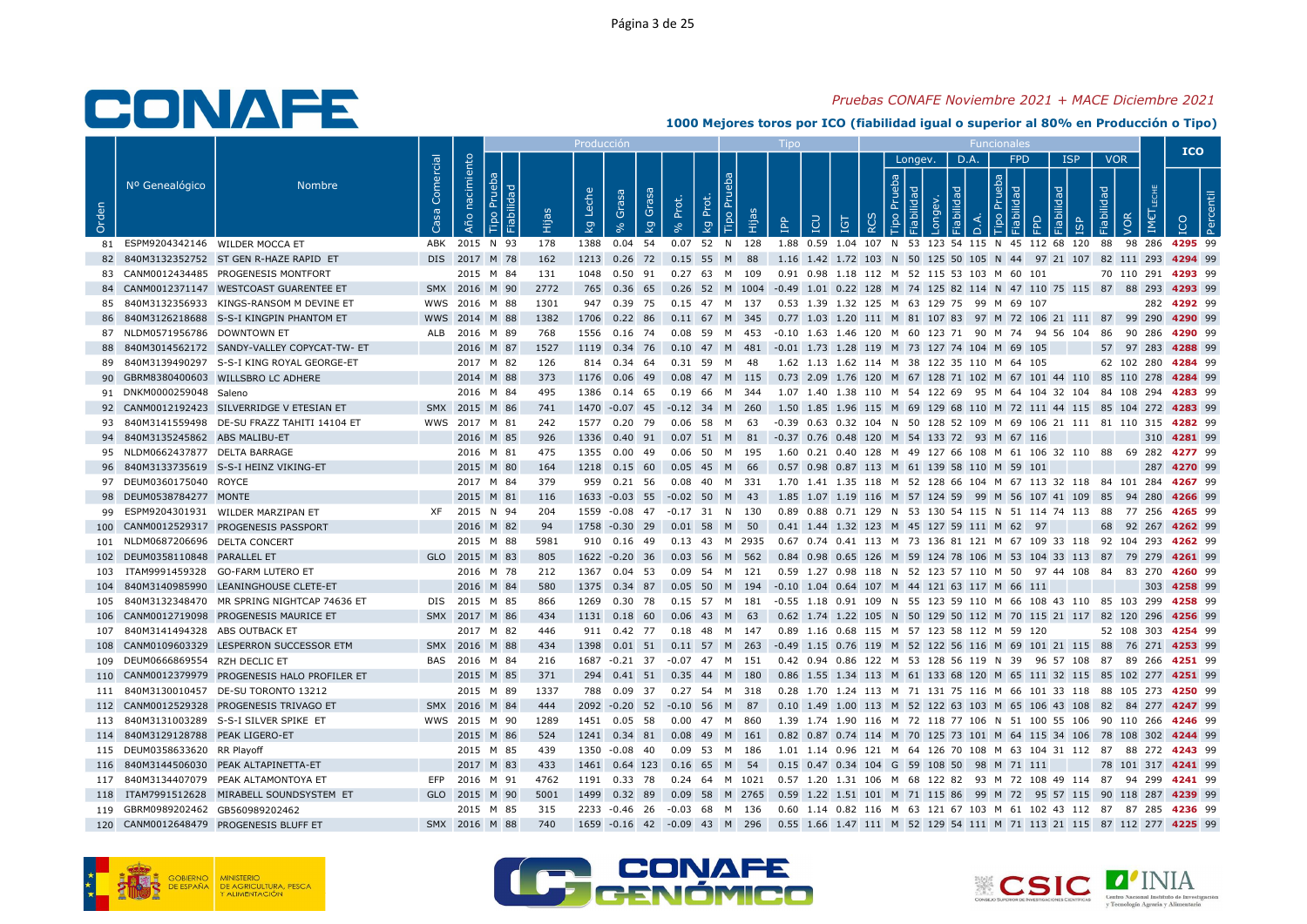## Pruebas CONAFE Noviembre 2021 + MACE Diciembre 2021

|       |                                      |                                                |                        |                     |                                         |      | <b>Producción</b>                |                                   |       |                   |                                 | Tipo                                                                                               |    |   |         |      | Funcionale      |   |                         |                            |     | <b>ICO</b>         |  |
|-------|--------------------------------------|------------------------------------------------|------------------------|---------------------|-----------------------------------------|------|----------------------------------|-----------------------------------|-------|-------------------|---------------------------------|----------------------------------------------------------------------------------------------------|----|---|---------|------|-----------------|---|-------------------------|----------------------------|-----|--------------------|--|
| Orden | Nº Genealógico                       | <b>Nombre</b>                                  | Comercial<br><b>GS</b> | nacimiento<br>Año i | leba<br>idad<br>$\mathbf{E}$<br>Fiabili |      | Leche<br>$\overline{\mathsf{g}}$ | Grasa<br>Grasa<br>kg<br>$\approx$ | Prot. | Prot.<br><b>D</b> | P <sub>U</sub><br>Hijas<br>Tipo | <b>POI</b><br><b>Adi</b>                                                                           | 5T | ⊻ | Longev. | D.A. | <b>FPD</b><br>ਹ | 요 | <b>ISP</b><br><b>GP</b> | <b>VOR</b><br>$\mathbb{S}$ | IME |                    |  |
|       | 121 DNKM2371402785                   |                                                |                        |                     | 2015 M 82                               | 182  |                                  |                                   |       |                   |                                 | 929 0.03 36 0.12 43 M 91 1.02 1.01 0.81 129 M 53 133 70 114 M 60 109 44 108 88 85 268 4225 99      |    |   |         |      |                 |   |                         |                            |     |                    |  |
|       |                                      | 122 840M3123611258 MR DRACO BATTLE 67469 ET    |                        |                     | ALB 2015 M 86                           | 691  |                                  |                                   |       |                   |                                 | 939 0.37 72 0.14 45 M 144 0.00 1.84 1.45 111 M 68 127 72 111 M 63 101 55 103 81 104 277 4220 99    |    |   |         |      |                 |   |                         |                            |     |                    |  |
|       |                                      | 840M3126779968 PEAK ALTATUSCAN-ET              |                        | 2014 M 91           |                                         | 3676 |                                  | 1010  0.39  77                    |       |                   |                                 | 0.23 57 M 1001 0.32 1.51 1.39 117 M 85 113 87 101 M 71 103 33 115 88 102 276 <b>4219</b> 99        |    |   |         |      |                 |   |                         |                            |     |                    |  |
|       | 124 DEUM0358110833 MILTON            |                                                |                        |                     | 2015 M 89                               | 1261 |                                  |                                   |       |                   |                                 | 1639 -0.02 57 0.07 61 M 875 0.68 1.53 1.36 107 M 72 119 81 100 M 71 105 42 113 90 103 289 4217 99  |    |   |         |      |                 |   |                         |                            |     |                    |  |
|       |                                      | 125 840M3132117317 PINE-TREE TORTUGA-ET        |                        |                     | 2017 M 80                               | 208  |                                  | 947 0.56 93                       |       | 0.22 54 M 82      |                                 | 0.59 0.88 0.76 104 G 56 120 48 112 M 64 116                                                        |    |   |         |      |                 |   |                         |                            |     | 72 116 303 4216 99 |  |
|       |                                      | 126 CANM0109603328 LESPERRON SANTORIUS ETM     |                        |                     | SMX 2016 M 89                           | 506  |                                  |                                   |       |                   |                                 | 1391 0.05 55 0.11 57 M 201 -0.33 1.08 0.74 118 M 55 121 67 113 M 70 104 44 113 88 76 272 4216 99   |    |   |         |      |                 |   |                         |                            |     |                    |  |
|       |                                      | 127 NLDM0750760847 VEENHUIZER K L JT JAKE ET   |                        |                     | BAS 2016 M 80                           | 92   |                                  | 884 -0.02 29                      |       | 0.18 48 M 93      |                                 | 1.25 1.66 1.66 123 M 52 135 54 105 M 65 109 56 108 85 96 265 4213 99                               |    |   |         |      |                 |   |                         |                            |     |                    |  |
|       | 128 DEUM0666882646 DE0666882646      |                                                |                        |                     | 2016 M 82                               | 500  |                                  | 1220 -0.14 29                     |       |                   | 0.15 56 M 160                   | 2.26 0.98 1.57 117 N 50 126 65 111 M 59 111 35 105 88 104 273 4212 99                              |    |   |         |      |                 |   |                         |                            |     |                    |  |
|       | 129 NLDM0883219744 SPARK RED ET      |                                                |                        |                     | 2017 M 78                               | 77   |                                  | 1270 -0.17 27 0.00 41 M 73        |       |                   |                                 | 2.03 1.37 1.57 123 M 51 130 52 111 M 67 112 32 107 82 97 264 <b>4211</b> 99                        |    |   |         |      |                 |   |                         |                            |     |                    |  |
|       | 130 840M3141494296 ABS CRIMSON ET    |                                                |                        |                     | ABS 2017 M 86                           | 614  |                                  | 1021 0.48 87                      |       |                   |                                 | 0.17 51 M 139 0.91 0.83 0.85 111 N 50 124 60 103 M 71 103 33 100 81 108 288 4210 99                |    |   |         |      |                 |   |                         |                            |     |                    |  |
|       |                                      | 131 CANM0012283304 WESTCOAST NEPTUNE ET        |                        |                     | SMX 2015 M 86                           | 904  |                                  | 474  0.42  59                     |       |                   |                                 | 0.24 40 M 151 1.04 1.09 1.23 119 M 74 127 78 118 M 63 95 35 116 82 119 254 4206 99                 |    |   |         |      |                 |   |                         |                            |     |                    |  |
|       |                                      | 132 840M3141559627 DE-SU 14233 KNOX ET         |                        |                     | ABS 2017 M 78                           | 83   |                                  | 1805 -0.02 63 -0.02 56 M 34       |       |                   |                                 | -0.89 1.65 1.12 107 N 51 127 54 102 M 61 100 21 109 82 106 293 4204 99                             |    |   |         |      |                 |   |                         |                            |     |                    |  |
|       |                                      | 133 840M3127565648 CLEAR-ECHO ALTABOVADER ET   |                        |                     | 2016 M 84                               | 137  |                                  | 1432 -0.09 41                     |       | 0.11 58 M 45      |                                 | -0.28 1.68 1.15 116 M 44 132 46 106 M 64 104                                                       |    |   |         |      |                 |   |                         |                            |     | 278 4203 99        |  |
|       | 134 CANM0012020854 BOLDI V APTITUDE  |                                                |                        |                     | 2014 M 90                               | 1297 |                                  | 767 0.33 61 0.16 42 M 493         |       |                   |                                 | 1.25 2.39 2.02 117 M 79 121 79 100 M 72 108 33 112 88 101 263 4202 99                              |    |   |         |      |                 |   |                         |                            |     |                    |  |
|       |                                      | 135 840M3133106371 OCD SPRING SLAMDUNK ET      |                        |                     | 2015 M 89                               | 1948 |                                  | 817 0.33 63 0.13 40 M 538         |       |                   |                                 | 0.61 1.60 1.54 116 M 77 132 80 111 M 69 87                                                         |    |   |         |      |                 |   |                         |                            |     | 72 106 257 4201 99 |  |
|       |                                      | 136 840M3127290423 PRIDE SPARK TRUMP 284-ET    |                        | 2015 M 84           |                                         | 575  |                                  |                                   |       |                   |                                 | 1506 0.06 61 0.02 51 M 123 -0.01 0.92 0.50 126 M 69 127 71 102 M 64 115                            |    |   |         |      |                 |   |                         |                            |     | 292 4198 99        |  |
|       |                                      | 137 DNKM0000259312 ANDERSTRUP KENSINGTON ET    |                        |                     | 2017 M 78                               | 89   |                                  | 1184  0.27  71  0.19  59  M  80   |       |                   |                                 | 0.83 0.87 0.98 116 M 49 118 52 102 M 66 96 37 107 81 96 276 4196 99                                |    |   |         |      |                 |   |                         |                            |     |                    |  |
| 138   |                                      | CANM0012648638 PROGENESIS WEBSTER ET           |                        | SMX 2017 M 87       |                                         | 380  | 1181                             | 0.13, 56                          |       |                   | $0.13$ 52 M 155                 | 1.18 1.23 1.36 107 M 45 124 46 109 N 43 114 45 113 81 103 282 4196 99                              |    |   |         |      |                 |   |                         |                            |     |                    |  |
|       | 139 DEUM0360044846 WEH WEH Chess     |                                                |                        |                     | 2017 M 78                               | 104  |                                  | 1305  0.01  48  0.07  50  M  55   |       |                   |                                 | 1.35 1.34 1.29 113 M 50 123 58 107 M 67 109 35 113 82 102 276 4196 99                              |    |   |         |      |                 |   |                         |                            |     |                    |  |
|       | 140 840M3128557435 ABS MIRAGE ET     |                                                |                        |                     | 2015 M 89                               | 1523 |                                  | 472  0.35  52  0.34  50  M  142   |       |                   |                                 | 0.88 1.39 1.37 132 M 77 126 82 107 M 68 109                                                        |    |   |         |      |                 |   |                         |                            |     | 69 91 259 4195 99  |  |
|       |                                      | 141 USAM0074345921 HURTGENLEA MONT LEMANS-ET   |                        |                     | 2017 M 83                               | 506  |                                  | 1476 0.41 98                      |       | 0.08 56 M 53      |                                 | 0.02 0.72 0.51 109 G 59 118 58 101 M 66 109                                                        |    |   |         |      |                 |   |                         |                            |     | 75 109 306 4194 99 |  |
|       |                                      | 142 CANM0012302901 PROGENESIS OUTLAST ET       |                        |                     | SMX 2015 N 97                           | 378  |                                  | 918  0.21  55  0.07  37  N  323   |       |                   |                                 | 0.55 2.21 1.76 125 N 59 128 65 102 N 52 89 82 106 95 98 252 4192 99                                |    |   |         |      |                 |   |                         |                            |     |                    |  |
|       | 143 840M3131528001 SIEMERS ROUTER ET |                                                |                        |                     | SMX 2015 M 86                           | 460  |                                  | 1111 0.24 65                      |       |                   | 0.12 49 M 203                   | 1.07 1.35 1.21 124 M 66 118 71 99 M 66 95 63 109 84 66 244 <b>4190</b> 99                          |    |   |         |      |                 |   |                         |                            |     |                    |  |
|       |                                      | 144 840M3131993295 LEANINGHOUSE BANDRS VAN-ET  |                        |                     | 2016 M 80                               | 184  |                                  | 1432 0.29 83 0.12 59 M 90         |       |                   |                                 | 0.68 0.84 0.99 112 I 14 110 54 109 M 57 104                                                        |    |   |         |      |                 |   |                         |                            |     | 281 4187 99        |  |
|       |                                      | 145 840M3013115112 ROSYLANE-LLC SPOCK ET       |                        | ABS 2015 M 91       |                                         | 6103 |                                  | 512 0.83 102                      |       |                   | 0.21 38 M 739                   | 1.53 0.97 1.15 110 M 85 119 87 106 M 71 106 45 109 87 109 273 <b>4183</b> 99                       |    |   |         |      |                 |   |                         |                            |     |                    |  |
|       | 146 DEUM0770217596 BARBADOS ET       |                                                |                        |                     | 2016 M 85                               | 534  |                                  | 76 0.42 43 0.19 21 M 350          |       |                   |                                 | 1.91 1.90 2.09 126 M 56 133 70 117 M 68 101 33 119 87 93 227 4182 99                               |    |   |         |      |                 |   |                         |                            |     |                    |  |
|       | 147 BELM0313114634 DELTA MAGNET      |                                                |                        |                     | CRV 2016 M 80                           | 388  |                                  | 1490 -0.15 37 0.11 60 M 105       |       |                   |                                 | 1.07 0.40 0.38 115 M 45 127 61 108 M 66 109 35 116 81 92 290 4181 99                               |    |   |         |      |                 |   |                         |                            |     |                    |  |
|       |                                      | 148 USAM0072128196 MR MCCUT DANTE 1407 ET      |                        |                     | 2013 M 90                               | 4799 |                                  |                                   |       |                   |                                 | 1956 0.03 74 0.03 66 M 524 0.50 1.02 1.11 102 M 81 120 83 94 M 71 97                               |    |   |         |      |                 |   |                         |                            |     | 78 103 291 4179 99 |  |
|       |                                      | 149 USAM0073139011 PLAIN-KNOLL FOXHOLE10128-ET |                        |                     | 2014 M 85                               | 623  |                                  | 1959  0.01  72  0.02  65  M  96   |       |                   |                                 | 0.18 1.03 0.71 107 M 72 119 73 96 M 67 111                                                         |    |   |         |      |                 |   |                         |                            |     | 299 4179 99        |  |
|       |                                      | 150 840M3129037595 MER-JAMES TARNISH 1220 ET   |                        |                     | ALB 2015 M 90                           | 1043 |                                  |                                   |       |                   |                                 | 1284 0.07 54 0.17 60 M 397 0.98 1.23 1.46 108 M 76 119 81 108 M 69 102 65 111 88 107 266 4179 99   |    |   |         |      |                 |   |                         |                            |     |                    |  |
|       | 151 DEUM1305446251 DE1305446251 ET   |                                                |                        |                     | 2017 M 83                               | 275  |                                  | 1626 -0.04 54                     |       |                   | 0.01 54 M 124                   | 0.89 0.94 1.07 118 M 50 123 65 98 M 66 103 28 111 81 111 273 4178 99                               |    |   |         |      |                 |   |                         |                            |     |                    |  |
|       | 152 USAM0073519358 WILRA HARVEST ET  |                                                |                        | ABS 2014 M 89       |                                         | 979  |                                  | 922 0.12 46 0.10 40 M 523         |       |                   |                                 | 1.79 2.03 2.02 102 M 78 134 77 113 M 72 100                                                        |    |   |         |      |                 |   |                         |                            |     | 84 115 263 4176 99 |  |
|       |                                      | 153 840M3131003387 S-S-I JEDI JABARI ET        |                        |                     | WWS 2016 M 87                           | 1024 |                                  |                                   |       |                   |                                 | 1595 -0.13 43 0.11 64 M 204 -0.31 1.29 1.02 108 M 64 122 70 116 M 68 105 42 108 82 115 283 4174 99 |    |   |         |      |                 |   |                         |                            |     |                    |  |
|       |                                      | 154 840M3014562189 SANDY-VALLEY AIRJET-ET      |                        |                     | 2016 M 81                               | 172  |                                  |                                   |       |                   |                                 | 1965  0.00  71  0.00  63  M  71  -0.16  1.82  1.37  104  M  58  113  57  101  M  63  105           |    |   |         |      |                 |   |                         |                            |     | 287 4173 99        |  |
|       |                                      | 155 ESPM9204179147 DG KINGBOY SNIPER ET        |                        |                     | ASC 2015 N 97                           | 394  |                                  | 1065 -0.07 31 -0.01 33 N 328      |       |                   |                                 | 1.80 1.59 1.75 119 N 59 125 62 117 N 71 101 74 123 93 96 239 <b>4173</b> 99                        |    |   |         |      |                 |   |                         |                            |     |                    |  |
|       |                                      | 156 ITAM9991459337 GO-FARM LAMSON ET           |                        |                     | 2016 M 78                               | 114  |                                  | 1221 -0.24 18 -0.09 30 M 94       |       |                   |                                 | 1.57 2.11 1.85 128 N 52 132 60 111 M 43 96 44 110 84 75 236 4173 99                                |    |   |         |      |                 |   |                         |                            |     |                    |  |
|       |                                      | 157 840M3133887372 NO-FLA TYREE 43389-ET       |                        |                     | 2016 M 82                               | 311  |                                  |                                   |       |                   |                                 | 1569  0.12  70  0.07  58  M  47  -0.28  1.68  1.17  112  M  62  121  63  98  M  64  99             |    |   |         |      |                 |   |                         |                            |     | 278 4171 99        |  |
|       |                                      | 158 840M3133743264 MELARRY JEDI FOUL ET        |                        |                     | WWS 2016 M 87                           | 1193 |                                  |                                   |       |                   |                                 | 1299 -0.02 44 0.15 58 M 152 -0.02 1.43 0.93 110 M 66 129 76 108 M 68 113 43 111 82 104 280 4171 99 |    |   |         |      |                 |   |                         |                            |     |                    |  |
|       | 159 NLDM0755139693 HET MEER BRAVO    |                                                |                        |                     | 2014 M 86                               | 6656 |                                  | 585 0.29 50                       |       |                   |                                 | 0.26 46 M 3924 1.10 0.36 0.48 127 M 64 128 79 117 M 67 114 58 112 93 79 269 <b>4171</b> 99         |    |   |         |      |                 |   |                         |                            |     |                    |  |
|       |                                      | 160 840M3134652407 BLUMENFELD JEDI RESOLVE ET  |                        |                     | WWS 2016 M 89                           | 1645 |                                  |                                   |       |                   |                                 | 942 0.12 46 0.14 45 M 565 -0.24 1.77 0.99 118 M 73 131 79 115 M 70 104 21 107 81 108 262 4170 99   |    |   |         |      |                 |   |                         |                            |     |                    |  |





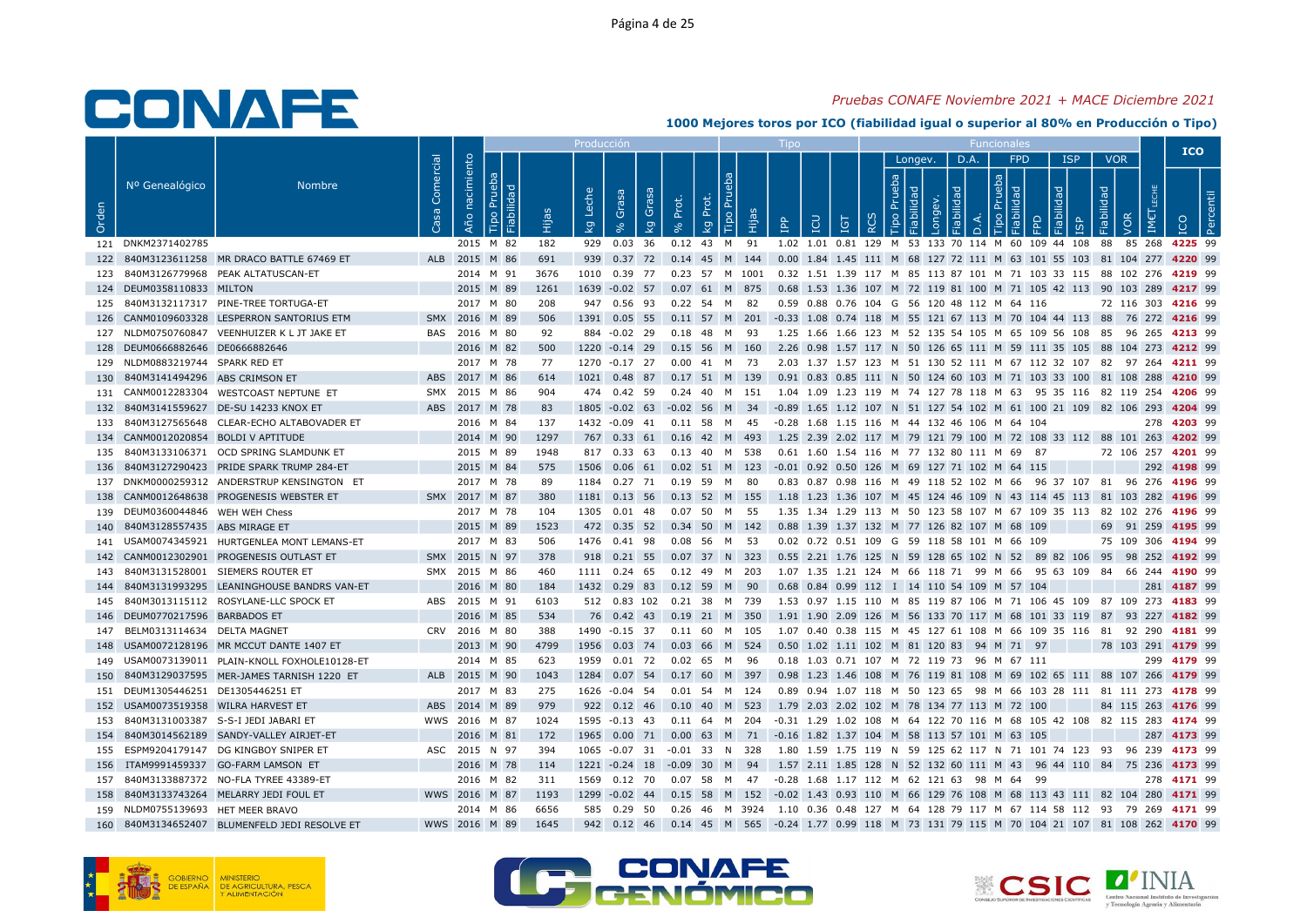## Pruebas CONAFE Noviembre 2021 + MACE Diciembre 2021

|       |                                    |                                                |           |                   |                     |       | Producción              |                                 |       |                                              |           |                                                                                                    |            |                     |         |      |         |            |                                     |                    |                    | <b>ICO</b>  |  |
|-------|------------------------------------|------------------------------------------------|-----------|-------------------|---------------------|-------|-------------------------|---------------------------------|-------|----------------------------------------------|-----------|----------------------------------------------------------------------------------------------------|------------|---------------------|---------|------|---------|------------|-------------------------------------|--------------------|--------------------|-------------|--|
| Orden | Nº Genealógico                     | <b>Nombre</b>                                  | Comercial | nacimiento<br>Año | $\overline{\Omega}$ | Hija. | Leche<br>$\overline{k}$ | Grasa<br>Gras<br>k <sub>g</sub> | Prot. | Tipo Pru<br>Prot.<br>$\overline{\mathsf{g}}$ | 。<br>Hija | LCD<br>$\mathbb{R}^2$                                                                              | <b>IGT</b> | $\circ$<br>$\alpha$ | Longey. | D.A. | $\circ$ | <b>FPD</b> | <b>ISP</b><br>dad<br>$\overline{9}$ | <b>VOR</b><br>bep! | IM€                |             |  |
|       | 161 DEUM0770497966 NH Mitch        |                                                |           | 2016 M 77         |                     | 335   |                         | 972  0.58  96                   |       | 0.26 59 M 62                                 |           | 0.54 0.71 0.68 109 M 49 119 50 97 M 63 104 37 104 82 102 297 4168 99                               |            |                     |         |      |         |            |                                     |                    |                    |             |  |
|       |                                    | 162 CANM0012609177 PROGENESIS MARIUS ET        |           | SMX 2016 M 86     |                     | 305   |                         |                                 |       |                                              |           | 1305 0.16 64 0.17 61 M 161 -0.10 1.46 1.05 105 M 51 124 57 102 M 70 111 42 110 84 104 293 4167 99  |            |                     |         |      |         |            |                                     |                    |                    |             |  |
|       |                                    | 163 840M3125066315 WELCOME TROY CHASSY ET      |           | CRI 2014 M 91     |                     | 3408  |                         |                                 |       |                                              |           | 1643 -0.04 54 0.08 62 M 1339 0.82 0.87 1.03 113 M 82 115 84 103 M 73 104 45 116 90 102 278 4166 99 |            |                     |         |      |         |            |                                     |                    |                    |             |  |
|       |                                    | 164 840M3013072056 NO-FLA COURIER-ET           |           | 2013 M 86         |                     | 1284  |                         |                                 |       |                                              |           | 1002  0.40  78  0.09  42  M  222  -0.19  0.88  0.42  113  M  78  127  78  120  M  66  108          |            |                     |         |      |         |            |                                     |                    |                    | 282 4166 99 |  |
|       |                                    | 165 CANM0012638218 WESTCOAST ALCOVE ET         |           | SMX 2016 M 89     |                     | 1149  |                         |                                 |       | 1573  0.41  102  0.10  62  M  520            |           | 0.71 1.02 1.00 92 M 50 108 69 99 N 38 103 41 113 87 97 292 4165 99                                 |            |                     |         |      |         |            |                                     |                    |                    |             |  |
|       |                                    | 166 840M3129037755 MR SUPER CONTENDER ET       |           | 2015 M 89         |                     | 1546  |                         |                                 |       |                                              |           | 730 0.30 57 0.23 47 M 828 -0.18 1.49 1.34 126 M 72 124 77 117 M 70 107                             |            |                     |         |      |         |            |                                     |                    | 88 87 256 4163 99  |             |  |
|       | 167 DEUM0357810874 HELLAS ET       |                                                |           | 2016 M 85         |                     | 808   |                         |                                 |       | 431 0.26 41 0.31 45 M 287                    |           | 0.93 1.71 1.39 123 M 58 123 71 115 M 65 111 33 119 85 105 251 4163 99                              |            |                     |         |      |         |            |                                     |                    |                    |             |  |
|       |                                    | 168 DNKM2371402960 TIR-AN ECONOMY ET           |           | BAS 2016 M 79     |                     | 75    |                         |                                 |       |                                              |           | 1271 0.02 48 0.11 53 M 47 1.15 1.06 1.10 117 M 51 123 52 105 M 58 102 38 111 82 96 265 4162 99     |            |                     |         |      |         |            |                                     |                    |                    |             |  |
|       |                                    | 169 CANM0012283183 WESTCOAST RANDALL           |           | SMX 2015 M 90     |                     | 1794  |                         |                                 |       |                                              |           | 1226 0.08 53 0.04 44 M 1389 1.44 1.02 1.52 125 M 75 119 79 106 M 73 106 53 112 92 91 251 4162 99   |            |                     |         |      |         |            |                                     |                    |                    |             |  |
|       |                                    | 170 NLDM0738287780 WEELDER ESPERANTO           |           | CRV 2016 M 87     |                     | 3787  |                         |                                 |       |                                              |           | 1115 0.05 45 0.08 45 M 2290 1.99 0.99 1.22 112 M 58 129 77 106 M 69 111 63 114 92 105 273 4162 99  |            |                     |         |      |         |            |                                     |                    |                    |             |  |
|       | 171 FRAM3558442262 NORLAND ET      |                                                |           | 2017 M 84         |                     | 285   |                         |                                 |       | 178  0.59  64  0.19  25  M  48               |           | 1.37 1.44 1.56 121 N 49 127 50 119 M 68 118 32 119 82 106 251 <b>4162</b> 99                       |            |                     |         |      |         |            |                                     |                    |                    |             |  |
|       |                                    | 172 840M3133120461 S-S-I MODESTY MEGA LUCK ET  |           | WWS 2016 M 83     |                     | 407   |                         |                                 |       |                                              |           | 1412 0.09 60 0.19 66 M 101 0.49 1.29 1.17 97 M 53 127 64 101 M 64 107 40 105 81 119 303 4161 99    |            |                     |         |      |         |            |                                     |                    |                    |             |  |
|       |                                    | 173 CANM0012328324 SILVERRIDGE V KEYPUNCH      |           | 2016 M 86         |                     | 256   |                         | 1459  0.12  66                  |       | 0.04 51 M 126                                |           | 0.35 0.86 0.87 111 M 42 125 45 111 M 66 118                                                        |            |                     |         |      |         |            |                                     |                    | 75 95 285 4161 99  |             |  |
|       |                                    | 174 840M3129340690 WELCOME SILVER GRIFF ET     |           | WWS 2015 M 88     |                     | 4048  |                         |                                 |       | 811 0.71 103 0.30 58 M 368                   |           | 0.72 0.78 0.84 96 M 77 118 81 104 M 70 105 54 108 87 104 296 4160 99                               |            |                     |         |      |         |            |                                     |                    |                    |             |  |
|       |                                    | 175 USAM0073953451 BOMAZ ALTAUPSHOT-ET         |           | 2015 M 86         |                     | 1042  |                         |                                 |       | 1481 0.19 74 0.06 54 M 89                    |           | -0.13  0.74  0.33  104  M  75  130  76  108  M  68  114                                            |            |                     |         |      |         |            |                                     |                    |                    | 303 4160 99 |  |
|       |                                    | 176 ESPM9204404870 DRAKKAR BABYLONE            |           | ASC 2016 N 87     |                     | 95    |                         |                                 |       |                                              |           | 1411 0.09 61 0.06 52 N 41 1.97 1.48 1.89 115 N 50 111 50 97 N 64 74 64 112 84 97 244 4160 99       |            |                     |         |      |         |            |                                     |                    |                    |             |  |
|       |                                    | 177 CANM0012283318 WESTCOAST PERSEUS ET        |           | SMX 2015 M 91     |                     | 6051  |                         |                                 |       |                                              |           | 621 0.36 59 0.27 48 M 2606 -0.01 1.41 0.88 119 M 83 123 89 119 M 71 115 35 108 88 105 272 4158 99  |            |                     |         |      |         |            |                                     |                    |                    |             |  |
|       | 178 DEUM1305311425 METAXA          |                                                |           | 2016 M 86         |                     | 2375  |                         |                                 |       |                                              |           | 1089 0.26 67 0.21 58 M 1119 1.11 1.12 1.21 115 M 63 118 76 97 M 68 114 45 110 87 98 284 4156 99    |            |                     |         |      |         |            |                                     |                    |                    |             |  |
|       |                                    | 179 840M3138510980 BLUMENFELD GDANC RUMBLE-ET  |           | 2016 M 87         |                     | 785   |                         |                                 |       |                                              |           | 613 0.56 79 0.23 43 M 74 0.48 1.29 1.09 127 G 60 125 66 100 M 69 88                                |            |                     |         |      |         |            |                                     |                    | 63 104 260 4156 99 |             |  |
|       | 180 DEUM0360215716 MB Sir James    |                                                |           | 2017 M 78         |                     | 89    |                         | 1439 -0.07 44                   |       |                                              |           | 0.01 47 M 91 1.25 1.04 1.02 114 M 50 123 55 112 M 67 107 32 113 81 119 270 4156 99                 |            |                     |         |      |         |            |                                     |                    |                    |             |  |
|       |                                    | 181 USAM0074261651 MELARRY JOSUPER FRAZZLED ET |           | WWS 2015 N 97     |                     | 463   |                         |                                 |       |                                              |           | 1607 0.07 65 -0.03 49 N 321 -0.97 1.00 0.12 125 N 63 130 68 98 N 77 93 91 105 95 92 278 4155 99    |            |                     |         |      |         |            |                                     |                    |                    |             |  |
|       | 182 DNKM0000258184 VH BROOK        |                                                |           | GLO 2015 M 87     |                     | 4059  |                         |                                 |       |                                              |           | 107 0.83 84 0.37 40 M 1534 1.12 0.94 1.01 125 M 74 121 82 109 M 66 115 49 109 90 93 266 4155 99    |            |                     |         |      |         |            |                                     |                    |                    |             |  |
|       | 183 DEUM0666882644 BENDINO         |                                                |           | 2016 M 78         |                     | -34   |                         | 1652 -0.03 56                   |       | 0.06 60 M 20                                 |           | 1.18 1.00 1.02 110 M 51 114 54 100 M 52 103 33 118 84 104 280 4153 99                              |            |                     |         |      |         |            |                                     |                    |                    |             |  |
|       |                                    | 184 840M3132351486 MR SUPERHERO NOLAN ET       |           | DIS 2017 M 81     |                     | 286   |                         |                                 |       | 1290 0.02 48 0.09 51 M 87                    |           | 0.63 1.13 1.09 109 N 53 126 54 114 M 65 109 21 111 84 114 282 4153 99                              |            |                     |         |      |         |            |                                     |                    |                    |             |  |
|       | 185 DEUM1404580550 REQUEST         |                                                |           | 2015 M 86         |                     | 303   |                         |                                 |       | 816  0.20  50  0.15  42  M  114              |           | 0.85 0.63 0.51 122 M 59 124 67 121 M 56 108 35 118 87 81 262 4153 99                               |            |                     |         |      |         |            |                                     |                    |                    |             |  |
|       |                                    | 186 NLDM0724941269 WEELDER ENDURANCE ET        |           | CRV 2016 M 87     |                     | 1950  |                         |                                 |       |                                              |           | 1038 0.25 64 0.16 51 M 794 0.61 0.89 0.68 116 M 62 126 77 100 M 68 115 35 116 90 94 289 4152 99    |            |                     |         |      |         |            |                                     |                    |                    |             |  |
|       |                                    | 187 USAM0069912713 CO-OP BOOKEM YOWZA ET       |           | CRI 2011 M 89     |                     | 2031  |                         |                                 |       |                                              |           | 856 0.20 51 0.16 44 M 1203 0.42 1.86 1.22 117 M 87 124 84 107 M 69 102 59 120 88 99 262 4152 99    |            |                     |         |      |         |            |                                     |                    |                    |             |  |
|       |                                    | 188 CANM0011720551 BRABANTDALE DAX-ET          |           | 2014 M 88         |                     | 468   |                         |                                 |       |                                              |           | 870 0.29 61 0.25 54 M 314 1.23 1.82 1.79 117 M 71 119 73 100 M 68 107                              |            |                     |         |      |         |            |                                     |                    | 83 102 265 4151 99 |             |  |
|       |                                    | 189 840M3010086798 KP-ACK STRATEGY-ET          |           | 2015 M 83         |                     | 308   |                         |                                 |       | 720  0.35  62  0.16  40  M  157              |           | 0.01 0.72 0.36 123 M 49 133 48 111 M 52 109 33 115 79 100 274 4151 99                              |            |                     |         |      |         |            |                                     |                    |                    |             |  |
|       |                                    | 190 840M3133371009 S-S-I OCTOBERFST PANTHER-ET |           | 2015 M 85         |                     | 862   |                         |                                 |       | 680  0.40  65  0.15  38  M  57               |           | -0.30 1.01 0.57 115 M 69 139 73 119 M 64 101                                                       |            |                     |         |      |         |            |                                     |                    |                    | 281 4150 99 |  |
|       | 191 840M3135766689 MELARRY FUEL ET |                                                |           | SMX 2016 M 90     |                     | 3241  |                         | 1598  0.35  97                  |       | 0.00 52 M 1720                               |           | 0.76 1.18 1.63 98 M 74 116 80 97 M 73 101 61 104 90 113 274 4149 99                                |            |                     |         |      |         |            |                                     |                    |                    |             |  |
|       | 192 DNKM0000259116 BALDINI         |                                                |           | 2016 M 82         |                     | 177   |                         |                                 |       | 1473  0.09  63  0.18  67  M  104             |           | 0.30 0.86 0.64 114 M 45 116 52 96 M 59 97 34 115 82 99 283 <b>4149</b> 99                          |            |                     |         |      |         |            |                                     |                    |                    |             |  |
|       |                                    | 193 DEUM0539638688 COLONIA COWS KEYWORD ET     |           | ALB 2016 M 77     |                     | 78    |                         |                                 |       | 1686 -0.08 52 -0.01 53 M 67                  |           | 0.36 1.37 0.95 113 M 50 122 52 101 M 65 101 37 113 82 104 275 4148 99                              |            |                     |         |      |         |            |                                     |                    |                    |             |  |
|       |                                    | 194 840M3130915863 COOKIECUTTER JDI HODEDOE-ET |           | 2016 M 85         |                     | 820   |                         |                                 |       |                                              |           | 627 0.27 50 0.22 43 M 254 0.23 1.89 1.50 117 M 62 129 72 119 M 68 107                              |            |                     |         |      |         |            |                                     |                    |                    | 257 4147 99 |  |
|       |                                    | 195 840M3141559616 DE-SU 14222 KENOBI ET       |           | ABS 2017 M 85     |                     | 356   |                         |                                 |       |                                              |           | 977 0.23 59 0.22 55 M 76 -0.85 1.72 0.95 112 N 50 132 59 104 M 72 119 43 106 82 98 288 4146 99     |            |                     |         |      |         |            |                                     |                    |                    |             |  |
|       | 196 DEUM0359556232 GGA KEITH ET    |                                                |           | 2017 M 84         |                     | 405   |                         |                                 |       | 1267  0.06  52  0.12  54  M  279             |           | 1.34 1.07 1.23 117 M 53 123 67 100 M 66 96 37 107 85 101 266 4146 99                               |            |                     |         |      |         |            |                                     |                    |                    |             |  |
|       |                                    | 197 840M3125519623 SIEMERS KINGBOY ROZROYAL-ET |           | 2014 M 84         |                     | 451   |                         |                                 |       |                                              |           | 1987 -0.12 58 -0.10 52 M 180 0.53 1.40 1.20 116 M 72 116 71 103 M 65 96                            |            |                     |         |      |         |            |                                     |                    |                    | 263 4145 99 |  |
|       | 198 NLDM0750760885 JAMESON ET      |                                                |           | ALB 2016 M 86     |                     | 1759  |                         |                                 |       |                                              |           | 573 0.18 39 0.19 38 M 797 1.04 2.07 1.71 123 M 62 137 76 105 M 68 114 56 101 88 99 260 4145 99     |            |                     |         |      |         |            |                                     |                    |                    |             |  |
|       |                                    | 199 CANM0012371165 WESTCOAST YAMASKA ET        |           | SMX 2016 M 90     |                     | 3587  |                         | 579  0.62  84                   |       |                                              |           | 0.42 62 M 1273 1.14 1.14 1.37 102 M 74 115 84 103 M 72 99 34 112 88 96 278 4144 99                 |            |                     |         |      |         |            |                                     |                    |                    |             |  |
|       |                                    | 200 840M3133120511 S-S-I BG LAIDLAW EZRA-ET    |           | 2016 M 83         |                     | 358   |                         |                                 |       |                                              |           | 1135  0.19  61  0.09  46  M  82  0.97  0.96  0.88  118  M  56  129  62  104  M  65  110            |            |                     |         |      |         |            |                                     |                    |                    | 280 4144 99 |  |





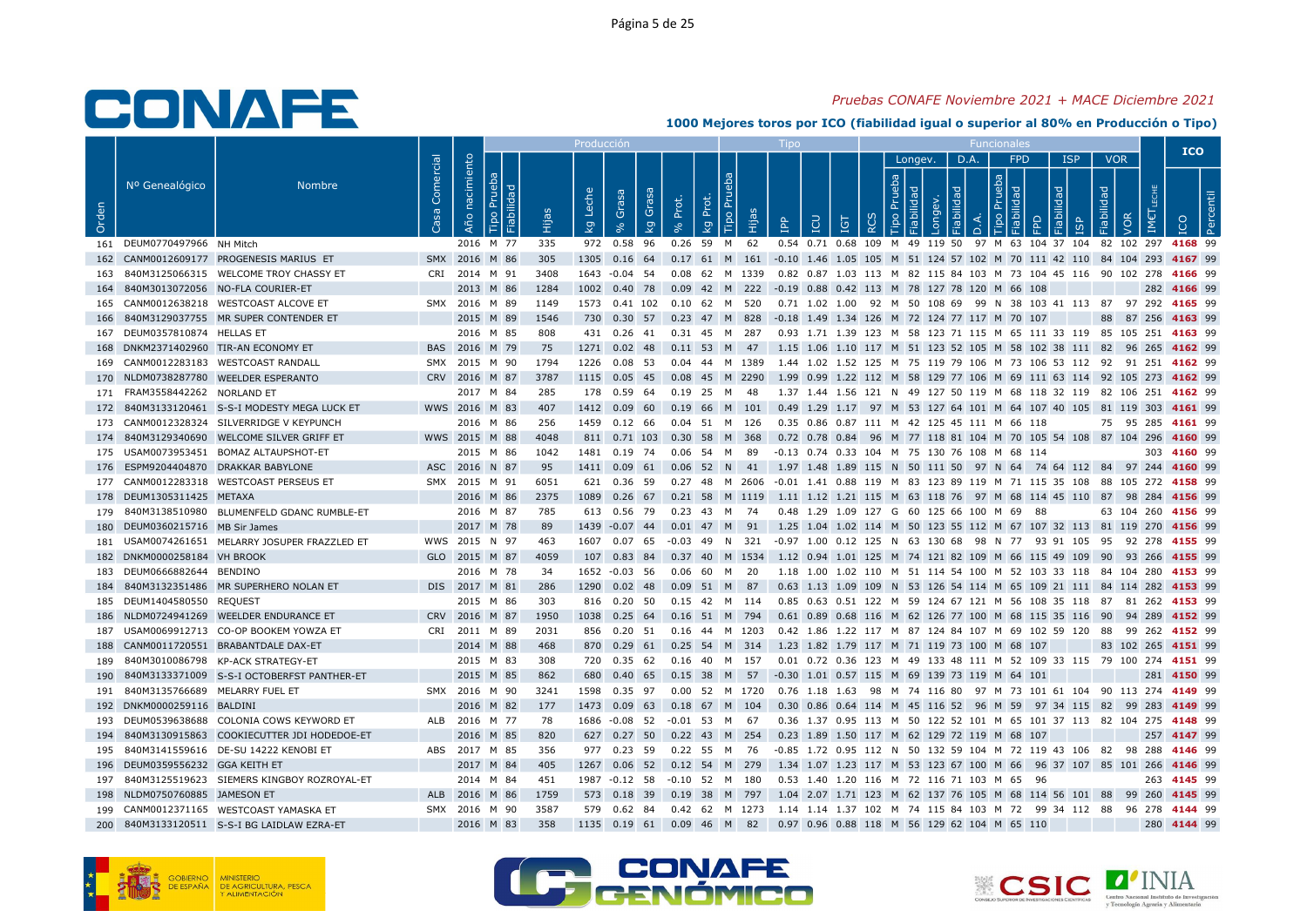## Pruebas CONAFE Noviembre 2021 + MACE Diciembre 2021

|       |                                     |                                                 |            |                   |     |      | Producción                         |                      |           |                                  |       |                                                                                                    |           |              |         |                   |                   |   |                                     |                                        |     | <b>ICO</b>     |  |
|-------|-------------------------------------|-------------------------------------------------|------------|-------------------|-----|------|------------------------------------|----------------------|-----------|----------------------------------|-------|----------------------------------------------------------------------------------------------------|-----------|--------------|---------|-------------------|-------------------|---|-------------------------------------|----------------------------------------|-----|----------------|--|
| Orden | Nº Genealógico                      | <b>Nombre</b>                                   | Comercial  | nacimiento<br>Año | abi | Нijа | Leche<br>$\overline{\mathsf{k}}$ g | Grasa<br>Grasa<br>kg | Prot.     | Tipo Pru<br>Prot.<br>kg          | Hijas | <b>CD</b><br>$\mathbb{R}$                                                                          | <b>GT</b> | $\circ$<br>R | Longev. | D.A.<br>$\bigcap$ | <b>FPD</b><br>ipo | ◠ | <b>ISP</b><br>bep<br>$\overline{9}$ | <b>VOR</b><br>Fiabilidad<br><b>VOR</b> | IM€ |                |  |
|       |                                     | 201 840M3125066355 BACON-HILL HURRICANE ET      |            | WWS 2014 N 97     |     | 400  |                                    | 1029  0.28  67       |           | 0.03 37 N 328                    |       | 1.17 1.79 1.77 119 N 65 117 68 107 N 47 113 78 108 94 102 255 4144 99                              |           |              |         |                   |                   |   |                                     |                                        |     |                |  |
|       |                                     | 202 840M3133184511 WELCOME-TEL SSI SHI PRIZ-ET  |            | 2015 M 86         |     | 198  |                                    |                      |           | 1091  0.02  41  0.15  51  M  122 |       | 0.81 1.82 1.47 121 M 62 122 64 110 M 63 103                                                        |           |              |         |                   |                   |   |                                     | 72 101 258 4144 99                     |     |                |  |
|       |                                     | 203 840M3133120425 S-S-I BG DUKE DELROY ET      |            | 2016 M 86         |     | 1579 |                                    |                      |           |                                  |       | 1160  0.34  78  0.12  50  M  254  -0.70  1.08  0.65  115  M  68  129  75  104  M  68  112          |           |              |         |                   |                   |   |                                     |                                        |     | 292 4140 99    |  |
|       | 204 DNKM0000259285 VH Burner Beyers |                                                 |            | 2017 M 80         |     | 305  |                                    |                      |           | 936 0.24 59 0.22 53 M 53         |       | 0.97 1.13 1.14 122 N 51 117 54 104 M 58 107 30 112 84 95 259 4140 99                               |           |              |         |                   |                   |   |                                     |                                        |     |                |  |
|       | 205 CANM0109010772 BOLDI ACCURATE   |                                                 |            | 2014 M 90         |     | 1529 |                                    | 1133 0.24 66         |           |                                  |       | 0.11 48 M 1291 0.16 0.60 0.68 112 M 79 123 81 117 M 70 94 34 114 90 109 266 4139 99                |           |              |         |                   |                   |   |                                     |                                        |     |                |  |
|       |                                     | 206 840M3131003184 S-S-I MILLINGTON TOTEM ET    |            | WWS 2015 M 87     |     | 211  |                                    |                      |           | 699  0.41  67  0.16  39  M  123  |       | 1.67 1.36 1.71 116 M 60 123 62 104 M 70 100 44 112 84 116 254 4139 99                              |           |              |         |                   |                   |   |                                     |                                        |     |                |  |
|       |                                     | 207 840M3127335077 DE-SU SANDERSON 12923 ET     |            | 2015 M 83         |     | 222  |                                    | 1926 -0.17 50        |           | 0.01 63 M 135                    |       | 0.22 0.73 0.54 112 M 68 124 67 104 M 64 115                                                        |           |              |         |                   |                   |   |                                     |                                        |     | 290 4137 99    |  |
|       |                                     | 208 840M3132349851 MR SPRING NOBLE ET           |            | DIS 2016 M 84     |     | 542  |                                    | 998  0.10  46        |           | 0.02 34 M 189                    |       | 0.27 1.60 1.40 116 M 54 132 64 119 N 59 98 59 110 84 104 256 4137 99                               |           |              |         |                   |                   |   |                                     |                                        |     |                |  |
|       |                                     | 209 ITAM8990352947 GUTHI SUPERSHOT SIMOX        |            | 2015 M 86         |     | 1663 |                                    | 1335 -0.15 32        |           | 0.09 53 M 693                    |       | 0.30 1.52 1.38 117 M 69 128 77 108 M 67 106 44 112 87 113 259 4136 99                              |           |              |         |                   |                   |   |                                     |                                        |     |                |  |
| 210   |                                     | 840M3141657524 BLUMENFELD FRAZLD BASIC ET       |            | WWS 2017 M 80     |     | 223  |                                    | 1067 0.11 50         |           | $0.04$ 39 M 50                   |       | 0.46 1.55 1.20 122 N 49 136 50 101 N 70 91 21 103 79 93 257 4136 99                                |           |              |         |                   |                   |   |                                     |                                        |     |                |  |
|       | 211 DEUM0357773558 Mirabo           |                                                 |            | 2015 M 78         |     | 50   |                                    |                      |           | 791  0.13  42  0.10  36  M  30   |       | 1.20 1.74 1.49 123 M 51 129 54 108 M 50 101 42 112 84 93 247 <b>4136</b> 99                        |           |              |         |                   |                   |   |                                     |                                        |     |                |  |
|       |                                     | 212 840M3138498786 PEAK ALTASNAPCHAT-ET         |            | 2017 M 82         |     | 346  |                                    |                      |           | 1679 -0.14 45 0.13 69 M 94       |       | 0.09 1.48 1.08 111 G 61 120 56 102 M 66 114                                                        |           |              |         |                   |                   |   |                                     | 81 95 288 4133 99                      |     |                |  |
|       |                                     | 213 840M3133371071 TOG RADIANT 1148-ET          |            | 2015 M 80         |     | 153  |                                    | 1091  0.22  62       |           | 0.03 39 M 62                     |       | 1.30 1.26 1.34 118 M 61 120 58 115 M 61 104                                                        |           |              |         |                   |                   |   |                                     |                                        |     | 255 4133 99    |  |
|       |                                     | 214 DNKM0000258170 VH ANDERSTRUP SUPERS         |            | 2015 M 87         |     | 2144 |                                    |                      |           | 1177 0.00 42 0.02 40 M 774       |       | 0.02 1.78 1.58 119 M 68 132 79 109 M 63 108 45 110 90 101 259 4132 99                              |           |              |         |                   |                   |   |                                     |                                        |     |                |  |
|       |                                     | 215 840M3138766572 TRIPLECROWN DOUBLE DUPRE- ET |            | WWS 2017 M 82     |     | 389  | 1087                               | $0.20\quad 60$       | $0.03$ 38 | M                                | 95    | 0.35 1.05 0.68 119 N 50 133 54 107 M 66 103 21 107 81 106 272 4131 99                              |           |              |         |                   |                   |   |                                     |                                        |     |                |  |
|       | 216 FRAM2601116748 MERCUTIO         |                                                 |            | EVO 2016 M 83     |     | 394  |                                    |                      |           |                                  |       | 1010 0.21 58 0.26 60 M 123 1.14 1.00 1.04 117 N 47 119 48 102 M 69 112 38 105 81 107 273 4130 99   |           |              |         |                   |                   |   |                                     |                                        |     |                |  |
|       | 217 NLDM0661726969 DOUBLE W ROTARY  |                                                 |            | 2016 M 80         |     | 814  |                                    |                      |           | 983  0.05  40  0.15  48  M  340  |       | 1.81 0.96 1.18 121 M 47 129 69 100 M 63 112 37 113 88 104 270 <b>4129</b> 99                       |           |              |         |                   |                   |   |                                     |                                        |     |                |  |
|       |                                     | 218 840M3014562341 SANDY-VALLEY LOTTERY-ET      |            | 2016 M 87         |     | 759  |                                    |                      |           | 810 0.53 84 0.24 51 M 67         |       | 0.61 1.23 1.26 112 M 49 121 68 102 M 68 105                                                        |           |              |         |                   |                   |   |                                     | 66 113 276 4126 99                     |     |                |  |
|       |                                     | 219 840M3129037603 ENDCO SUPERHERO ET           |            | TRG 2015 M 91     |     | 2800 |                                    |                      |           |                                  |       | 773 0.19 47 0.14 40 M 1345 0.53 1.81 1.53 115 M 84 125 87 115 M 78 103 59 118 92 119 250 4126 99   |           |              |         |                   |                   |   |                                     |                                        |     |                |  |
|       |                                     | 220 CANM0012608938 PROGENESIS KEYSTONE ET       |            | SMX 2016 M 88     |     | 503  |                                    | 931 0.21 55          |           | 0.19 50 M 204                    |       | 0.37 1.58 1.32 110 M 49 125 54 111 M 71 108 43 109 84 97 272 4124 99                               |           |              |         |                   |                   |   |                                     |                                        |     |                |  |
|       |                                     | 221 USAM0072851617 DE-SU MILLINGTON 12074 ET    |            | WWS 2013 M 90     |     | 3571 |                                    | 1100 0.46 88         |           | 0.14 51 M 750                    |       | 0.73 0.57 0.82 113 M 83 115 87 103 N 55 105 40 111 85 107 275 4123 99                              |           |              |         |                   |                   |   |                                     |                                        |     |                |  |
|       | 222 DEUM0359843931 Fisko            |                                                 |            | 2017 M 84         |     | 333  |                                    |                      |           |                                  |       | 564 0.41 62 0.19 38 M 216 1.33 1.28 1.37 121 M 49 125 65 103 M 66 103 41 118 82 107 252 4123 99    |           |              |         |                   |                   |   |                                     |                                        |     |                |  |
|       | 223 DEUM0359296703 BACKSTAGE ET     |                                                 |            | 2016 M 86         |     | 1902 |                                    | 758 0.20 48          |           | 0.19  44  M  711                 |       | 1.14 1.13 1.06 124 M 70 128 77 104 M 69 98 33 113 88 92 253 <b>4123</b> 99                         |           |              |         |                   |                   |   |                                     |                                        |     |                |  |
|       | 224 DNKM3372306936 Messenger        |                                                 |            | 2015 M 86         |     | 1051 |                                    |                      |           | 1217 -0.10 33 0.00 39 M 518      |       | 0.52 1.16 0.71 129 M 68 133 75 106 M 67 112 44 114 87 88 264 <b>4123</b> 99                        |           |              |         |                   |                   |   |                                     |                                        |     |                |  |
|       |                                     | 225 840M3135087360 LEXVOLD SS CAHILL ET         |            | ALB 2016 M 88     |     | 496  |                                    |                      |           | 1243 -0.12 32 -0.01 39 N 30      |       | 0.75 1.91 1.52 118 M 52 129 64 108 M 70 110 68 116 84 92 252 4123 99                               |           |              |         |                   |                   |   |                                     |                                        |     |                |  |
|       |                                     | 226 840M3129037589 T-GEN-AC DIXIE DESOTO-ET     |            | 2015 M 89         |     | 2613 |                                    |                      |           | 1211 0.07 51 0.13 53 M 369       |       | -0.27 1.16 0.64 107 M 78 141 79 105 M 69 106                                                       |           |              |         |                   |                   |   |                                     | 75 110 291 4122 99                     |     |                |  |
|       |                                     | 227 840M3141559586 DE-SU FRAZZLD ROME 14192-ET  |            | 2017 M 81         |     | 244  |                                    |                      |           | 1075  0.40  81  0.14  50  M  92  |       | -0.02 0.56 0.28 122 G 59 125 47 101 M 66 98                                                        |           |              |         |                   |                   |   |                                     | 76 101 277 4120 99                     |     |                |  |
| 228   |                                     | CANM0110508043 PARKHURST SAMARITAN ET           |            | ABS 2017 M 88     |     | 561  |                                    |                      |           | 945  0.51  87  0.19  51  M  152  |       | 1.11 0.75 1.01 107 G 63 118 46 108 M 72 102                                                        |           |              |         |                   |                   |   |                                     | 71 116 274 4118 99                     |     |                |  |
|       | 229 DEUM0358774672 WEH Falstaff     |                                                 |            | 2015 M 81         |     | 108  |                                    |                      |           |                                  |       | 1827 -0.11 53 -0.01 58 M 71 1.47 0.92 1.04 109 M 53 117 56 99 M 55 103 35 109 84 104 278 4118 99   |           |              |         |                   |                   |   |                                     |                                        |     |                |  |
| 230   |                                     | FRAM5366624921 DRAKKAR BAYLABOY                 |            | ALB 2015 M 86     |     | 2962 |                                    | 1101  0.01  40       |           |                                  |       | 0.06 42 M 1582 1.80 0.65 1.08 118 M 64 124 78 116 M 60 108 66 116 88                               |           |              |         |                   |                   |   |                                     |                                        |     | 84 255 4117 99 |  |
|       |                                     | 231 840M3125645118 BUSH-BROS BALIST TRIDENT ET  |            | CRV 2014 M 84     |     | 357  |                                    | 769 0.50 79          |           |                                  |       | 0.26 52 M 214 0.73 1.33 1.28 117 M 59 118 72 95 M 60 108 44 110 87 93 268 4116 99                  |           |              |         |                   |                   |   |                                     |                                        |     |                |  |
|       |                                     | 232 ESPM9204304331 DE CROB 0030 MISIONE         |            | XF 2015 N 97      |     | 386  |                                    |                      |           |                                  |       | 1724 -0.07 54 -0.15 39 N 271 1.85 1.72 1.62 116 N 51 117 56 100 N 60 108 87 104 90 113 265 4116 99 |           |              |         |                   |                   |   |                                     |                                        |     |                |  |
|       | 233 DEUM1305124722 Kingston         |                                                 |            | 2015 M 85         |     | 539  |                                    | 1224  0.00  44       |           | 0.05 45 M 149                    |       | 1.53 1.12 1.03 103 M 68 124 73 118 M 64 107 41 116 87 110 270 4113 99                              |           |              |         |                   |                   |   |                                     |                                        |     |                |  |
|       | 234 DEUM1264519228 HYPE ET          |                                                 |            | 2016 M 86         |     | 2762 |                                    |                      |           |                                  |       | 797 0.32 62 0.32 59 M 878 1.51 0.86 1.30 116 M 66 119 76 95 M 66 109 35 116 85 91 275 4112 99      |           |              |         |                   |                   |   |                                     |                                        |     |                |  |
|       |                                     | 235 840M3014561980 SANDY-VALLEY ASCENDER-ET     |            | 2014 M 86         |     | 3704 |                                    | 1651 0.00 59         |           | 0.02 55 M 224                    |       | 1.21 1.91 1.78 102 M 79 117 80 100 M 67 110                                                        |           |              |         |                   |                   |   |                                     |                                        |     | 274 4109 99    |  |
|       | 236 DEUM0770497961 NH Kemal         |                                                 |            | 2016 M 83         |     | 205  |                                    |                      |           | 718  0.57  84  0.26  50  M  146  |       | 0.46 1.39 1.00 116 M 52 118 62 97 M 65 99 37 109 85 101 270 4109 99                                |           |              |         |                   |                   |   |                                     |                                        |     |                |  |
|       | 237 DNKM0000257379 VH BERNELL       |                                                 |            | GLO 2014 M 87     |     | 5889 |                                    | 873 0.07 38          |           |                                  |       | 0.17 46 M 2412 0.61 0.79 0.71 126 M 66 127 81 116 N 50 106 65 113 90 94 260 <b>4108</b> 99         |           |              |         |                   |                   |   |                                     |                                        |     |                |  |
|       |                                     | 238 840M3128769279 STANTONS ALLIGATOR ET        | <b>SMX</b> | 2015 M 89         |     | 956  |                                    | 1135 0.14 56         |           | 0.03 40 M 595                    |       | 1.72 2.18 2.26 111 M 75 115 77 103 M 74 103 59 114 92 94 242 4107 99                               |           |              |         |                   |                   |   |                                     |                                        |     |                |  |
|       | 239 840M3128557570 ABS MEDLEY ET    |                                                 |            | ABS 2015 M 91     |     | 3659 |                                    |                      |           |                                  |       | 1040 0.34 73 0.16 51 M 1131 1.26 0.63 0.74 106 M 72 123 84 105 M 72 122 60 109 87 111 285 4106 99  |           |              |         |                   |                   |   |                                     |                                        |     |                |  |
|       |                                     | 240 840M3132349957 MR SPRING NIGHTHAWK ET       |            | ALB 2016 M 87     |     | 1187 |                                    | 1281  0.20  68       |           |                                  |       | 0.06 48 M 221 0.30 1.39 1.24 111 M 64 125 70 100 N 73 101 84 106 84 101 272 <b>4106</b> 99         |           |              |         |                   |                   |   |                                     |                                        |     |                |  |







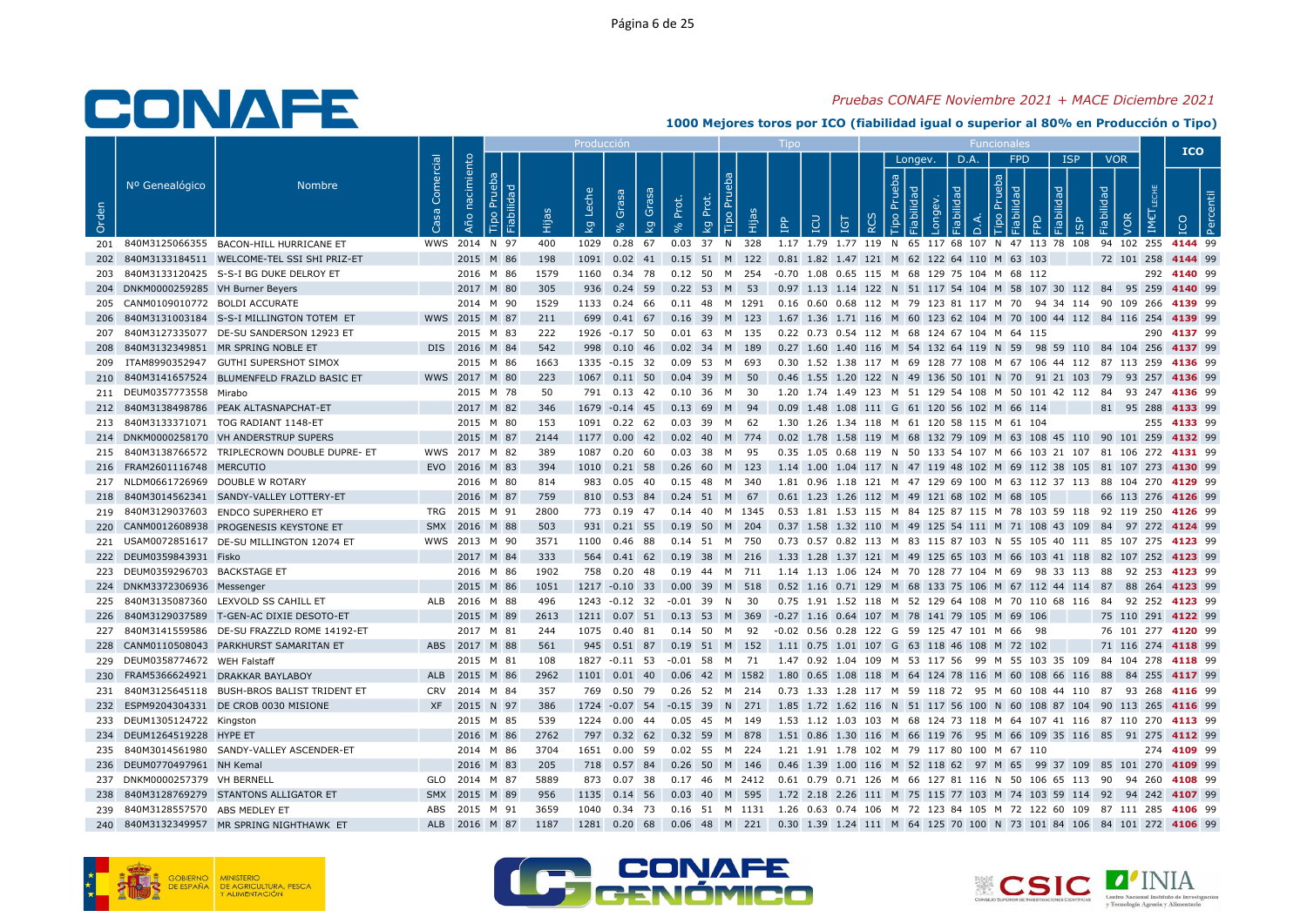## Pruebas CONAFE Noviembre 2021 + MACE Diciembre 2021

|       |                                    |                                                |           |                                     |      | Producciór       |                                 |       |                                                                                                    |                |                  |                             |         |      |                                                                                         |      |                                   |                                        |     | <b>ICO</b>         |  |
|-------|------------------------------------|------------------------------------------------|-----------|-------------------------------------|------|------------------|---------------------------------|-------|----------------------------------------------------------------------------------------------------|----------------|------------------|-----------------------------|---------|------|-----------------------------------------------------------------------------------------|------|-----------------------------------|----------------------------------------|-----|--------------------|--|
| Orden | Nº Genealógico                     | <b>Nombre</b>                                  | Comercial | nacimiento<br>ರ<br>ia<br>Tai<br>Año | Ëщ   | Leche<br>$k_{g}$ | Grasa<br>Gras<br>k <sub>g</sub> | Prot. | Tipo Pru<br>Prot.<br>Hijas<br>kg                                                                   | $\overline{B}$ | <b>CO</b><br>IGT | $\circ$<br>$\tilde{\alpha}$ | Longev. | D.A. | <b>FPD</b><br>$\circ$                                                                   | bepi | <b>ISP</b><br>$\overline{\omega}$ | <b>VOR</b><br>Fiabilidad<br><b>VOR</b> | IME |                    |  |
|       | 241 NLDM0755764370 DELTA SINDOR ET |                                                |           | CRV 2015 M 82                       | 387  |                  | 1372  0.02  51                  |       | 0.09 54 M 159                                                                                      |                |                  |                             |         |      | 0.62 1.31 1.36 108 M 55 125 73 103 M 61 103 45 111 88 99 265 4106 99                    |      |                                   |                                        |     |                    |  |
|       |                                    | 242 NLDM0765755447 PEELDIJKER LOCKER           |           | 2016 M 85                           | 706  |                  |                                 |       | 601 0.54 76 0.16 36 M 271 1.48 1.29 1.36 115 M 52 117 70 109 M 63 107 33 116 88 106 258 4106 99    |                |                  |                             |         |      |                                                                                         |      |                                   |                                        |     |                    |  |
|       |                                    | 243 840M3130010295 DE-SU 13050 SPECTRE ET      |           | ABS 2015 M 91                       | 7618 |                  |                                 |       | 1117 0.59 103 0.14 51 M 2300 1.09 0.45 0.85 103 M 85 116 89 100 M 73 121 34 105 92 114 294 4103 99 |                |                  |                             |         |      |                                                                                         |      |                                   |                                        |     |                    |  |
|       | 244 FRAM4929379683 MANANA RED      |                                                |           | EVO 2016 M 87                       | 384  |                  |                                 |       | 868 0.49 82 0.16 45 M 137                                                                          |                |                  |                             |         |      | 0.69 1.12 0.80 113 M 50 122 64 98 M 67 103 33 112 82 95 278 4102 99                     |      |                                   |                                        |     |                    |  |
|       | 245 DNKM4165406843 Singer          |                                                |           | 2015 M 86                           | 1205 |                  | 1534 -0.17 36                   |       | 0.08 58 M 413                                                                                      |                |                  |                             |         |      | 0.74  0.91  0.97  122  M  70  120  75  101  M  66  112  41  117  87  87  266  4101  99  |      |                                   |                                        |     |                    |  |
|       |                                    | 246 840M3129016370 STANTONS BLUNDER 3520 ET    |           | ALB 2015 M 89                       | 787  |                  |                                 |       | 1514 -0.25 27 0.06 55 M 310 0.03 1.36 0.82 111 M 74 125 76 117 M 68 106 72 115 87 97 267 4101 99   |                |                  |                             |         |      |                                                                                         |      |                                   |                                        |     |                    |  |
|       |                                    | 247 840M3125201993 S-S-I MONTROSS DUKE ET      |           | ALB 2014 N 96                       | 305  |                  | 2019 0.23 99                    |       | 0.03 68 N 229 -0.35 0.60 0.80 106 N 66 111 71 89 N 63 97 86 99 93 92 281 4100 99                   |                |                  |                             |         |      |                                                                                         |      |                                   |                                        |     |                    |  |
|       | 248 NLDM0734691569 KOEPON 9156     |                                                |           | 2016 M 85                           | 616  |                  |                                 |       | 555 0.39 59 0.23 41 M 227                                                                          |                |                  |                             |         |      | 2.00 1.04 1.43 108 M 57 128 70 111 M 66 115 36 110 87 100 268 4100 99                   |      |                                   |                                        |     |                    |  |
|       |                                    | 249 CANM0012188855 STANTONS ACTUALLY           |           | 2015 M 87                           | 224  |                  |                                 |       | 714  0.42  69  0.09  33  M  144  2.63  1.74  2.21  114  M  66  115  68  110  M  71  97             |                |                  |                             |         |      |                                                                                         |      |                                   | 77 116 233 4099 99                     |     |                    |  |
| 250   |                                    | 840M3134408771 PEAK ALTACOMFORT-ET             |           | 2016 M 88                           | 416  |                  | 917 0.15 49                     |       | 0.13 43 M 59                                                                                       |                |                  |                             |         |      | 0.21 1.44 0.97 112 M 52 130 63 111 M 69 112 21 117 84 105 270 4099 99                   |      |                                   |                                        |     |                    |  |
|       | 251 ESPM9204261800 KIRON ET        |                                                |           | XF 2015 N 97                        | 353  |                  |                                 |       | 1066 0.03 41 -0.02 32 N 261 0.29 1.23 0.88 129 N 54 129 55 114 N 56 106 85 115 90 68 230 4099 99   |                |                  |                             |         |      |                                                                                         |      |                                   |                                        |     |                    |  |
|       | 252 840M3128557418 ABS MAYDAY-ET   |                                                |           | 2015 M 89                           | 3378 |                  |                                 |       | 455 0.59 75 0.32 47 M 1248 -0.06 1.32 0.84 124 M 81 124 86 106 M 67 100                            |                |                  |                             |         |      |                                                                                         |      |                                   |                                        |     | 82 101 260 4098 99 |  |
|       | 253 NLDM0660158767 MANDERS DON     |                                                |           | 2016 M 82                           | 676  |                  | 317 0.45 56                     |       | 0.27 37 M 248                                                                                      |                |                  |                             |         |      | 0.81 1.24 1.05 119 M 49 134 68 111 M 64 108 38 110 87 99 260 4097 99                    |      |                                   |                                        |     |                    |  |
|       |                                    | 254 CANM0012192429 SILVERRIDGE V EUGENIO ET    |           | SMX 2015 N 99                       | 1086 |                  |                                 |       | 1015 0.04 41 -0.05 28 N 932 1.54 2.24 2.12 113 N 68 128 82 111 N 80 111 95 111 98 115 254 4097 99  |                |                  |                             |         |      |                                                                                         |      |                                   |                                        |     |                    |  |
|       | 255 NLDM0921967114 BOUW FINDER ET  |                                                |           | CRV 2015 M 89                       | 7660 |                  |                                 |       | 28 0.52 51 0.24 24 M 4578 2.30 0.71 1.42 129 M 74 134 84 112 N 57 111 78 117 93 98 236 4094 99     |                |                  |                             |         |      |                                                                                         |      |                                   |                                        |     |                    |  |
|       | 256 DEUM0121523563 MISTER X        |                                                |           | 2015 M 86                           | 761  |                  |                                 |       | 1787 -0.21 40 -0.04 53 M 254 0.41 1.58 1.19 119 M 70 121 74 99 M 66 104 43 107 88 101 265 4092 99  |                |                  |                             |         |      |                                                                                         |      |                                   |                                        |     |                    |  |
|       | 257 DNKM0000259291 VH BRUCE BADGER |                                                |           | GLO 2016 M 83                       | 2896 |                  |                                 |       | 509  0.49  67  0.28  45  M  743                                                                    |                |                  |                             |         |      | 0.64  0.95  0.66  128  N  44  125  74  104  M  58  106  33  103  88  101  260  4091  99 |      |                                   |                                        |     |                    |  |
|       |                                    | 258 CANM0012609045 STE ODILE MILKTIME          |           | SMX 2016 M 89                       | 894  |                  | 2160 -0.10 66                   |       | $-0.02$ 67 M 208                                                                                   |                |                  |                             |         |      | -0.15 0.02 0.15 117 M 50 117 54 95 M 72 111 58 106 84 98 288 4090 99                    |      |                                   |                                        |     |                    |  |
|       |                                    | 259 840M3140650345 LADYS-MANOR BND SEAGLASS ET |           | 2016 M 83                           | 296  |                  |                                 |       | 1026  0.20  58  0.12  46  M  63                                                                    |                |                  |                             |         |      | 0.78 1.30 1.26 113 M 41 130 55 104 M 65 114                                             |      |                                   |                                        |     | 274 4090 99        |  |
| 260   |                                    | 840M3133064316 ENDCO SUPREME ET                |           | 2015 M 89                           | 1031 | 964              | $0.32$ 68                       |       | 0.26 59 M 375                                                                                      |                |                  |                             |         |      | 0.15 0.99 0.67 127 M 69 116 79 100 M 69 107                                             |      |                                   |                                        |     | 86 91 269 4089 99  |  |
| 261   |                                    | 840M3130829479 AURORA FRAN MARVEL 486-ET       |           | 2016 M 80                           | 203  |                  | 1239 -0.08 36                   |       | 0.06 46 M 101                                                                                      |                |                  |                             |         |      | 0.24 1.59 1.21 117 M 55 130 56 114 M 61 113                                             |      |                                   |                                        |     | 257 4089 99        |  |
|       |                                    | 262 840M3131910946 LADYS-MANOR SYLVESTER-ET    |           | 2015 M 87                           | 752  |                  |                                 |       | 889 0.00 32 0.05 34 M 152                                                                          |                |                  |                             |         |      | 0.95 1.74 1.49 126 M 65 131 73 116 M 66 105                                             |      |                                   |                                        |     | 232 4089 99        |  |
|       | 263 DNKM3372306856 Maltino         |                                                |           | 2015 M 84                           | 206  |                  | 1578  0.00  57                  |       | 0.05 56 M 123                                                                                      |                |                  |                             |         |      | 0.17 0.78 0.40 119 M 60 121 64 97 M 63 112 43 113 85 94 282 4088 99                     |      |                                   |                                        |     |                    |  |
|       |                                    | 264 USAM0072851793 DE-SU ROCKFORD 12250-ET     |           | 2014 M 81                           | 160  |                  |                                 |       | 995 0.37 75 0.05 38 M 48                                                                           |                |                  |                             |         |      | 0.52 0.50 0.42 115 M 65 126 61 118 M 59 112                                             |      |                                   |                                        |     | 274 4088 99        |  |
| 265   |                                    | 840M3129436949 WET RODGERS MYLES               |           | 2015 M 88                           | 2374 |                  |                                 |       | 1296  0.02  49  0.08  51  M  318                                                                   |                |                  |                             |         |      | 1.08 1.65 1.50 115 M 77 118 80 107 M 68 114                                             |      |                                   |                                        |     | 265 4088 99        |  |
|       |                                    | 266 840M3141559953 NO-FLA ALTARONDON ET        |           | EFP 2017 M 88                       | 816  |                  | 927 0.30 65                     |       | 0.14 45 M 166                                                                                      |                |                  |                             |         |      | 0.84 1.76 1.44 116 N 47 123 60 98 M 71 112 21 104 79 116 272 4088 99                    |      |                                   |                                        |     |                    |  |
|       | 267 DEUM0358241745 PERIN           |                                                |           | 2015 M 86                           | 891  |                  |                                 |       | 1485  0.00  53  0.10  59  M  409                                                                   |                |                  |                             |         |      | 0.98 0.51 0.49 111 M 68 115 76 110 M 64 117 30 114 88 93 276 4087 99                    |      |                                   |                                        |     |                    |  |
|       | 268 NLDM0843890655 DELTA LENDOR    |                                                |           | 2016 M 78                           | 4192 |                  |                                 |       | 393 0.40 54 0.28 41 M 1518 0.98 0.85 0.81 132 M 46 124 69 111 M 65 104 31 110 91 71 253 4087 99    |                |                  |                             |         |      |                                                                                         |      |                                   |                                        |     |                    |  |
|       |                                    | 269 DNKM0000259122 VH BOSMAN BAHRAIN           |           | 2016 M 84                           | 2167 |                  |                                 |       | 991 0.32 69 0.25 59 M 546 1.22 -0.38 -0.15 114 M 45 119 74 113 M 62 111 31 107 88 106 288 4086 99  |                |                  |                             |         |      |                                                                                         |      |                                   |                                        |     |                    |  |
|       |                                    | 270 CANM0012638241 WESTCOAST ATHABASKA         |           | 2016 M 87                           | 353  |                  | 912 0.29 63                     |       | 0.02 32 M 177                                                                                      |                |                  |                             |         |      | 0.80 1.21 1.19 126 M 46 124 61 113 M 70 106                                             |      |                                   | 82 93 244 4086 99                      |     |                    |  |
|       | 271 LUXM0599442978 Lis Antek P     |                                                |           | 2016 M 83                           | 168  |                  | 1954 -0.24 43                   |       | -0.05 57 M 132                                                                                     |                |                  |                             |         |      | 1.26 1.29 1.36 104 M 57 118 62 104 M 58 96 38 107 85 110 265 4085 99                    |      |                                   |                                        |     |                    |  |
|       | 272 DEUM0666644451 MR COBAIN ET    |                                                |           | CRI 2015 M 83                       | 264  |                  |                                 |       | 1411 0.02 53 0.07 53 M 177                                                                         |                |                  |                             |         |      | 0.29 0.75 0.77 119 M 59 126 63 106 M 58 108                                             |      |                                   |                                        |     | 75 102 263 4085 99 |  |
|       |                                    | 273 USAM0073143739 RONELEE ALTAACEHIGH         |           | EFP 2014 M 89                       | 1982 |                  |                                 |       | 1822  0.04  70  -0.14  43  M  345                                                                  |                |                  |                             |         |      | 0.26 1.19 1.06 115 M 80 120 80 100 M 70 109 42 104 87 110 268 4084 99                   |      |                                   |                                        |     |                    |  |
|       |                                    | 274 840M3138766426 CO-OP AARDEMA SUBZERO ET    |           | 2017 M 86                           | 490  |                  |                                 |       | 595  0.50  72  0.33  53  M  74                                                                     |                |                  |                             |         |      | 0.35 1.88 1.50 94 G 57 121 60 120 M 68 93                                               |      |                                   |                                        |     | 55 118 274 4084 99 |  |
|       |                                    | 275 840M3140616195 SANDY-VALLEY FS CAMDEN ET   |           | 2017 M 83                           | 481  |                  | 759 0.55 84                     |       | 0.19  44  M  87                                                                                    |                |                  |                             |         |      | -0.15 1.24 0.96 117 I 15 113 55 120 M 66 105                                            |      |                                   |                                        |     | 258 4083 99        |  |
|       |                                    | 276 840M3140503758 N-SPRINGHOPE HONDA ET       |           | ABS 2017 M 80                       | 150  |                  | 830 0.11 41                     |       | $0.13$ 41 M 37                                                                                     |                |                  |                             |         |      | 0.98 1.67 1.37 109 N 49 131 50 111 M 70 112 21 115 79 95 261 4083 99                    |      |                                   |                                        |     |                    |  |
|       |                                    | 277 ITAM9991486432 GO-FARM MODEL ET            |           | 2016 M 79                           | 408  |                  |                                 |       | 503 0.22 40 0.10 27 M 176 1.95 1.81 1.78 129 N 49 125 63 114 M 49 100 32 106 82 82 211 4083 99     |                |                  |                             |         |      |                                                                                         |      |                                   |                                        |     |                    |  |
|       | 278 DEUM0359235304 BESTDAY ET      |                                                |           | 2016 M 85                           | 464  |                  |                                 |       | 919  0.25  59  0.25  56  M  292                                                                    |                |                  |                             |         |      | 0.65 1.64 1.19 115 M 54 118 68 95 M 65 109 33 116 85 86 272 4082 99                     |      |                                   |                                        |     |                    |  |
|       |                                    | 279 CANM0012192430 SILVERRIDGE V EUCLID ET     |           | SMX 2015 M 91                       | 2583 |                  |                                 |       | 1193 0.13 57 -0.04 34 M 1760 1.45 1.50 1.55 108 M 83 125 86 107 M 73 109 59 115 92 116 260 4082 99 |                |                  |                             |         |      |                                                                                         |      |                                   |                                        |     |                    |  |
|       |                                    | 280 NLDM0941810667 PEELDIJKER LIMOUSINE        |           | 2015 M 81                           | 581  |                  |                                 |       | 942 0.25 60 0.24 56 M 292 0.67 0.57 0.44 112 M 47 124 73 105 M 60 109 35 115 88 88 276 4081 99     |                |                  |                             |         |      |                                                                                         |      |                                   |                                        |     |                    |  |







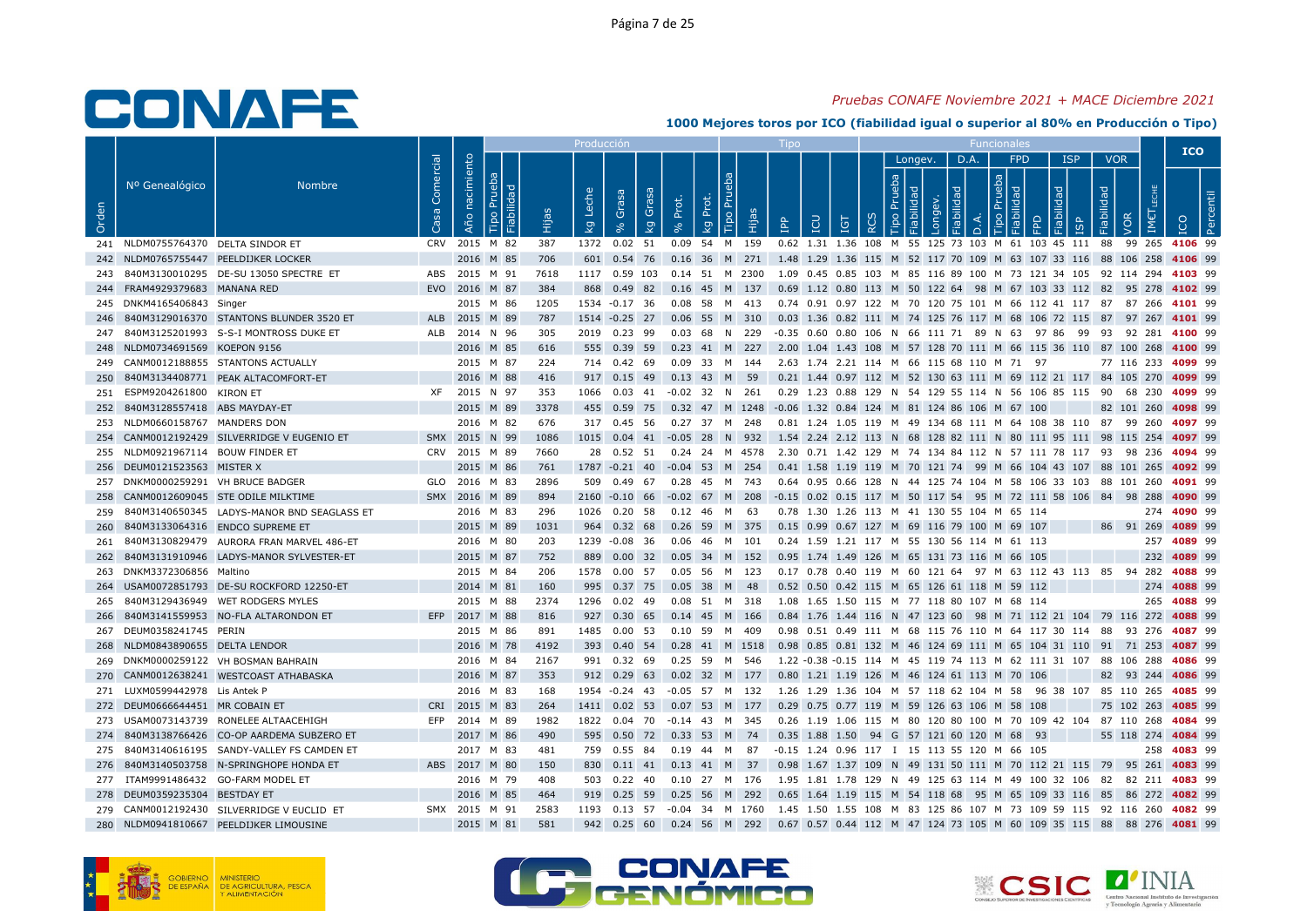## Pruebas CONAFE Noviembre 2021 + MACE Diciembre 2021

|       |                                     |                                                   |           |                                      |       | Producciór       |                                  |           |                                                                                                   |                                                                                        |            |                             |         |      |         |            |                                                                       |                          |                    |             | <b>ICO</b> |  |
|-------|-------------------------------------|---------------------------------------------------|-----------|--------------------------------------|-------|------------------|----------------------------------|-----------|---------------------------------------------------------------------------------------------------|----------------------------------------------------------------------------------------|------------|-----------------------------|---------|------|---------|------------|-----------------------------------------------------------------------|--------------------------|--------------------|-------------|------------|--|
| Orden | Nº Genealógico                      | <b>Nombre</b>                                     | Comercial | nacimiento<br>. ರ<br>Año<br>ia<br>ia | Ëщ    | Leche<br>$k_{g}$ | Grasa<br>Grasa<br>k <sub>g</sub> | Prot.     | Tipo Pru<br>Prot.<br>Hijas<br>kg                                                                  | LCU<br>$\overline{B}$                                                                  | <b>IGT</b> | $\circ$<br>$\tilde{\alpha}$ | Longev. | D.A. | $\circ$ | <b>FPD</b> | <b>ISP</b><br>bepi<br>$\overline{\omega}$                             | <b>VOR</b><br>Fiabilidad | <b>JOR</b><br>IME  |             |            |  |
|       | 281 DEUM0358410634 custos           |                                                   |           | 2015 M 87                            | 3688  |                  | 1245  0.11  56                   |           | 0.07 48 M 835                                                                                     | 1.30 1.11 1.31 121 M 74 117 78 95 M 68 99 44 119 88 94 251 4081 99                     |            |                             |         |      |         |            |                                                                       |                          |                    |             |            |  |
|       |                                     | 282 840M3131003536 S-S-I HEISENBERG JAXSON-ET     |           | 2016 M 85                            | 1650  |                  |                                  |           | 742 0.47 75 0.18 43 M 205 -0.01 1.87 1.49 116 M 67 116 75 114 M 65 102                            |                                                                                        |            |                             |         |      |         |            |                                                                       |                          |                    | 252 4080 99 |            |  |
| 283   | 840M3128557482 ABS ACHIEVER ET      |                                                   |           | ABS 2015 M 91                        | 4869  |                  |                                  |           | 125 1.01 102 0.23 27 M 1359 1.19 0.94 0.75 116 M 80 129 87 102 M 72 116 31 105 88 115 276 4080 99 |                                                                                        |            |                             |         |      |         |            |                                                                       |                          |                    |             |            |  |
|       |                                     | 284 840M3138483465 SIEMERS RIPROAR-ET             |           | 2016 M 86                            | 359   |                  |                                  |           | 1393  0.08  59  0.01  46  M  192  2.00  1.30  1.57  112  M  40  116  59  104  M  68  111          |                                                                                        |            |                             |         |      |         |            |                                                                       |                          | 80 109 259 4079 99 |             |            |  |
|       |                                     | 285 USAM0074345967 HURTGENLEA YDR OUTSIDERS- ET   |           | 2015 M 87                            | 5006  |                  |                                  |           | 1783  0.10  75  0.00  57  M  490                                                                  | 0.76 0.37 0.55 106 M 78 121 82 99 M 68 113                                             |            |                             |         |      |         |            |                                                                       |                          |                    | 285 4078 99 |            |  |
|       | 286 DEUM0539063887 WILDER HERMES ET |                                                   |           | ALB 2017 M 82                        | 125   |                  |                                  |           | 800 0.23 52 0.22 49 M 83                                                                          | 0.58 1.34 1.38 121 M 39 124 60 110 M 65 100                                            |            |                             |         |      |         |            |                                                                       |                          | 69 113 249 4078 99 |             |            |  |
| 287   |                                     | 840M3129037879 MR MISSOURI EXTRA ET               |           | 2015 M 86                            | 607   |                  | 1019 -0.03 33                    |           | 0.03 36 M 294 1.67 2.02 1.93 121 M 52 125 65 107 M 69 105 43 108 88 83 239 4078 99                |                                                                                        |            |                             |         |      |         |            |                                                                       |                          |                    |             |            |  |
|       | 288 840M3125078950 NO-FLA BARCLAY   |                                                   |           | 2014 M 86                            | 1369  |                  | 1422 0.25 78                     |           | 0.03 49 M 72 -0.32 0.27 -0.06 119 M 75 124 77 101 M 69 111 47 109 84 107 290 4077 99              |                                                                                        |            |                             |         |      |         |            |                                                                       |                          |                    |             |            |  |
| 289   |                                     | 840M3126680166 LISMORE KNGBOY TUBB 6198 ET        |           | DIS 2015 M 88                        | 638   |                  |                                  |           | 1619  0.05  64  -0.04  48  M  208                                                                 | -0.49  2.01  1.59  112  M  71  114  77  105  N  46  98  73  110  84  94  249  4077  99 |            |                             |         |      |         |            |                                                                       |                          |                    |             |            |  |
|       | 290 NLDM0933447046 K LIDDOM         |                                                   |           | 2016 M 78                            | 130   |                  | 1306  0.08  55                   |           | 0.04 47 M<br>- 36                                                                                 |                                                                                        |            |                             |         |      |         |            | 0.96 1.05 1.35 114 M 50 122 63 104 M 58 104 35 112 84 102 251 4077 99 |                          |                    |             |            |  |
|       |                                     | 291 DNKM0000258932 VH Anderstrup Bestboss Bestboy |           | 2016 M 81                            | - 331 |                  |                                  |           | 446 0.34 50 0.27 42 M 112 0.78 1.16 1.12 125 N 47 132 63 104 M 58 108 33 111 87 96 255 4077 99    |                                                                                        |            |                             |         |      |         |            |                                                                       |                          |                    |             |            |  |
|       |                                     | 292 USAM0072190820 S-S-I P-K SHTGLSS HOTSHOT ET   |           | 2013 M 90                            | 3525  |                  |                                  |           | 956  0.22  57  0.05  36  M  487                                                                   | 0.55 0.82 0.36 123 M 83 131 83 108 M 73 100 29 109 88 94 258 4076 99                   |            |                             |         |      |         |            |                                                                       |                          |                    |             |            |  |
| 293   | ESPM9204415119 BRAUN ET             |                                                   | XF        | 2016 N 89                            | 111   |                  | 777 0.16 44                      | $0.03$ 28 | N 45                                                                                              |                                                                                        |            |                             |         |      |         |            | 0.54 1.53 1.18 127 N 52 132 52 114 N 46 104 61 108 85 89 234 4075 99  |                          |                    |             |            |  |
| 294   |                                     | 840M3125066459 WELCOME LEGENDARY 2870 ET          |           | 2015 M 90                            | 2708  |                  |                                  |           | 185 0.46 51 0.14 20 M 841 1.03 1.40 1.16 120 M 79 140 84 121 M 69 99 40 107 87 106 238 4075 99    |                                                                                        |            |                             |         |      |         |            |                                                                       |                          |                    |             |            |  |
|       |                                     | 295 840M3138310311 REDROCK-VIEW KLUTCH ET         |           | ALB 2016 M 89                        | 1009  |                  | 773 0.00 28                      |           | 0.15 41 M 269                                                                                     | -0.62 2.17 1.28 119 M 53 136 71 117 N 52 103 62 108 84 87 248 <b>4074</b> 99           |            |                             |         |      |         |            |                                                                       |                          |                    |             |            |  |
|       |                                     | 296 USAM0074564798 S-S-I SPARK NICHOLAS           |           | 2015 M 85                            | 1331  |                  |                                  |           | 1231  0.30  77  0.09  49  M  153  0.07  0.79  0.67  122  M  71  120  76  101  M  66  120          |                                                                                        |            |                             |         |      |         |            |                                                                       |                          |                    | 272 4073 99 |            |  |
|       |                                     | 297 CANM0012021525 STANTONS CLOSE UP              |           | 2014 M 87                            | 2133  |                  | 967 0.22 58                      |           | 0.16 48 M 678                                                                                     | 0.90 0.95 0.82 122 M 82 118 85 113 M 65 110                                            |            |                             |         |      |         |            |                                                                       |                          | 79 89 260 4072 99  |             |            |  |
|       | 298 DNKM0000259607 VH DENT DON RED  |                                                   |           | GLO 2017 M 78                        | 253   |                  |                                  |           | 676  0.17  41  0.16  38  M  41                                                                    | 0.07 0.51 0.26 123 N 43 138 59 123 M 57 103 29 108 78 85 259 4072 99                   |            |                             |         |      |         |            |                                                                       |                          |                    |             |            |  |
|       |                                     | 299 840M3014562056 SANDY-VALLEY EVEREST ET        |           | 2015 M 87                            | 3976  |                  |                                  |           | 701  0.64  91  0.18  41  M  237  -0.21  0.53  0.00  115  M  78  132  80  105  M  67  104          |                                                                                        |            |                             |         |      |         |            |                                                                       |                          |                    | 285 4071 99 |            |  |
|       |                                     | 300 DNKM0000257843 HOLDNKM000000257843            |           | 2015 M 86                            | 953   |                  | 1569 -0.31 22                    |           | 0.09 61 M 378                                                                                     | -0.01 0.60 0.33 120 M 71 133 75 104 M 67 98 43 113 87 95 260 4071 99                   |            |                             |         |      |         |            |                                                                       |                          |                    |             |            |  |
| 301   |                                     | USAM0074572344 WOODCREST SUPRSHT MR MAX-ET        |           | 2015 M 85                            | 1604  |                  | 1004 -0.09 26                    |           | 0.04 37 M 187                                                                                     | 1.03 1.52 1.49 130 M 77 132 78 111 M 66 114                                            |            |                             |         |      |         |            |                                                                       |                          |                    | 238 4071 99 |            |  |
|       |                                     | 302 840M3130010371 DE-SU SATCHEL 13126-ET         |           | 2015 M 86                            | 1931  |                  |                                  |           | 1653  0.06  66  0.05  59  M  100                                                                  | 0.09 1.01 0.78 106 M 75 122 77 101 M 67 118                                            |            |                             |         |      |         |            |                                                                       |                          |                    | 292 4070 99 |            |  |
| 303   |                                     | CANM0012464180 SILVERRIDGE V EMERITUS ET          |           | SMX 2016 M 82                        | 367   |                  | 1527 0.09 65                     |           | 0.02 52 M 25                                                                                      | 1.17 1.60 1.56 99 N 51 114 59 103 M 65 103 42 111 82 99 266 4070 99                    |            |                             |         |      |         |            |                                                                       |                          |                    |             |            |  |
|       |                                     | 304 GBRM7942600169 WILTOR DRUMMER BLF BYF CVF     |           | 2014 M 85                            | 2376  |                  |                                  |           | 1353 0.22 72 0.04 48 M 753 0.07 1.15 0.94 116 M 82 112 80 109 M 60 112 47 110 87 110 265 4070 99  |                                                                                        |            |                             |         |      |         |            |                                                                       |                          |                    |             |            |  |
| 305   | ESPM9204292619 AKILIA KIWI ET       |                                                   |           | ABK 2015 N 92                        | 134   |                  |                                  |           | 1020  0.24  62  0.06  39  N  116                                                                  | 1.93 1.29 1.68 117 N 55 115 56 103 N 48 105 69 115 88 91 238 4070 99                   |            |                             |         |      |         |            |                                                                       |                          |                    |             |            |  |
|       | 306 NLDM0944581881 DELTA BOUNCER ET |                                                   |           | 2016 M 82                            | 806   |                  |                                  |           | 354 0.43 55 0.27 39 M 318                                                                         | 0.54 1.14 0.82 127 M 47 129 64 111 M 63 113 33 108 87 87 258 <b>4070</b> 99            |            |                             |         |      |         |            |                                                                       |                          |                    |             |            |  |
|       | 307 DEUM0359176237 KODIAC P         |                                                   |           | 2016 M 83                            | 192   |                  |                                  |           | 1535 -0.08 46 0.00 49 M 113                                                                       | 0.04 1.38 0.90 113 M 50 122 60 111 M 62 105 37 109 81 110 267 4067 99                  |            |                             |         |      |         |            |                                                                       |                          |                    |             |            |  |
|       | 308 DEUM0121719348 Paradiso         |                                                   |           | 2015 M 86                            | 1210  |                  | 637 0.23 46                      |           | 0.14 35 M 429                                                                                     | 0.14 1.46 0.93 129 M 64 129 75 105 M 67 115 33 123 88 102 254 4067 99                  |            |                             |         |      |         |            |                                                                       |                          |                    |             |            |  |
| 309   |                                     | 840M3135332013 KINGS-RANSOM DR AZZ                |           | 2016 M 83                            | 219   |                  | 1102 -0.04 35                    |           | 0.12 48 M 153                                                                                     | 0.18 1.82 1.49 113 M 58 129 65 112 M 60 102 42 106 87 93 250 4066 99                   |            |                             |         |      |         |            |                                                                       |                          |                    |             |            |  |
|       | 310 DEUM0666732945 CHARMING ET      |                                                   |           | BAS 2016 M 86                        | 486   |                  | 1450 0.14 67                     |           | 0.07 54 M 314                                                                                     | 0.03 1.50 1.12 113 M 58 112 67 102 M 61 108 35 111 88 99 269 4065 99                   |            |                             |         |      |         |            |                                                                       |                          |                    |             |            |  |
|       |                                     | 311 USAM0072923368 VIEW-HOME CC MONTGOMERY-ET     |           | 2013 M 81                            | 141   |                  | 1386 -0.03 46                    |           | 0.00 45 M 82                                                                                      | 0.07 1.50 1.00 115 M 68 127 65 112 M 63 116                                            |            |                             |         |      |         |            |                                                                       |                          |                    | 266 4064 99 |            |  |
|       |                                     | 312 NLDM0729539557 WEELDER EMPIRE ET              |           | 2015 M 88                            | 5920  |                  |                                  |           | 337 0.43 54 0.27 38 M 2726 1.83 0.43 0.47 128 M 61 124 79 112 M 70 119 35 115 92 75 262 4064 99   |                                                                                        |            |                             |         |      |         |            |                                                                       |                          |                    |             |            |  |
|       |                                     | 313 840M3130915846 COOKIECUTTER MD HARDROCK ET    |           | WWS 2016 M 90                        | 2987  |                  |                                  |           | 1747  0.06  70  -0.03  53  M  1083                                                                | 0.92 1.18 1.30 102 M 72 117 81 99 M 72 115 69 105 88 118 278 4062 99                   |            |                             |         |      |         |            |                                                                       |                          |                    |             |            |  |
|       | 314 DEUM0539063836 WIL BORN ET      |                                                   |           | 2016 M 87                            | 775   |                  | 333 0.56 67                      |           | 0.27 38 M 376 0.82 1.14 0.94 121 M 68 132 70 101 M 67 97 32 109 84 94 252 <b>4061</b> 99          |                                                                                        |            |                             |         |      |         |            |                                                                       |                          |                    |             |            |  |
|       | 315 DEUM0122212334 HAS BARKEEPER ET |                                                   |           | 2016 M 88                            | 2965  |                  | 276  0.54  63                    |           | 0.28 37 M 1264 1.56 1.03 1.17 122 M 67 127 78 108 M 68 92 35 106 90 89 241 4061 99                |                                                                                        |            |                             |         |      |         |            |                                                                       |                          |                    |             |            |  |
|       |                                     | 316 CANM0109051031 BLONDIN GRADUATE               |           | 2014 M 85                            | 154   |                  | 618 0.07 29                      |           | 0.14 34 M 155                                                                                     | 1.04 1.96 1.88 118 M 61 126 66 118 M 62 111 35 122 87 115 235 4061 99                  |            |                             |         |      |         |            |                                                                       |                          |                    |             |            |  |
|       |                                     | 317 840M3142490264 T-SPRUCE FRAZZLED HUEY ET      |           | WWS 2017 M 84                        | 774   |                  |                                  |           | 544  0.47  67  0.14  32  M  256                                                                   | 0.04 1.45 0.88 119 N 49 133 61 106 N 53 95 35 111 81 106 258 4059 99                   |            |                             |         |      |         |            |                                                                       |                          |                    |             |            |  |
|       | 318 DEUM0122451241 VoA¦â Aurelian   |                                                   |           | 2017 M 82                            | 137   |                  |                                  |           | 1244 0.25 72 0.13 54 M 115 1.51 0.75 1.13 91 M 49 120 55 108 M 58 102 35 112 84 123 274 4058 99   |                                                                                        |            |                             |         |      |         |            |                                                                       |                          |                    |             |            |  |
|       |                                     | 319 CANM0012571479 CLAYNOOK FAIRVIEW              |           | 2016 M 88                            | 718   |                  | 1954  0.08  79                   |           | -0.09 52 M 195                                                                                    | 0.36 1.16 1.10 109 M 44 120 62 87 M 71 100                                             |            |                             |         |      |         |            |                                                                       |                          | 76 110 272 4057 99 |             |            |  |
|       | 320 DEUM0538920253 DG CHARLEY ET    |                                                   |           | ABS 2015 M 91                        | 9049  |                  |                                  |           | 1294 -0.01 45 0.07 49 M 4634 0.75 0.72 0.53 122 M 86 118 90 112 M 76 108 45 113 92 90 259 4057 99 |                                                                                        |            |                             |         |      |         |            |                                                                       |                          |                    |             |            |  |





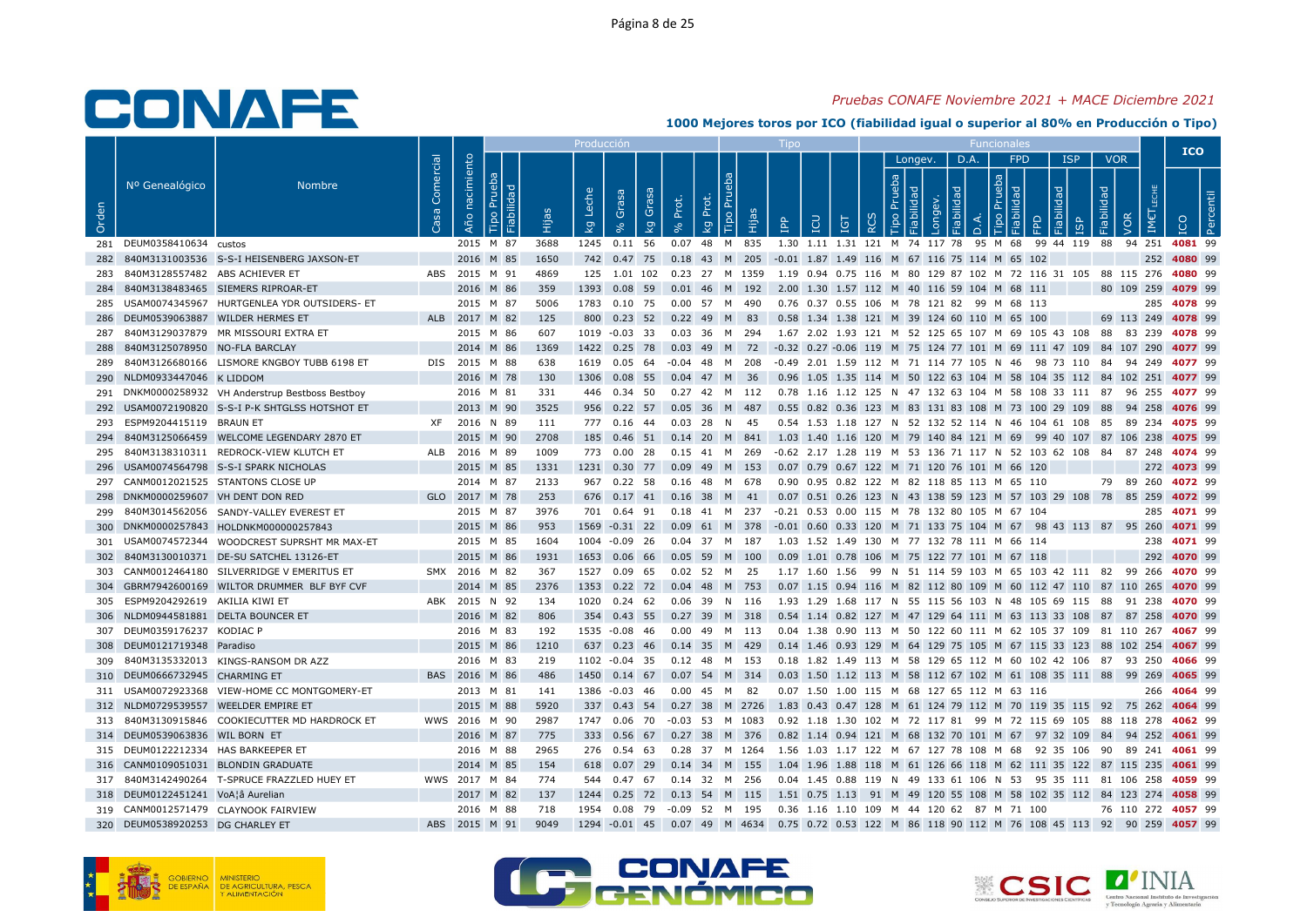## Pruebas CONAFE Noviembre 2021 + MACE Diciembre 2021

|       |                                          |                                                   |                        |                               |      | Producción       |               |                         |       |                                                                                                   | <b>LIDO</b>  |                                                                                            |   |                 |   |      | <b>Funcionales</b>     |       |                 |                          | <b>ICO</b>  |  |
|-------|------------------------------------------|---------------------------------------------------|------------------------|-------------------------------|------|------------------|---------------|-------------------------|-------|---------------------------------------------------------------------------------------------------|--------------|--------------------------------------------------------------------------------------------|---|-----------------|---|------|------------------------|-------|-----------------|--------------------------|-------------|--|
| Orden | Nº Genealógico                           | <b>Nombre</b>                                     | Comercial<br><b>Sa</b> | nacimiento<br>르<br>Año<br>ide |      | Leche<br>$k_{g}$ | Grasa         | Grasa<br>k <sub>g</sub> | Prot. | Tipo Pru<br>Prot.<br>Hijas<br><b>Q</b>                                                            | $\mathbf{P}$ | <b>CD</b><br><b>ig</b>                                                                     | ∝ | Longev.<br>dep. | ヮ | D.A. | <b>FPD</b><br>deb<br>모 | lidad | <b>ISP</b><br>ഇ | <b>VOR</b><br>Fiabilidad |             |  |
|       | 321 DEUM0359171040 SUPERCUP              |                                                   |                        | 2016 M 85                     | 589  |                  |               |                         |       | 1374  0.07  57  0.15  61  M  269                                                                  |              | -0.44 0.67 0.45 113 M 58 125 69 102 M 64 102 33 111 85 98 276 4056 99                      |   |                 |   |      |                        |       |                 |                          |             |  |
|       | 322 NLDM0679221023 MS CAMINO ET          |                                                   |                        | CRV 2015 M 86                 | 470  |                  |               |                         |       | 1043 0.03 41 0.15 50 M 161 1.61 1.67 1.55 110 M 63 120 76 104 M 64 105 44 114 88 107 258 4056 99  |              |                                                                                            |   |                 |   |      |                        |       |                 |                          |             |  |
|       |                                          | 323 840M3128463273 SYRYCZUK SILVER BLOWTORCH ET   |                        | CRI 2015 M 91                 | 7052 |                  | 745 0.30 58   |                         |       | 0.15 40 M 1520  1.06 1.03 1.05 119 M 83 122 84 115 M 74 105 46 106 88 107 245 <b>4056</b> 99      |              |                                                                                            |   |                 |   |      |                        |       |                 |                          |             |  |
|       |                                          | 324 ESPM9203812586 ALH CARMEN MIXER               |                        | ABK 2012 N 94                 | 148  |                  |               |                         |       | 1353 -0.12 35 -0.02 41 N 140                                                                      |              | 0.83 1.10 0.70 126 N 66 120 64 110 N 53 100 67 119 88 93 237 4056 99                       |   |                 |   |      |                        |       |                 |                          |             |  |
|       | 325 DEUM0121740571                       |                                                   |                        | 2014 M 82                     | 206  |                  | 701 0.63 90   |                         |       | 0.39 63 M 145                                                                                     |              | 0.76 0.68 0.96 112 M 68 114 62 97 M 63 103                                                 |   |                 |   |      |                        |       |                 |                          | 262 4054 99 |  |
|       | 326 NLDM0747280806 DG DV CAELUM          |                                                   |                        | CRI 2015 M 83                 | 247  |                  |               |                         |       | 859 0.25 57 0.13 41 M 137 0.98 1.11 1.11 121 M 61 124 61 103 M 55 109 45 113 85 88 254 4052 99    |              |                                                                                            |   |                 |   |      |                        |       |                 |                          |             |  |
|       | 327 NLDM0928772539 TW SHONESTAR          |                                                   |                        | 2015 M 85                     | 978  |                  |               |                         |       | 1340  0.01  49  0.08  52  M  379                                                                  |              | 0.96  0.97  0.97  118  M  69  123  75  100  M  65  96  44  106  87  96  256 <b>4051</b> 99 |   |                 |   |      |                        |       |                 |                          |             |  |
|       |                                          | 328 840M3131808314 DOUBLE-EAGLE BAYON DEANO ET    |                        | WWS 2016 M 88                 | 1527 |                  |               |                         |       | 1416  0.22  75  0.06  52  M  385                                                                  |              | 1.08 1.09 1.54 98 M 68 115 78 105 M 71 105 43 109 82 100 264 4049 99                       |   |                 |   |      |                        |       |                 |                          |             |  |
|       |                                          | 329 840M3129037786 CO-OP AARDEMA TRACER ET        |                        | CRI 2015 M 89                 | 1000 | 1384 0.08 58     |               |                         |       | 0.04 49 M 442 -0.74 1.55 0.72 116 M 70 128 75 103 N 63 99 72 99 85 101 266 4049 99                |              |                                                                                            |   |                 |   |      |                        |       |                 |                          |             |  |
|       |                                          | 330 DNKM0000258969 VH ANDERSTRUP BETTLECRY BAYLOR |                        | 2016 M 83                     | 6038 |                  |               |                         |       | 322 0.34 45 0.22 32 M 2213 1.37 0.81 0.89 128 M 60 130 78 116 M 61 106 34 113 90 102 243 4049 99  |              |                                                                                            |   |                 |   |      |                        |       |                 |                          |             |  |
|       |                                          | 331 USAM0073316308 WEIGELINE JACEY TABASCO ET     |                        | CRI 2013 M 92                 | 8658 |                  |               |                         |       | 1720 -0.10 50 0.16 73 M 2600 0.93 0.19 0.58 110 M 86 111 88 105 M 72 107 50 109 92 92 270 4048 99 |              |                                                                                            |   |                 |   |      |                        |       |                 |                          |             |  |
|       |                                          | 332 NLDM0755898903 COGENT SUPERSHOT               |                        | CRI 2013 N 98                 | 298  |                  |               |                         |       | 1464 -0.21 29 0.02 49 N 269                                                                       |              | 0.29 1.01 0.72 119 N 81 126 89 112 N 79 111 94 114 97 88 250 4047 99                       |   |                 |   |      |                        |       |                 |                          |             |  |
|       | 333 DEUM0358389006 Palace                |                                                   |                        | 2015 M 81                     | 107  |                  | 575 0.38 59   |                         |       | $0.15$ 34 M 83                                                                                    |              | 0.87 1.24 0.94 118 M 52 127 55 112 M 55 104 31 112 81 91 243 4047 99                       |   |                 |   |      |                        |       |                 |                          |             |  |
|       | 334 DEUM0538281293 BILL ET               |                                                   |                        | CRI 2014 M 88                 | 4646 |                  |               |                         |       | 6 0.66 63 0.41 40 M 895                                                                           |              | 0.32 1.01 1.06 129 M 81 126 84 110 M 65 117 44 115 90 93 245 4047 99                       |   |                 |   |      |                        |       |                 |                          |             |  |
|       |                                          | 335 840M3123600792 PROGENESIS PROUD ET            |                        | SMX 2014 M 90                 | 1204 | 1240 -0.11 32    |               |                         |       | -0.05 35 M 416                                                                                    |              | 0.92 1.54 1.29 123 M 77 123 83 113 M 70 111 41 116 90 98 240 4047 99                       |   |                 |   |      |                        |       |                 |                          |             |  |
| 336   |                                          | 840M3132348370 MR SILVER NAUTICAL ET              |                        | DIS 2015 M 85                 | 911  |                  |               |                         |       | 1081 0.33 74 0.12 48 M 126 -0.21 0.96 0.48 118 M 63 126 73 100 M 68 109 72 101 84 101 278 4046 99 |              |                                                                                            |   |                 |   |      |                        |       |                 |                          |             |  |
|       |                                          | 337 NLDM0694388754 SKALSUMER PILATES              |                        | 2016 M 78                     | 803  |                  |               |                         |       | 621 0.42 65 0.28 49 M 355                                                                         |              | 1.44 0.96 1.05 119 M 50 123 67 96 M 62 107 40 108 88 101 262 <b>4044</b> 99                |   |                 |   |      |                        |       |                 |                          |             |  |
| 338   |                                          | 840M3123886035 S-S-I MONTROSS JEDI ET             |                        | WWS 2014 N 99                 | 1123 | 1796 -0.32 28    |               |                         |       | 0.06 65 N 755 -0.86 1.96 1.03 112 N 74 122 79 105 N 78 105 95 105 97 91 257 4043 99               |              |                                                                                            |   |                 |   |      |                        |       |                 |                          |             |  |
|       | 339 DEUM0357640631 KNS BRASILEIRO        |                                                   |                        | GLO 2014 M 88                 | 3805 |                  |               |                         |       | 1309 0.10 58 0.14 58 M 2524 0.99 0.66 0.91 111 M 83 116 89 104 M 62 118 67 112 90 106 271 4042 99 |              |                                                                                            |   |                 |   |      |                        |       |                 |                          |             |  |
| 340   | 840M3126776429 EDG DELTA-B52 ET          |                                                   |                        | DIS 2015 M 90                 | 1244 |                  | 594 0.47 69   |                         |       | 0.24 44 M 455                                                                                     |              | 0.88 1.53 1.44 113 M 71 117 72 105 M 70 102 29 116 85 103 256 4042 99                      |   |                 |   |      |                        |       |                 |                          |             |  |
| 341   |                                          | 840M3134408570 DE-SU 13961 SANJAY ET              |                        | 2016 M 85                     | 1173 | 1190  0.37  82   |               |                         |       | 0.08  47  M  417                                                                                  |              | 1.08  0.56  0.78  99  G  59  119  71  115  M  65  107                                      |   |                 |   |      |                        |       |                 | 78 114 277 4041 99       |             |  |
|       |                                          | 342 840M3012559845 S-S-I CASHCOIN VICTOR-ET       |                        | 2013 M 81                     | 147  |                  |               |                         |       | 1654 -0.09 49 -0.01 52 M 40                                                                       |              | 0.21 1.27 0.87 114 M 67 118 62 111 M 61 108                                                |   |                 |   |      |                        |       |                 |                          | 266 4039 99 |  |
|       | 343 840M3135245775 ABS MOROCCAN ET       |                                                   |                        | ABS 2016 M 88                 | 1337 |                  |               |                         |       | 713  0.75  103  0.20  44  M  297                                                                  |              | 0.82 1.88 1.72 105 M 56 112 76 90 M 67 95 35 111 78 118 268 4038 99                        |   |                 |   |      |                        |       |                 |                          |             |  |
|       |                                          | 344 USAM0069763386 VIEW HOME DAY MISSOURI ET      |                        | DIS 2013 N 99                 | 746  |                  |               |                         |       | 1644 -0.21 35 -0.04 48 N 612 0.68 1.62 1.09 119 N 77 118 84 105 N 76 108 95 110 98 89 251 4038 99 |              |                                                                                            |   |                 |   |      |                        |       |                 |                          |             |  |
|       |                                          | 345 NLDM0765751337 MOLENKAMP KP CARTER ET         |                        | 2015 M 88                     | 2932 |                  | 440 0.37 53   |                         |       | 0.26 41 M 1609                                                                                    |              | 1.29 1.92 2.25 118 M 53 119 71 111 M 70 109 55 106 90 93 232 4038 99                       |   |                 |   |      |                        |       |                 |                          |             |  |
|       |                                          | 346 NLDM0711611001 OH DG PATT ALASKA RED ET       |                        | ALB 2016 M 89                 | 1213 |                  |               |                         |       | 1076 -0.04 34 0.06 41 M 411 1.47 1.47 1.73 121 M 61 130 69 100 M 71 103 35 108 87 101 242 4038 99 |              |                                                                                            |   |                 |   |      |                        |       |                 |                          |             |  |
|       | 347 DEUM0122629464 STARELLO ET           |                                                   |                        | BAS 2017 M 83                 | 221  |                  |               |                         |       | 950 -0.01 33 0.06 37 M 236 2.20 1.25 1.38 112 M 51 126 66 117 M 68 116 32 109 84 94 255 4038 99   |              |                                                                                            |   |                 |   |      |                        |       |                 |                          |             |  |
|       |                                          | 348 CANM0012132900 MURRAYHOLM GLENHAVEN COP ET    |                        | DIS 2015 M 88                 | 343  |                  |               |                         |       | 529  0.81  101  0.22  40  M  226                                                                  |              | 0.80 1.78 1.65 101 M 61 113 71 102 M 59 107 35 113 85 103 264 4037 99                      |   |                 |   |      |                        |       |                 |                          |             |  |
| 349   |                                          | 840M3012662785 ST GENOMICPRO FURY 10253-ET        |                        | 2014 M 84                     | 474  |                  |               |                         |       | 626  0.62  85  0.16  37  M  92                                                                    |              | 0.78 1.30 1.28 110 M 72 121 71 103 M 62 113 44 113 84 115 265 4037 99                      |   |                 |   |      |                        |       |                 |                          |             |  |
|       |                                          | 350 CANM0012789661 PROGENESIS HEMINGWAY ET        |                        | SMX 2017 M 83                 | 165  |                  | 999 0.18 55   |                         |       | 0.06 39 M 53                                                                                      |              | 0.08 1.51 1.12 125 G 61 126 58 107 M 71 105                                                |   |                 |   |      |                        |       |                 | 73 96 243 4037 99        |             |  |
| 351   |                                          | 840M3012178111 COYNE-FARMS EAVES ET               |                        | 2013 M 86                     | 160  |                  | 545 0.33 53   |                         |       | 0.27 45 M 106                                                                                     |              | 0.65 1.38 1.57 129 M 62 119 67 112 M 57 95                                                 |   |                 |   |      |                        |       |                 | 73 85 225 4037 99        |             |  |
|       | 352 ESPM9204487905 BACARDI ET            |                                                   |                        | XF 2016 N 89                  | 114  |                  |               |                         |       | 879 -0.14 17 0.14 43 N 39                                                                         |              | 1.23 1.48 1.42 120 N 52 132 52 108 N 45 105 70 119 85 67 223 4037 99                       |   |                 |   |      |                        |       |                 |                          |             |  |
|       |                                          | 353 ITAM3990413396 ALL.NURE SST RALLY TV TL TY CF |                        | 2016 M 81                     | 1032 | 1066 0.07 46     |               |                         |       | 0.15 51 M 703                                                                                     |              | 0.61 0.38 0.02 124 M 51 125 79 114 M 51 112                                                |   |                 |   |      |                        |       |                 | 70 93 266 4036 99        |             |  |
|       | 354 DEUM0360208954 FELIX ET              |                                                   |                        | 2017 M 83                     | 217  |                  | 826 0.26 56   |                         |       | 0.13 40 M 86                                                                                      |              | 0.90 1.27 0.98 110 M 45 123 53 116 M 66 114 35 111 79 103 261 4036 99                      |   |                 |   |      |                        |       |                 |                          |             |  |
|       | 355 DNKM0000257759 VH BALISTO BRUCE      |                                                   |                        | 2014 M 83                     | 2248 |                  | 278  0.58  67 |                         |       | 0.36 45 M 1074 0.77 0.92 0.90 122 M 66 125 77 106 M 60 111 44 107 90 107 259 <b>4035</b> 99       |              |                                                                                            |   |                 |   |      |                        |       |                 |                          |             |  |
|       | 356    USAM0072851596    DE-SU JIMJAM-ET |                                                   |                        | 2013 M 85                     | 467  |                  | 773 0.26 54   |                         |       | 0.09 34 M 85                                                                                      |              | 0.57 0.76 0.68 125 M 73 129 74 119 M 65 108                                                |   |                 |   |      |                        |       |                 |                          | 245 4035 99 |  |
|       |                                          | 357 840M3135301251 RONELEE DETOUR BOUNTY- ET      |                        | WWS 2016 M 81                 | 289  |                  |               |                         |       | 1249 0.24 71 0.12 53 M 82 -0.32 1.24 0.75 116 N 47 117 55 102 M 66 96 42 105 79 99 266 4034 99    |              |                                                                                            |   |                 |   |      |                        |       |                 |                          |             |  |
|       | 358 NLDM0718141783 DG HS NOEL ET         |                                                   |                        | BAS 2016 M 83                 | 199  |                  |               |                         |       | 824 -0.08 21 0.12 39 M 93                                                                         |              | 1.60 1.34 1.40 123 M 53 131 59 112 M 65 108 35 110 85 87 240 4034 99                       |   |                 |   |      |                        |       |                 |                          |             |  |
|       | 359 DEUM0121814251 SYLVERT               |                                                   |                        | 2015 M 87                     | 9122 |                  |               |                         |       | 1215 0.14 59 0.13 53 M 3074 1.85 0.90 1.16 106 M 74 118 79 103 M 69 97 45 106 90 106 259 4033 99  |              |                                                                                            |   |                 |   |      |                        |       |                 |                          |             |  |
|       |                                          | 360 CANM0012478052 VOGUE NEVER AGAIN ET           |                        | SMX 2016 M 87                 | 391  |                  |               |                         |       | 358 0.33 45 0.10 22 M 210 1.51 1.51 1.72 118 M 47 132 53 118 M 67 102 31 116 85 97 226 4033 99    |              |                                                                                            |   |                 |   |      |                        |       |                 |                          |             |  |





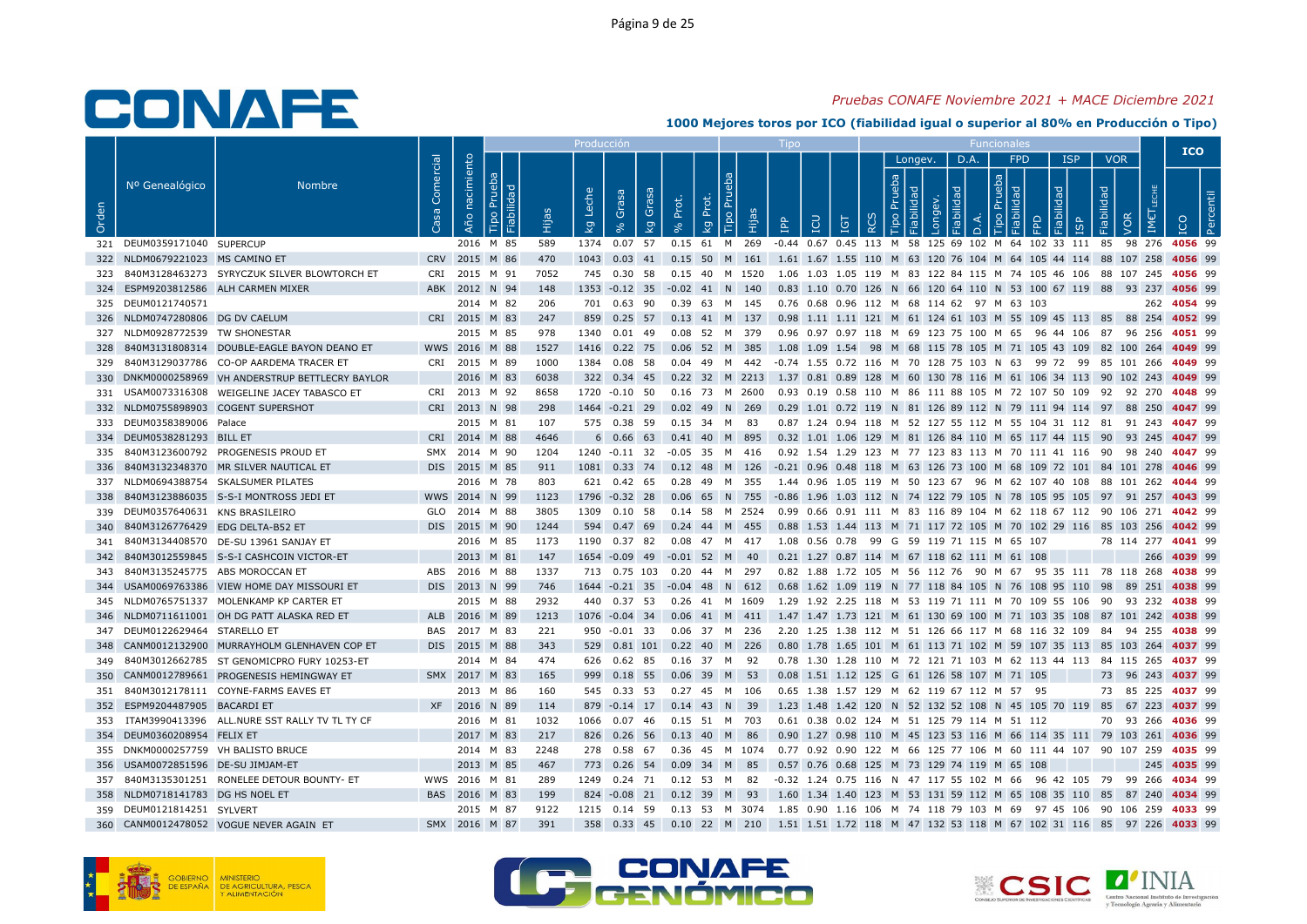## Pruebas CONAFE Noviembre 2021 + MACE Diciembre 2021

|       |                                    |                                                  |                        |                               |      | Producción       |                                  |                                  |                               |       | <b>LIDO</b>                                                                                        |            |                 |         |           | Funcionales |                 |                                  |                                 |            | <b>ICO</b>  |              |  |
|-------|------------------------------------|--------------------------------------------------|------------------------|-------------------------------|------|------------------|----------------------------------|----------------------------------|-------------------------------|-------|----------------------------------------------------------------------------------------------------|------------|-----------------|---------|-----------|-------------|-----------------|----------------------------------|---------------------------------|------------|-------------|--------------|--|
| Orden | Nº Genealógico                     | <b>Nombre</b>                                    | Comercial<br><b>Sa</b> | nacimiento<br>르<br>Año<br>ābi |      | Leche<br>$k_{g}$ | Grasa<br>Grasa<br>$\overline{k}$ | Prot.                            | Tipo Pru<br>Prot.<br><b>Q</b> | Hijas | <b>CD</b><br>$\mathbf{P}$                                                                          | <b>IGT</b> | dep<br>$\alpha$ | Longev. | D.A.<br>몽 | deb         | <b>FPD</b><br>호 | <b>ISP</b><br>lidad<br><u></u> Μ | <b>VOR</b><br>Fiabilidad<br>VOR | <b>IME</b> | <b>CO</b>   | $\mathbf{a}$ |  |
|       |                                    | 361 840M3127422222 OCD JOSUPER ZAMBONI-ET        |                        | 2015 M 86                     | 7168 |                  | 1445  0.07  60                   |                                  | 0.06 53 M 474                 |       | 0.98 1.51 1.44 107 M 76 119 80 99 M 68 106                                                         |            |                 |         |           |             |                 |                                  |                                 |            | 264 4032 99 |              |  |
|       | 362 DEUM0359686738 KARIBU ET       |                                                  |                        | 2016 M 83                     | 203  |                  |                                  | 1285 0.12 59 0.09 51 M 86        |                               |       | 0.74 1.42 1.34 98 M 50 121 58 105 M 64 99 36 116 82 118 263 4032 99                                |            |                 |         |           |             |                 |                                  |                                 |            |             |              |  |
| 363   |                                    | 840M3132991895 G-DERUYTER ALTATNT-ET             |                        | 2016 M 90                     | 712  |                  |                                  | 1243 -0.16 27 0.11 52 M 125      |                               |       | 0.11 2.20 1.34 118 M 62 124 74 109 M 70 101                                                        |            |                 |         |           |             |                 |                                  | 76 92 248 4031 99               |            |             |              |  |
|       |                                    | 364 CANM0012529251 PROGENESIS MANITOBA ET        |                        | 2016 M 90                     | 1341 |                  |                                  | 790  0.21  50  0.10  36  M  195  |                               |       | 0.46 1.33 0.93 118 M 67 134 77 112 M 73 106                                                        |            |                 |         |           |             |                 |                                  | 81 97 253 4031 99               |            |             |              |  |
|       | 365 840M3137839448 MR M-DUKE NECKO |                                                  |                        | 2016 M 84                     | 571  |                  | 1970 -0.08 62                    |                                  | -0.08 54 M 159                |       | 0.09 0.88 0.76 106 G 59 123 62 101 M 61 99                                                         |            |                 |         |           |             |                 |                                  |                                 |            | 276 4030 99 |              |  |
|       | 366 DEUM1272495064 MARTINIUS ET    |                                                  |                        | 2015 M 87                     | 6922 |                  |                                  |                                  |                               |       | 1147 0.13 55 0.06 44 M 2480 0.52 0.83 0.28 112 M 74 129 80 106 M 68 111 44 112 88 101 277 4030 99  |            |                 |         |           |             |                 |                                  |                                 |            |             |              |  |
|       | 367 DEUM0357640601 DE 0357640601   |                                                  |                        | 2014 M 86                     | 816  |                  |                                  | 1127  0.01  41  0.13  50  M  233 |                               |       | 0.59 0.99 0.96 120 M 73 129 76 99 M 66 108 44 113 88 116 259 <b>4030</b> 99                        |            |                 |         |           |             |                 |                                  |                                 |            |             |              |  |
|       |                                    | 368 DNKM0000257763 VH TIRSVAD BALISTO BOSMAN     |                        | GLO 2014 M 88                 | 5174 |                  |                                  |                                  |                               |       | 962 0.37 73 0.29 62 M 1840 1.33 0.32 0.51 112 M 70 112 81 97 M 66 108 43 116 92 104 273 4028 99    |            |                 |         |           |             |                 |                                  |                                 |            |             |              |  |
|       | 369 USAM0072128125 EDG RUBICON ET  |                                                  |                        | ALB 2012 N 99                 | 1351 |                  | 668 0.60 85                      |                                  |                               |       | 0.18 40 N 1233 2.08 1.01 1.54 104 N 74 123 83 96 N 82 95 95 108 97 99 259 4028 99                  |            |                 |         |           |             |                 |                                  |                                 |            |             |              |  |
|       |                                    | 370 840M3129037908 ENDCO APPRENTICE ET           |                        | SMX 2015 N 99                 | 820  |                  | 1409 -0.01 49                    |                                  | 0.00 45 N 707                 |       | -0.09 1.32 1.12 116 N 66 123 68 109 N 73 103 91 110 97 106 255 4028 99                             |            |                 |         |           |             |                 |                                  |                                 |            |             |              |  |
|       |                                    | 371 CANM0012380086 PROGENESIS PRAISE             |                        | 2015 M 87                     | 324  |                  |                                  | 1257 -0.06 39 0.11 53 M 48       |                               |       | 0.76 1.52 1.41 114 M 57 124 66 106 M 66 108                                                        |            |                 |         |           |             |                 |                                  | 80 117 253 4028 99              |            |             |              |  |
|       |                                    | 372 840M3127565520 CLEAR-ECHO MANOLO 614-ET      |                        | 2015 M 86                     | 164  |                  |                                  |                                  |                               |       | 1463  0.00  52  -0.07  40  M  110  0.56  1.66  1.20  111  M  63  127  64  105  M  65  102          |            |                 |         |           |             |                 |                                  | 66 96 259 4028 99               |            |             |              |  |
|       | 373 840M3129128855 PEAK HOTLINE ET |                                                  |                        | CRV 2015 N 98                 | 725  |                  | 1178 0.38 83                     |                                  | 0.14 53 N 476                 |       | 2.37 1.61 2.01 97 N 63 105 68 99 N 80 113 90 101 95 112 267 4027 99                                |            |                 |         |           |             |                 |                                  |                                 |            |             |              |  |
|       |                                    | 374 USAM0072850448 WEBB-VUE SPARK 2060 ET        |                        | WWS 2013 N 97                 | 332  |                  |                                  |                                  |                               |       | 1968 -0.09 60 -0.02 61 M 5054 -0.75 1.10 0.56 122 N 68 117 73 88 N 50 115 77 107 91 81 269 4026 99 |            |                 |         |           |             |                 |                                  |                                 |            |             |              |  |
|       |                                    | 375 ESPM2703999916 RODASINDE XF DOORMAN DERBI ET | XF.                    | 2014 N 99                     | 721  |                  | 1025  0.22  60                   |                                  | 0.04 37 N 631                 |       | 1.32 1.11 1.62 127 N 77 115 85 104 N 62 110 94 111 95 72 218 4026 99                               |            |                 |         |           |             |                 |                                  |                                 |            |             |              |  |
|       | 376 NLDM0548848001 DELTA GALORE    |                                                  |                        | CRV 2014 M 88                 | 2720 |                  |                                  |                                  |                               |       | 1077 0.01 40 0.27 64 M 1451 1.54 0.79 0.84 113 M 58 122 82 95 N 45 113 64 114 92 87 276 4025 99    |            |                 |         |           |             |                 |                                  |                                 |            |             |              |  |
|       | 377 FRAM5635515225 MOZILLA         |                                                  |                        | 2016 M 78                     | 761  |                  | 687 0.04 29                      |                                  | 0.08 31 M 118                 |       | 0.67 1.08 0.68 126 M 50 141 52 113 M 36 105 30 109 82 88 246 4025 99                               |            |                 |         |           |             |                 |                                  |                                 |            |             |              |  |
| 378   |                                    | CANM0012189118 STANTONS ARCHIMEDES ET            |                        | 2015 M 90                     | 1413 |                  | 1295 0.19 67                     |                                  | 0.08 50 M 783                 |       | 1.35 1.78 1.93 105 M 77 111 82 104 M 72 101                                                        |            |                 |         |           |             |                 |                                  | 89 111 248 4024 99              |            |             |              |  |
|       |                                    | 379 840M3140765936 KINGEMERLING HELX DOCTOR ET   |                        | WWS 2016 M 83                 | 448  |                  |                                  |                                  |                               |       | 1086 0.26 67 0.02 37 M 114 1.10 1.54 1.41 107 N 50 115 54 112 M 70 108 21 113 82 115 259 4024 99   |            |                 |         |           |             |                 |                                  |                                 |            |             |              |  |
| 380   |                                    | 840M3010356101 MR MARIBEL JACEY MARLOW-ET        |                        | 2013 M 90                     | 833  |                  | 700 0.07 32                      |                                  | 0.09 32 M 426                 |       | 0.37 1.80 1.27 131 M 76 124 81 117 M 69 101 43 114 90 103 227 4024 99                              |            |                 |         |           |             |                 |                                  |                                 |            |             |              |  |
| 381   |                                    | 840M3141428562 OCD LEGENDARY COFFEE-ET           |                        | 2017 M 87                     | 569  |                  | 337 0.63 74                      |                                  | 0.22 33 M 101                 |       | 1.01 1.17 1.22 115 G 60 126 46 115 M 67 100                                                        |            |                 |         |           |             |                 |                                  | 69 114 244 4023 99              |            |             |              |  |
| 382   |                                    | 840M3013923922 S-S-I JACKMAN FOXSONG-ET          |                        | 2013 M 85                     | 1292 |                  |                                  | 1039  0.12  50  0.00  34  M  241 |                               |       | 0.00 1.44 0.84 128 M 77 126 78 113 M 65 111                                                        |            |                 |         |           |             |                 |                                  |                                 |            | 253 4023 99 |              |  |
|       | 383 DEUM0359172941 KENT            |                                                  |                        | 2016 M 84                     | 291  |                  | 1155 0.26 69                     | $0.12\ 50$                       |                               | M 272 | 0.30 0.57 0.29 110 M 54 121 64 105 M 63 108 37 116 85 102 280 4022 99                              |            |                 |         |           |             |                 |                                  |                                 |            |             |              |  |
|       | 384 FRAM2229184160 JACTIVE         |                                                  |                        | EVO 2014 M 96                 | 7121 |                  |                                  |                                  |                               |       | 1023 0.16 54 0.06 40 M 1809 0.85 1.21 1.10 125 M 62 118 83 108 M 70 105 58 108 95 87 241 4022 99   |            |                 |         |           |             |                 |                                  |                                 |            |             |              |  |
|       |                                    | 385 USAM0071813425 DE-SU PENLEY 11839 ET         |                        | 2013 M 91                     | 4107 |                  | 775 0.11 39                      |                                  |                               |       | 0.09 34 M 2152 0.55 1.36 0.95 130 M 88 122 89 113 M 74 111 33 120 93 82 235 <b>4022</b> 99         |            |                 |         |           |             |                 |                                  |                                 |            |             |              |  |
|       |                                    | 386 DNKM0000259293 VH Bosman Bliet RC            |                        | 2016 M 83                     | 2665 |                  |                                  | 614 0.35 57 0.26 47 M 695        |                               |       | 0.91  0.50  0.47  114  N  42  126  74  113  M  58  109  28  112  88  96  261  4021  99             |            |                 |         |           |             |                 |                                  |                                 |            |             |              |  |
|       |                                    | 387 NLDM0753102213 D'N DRIEHOEK NILSON           |                        | 2012 M 89                     | 3895 |                  | 349 0.47 59                      |                                  | 0.36 47 M 892                 |       | 1.24 0.90 0.90 104 M 81 126 82 115 M 69 111 39 115 90 94 266 4021 99                               |            |                 |         |           |             |                 |                                  |                                 |            |             |              |  |
|       | 388 DEUM0122288213 Aperol P        |                                                  |                        | 2016 M 83                     | 213  |                  | 759 0.22 50                      |                                  | 0.20 45 M 87                  |       | 0.31 1.06 0.81 121 M 52 130 58 100 M 57 104 37 117 84 100 256 4021 99                              |            |                 |         |           |             |                 |                                  |                                 |            |             |              |  |
|       |                                    | 389 CANM0012529209 PROGENESIS BENJAMIN ET        |                        | SMX 2016 M 87                 | 1112 |                  | 937  0.06  40                    |                                  | 0.17 48 M 371                 |       | 0.47 0.98 0.89 117 M 56 123 78 114 M 68 103 38 118 82 105 249 4021 99                              |            |                 |         |           |             |                 |                                  |                                 |            |             |              |  |
|       |                                    | 390 USAM0073967458 DIRT-ROAD KING TUT ET         |                        | WWS 2014 M 86                 | 2128 |                  | 923 0.06 39                      |                                  | 0.01 31 M 484                 |       | 0.72 1.66 1.68 127 M 78 117 79 119 M 68 107 47 117 85 95 216 4021 99                               |            |                 |         |           |             |                 |                                  |                                 |            |             |              |  |
| 391   | DNKM3372306866 MYWAY               |                                                  |                        | 2015 M 86                     | 813  |                  | 1495 -0.18 34                    |                                  | -0.02 46 M 346                |       | 1.20 1.10 0.94 123 M 69 123 74 100 M 65 95 44 111 85 96 247 <b>4020</b> 99                         |            |                 |         |           |             |                 |                                  |                                 |            |             |              |  |
|       |                                    | 392 840M3137288293 FLY-HIGHER MOD CADE-ET        |                        | 2016 M 84                     | 463  |                  |                                  | 128 0.71 73 0.28 32 M 101        |                               |       | 1.06 1.80 1.44 110 M 46 132 62 107 M 67 112                                                        |            |                 |         |           |             |                 |                                  |                                 |            | 259 4020 99 |              |  |
|       | 393 FRAM4435729865 MONROC ET       |                                                  |                        | 2016 M 85                     | 1052 |                  | 756 0.26 54                      |                                  | 0.08 33 M 157                 |       | 0.79 2.13 1.75 124 N 52 126 52 99 M 68 109 38 104 87 93 244 4020 99                                |            |                 |         |           |             |                 |                                  |                                 |            |             |              |  |
|       |                                    | 394 840M3010365423 BUTZ-HILL SILVER WINGS ET     |                        | 2015 M 85                     | 800  |                  | 1055  0.48  89                   |                                  | 0.13 48 M 154                 |       | 1.04 1.11 1.22 108 M 63 109 72 106 M 67 102                                                        |            |                 |         |           |             |                 |                                  |                                 |            | 256 4019 99 |              |  |
|       | 395 NLDM0937451236 DG NEBULA ET    |                                                  |                        | 2016 M 85                     | 1964 |                  | 1497 -0.03 50                    |                                  | 0.13 63 M 814                 |       | 0.84 0.30 0.37 115 G 60 118 78 107 M 61 111                                                        |            |                 |         |           |             |                 |                                  | 93 103 272 4019 99              |            |             |              |  |
| 396   |                                    | 840M3131131438 PEAK ALTALOBELLO ET               | EFP                    | 2015 M 91                     | 3297 |                  | 504 0.52 70                      | $0.21$ 38                        |                               | M 866 | 0.80 1.10 1.10 113 M 81 125 87 110 M 72 107 45 110 90 110 252 4019 99                              |            |                 |         |           |             |                 |                                  |                                 |            |             |              |  |
|       |                                    | 397 840M3134408407 DE-SU 13798 OXFORD-ET         |                        | ABS 2016 M 83                 | 557  |                  |                                  | 1501  0.21  77  0.18  68  M  157 |                               |       | 0.49  0.59  0.71  105  M  51  108  66  104  M  64  110                                             |            |                 |         |           |             |                 |                                  |                                 |            | 277 4018 99 |              |  |
| 398   |                                    | 840M3015031111 LADYS-MANOR ADVICE-ET             |                        | 2014 M 86                     | 242  |                  |                                  | 1544  0.00  55  0.05  55  M  107 |                               |       | 0.55 1.70 1.56 113 M 67 117 63 96 M 63 98                                                          |            |                 |         |           |             |                 |                                  |                                 |            | 253 4018 99 |              |  |
|       | 399 DEUM0357640700 DE 0357640700   |                                                  |                        | 2014 M 85                     | 1161 |                  |                                  | 939  0.11  45  0.20  51  M  743  |                               |       | 1.82 1.46 1.63 108 M 69 120 80 101 M 60 97 44 115 87 107 246 4018 99                               |            |                 |         |           |             |                 |                                  |                                 |            |             |              |  |
| 400   |                                    | 840M3134652431 BLUMENFELD JEDI REASON ET         |                        | 2016 M 87                     | 938  |                  |                                  |                                  |                               |       | 1133 -0.07 33 0.12 50 M 237 -0.06 1.96 1.10 126 M 66 123 73 106 M 68                               |            |                 |         |           |             | -90             |                                  |                                 |            | 238 4018 99 |              |  |





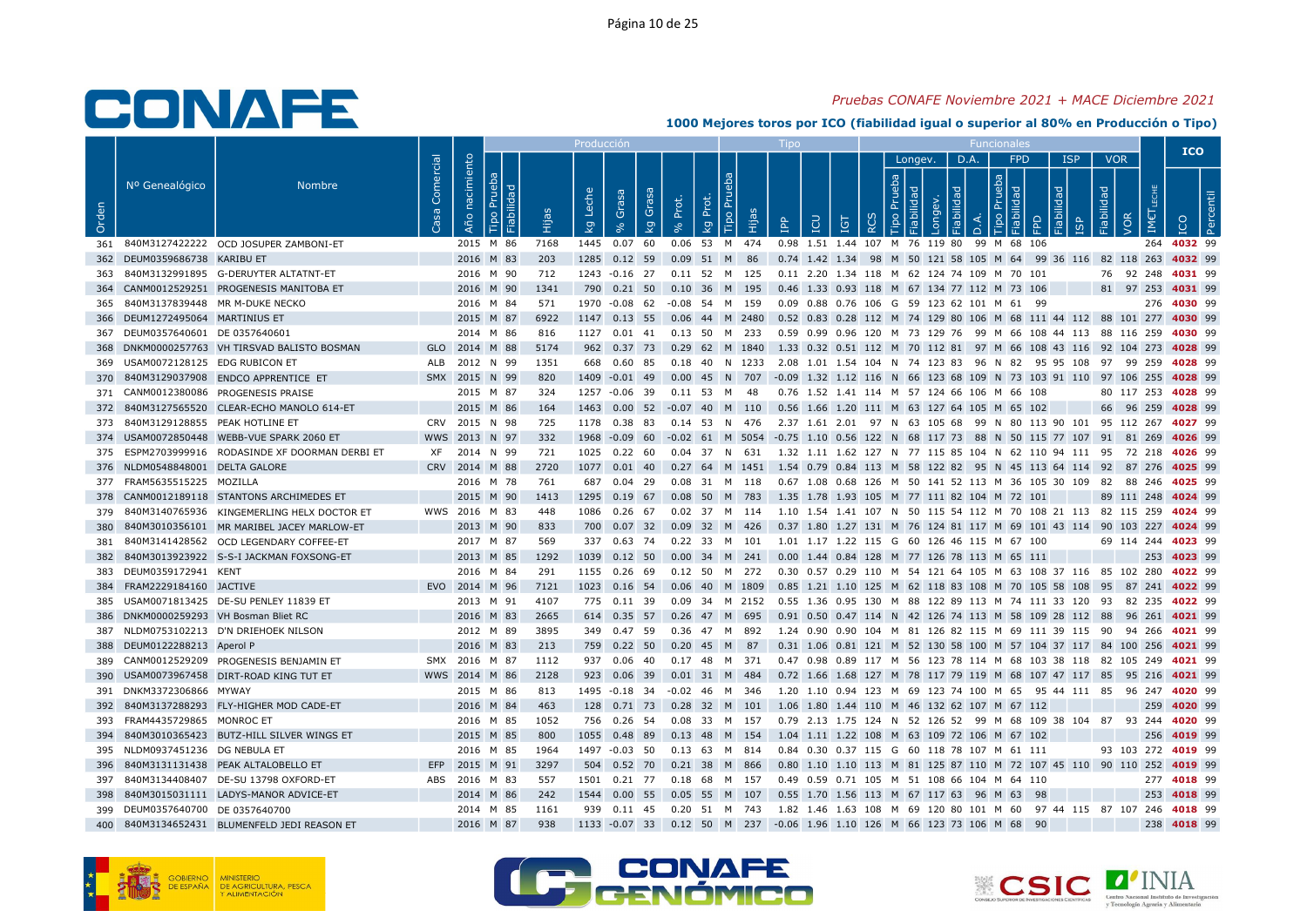## Pruebas CONAFE Noviembre 2021 + MACE Diciembre 2021

|       |                                   |                                                |                             |                   |                               |       | <b>Producción</b> |                    |                        |       |                                             |                                                                                                   | Tipo         |                                                                                             |                  |         |                | Funcionale                     |                                 |                            |                    |             | <b>ICO</b> |
|-------|-----------------------------------|------------------------------------------------|-----------------------------|-------------------|-------------------------------|-------|-------------------|--------------------|------------------------|-------|---------------------------------------------|---------------------------------------------------------------------------------------------------|--------------|---------------------------------------------------------------------------------------------|------------------|---------|----------------|--------------------------------|---------------------------------|----------------------------|--------------------|-------------|------------|
| Orden | Nº Genealógico                    | <b>Nombre</b>                                  | Comercial<br>S <sub>a</sub> | nacimiento<br>Año | bepi<br>$\mathbf{E}$<br>Fiabi | Hijas | Leche<br>kg       | Grasa<br>$\approx$ | Grasa<br>kg            | Prot. | P <sub>U</sub><br>Prot.<br>Tipo<br><b>Q</b> | Hijas                                                                                             | $\mathbf{f}$ | $\overline{a}$<br>-                                                                         | $\breve{\alpha}$ | Longev. | D.A.<br>$\cap$ | <b>FPD</b><br>ᅙ<br><b>Tipo</b> | <b>ISP</b><br>idad<br><b>GP</b> | <b>VOR</b><br>$\mathbb{R}$ | IME                | <b>CO</b>   |            |
|       |                                   | 401 CANM0012609140 PROGENESIS POSITIVE ET      |                             |                   | SMX 2016 M 87                 | 474   |                   |                    |                        |       |                                             | 1008  0.61  101  0.16  50  M  187                                                                 |              | 0.50 0.93 1.18 97 M 47 118 50 98 N 49 96 41 107 82 108 275 4017 99                          |                  |         |                |                                |                                 |                            |                    |             |            |
|       |                                   | 402 840M3123600727 S-S-I RODGERS MESSAGER-ET   |                             |                   | 2014 M 84                     | 590   |                   |                    |                        |       |                                             | 1123 0.25 67 0.10 47 M 67 1.04 0.59 0.68 121 M 73 115 72 109 M 61 111                             |              |                                                                                             |                  |         |                |                                |                                 |                            |                    | 256 4017 99 |            |
| 403   |                                   | 840M3136176192 S-S-I LA SANDERSON SHIEK ET     |                             |                   | WWS 2016 M 79                 | 165   | 1117 0.27 69      |                    |                        |       | 0.03 39 M 74                                |                                                                                                   |              | 0.82 1.01 1.00 107 N 47 123 50 110 M 66 114 30 108 79 119 276 4016 99                       |                  |         |                |                                |                                 |                            |                    |             |            |
|       |                                   | 404 CANM0012556108 LEGEND-MAKER VICTOR         |                             |                   | SMX 2016 M 90                 | 1611  |                   |                    |                        |       |                                             | 332 0.31 42 0.32 43 M 791 2.00 2.41 2.70 110 M 72 120 76 110 M 71 101 43 105 90 102 225 4016 99   |              |                                                                                             |                  |         |                |                                |                                 |                            |                    |             |            |
|       | 405 NLDM0659618414 DELTA INDUCTOR |                                                |                             |                   | CRV 2015 M 82                 | 560   |                   |                    |                        |       |                                             | 557  0.41  61  0.20  38  M  314                                                                   |              | 1.09 1.34 1.34 119 M 49 121 72 111 N 47 110 45 106 88 96 241 4015 99                        |                  |         |                |                                |                                 |                            |                    |             |            |
|       |                                   | 406 840M3131992881 LEANINGHOUSE HELIX 22137 ET |                             |                   | WWS 2016 M 90                 | 4205  |                   |                    |                        |       |                                             | 457 0.41 57 0.24 39 M 1187 0.90 1.35 1.29 121 M 78 120 83 111 N 41 102 48 114 88 87 236 4015 99   |              |                                                                                             |                  |         |                |                                |                                 |                            |                    |             |            |
|       | 407 DEUM0358665602 MARANATHA      |                                                |                             |                   | 2015 M 77                     | 75    |                   |                    |                        |       |                                             | 1251 -0.22 21 0.05 46 M 75 0.76 1.13 0.77 125 M 51 129 52 108 M 61 112 42 110 84 92 249 4015 99   |              |                                                                                             |                  |         |                |                                |                                 |                            |                    |             |            |
| 408   |                                   | 840M3130829455 AURORA TREMENDOUS ET            |                             |                   | SMX 2016 M 88                 | 762   |                   |                    |                        |       |                                             | 2044 -0.25 44 -0.01 65 M 151 0.38 1.26 0.97 103 M 65 113 72 105 M 69 103 43 106 79 97 264 4014 99 |              |                                                                                             |                  |         |                |                                |                                 |                            |                    |             |            |
| 409   |                                   | ESPM1504057975 SAN-RIAN NORDÉS BALISTO FIV ET  |                             |                   | 2015 N 94                     | 163   |                   |                    |                        |       |                                             | 796 0.37 67 0.24 51 N 142 1.89 0.76 0.92 123 N 53 113 66 92 N 41 111 76 113 87 97 256 4013 99     |              |                                                                                             |                  |         |                |                                |                                 |                            |                    |             |            |
|       |                                   | 410 840M3126779955 PEAK ALTAPAINTER ET         |                             |                   | EFP 2014 M 91                 | 7655  | 487               | $0.30$ 47          |                        |       |                                             | 0.27 43 M 2248 0.38 1.43 1.15 110 M 88 130 89 118 M 72 111 50 109 92 116 254 4013 99              |              |                                                                                             |                  |         |                |                                |                                 |                            |                    |             |            |
|       |                                   | 411 840M3014562337 SANDY-VALLEY FEDORA ET      |                             |                   | WWS 2016 M 89                 | 1610  |                   |                    |                        |       |                                             | 430  0.36  51  0.26  40  M  392                                                                   |              | 0.09 1.43 1.12 126 M 50 128 72 110 M 68 101 38 107 82 105 237 4013 99                       |                  |         |                |                                |                                 |                            |                    |             |            |
|       |                                   | 412 840M3012574967 EDG BOB CYPRUS 15120 ET     |                             |                   | ALB 2013 M 90                 | 1077  |                   |                    |                        |       |                                             | 743 0.43 71 0.19 44 M 491 0.26 0.91 0.95 113 M 82 113 84 117 M 70 102 33 120 88 89 246 4012 99    |              |                                                                                             |                  |         |                |                                |                                 |                            |                    |             |            |
|       | 413 DNKM0000258117 VF ANDESTRUP   |                                                |                             |                   | 2015 M 83                     | 1919  | 1042  0.04  42    |                    |                        |       |                                             | 0.14 49 M 854                                                                                     |              | 0.29 0.00 -0.04 117 M 65 122 77 126 M 60 115 31 119 90 100 261 4011 99                      |                  |         |                |                                |                                 |                            |                    |             |            |
|       |                                   | 414 USAM0073738550 MELARRY RODGERS FLYNT-ET    |                             |                   | 2014 M 81                     | 166   |                   |                    |                        |       | 793 0.28 57 0.05 31 M 43                    |                                                                                                   |              | 1.28 1.37 1.30 121 M 66 127 62 108 M 61 103                                                 |                  |         |                |                                |                                 |                            |                    | 239 4011 99 |            |
|       | 415 FRAM5941363218 LADESS         |                                                |                             |                   | 2015 M 79                     | 718   | 1304 -0.11 35     |                    |                        |       |                                             | 0.16 59 M 240                                                                                     |              | 0.06 0.56 0.37 118 N 50 126 54 112 M 38 108 43 105 84 85 260 4009 99                        |                  |         |                |                                |                                 |                            |                    |             |            |
|       | 416 DEUM0358435146 GGA GORDON ET  |                                                |                             |                   | 2016 M 88                     | 1265  |                   |                    |                        |       |                                             | 606 0.21 43 0.10 30 M 663                                                                         |              | 0.64 0.84 0.67 135 M 64 135 78 112 M 68 107                                                 |                  |         |                |                                |                                 |                            | 81 80 229 4008 99  |             |            |
|       |                                   | 417 840M3137794590 FLY-HIGHER SABER-ET         |                             |                   | 2017 M 81                     | 311   | 1485  0.15  70    |                    |                        |       | 0.08 57 M 83                                |                                                                                                   |              | 0.70 0.67 0.61 109 G 59 121 49 95 M 66 116                                                  |                  |         |                |                                |                                 |                            | 75 100 284 4007 99 |             |            |
| 418   |                                   | 840M3140650344 LADYS-MANOR ALTASCION-ET        |                             |                   | 2016 M 86                     | 249   |                   |                    | 436  0.56  71          |       |                                             | 0.23 37 M 140                                                                                     |              | 0.58 1.74 1.62 114 M 40 128 46 104 M 67 112                                                 |                  |         |                |                                |                                 |                            | 72 108 257 4007 99 |             |            |
|       | 419 DEUM0816054986 Misha          |                                                |                             |                   | 2015 M 82                     | 159   |                   |                    |                        |       | 975  0.10  45  0.14  46  M  65              |                                                                                                   |              | 0.76 1.15 0.80 116 M 52 123 55 112 M 59 108 41 108 85 89 254 4007 99                        |                  |         |                |                                |                                 |                            |                    |             |            |
| 420   |                                   | 840M3136838544 S-S-I BERRYRIDGE ALTABLAST      |                             |                   | 2016 M 90                     | 1549  |                   |                    |                        |       |                                             | 1448  0.16  70  -0.01  46  M  401                                                                 |              | 0.67 1.69 1.32 104 M 63 124 80 93 M 71 107                                                  |                  |         |                |                                |                                 |                            | 81 110 274 4006 99 |             |            |
|       |                                   | 421 FRAM5631923100 RESTO LRH LANDVIEW          |                             |                   | EVO 2015 N 77                 | -34   |                   | 767 0.08 36        |                        |       | $0.03$ 28 N 25                              |                                                                                                   |              | 0.80 1.53 1.13 125 N 51 132 54 112 M 49 118 45 111 82 105 244 4006 99                       |                  |         |                |                                |                                 |                            |                    |             |            |
|       | 422 840M3135245767 ABS JOPLIN ET  |                                                |                             |                   | ABS 2016 M 86                 | 944   |                   |                    |                        |       |                                             | 1101  0.45  87  0.07  43  M  161                                                                  |              | 0.01 0.95 0.62 114 M 57 120 71 100 M 68 106 37 104 82 104 268 4005 99                       |                  |         |                |                                |                                 |                            |                    |             |            |
|       |                                   | 423 NLDM0758140357 R DG NIKKELBACK ET          |                             |                   | 2015 M 89                     | 1230  | 1093 -0.09 29     |                    |                        |       |                                             | 0.13 49 M 447                                                                                     |              | 0.14 1.45 0.90 117 M 70 121 79 118 M 69 112 45 115 90 96 249 4005 99                        |                  |         |                |                                |                                 |                            |                    |             |            |
|       |                                   | 424 CANM0012189047 STANTONS ADORABLE ET        |                             |                   | SMX 2015 M 92                 | 2351  |                   |                    |                        |       |                                             | 531 0.25 44 0.17 35 M 1232 1.26 2.35 2.08 108 M 78 122 85 114 N 55 99 69 115 92 109 229 4005 99   |              |                                                                                             |                  |         |                |                                |                                 |                            |                    |             |            |
|       |                                   | 425 CANM0012609044 STE ODILE ODYSSEY ET        |                             |                   | SMX 2016 M 87                 | 591   |                   |                    | 1976 -0.12 57 -0.05 58 |       | <b>M</b>                                    | -80                                                                                               |              | -0.39  0.52  0.32  118  M  52  120  66  97  M  66  105  41  106  84  96  268 <b>4004</b> 99 |                  |         |                |                                |                                 |                            |                    |             |            |
|       |                                   | 426 USAM0143189714 WA-DEL TROY STETSON-ET      |                             |                   | 2014 M 86                     | 1706  |                   |                    |                        |       |                                             | 1096  0.34  75  0.09  45  M  474  0.76  0.82  0.69  113  M  72  117  76  109  M  68  109          |              |                                                                                             |                  |         |                |                                |                                 |                            | 80 97 263 4004 99  |             |            |
|       |                                   | 427 840M3123885981 S-S-I TETRIS VERTEX ET      |                             |                   | WWS 2014 M 85                 | 2548  |                   |                    |                        |       |                                             | 1584  0.06  64  -0.11  39  M  166                                                                 |              | 0.94 1.19 1.19 107 M 75 119 78 102 M 66 109 33 115 81 110 264 <b>4004</b> 99                |                  |         |                |                                |                                 |                            |                    |             |            |
|       | 428 ESPM9204108005 JULIUS ET      |                                                |                             |                   | XF 2014 N 99                  | 2548  |                   |                    |                        |       |                                             | 753 0.51 80 0.31 56 N 2262 1.38 0.71 0.96 118 N 90 108 94 95 N 85 114 98 112 98 88 249 4002 99    |              |                                                                                             |                  |         |                |                                |                                 |                            |                    |             |            |
|       |                                   | 429 840M3012897302 OCD TOPROCK DELHI-ET        |                             |                   | 2013 M 82                     | 203   |                   |                    |                        |       |                                             | 1301 -0.12 34 -0.01 41 M 41                                                                       |              | 0.44 1.88 1.47 105 M 68 130 64 118 M 61 90                                                  |                  |         |                |                                |                                 |                            |                    | 240 4002 99 |            |
|       |                                   | 430 840M3014562111 SANDY-VALLEY FIVESTAR-ET    |                             |                   | 2015 M 88                     | 858   |                   |                    |                        |       |                                             | 684 0.18 43 0.06 28 M 278                                                                         |              | 1.06 0.82 0.86 121 M 75 136 80 121 M 67 118                                                 |                  |         |                |                                |                                 |                            | 76 98 248 4002 99  |             |            |
|       |                                   | 431 NLDM0727981787 VEKIS DG LEOPARD MENKO ET   |                             |                   | BAS 2015 M 85                 | 357   | 2000 -0.16 53     |                    |                        |       |                                             | $-0.06$ 58 M 130                                                                                  |              | 1.13 1.33 1.26 104 M 63 110 69 101 M 64 119 45 104 85 96 274 4001 99                        |                  |         |                |                                |                                 |                            |                    |             |            |
|       |                                   | 432 USAM0073753400 NO-FLA ALTACRAIG-ET         |                             |                   | 2015 M 91                     | 2868  |                   |                    |                        |       |                                             | 857 0.27 59 0.20 49 M 667 -0.34 1.25 0.72 116 M 82 126 86 104 M 71 107 21 110 87 97 260 4001 99   |              |                                                                                             |                  |         |                |                                |                                 |                            |                    |             |            |
|       |                                   | 433 840M3129016374 S-S-I SUPERSHOT SPEED UP-ET |                             |                   | 2015 M 86                     | 161   |                   |                    |                        |       |                                             | 1136  0.05  46  0.04  41  M  134  -0.27  1.59  1.19  124  M  64  125  66  111  M  65  104         |              |                                                                                             |                  |         |                |                                |                                 |                            | 74 96 234 4001 99  |             |            |
|       |                                   | 434 840M3132198398 MR RUBICON DYNASTY ET       |                             |                   | DIS 2015 M 87                 | 6430  |                   | 874 0.47 80        |                        |       |                                             | 0.22 51 M 413 0.36 0.67 0.67 109 M 78 124 82 100 M 70 95 41 105 85 95 264 4000 99                 |              |                                                                                             |                  |         |                |                                |                                 |                            |                    |             |            |
|       |                                   | 435 NLDM0730628479 VEKIS DG LOCKHEED ET        |                             |                   | SMX 2015 M 88                 | 635   |                   |                    |                        |       |                                             | 1310  0.31  81  0.01  43  M  482                                                                  |              | 0.37 1.43 1.54 110 M 65 116 70 101 M 69 94 43 101 88 94 252 <b>4000</b> 99                  |                  |         |                |                                |                                 |                            |                    |             |            |
|       |                                   | 436 CANM0012208552 CLAYNOOK COUNTRY ET         |                             |                   | SMX 2015 M 88                 | 558   |                   | 598 0.31 53        |                        |       |                                             | 0.06 26 M 148 0.38 2.08 1.76 119 M 58 129 65 109 M 69 89 43 112 87 104 226 3999 99                |              |                                                                                             |                  |         |                |                                |                                 |                            |                    |             |            |
|       |                                   | 437 840M3133370993 STANTONS NORFOLK-ET         |                             |                   | 2015 M 85                     | 175   |                   |                    |                        |       |                                             | 1017  0.16  53  0.14  48  M  141  0.71  1.53  1.43  115  M  48  123  53  103  M  59  101          |              |                                                                                             |                  |         |                |                                |                                 |                            | 69 96 247 3998 99  |             |            |
|       | 438 LUXM0099435198 K&K Blanko     |                                                |                             |                   | 2016 M 83                     | 166   |                   |                    |                        |       | 1324 0.06 54 -0.01 42 M 59                  |                                                                                                   |              | 0.70 0.99 0.96 116 M 54 122 61 105 M 59 105 35 111 85 113 254 3996 99                       |                  |         |                |                                |                                 |                            |                    |             |            |
|       | 439 CANM0012571467 CLAYNOOK FOX   |                                                |                             |                   | 2016 M 86                     | 376   |                   |                    |                        |       |                                             | 876  0.23  55  0.12  41  M  281                                                                   |              | 0.60 2.16 1.88 114 M 50 125 63 101 M 68 104                                                 |                  |         |                |                                |                                 |                            | 83 102 238 3996 99 |             |            |
|       |                                   | 440 CANM0012371162 WESTCOAST CAYDEN ET         |                             |                   | SMX 2016 M 78                 | 91    |                   |                    |                        |       |                                             | 325 0.36 47 0.37 47 M 63 1.81 1.30 1.60 112 M 53 120 56 111 M 56 102 38 115 84 98 234 3996 99     |              |                                                                                             |                  |         |                |                                |                                 |                            |                    |             |            |





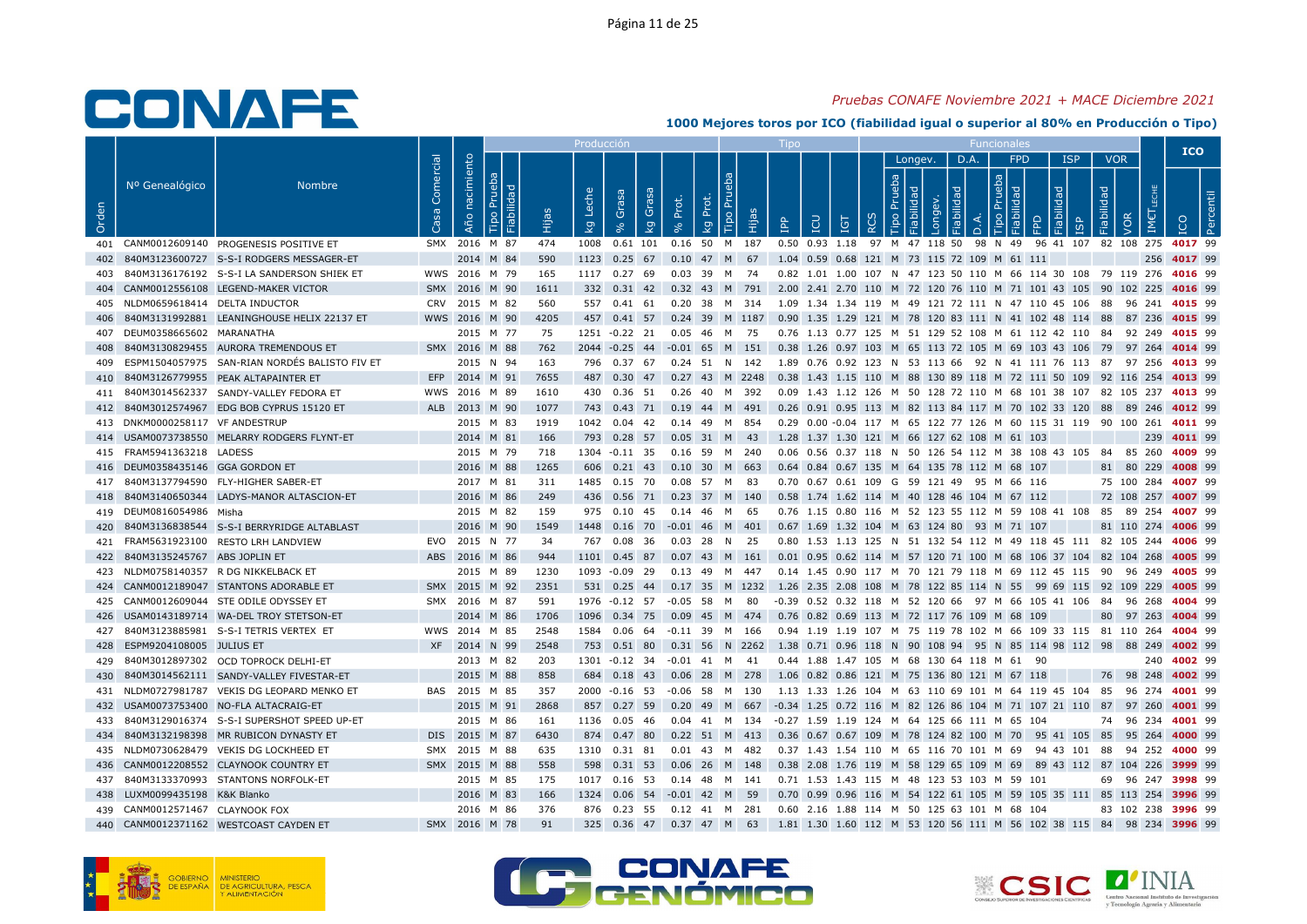## Pruebas CONAFE Noviembre 2021 + MACE Diciembre 2021

|       |                                    |                                                |                   |                                |      | Producción       |             |                                  |             |                                  | <b>LIDO</b>                                                                                       |          |   |                |   |      | <b>Funcionales</b>     |       |                         |                                 |                       | <b>ICO</b>  |  |
|-------|------------------------------------|------------------------------------------------|-------------------|--------------------------------|------|------------------|-------------|----------------------------------|-------------|----------------------------------|---------------------------------------------------------------------------------------------------|----------|---|----------------|---|------|------------------------|-------|-------------------------|---------------------------------|-----------------------|-------------|--|
| Orden | Nº Genealógico                     | <b>Nombre</b>                                  | Comercial<br>Casa | nacimiento<br>ΙΞ<br>Año<br>ābi |      | Leche<br>$k_{g}$ | Grasa       | Grasa<br>Prot.<br>k <sub>g</sub> | Prot.<br>kg | Tipo Pru<br>Hijas                | $\mathbf{P}$                                                                                      | <b>g</b> | ă | Longev.<br>dep | ヮ | D.A. | <b>FPD</b><br>deb<br>ᅙ | lidad | <b>ISP</b><br><b>GP</b> | <b>VOR</b><br>Fiabilidad<br>VOR |                       |             |  |
|       |                                    | 441 CANM0012529304 PROGENESIS BEEGEES ET       |                   | SMX 2016 M 90                  | 2196 |                  | 895 0.07 39 |                                  |             | 0.11 41 M 506                    | 0.33 1.12 0.90 112 M 60 130 79 119 M 71 109 42 112 85 106 254 3996 99                             |          |   |                |   |      |                        |       |                         |                                 |                       |             |  |
|       |                                    | 442 840M3014365477 OCD MONTROSS LAIDLAW ET     |                   | WWS 2014 M 89                  | 710  |                  |             |                                  |             | 2044 -0.11 61 -0.01 65 M 148     | 0.63 1.13 1.24 101 M 73 108 78 97 M 69 99 47 109 87 105 265 3995 99                               |          |   |                |   |      |                        |       |                         |                                 |                       |             |  |
|       |                                    | 840M3130431938 LEANINGHOUSE RUGBY-ET           |                   | 2015 M 87                      | 336  |                  |             | 951 0.18 53 0.13 44 M 90         |             |                                  | 0.76 1.21 1.37 120 M 64 124 68 106 M 66 98                                                        |          |   |                |   |      |                        |       |                         | 72 97 241 3995 99               |                       |             |  |
|       |                                    | 444 840M3128043621 PEAK ACCELROYALTY-ET        |                   | 2014 M 84                      | 366  |                  |             | $-191$ 0.81 69 0.27 20 M 52      |             |                                  | 0.71 1.85 1.45 117 M 68 134 68 119 M 67 113                                                       |          |   |                |   |      |                        |       |                         |                                 |                       | 241 3995 99 |  |
|       |                                    | 445 DNKM0000259118 VH SOLBAKKEN KASI RC KILMER |                   | 2016 M 84                      | 4081 |                  | 681 0.07 31 |                                  |             | 0.08 30 M 1468                   | 1.69 1.28 1.50 117 M 53 128 76 119 M 57 103 30 117 88 96 227 3995 99                              |          |   |                |   |      |                        |       |                         |                                 |                       |             |  |
|       |                                    | 446 USAM0072754110 PEN-COL SS AMBITION ET      |                   | WWS 2013 M 86                  | 2617 |                  |             | 1531 0.02 57 0.02 52 M 75        |             |                                  | 0.04 1.10 0.83 114 M 79 122 80 99 M 67 110 47 105 85 114 272 3994 99                              |          |   |                |   |      |                        |       |                         |                                 |                       |             |  |
| 447   |                                    | 840M3125202055 S-S-I KINGBOY MALIBU-ET         |                   | 2014 M 82                      | 152  |                  |             | 1544 -0.06 49 -0.01 49 M 81      |             |                                  | 0.57 1.19 1.15 120 M 70 115 67 108 M 65 95                                                        |          |   |                |   |      |                        |       |                         |                                 |                       | 238 3994 99 |  |
| 448   |                                    | 840M3133629974 BUTLERVIEW GOLD MEDAL-ET        |                   | 2015 M 87                      | 435  |                  |             |                                  |             | 1329 -0.05 42 0.10 54 M 181      | 0.76 0.88 1.12 111 M 54 121 75 108 M 68 114 44 112 87 110 252 3993 99                             |          |   |                |   |      |                        |       |                         |                                 |                       |             |  |
|       |                                    | 449 CANM0108881807 CRASDALE BLONDIN BH MARS-ET |                   | 2014 M 85                      | 139  |                  |             |                                  |             | 814  0.19  49  0.03  30  M  111  | 0.66 1.72 1.21 116 M 64 126 65 109 M 59 110 43 119 88 105 247 3992 99                             |          |   |                |   |      |                        |       |                         |                                 |                       |             |  |
|       |                                    | 450 840M3129128780 PEAK ALTAOCASO-ET           |                   | 2015 M 86                      | 1581 | 1600 0.05 63     |             |                                  | 0.08 60 M   | - 45                             | 0.77 0.52 0.49 109 M 77 122 78 94 M 67 111                                                        |          |   |                |   |      |                        |       |                         |                                 |                       | 281 3991 99 |  |
|       |                                    | 451 840M3129016082 STANTONS ADAGIO P ET        |                   | SMX 2015 M 91                  | 4177 |                  |             |                                  |             |                                  | 932 0.09 43 0.09 40 M 2644 1.35 1.65 1.70 117 M 81 113 83 115 M 73 93 33 114 93 99 224 3991 99    |          |   |                |   |      |                        |       |                         |                                 |                       |             |  |
| 452   |                                    | 840M3011816174 DEBOER AMARILLO CRI-ET          |                   | 2013 M 86                      | 1538 |                  |             |                                  |             |                                  | 1476 -0.09 43 0.05 53 M 75 1.10 1.44 1.45 114 M 78 118 78 102 M 67 104                            |          |   |                |   |      |                        |       |                         |                                 |                       | 246 3990 99 |  |
| 453   | 840M3145398965 BGF YOLO ET         |                                                | TRG               | 2017 M 82                      | 315  |                  | 682 0.55 81 |                                  |             | $0.14$ 37 M 27                   | 0.32 1.53 1.25 105 N 50 120 50 111 M 66 104 21 109 81 130 272 3990 99                             |          |   |                |   |      |                        |       |                         |                                 |                       |             |  |
|       |                                    | 454 USAM0070625980 DE-SU 11228 TOPSY ET        |                   | ABS 2012 N 98                  | 642  |                  |             |                                  |             | 1270  0.28  76  0.17  60  N  573 | 0.66 1.27 1.28 103 N 77 110 75 96 N 50 111 85 110 97 113 274 3989 99                              |          |   |                |   |      |                        |       |                         |                                 |                       |             |  |
|       |                                    | 455 NLDM0756516602 HOOGERHORST VEKIS DG LEE    | ALB               | 2015 M 83                      | 1086 |                  | 878 0.39 72 |                                  |             | 0.10 39 M 435                    | 0.67 1.64 1.46 107 M 56 122 67 103 M 52 92 43 108 85 108 247 3989 99                              |          |   |                |   |      |                        |       |                         |                                 |                       |             |  |
| 456   | ESPM9204352241 K&L PY COLINPEN     |                                                |                   | 2015 N 91                      | 141  |                  |             |                                  |             |                                  | 1397 -0.14 35 -0.04 41 N 34 1.08 1.52 1.46 116 N 53 125 54 102 N 47 107 68 112 85 98 240 3988 99  |          |   |                |   |      |                        |       |                         |                                 |                       |             |  |
|       |                                    | 457 840M3124720459 SEAGULL-BAY-MJ APPLEJAX-ET  |                   | 2015 M 88                      | 5341 |                  | 806 0.23 53 |                                  |             |                                  | 0.17 44 M 1248 0.18 1.22 0.94 118 M 83 120 86 121 M 68 106                                        |          |   |                |   |      |                        |       |                         |                                 | 82 87 244 3987 99     |             |  |
| 458   | 840M3133064302 ENDCO ARGO ET       |                                                |                   | TRG 2015 M 89                  | 644  |                  |             |                                  |             | 673 0.29 54 0.16 38 M 287        | 0.71 1.91 1.65 115 M 74 122 79 105 M 72 97 62 114 87 109 240 3987 99                              |          |   |                |   |      |                        |       |                         |                                 |                       |             |  |
|       | 459 DEUM0359803005 JEH Konga       |                                                |                   | 2016 M 85                      | 852  |                  |             |                                  |             | 978  0.38  75  0.18  51  M  398  | 0.77 0.99 0.86 114 M 58 113 72 99 M 65 81 37 110 87 104 249 <b>3986</b> 99                        |          |   |                |   |      |                        |       |                         |                                 |                       |             |  |
| 460   |                                    | USAM0073138985 PLAIN-KNOLL DRAGON-ET           |                   | 2014 M 84                      | 115  |                  | 878 0.22 54 |                                  |             | 0.20 49 M 97                     | 0.13 1.53 1.27 123 M 61 116 64 110 M 61 97                                                        |          |   |                |   |      |                        |       |                         | 71 98 235 3986 99               |                       |             |  |
| 461   |                                    | ITAM4990491691 SILA BALISTO EKELI TL           |                   | 2015 M 80                      | 399  |                  | 888 0.07 39 |                                  |             |                                  | 0.84 1.08 0.71 124 M 46 129 72 102 M 47 114                                                       |          |   |                |   |      |                        |       |                         |                                 | 70 91 261 3986 99     |             |  |
|       | 462 DEUM0770405754 SLATAN          |                                                |                   | 2016 M 87                      | 3679 |                  |             |                                  |             | 568  0.51  72  0.30  49  M  1155 | 0.69 0.64 0.43 117 M 67 125 78 100 M 67 106 33 105 88 94 265 3985 99                              |          |   |                |   |      |                        |       |                         |                                 |                       |             |  |
|       | 463 NLDM0930896036 NEWHOUSE JASPER |                                                |                   | 2012 M 83                      | 157  | 403              | 0.33 47     |                                  |             | 0.32 45 M 91                     | 0.58 1.05 0.80 125 M 55 119 73 117 M 61 113 43 112 90                                             |          |   |                |   |      |                        |       |                         |                                 | 86 247 3985 99        |             |  |
| 464   |                                    | 840M3127565475 CLEAR-ECHO SUMO 569 ET          |                   | 2015 M 85                      | 518  |                  |             |                                  |             | 1287 0.08 55 0.11 53 M 115       | 0.35 0.60 0.43 98 M 72 128 73 118 M 67 107                                                        |          |   |                |   |      |                        |       |                         |                                 |                       | 272 3984 99 |  |
|       | 465 DEUM0358633549 LELICE          |                                                |                   | 2015 M 87                      | 1909 | 1354 -0.03 45    |             |                                  | 0.05 49 M   | 464                              | 0.87 1.27 1.13 113 M 55 119 68 106 M 71 107 45 108 90                                             |          |   |                |   |      |                        |       |                         |                                 | 95 254 <b>3984</b> 99 |             |  |
|       | 466 DEUM0770405808 FABULUS         |                                                |                   | 2016 M 86                      | 903  |                  |             |                                  |             | 279 0.87 95 0.34 43 M 457        | 0.18 0.85 0.36 122 M 63 115 73 102 M 67 114 33 109 88 93 265 3983 99                              |          |   |                |   |      |                        |       |                         |                                 |                       |             |  |
| 467   |                                    | 840M3012574853 MR COIN DRACO 15006 ET          |                   | ALB 2013 M 90                  | 1949 |                  |             |                                  |             | 1383 -0.07 42 0.05 50 M 975      | -0.95 1.79 0.86 115 M 84 126 87 109 M 69 100 76 102 88 108 257 3983 99                            |          |   |                |   |      |                        |       |                         |                                 |                       |             |  |
| 468   |                                    | 840M3133341692 WEBB-VUE JEDI KIOSK-ET          |                   | 2016 M 85                      | 1776 |                  |             | 1172 0.21 65 0.15 54 M 63        |             |                                  | -0.24 1.26 0.99 119 M 66 118 75 100 M 65 102                                                      |          |   |                |   |      |                        |       |                         |                                 |                       | 251 3982 99 |  |
| 469   |                                    | 840M3135373859 KINGEMERLING FLAG DARIN-ET      |                   | 2016 M 84                      | 168  |                  |             | 882 0.41 74 0.02 31 M 98         |             |                                  | 0.43 1.21 0.87 113 M 41 127 38 110 M 61 109                                                       |          |   |                |   |      |                        |       |                         |                                 | 70 101 259 3982 99    |             |  |
|       |                                    | 470 840M3128769264 S-S-I 1STCLAS FEDERAL ET    |                   | 2015 M 90                      | 1670 |                  |             |                                  |             | 342 0.39 51 0.20 31 M 308        | 1.35 1.70 1.63 106 M 74 125 80 124 M 70 111 44 110 90 114 241 <b>3982</b> 99                      |          |   |                |   |      |                        |       |                         |                                 |                       |             |  |
| 471   |                                    | CANM0042002132 BRABANTDALE ANGLER ET           |                   | ABS 2017 M 83                  | 227  | 1585 0.22 81     |             |                                  |             | 0.00 51 M 54                     | 1.15 1.03 1.41 116 G 62 108 40 90 M 70 92                                                         |          |   |                |   |      |                        |       |                         |                                 | 61 101 241 3981 99    |             |  |
|       |                                    | 472 CANM0012609076 PROGENESIS SUMMERDAY ET     |                   | SMX 2016 M 88                  | 559  |                  |             |                                  |             | 1620 0.03 62 -0.07 44 M 366      | 0.13 1.40 1.53 112 M 49 123 55 95 N 50 107 68 107 85 101 248 3981 99                              |          |   |                |   |      |                        |       |                         |                                 |                       |             |  |
|       |                                    | 473 840M3130641983 STANTONS SIXPACK ET         |                   | SMX 2015 M 89                  | 997  |                  | 578 0.37 58 |                                  |             | 0.14 33 M 350                    | 1.84 1.77 1.74 107 M 73 122 77 112 M 71 111 76 106 87 121 239 3981 99                             |          |   |                |   |      |                        |       |                         |                                 |                       |             |  |
|       |                                    | 474 840M3130641747 S-S-I AICON ASHTON-ET       |                   | 2015 M 86                      | 1556 |                  |             |                                  |             | 1523 0.14 70 0.13 64 M 219       | 1.05 0.91 1.07 110 M 77 112 78 89 M 67 104                                                        |          |   |                |   |      |                        |       |                         |                                 |                       | 267 3980 99 |  |
|       | 475 DEUM0122629409 HAS KONTEX      |                                                |                   | 2016 M 83                      | 271  |                  |             |                                  |             | 1214  0.29  75  0.18  59  M  129 | 1.32 1.22 1.53 98 M 52 111 62 97 M 64 102 37 108 84 102 263 3980 99                               |          |   |                |   |      |                        |       |                         |                                 |                       |             |  |
|       | 476 NLDM0626776068 NL626776068     |                                                |                   | 2017 M 82                      | 150  | 1111 0.25 66     |             |                                  | $0.11$ 48 M | - 78                             | 1.35 1.26 1.43 106 M 50 115 55 101 M 64 97 37 111 82 99 249 3980 99                               |          |   |                |   |      |                        |       |                         |                                 |                       |             |  |
|       |                                    | 477 840M3127565786 CLEAR-ECHO FRAZZ NEWSTAR ET |                   | WWS 2017 M 85                  | 425  |                  |             |                                  |             |                                  | 1397 0.04 55 -0.01 44 M 53 -0.73 0.73 0.05 117 N 49 132 50 103 M 69 101 21 111 79 101 265 3980 99 |          |   |                |   |      |                        |       |                         |                                 |                       |             |  |
|       |                                    | 478 CANM0012278110 PROGENESIS HARMONY ET       |                   | SMX 2015 M 90                  | 1007 | 1094  0.10  50   |             |                                  |             | 0.08 44 M 500                    | -0.39 0.92 0.48 122 M 75 125 79 111 M 69 99 57 110 87 98 244 3980 99                              |          |   |                |   |      |                        |       |                         |                                 |                       |             |  |
|       | 479 DEUM0539843403 WIL Ganderas    |                                                |                   | 2017 M 77                      | 65   |                  |             | 672  0.18  42  0.19  41  M  67   |             |                                  | 0.83 1.54 1.04 115 M 45 127 49 112 M 52 109 35 107 78 92 250 3979 99                              |          |   |                |   |      |                        |       |                         |                                 |                       |             |  |
|       | 480 DEUM0122523748 KAX Broadway    |                                                |                   | 2016 M 78                      | 77   |                  |             | 747 0.15 42 0.12 37 M 58         |             |                                  | 0.63 1.34 0.94 121 M 53 126 54 105 M 55 106 32 124 84 95 245 3979 99                              |          |   |                |   |      |                        |       |                         |                                 |                       |             |  |





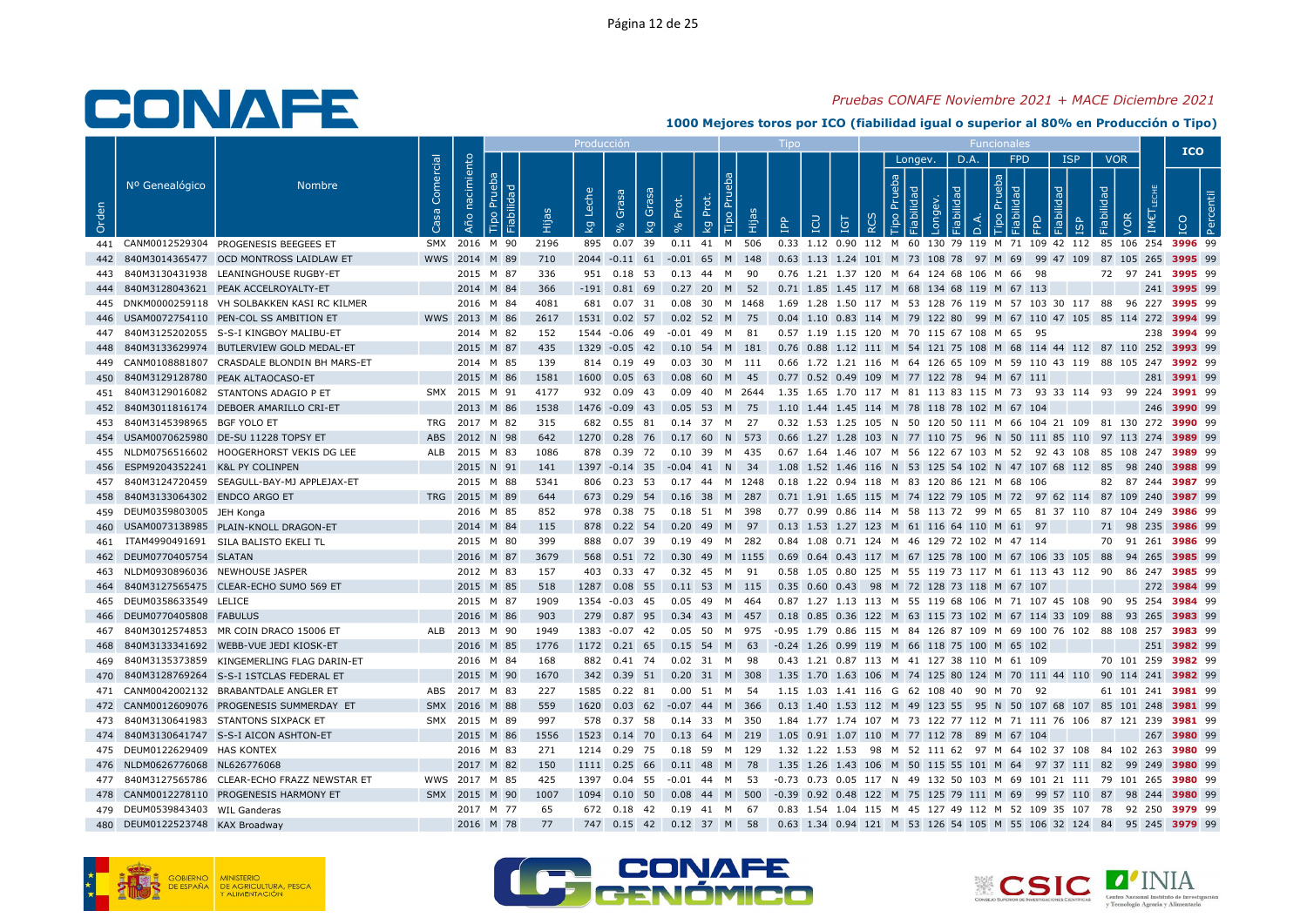## Pruebas CONAFE Noviembre 2021 + MACE Diciembre 2021

|       |                                 |                                                |           |                |      | Producción                                  |                     |                                |    | $\mathsf{I}$ independent                                                                           |          |                |    |                | <b>Funcionales</b>     |                                  |                               |                    | <b>ICO</b>  |  |
|-------|---------------------------------|------------------------------------------------|-----------|----------------|------|---------------------------------------------|---------------------|--------------------------------|----|----------------------------------------------------------------------------------------------------|----------|----------------|----|----------------|------------------------|----------------------------------|-------------------------------|--------------------|-------------|--|
| Orden | Nº Genealógico                  | <b>Nombre</b>                                  | Comercial | Año nacimiento | ்    | Leche<br>Grasa<br>$\overline{\mathsf{k}}$ g | Gras<br>Prot.<br>kg | <b>Tipo Pru</b><br>Prot.<br>kg | ia | <b>POI</b><br>eq<br>IGT                                                                            | $\alpha$ | Longev.<br>deb | БE | D.A.<br>$\Box$ | <b>FPD</b><br>deb<br>ਦ | <b>ISP</b><br>lidad<br><b>GP</b> | <b>VOR</b><br>Fiabilidad<br>ğ | IM€                |             |  |
|       | 481 DEUM0666860667 Seven Up     |                                                |           | 2015 M 85      | 639  |                                             |                     |                                |    | 939 -0.11 22 0.10 41 M 261 1.14 1.60 1.28 112 M 64 130 72 112 M 66 98 45 116 87 102 239 3979 99    |          |                |    |                |                        |                                  |                               |                    |             |  |
|       |                                 | 482 840M3138037556 S-S-I BANDARES CADILLAC ET  |           | WWS 2016 M 84  | 626  | 618  0.32  55  0.20  41  M  34              |                     |                                |    | 0.55 1.38 1.14 113 M 50 127 68 109 M 66 98 38 109 82 114 252 3978 99                               |          |                |    |                |                        |                                  |                               |                    |             |  |
|       |                                 | 840M3131910939 LADYS-MANOR SHOUT-OUT-ET        |           | 2015 M 90      | 1294 | 1220  0.03  47  -0.06  33  M  67            |                     |                                |    | 0.64 1.83 1.40 116 M 78 121 78 116 M 71 106                                                        |          |                |    |                |                        |                                  |                               | 75 91 239 3978 99  |             |  |
|       |                                 | 484 840M3012574873 MR DREAMSHOT 15026          |           | 2013 M 87      | 2933 | 1397 -0.09 40 -0.06 38 M 762                |                     |                                |    | 1.29 1.58 1.40 110 M 74 121 78 109 M 68 99 33 112 88 83 237 3977 99                                |          |                |    |                |                        |                                  |                               |                    |             |  |
|       |                                 | 485 840M3135301237 RONELEE FREEDOM ET          |           | SMX 2016 N 95  | 265  | 1162 0.12 55                                |                     | 0.06  44  M  556               |    | 0.99 1.54 1.25 105 M 67 126 62 103 N 47 112 78 102 82 116 275 <b>3976</b> 99                       |          |                |    |                |                        |                                  |                               |                    |             |  |
|       | 486 NLDM0688096391 BWN ERNST    |                                                |           | 2016 M 83      | 214  |                                             |                     |                                |    | 701 0.18 43 0.13 36 M 166 1.39 1.20 1.29 125 M 54 125 63 102 M 58 100 35 117 87 87 228 3976 99     |          |                |    |                |                        |                                  |                               |                    |             |  |
| 487   |                                 | 840M3013614152 COOKIECUTTER HARPER ET          |           | ABS 2013 M 90  | 3407 |                                             |                     |                                |    | 347 0.66 78 0.44 55 M 1045 1.05 0.76 1.01 108 M 85 113 88 108 M 71 111 44 112 90 105 258 3975 99   |          |                |    |                |                        |                                  |                               |                    |             |  |
|       | 488 FRAM3564460144 MOON ET      |                                                |           | 2016 M 87      | 1066 | 831 0.35 66                                 |                     | 0.20 48 M 150                  |    | 0.16 0.89 0.98 116 M 52 121 52 104 M 68 102 35 112 84 103 249 <b>3975</b> 99                       |          |                |    |                |                        |                                  |                               |                    |             |  |
|       |                                 | 489 840M3129237073 T-SPRUCE SS FISCAL 408-ET   |           | 2015 M 85      | 909  | 1206  0.06  50  0.12  52  M  62             |                     |                                |    | 0.20 0.91 0.56 112 M 73 129 74 105 M 64 107                                                        |          |                |    |                |                        |                                  |                               |                    | 265 3975 99 |  |
| 490   |                                 | 840M3129016236 S-S-I JOSUPER ROCKETFIRE ET     |           | WWS 2015 M 84  | 458  | 1775 -0.12 50                               |                     |                                |    | 0.07 65 M 171 -0.67 0.65 0.27 110 M 69 122 69 105 M 69 97 21 101 84 112 275 3974 99                |          |                |    |                |                        |                                  |                               |                    |             |  |
|       |                                 | 491 840M3141657476 BLUMENFELD FRAZZLED LOKI ET |           | CRI 2017 M 81  | 269  | 1029 -0.15 21 0.13 47 M 41                  |                     |                                |    | 0.01 1.42 0.75 117 N 49 135 50 112 M 69 103 21 107 79 97 250 3974 99                               |          |                |    |                |                        |                                  |                               |                    |             |  |
|       |                                 | 492 840M3132117134 PINE-TREE PROPHECY ET       |           | ABS 2016 M 90  | 2169 |                                             |                     |                                |    | 1079 0.33 74 0.18 54 M 1041 0.62 0.57 0.69 102 M 73 120 84 104 M 71 108 59 110 88 105 274 3973 99  |          |                |    |                |                        |                                  |                               |                    |             |  |
|       |                                 | 493 DEUM0770188609 THURLER RUW COVER ET        | BAS       | 2015 M 88      | 3934 | 811 0.36 66                                 |                     |                                |    | 0.12 39 M 1545 1.24 1.34 1.22 114 M 73 118 81 104 M 69 115 44 109 88 100 257 3973 99               |          |                |    |                |                        |                                  |                               |                    |             |  |
| 494   |                                 | 840M3134408370 DE-SU 13761 BOLIVIA ET          |           | ABS 2016 M 87  | 1056 |                                             |                     |                                |    | 1191 0.11 55 0.10 49 M 260 -0.06 1.03 0.77 118 M 53 124 72 106 M 68 108                            |          |                |    |                |                        |                                  |                               |                    | 254 3972 99 |  |
|       |                                 | 495 840M3141657532 BLUMENFELD FRAZLD BRASS ET  |           | WWS 2017 M 78  | 154  | 949 0.30 66                                 |                     | 0.06 37 M 63                   |    | 0.44 1.19 1.07 115 N 49 129 50 102 M 68 93 21 102 79 106 251 3972 99                               |          |                |    |                |                        |                                  |                               |                    |             |  |
| 496   |                                 | 840M3132417775 WOODCREST KING DOC ET           |           | WWS 2015 N 97  | 463  | 1165  0.08  50  0.04  42  N  300            |                     |                                |    | 2.41 1.64 2.26 96 N 61 118 68 105 N 81 95 86 115 93 106 235 3972 99                                |          |                |    |                |                        |                                  |                               |                    |             |  |
|       |                                 | 497 CANM0108839881 DENISTIER V GENERAL         |           | 2014 M 85      | 691  | 122  0.70  72  0.31  34  M  106             |                     |                                |    | 1.60 1.38 1.75 114 M 74 120 73 115 M 65 106                                                        |          |                |    |                |                        |                                  |                               |                    | 231 3971 99 |  |
| 498   |                                 | 840M3134652498 BLUMENFELD MOD MAJESTIC-ET      |           | 2016 M 85      | 990  | 999  0.40  78  0.05  38  M  197             |                     |                                |    | 0.98 1.08 0.71 108 M 47 127 71 98 M 67 102                                                         |          |                |    |                |                        |                                  |                               |                    | 265 3970 99 |  |
|       | 499 ESPM9204342143 BRIA DOC ET  |                                                |           | ABK 2015 N 92  | 154  | 1283  0.08  55  0.19  62  N  103            |                     |                                |    | 0.18 0.93 0.87 114 N 52 116 54 98 N 40 110 54 111 85 87 253 3969 99                                |          |                |    |                |                        |                                  |                               |                    |             |  |
| 500   |                                 | USAM0073926689 ZIMMERVIEW TOMEK 562-ET         |           | 2014 M 83      | 397  | 1350  0.14  64                              |                     | 0.06 50 M 87                   |    | 1.31 1.46 1.56 101 M 67 116 67 103 M 65 110                                                        |          |                |    |                |                        |                                  |                               |                    | 257 3969 99 |  |
|       |                                 | 501 840M3132349859 MR SPRING NITRO-ET          |           | 2016 M 83      | 313  | 1293  0.04  51                              |                     | 0.01 43 M 59                   |    | -0.02 1.50 1.25 111 M 55 129 63 106 M 65 97                                                        |          |                |    |                |                        |                                  |                               |                    | 254 3969 99 |  |
|       |                                 | 502 USAM0074024808 PINE-TREE TRUTH ET          |           | 2014 M 84      | 937  |                                             |                     |                                |    | 546 0.35 55 0.10 28 M 189 1.08 2.34 1.99 116 M 77 124 78 110 M 61 102                              |          |                |    |                |                        |                                  |                               | 73 103 231 3969 99 |             |  |
|       |                                 | 503 USAM0055618778 GLEN-D-HAVEN ALTAHOTROD     | EFP       | 2013 N 98      | 601  | 1612 0.00 58                                |                     | 0.06 59 N 491                  |    | 1.23 1.21 1.44 101 N 74 109 77 101 N 71 101 89 111 97 107 255 3968 99                              |          |                |    |                |                        |                                  |                               |                    |             |  |
|       |                                 | 504 ITAM9991486573 GO-FARM MORENO ET           |           | 2016 M 80      | 737  |                                             |                     |                                |    | 548 0.41 61 0.34 52 M 421 0.85 0.22 0.56 112 N 50 117 72 117 M 49 105 37 118 84 108 247 3968 99    |          |                |    |                |                        |                                  |                               |                    |             |  |
|       |                                 | 505 DNKM0000257941 HOLDNKM000000257941         |           | 2015 M 86      | 1285 | 1120 -0.17 22 0.11 48 M 251                 |                     |                                |    | 0.26 1.34 1.06 118 M 71 128 75 110 M 65 117 44 116 87 90 243 3968 99                               |          |                |    |                |                        |                                  |                               |                    |             |  |
|       | 506 NLDM0872395800 BALOU        |                                                |           | 2016 M 85      | 532  | 1272  0.11  57  0.12  54  M  463            |                     |                                |    | 0.46 1.35 1.27 112 M 59 116 71 99 M 66 110 33 109 87 104 257 3967 99                               |          |                |    |                |                        |                                  |                               |                    |             |  |
|       | 507 FRAM5643261351 NARCOS       |                                                |           | 2017 M 81      | 204  | 693  0.12  37  0.07  30  M  51              |                     |                                |    | 1.11 2.28 2.11 132 N 45 123 46 100 M 68 107 38 108 81 93 215 3967 99                               |          |                |    |                |                        |                                  |                               |                    |             |  |
|       | 508 DEUM0121523373 Budapest     |                                                |           | 2014 M 84      | 159  | 1310 -0.07 39 0.02 44 M 70                  |                     |                                |    | 0.93 0.21 0.46 132 M 64 122 67 106 M 55 101 37 110 87 90 230 3966 99                               |          |                |    |                |                        |                                  |                               |                    |             |  |
|       |                                 | 509 ESPM9204301926 ZANDENBURG EVAN MELLOR      |           | XF 2015 N 95   | 248  | 2052 -0.41 26 -0.24 38 N 113                |                     |                                |    | 0.75 0.87 0.75 128 N 50 124 51 100 N 62 111 82 114 87 81 231 <b>3966</b> 99                        |          |                |    |                |                        |                                  |                               |                    |             |  |
|       |                                 | 510 840M3137984266 S-S-I JL FRANCHISE GRANDE   |           | 2016 M 84      | 154  | 660  0.36  60  0.14  36  M  93              |                     |                                |    | 0.65 2.54 2.03 107 M 50 121 55 110 M 55 111                                                        |          |                |    |                |                        |                                  |                               | 69 101 244 3966 99 |             |  |
|       |                                 | 511 840M3004509743 HOLYLAND ROSSI RAZOR-ET     |           | 2014 M 81      | 172  | 976 0.11 47                                 |                     | 0.03 35 M 53                   |    | 0.75 1.16 0.89 113 M 65 129 60 118 M 61 110                                                        |          |                |    |                |                        |                                  |                               |                    | 250 3965 99 |  |
|       |                                 | 512 840M3128713944 MELARRY ALTAWORMONT-ET      |           | 2015 M 86      | 925  | 572 0.18 39 0.10 29 M 72                    |                     |                                |    | 0.90 0.91 0.67 125 M 74 136 74 118 M 70 118                                                        |          |                |    |                |                        |                                  |                               |                    | 245 3965 99 |  |
|       | 513 NLDM0756517124 DG R NYKK ET |                                                |           | 2015 M 78      | 437  | 1098  0.07  47  0.04  40  M  283            |                     |                                |    | 0.37 1.35 1.19 114 M 60 124 54 109 N 34 106 44 114 87 111 245 3964 99                              |          |                |    |                |                        |                                  |                               |                    |             |  |
|       | 514 DEUM0816120177 MINELLI ET   |                                                |           | 2015 M 87      | 819  | 573 0.22 43 0.25 44 M 244                   |                     |                                |    | 0.22 1.73 1.20 124 M 70 113 77 119 M 65 108 45 112 87 90 233 3964 99                               |          |                |    |                |                        |                                  |                               |                    |             |  |
|       | 515 DEUM0358388697 KINGSLEY ET  |                                                |           | 2015 M 89      | 1843 | 58  0.62  61                                |                     | 0.29 30 M 594                  |    | 1.56 1.93 2.06 121 M 75 122 81 105 M 70 108 43 109 88 102 223 <b>3964</b> 99                       |          |                |    |                |                        |                                  |                               |                    |             |  |
|       | 516 DEUM0360175030 FIRST ET     |                                                |           | 2017 M 85      | 373  | 549 0.26 46                                 |                     | 0.12 30 M 290                  |    | 1.45 1.18 1.16 125 M 50 128 67 105 M 66 115 37 114 85 97 238 3964 99                               |          |                |    |                |                        |                                  |                               |                    |             |  |
|       | 517 DNKM0000257842 SANDOR       |                                                |           | 2015 M 87      | 4017 |                                             |                     |                                |    | 697 -0.03 22 0.20 43 M 1429 -0.52 1.64 0.99 117 M 74 137 78 116 M 69 112 45 113 88 115 249 3964 99 |          |                |    |                |                        |                                  |                               |                    |             |  |
|       |                                 | 518 840M3135087031 S-S-I JEDI SABER ET         |           | 2015 M 84      | 382  | 1219 -0.16 26 0.16 57 M 207                 |                     |                                |    | 0.28 1.43 0.99 123 M 53 124 68 104 M 63 104 40 100 84 97 244 3963 99                               |          |                |    |                |                        |                                  |                               |                    |             |  |
|       |                                 | 519 840M3129449398 NO-FLA ALTAEXEMPLAR-ET      |           | 2015 M 88      | 818  | 963 0.08 43 0.11 43 M 72                    |                     |                                |    | 0.50 1.03 0.66 122 M 70 124 76 115 M 66 109                                                        |          |                |    |                |                        |                                  |                               | 74 100 244 3963 99 |             |  |
|       | 520 NLDM0751976786 MEKKA ET     |                                                |           | 2015 M 81      | 264  |                                             |                     |                                |    | 1088 -0.10 28 0.09 45 M 148 1.86 2.00 1.77 116 M 55 121 72 95 M 61 104 41 115 88 106 236 3962 99   |          |                |    |                |                        |                                  |                               |                    |             |  |





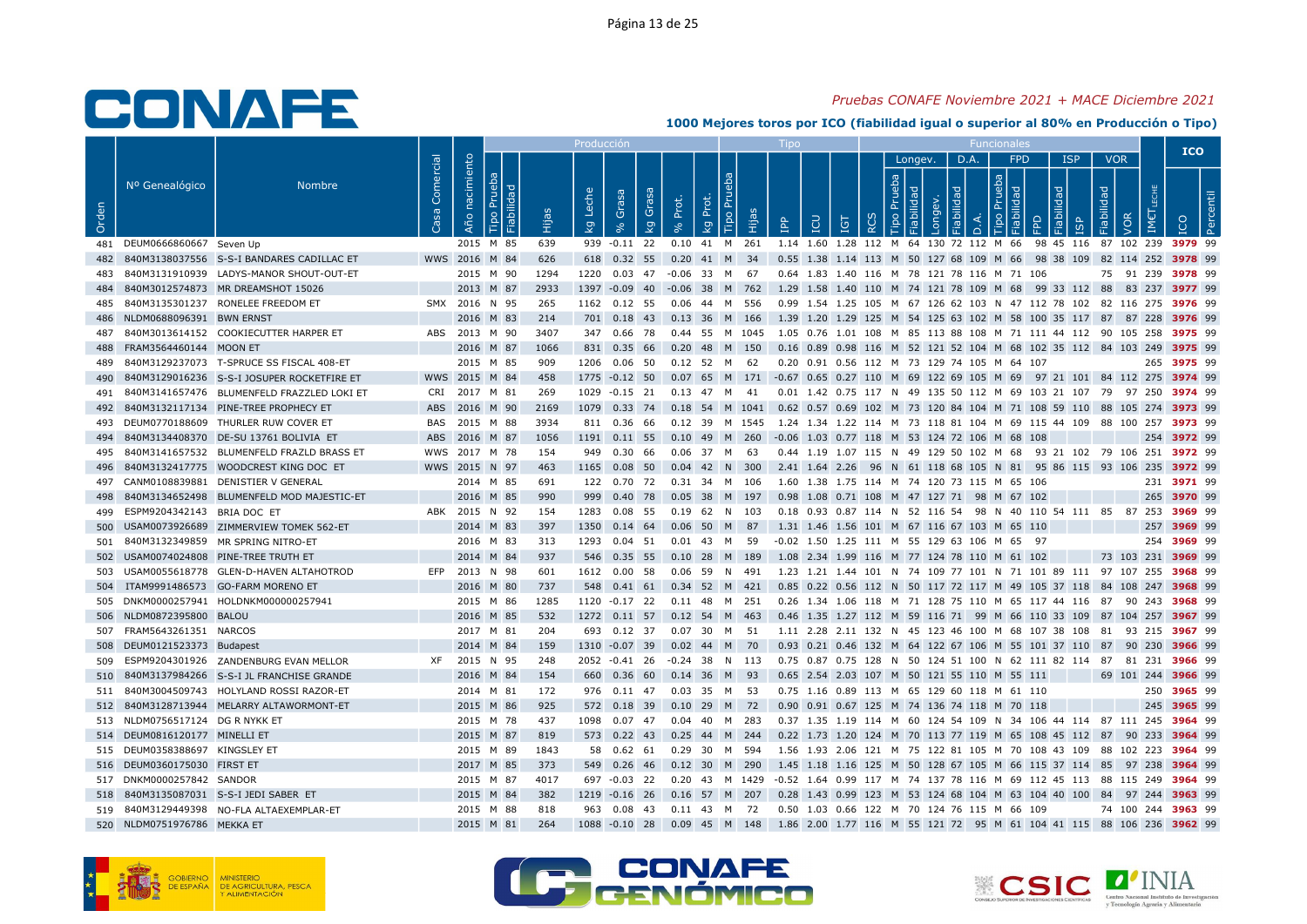## Pruebas CONAFE Noviembre 2021 + MACE Diciembre 2021

|       |                                          |                                                 |                         |                |           |      | Producció      |                      |       |                                  |       |                                                                                                    |            |                               |         |      |     |            |                           |                               | <b>ICO</b>         |  |
|-------|------------------------------------------|-------------------------------------------------|-------------------------|----------------|-----------|------|----------------|----------------------|-------|----------------------------------|-------|----------------------------------------------------------------------------------------------------|------------|-------------------------------|---------|------|-----|------------|---------------------------|-------------------------------|--------------------|--|
| Orden | Nº Genealógico                           | <b>Nombre</b>                                   | Comercial<br><b>S</b> a | Año nacimiento | lida      | Нijа | Leche<br>kg    | Grasa<br>Grasa<br>kg | Prot. | Tipo Pru<br>Prot.<br>kg          | Hijas | <b>CD</b><br><b>Adi</b>                                                                            | <b>IGT</b> | Prueba<br>$\circ$<br>$\alpha$ | Longev. | D.A. | deb | <b>FPD</b> | <b>ISP</b><br><b>pep!</b> | <b>VOR</b><br>Fiabilidad<br>ğ |                    |  |
|       |                                          | 521 840M3127334880 DE-SU KENYON 12726 ET        |                         | WWS 2014 M 89  |           | 769  | 936 -0.04 29   |                      |       | $-0.10$ 20 M 640                 |       | 1.40 2.06 2.02 124 M 74 126 76 115 M 70 107 43 110 85 100 211 3962 99                              |            |                               |         |      |     |            |                           |                               |                    |  |
|       | 522 CANM0109890140 SWISSBEC PAT ET       |                                                 |                         | WWS 2016 M 89  |           | 743  |                |                      |       | 549  0.01  20  0.04  22  M  615  |       | 1.16 2.74 2.00 115 M 65 140 70 109 M 70 102 42 109 88 112 222 3962 99                              |            |                               |         |      |     |            |                           |                               |                    |  |
|       | 523 840M3014558962 ABS RAIDEN ET         |                                                 |                         | ABS 2014 M 89  |           | 5820 |                |                      |       | 1135  0.33  76  0.00  37  M  865 |       | -0.44 0.76 0.33 116 M 83 132 83 98 M 71 117 44 106 81 99 272 <b>3961</b> 99                        |            |                               |         |      |     |            |                           |                               |                    |  |
|       |                                          | 524 USAM0072826899 HARTFORD UPD AVIATOR RAY     |                         |                | 2015 M 87 | 1577 |                |                      |       | 1095  0.05  45  0.11  47  M  62  |       | 0.82 1.45 1.11 109 M 75 125 79 109 M 66 106                                                        |            |                               |         |      |     |            |                           |                               | 253 3961 99        |  |
|       | 525 840M3129128793 PEAK EVEREST ET       |                                                 |                         | CRV 2015 M 87  |           | 1277 | 947 0.39 75    |                      |       | 0.07 38 M 666                    |       | 1.67 1.07 1.33 104 M 76 118 76 110 M 66 101 59 100 85 112 247 3960 99                              |            |                               |         |      |     |            |                           |                               |                    |  |
|       |                                          | 526 840M3129016000 S-S-I MONTEREY MONTAY-ET     |                         |                | 2015 M 81 | 181  | 873 0.26 58    |                      |       | 0.16 45 M 69                     |       | 0.65 1.07 0.95 119 M 64 126 61 101 M 61 104                                                        |            |                               |         |      |     |            |                           |                               | 254 3960 99        |  |
|       | 527 DEUM0539040537 Camper                |                                                 |                         |                | 2016 M 85 | 1379 |                |                      |       | 1081  0.06  45  0.07  42  M  638 |       | 1.06 1.39 1.21 116 M 63 115 74 110 M 66 111 31 116 87 83 244 <b>3960</b> 99                        |            |                               |         |      |     |            |                           |                               |                    |  |
| 528   |                                          | ESPM9204301930 VENDAIRYJASI 2 XANCEDA           |                         |                | 2015 N 95 | 201  |                |                      |       | 860 0.24 56 0.09 37 N 166        |       | 2.06 2.01 2.13 107 N 57 118 64 98 N 48 113 83 113 90 137 263 <b>3959</b> 99                        |            |                               |         |      |     |            |                           |                               |                    |  |
|       | 529 DEUM1267584152 RBB Jered             |                                                 |                         |                | 2016 M 83 | 186  | 955 0.13 48    |                      |       | 0.09    40    M    154           |       | 1.35 1.03 0.79 117 M 52 129 61 99 M 57 107 38 108 85 107 251 <b>3959</b> 99                        |            |                               |         |      |     |            |                           |                               |                    |  |
| 530   |                                          | 840M3132198813 MR EDG CYPRUS JAGUAR-ET          |                         | 2016 M 83      |           | 480  | 1431 0.32 87   |                      |       | 0.09 56 M 106                    |       | 0.47 1.19 1.15 87 M 60 117 65 102 M 63 105                                                         |            |                               |         |      |     |            |                           |                               | 281 3958 99        |  |
|       |                                          | 531 CANM0011857459 BRYCEHOLME BRODIE ET         |                         | ABS 2013 M 91  |           | 6911 |                |                      |       |                                  |       | 2162 -0.28 45 -0.07 61 M 2904 1.03 0.79 0.81 93 M 89 120 90 99 M 72 112 69 112 92 103 279 3958 99  |            |                               |         |      |     |            |                           |                               |                    |  |
|       |                                          | 532 840M3132826286 TIGER-LILY SSHOT OXFORD-ET   |                         |                | 2016 M 87 | 2056 |                |                      |       | 770  0.09  37  0.10  35  M  802  |       | 1.04 1.35 1.01 120 M 67 134 83 109 M 68 112                                                        |            |                               |         |      |     |            |                           |                               | 69 109 250 3958 99 |  |
|       |                                          | 533 CANM0012434610 PROGENESIS CAMERON ET        |                         |                | 2016 M 89 | 684  |                |                      |       | 1312 -0.09 37 0.13 56 M 372      |       | 1.29  0.82  1.13  96  M  61  131  70  111  M  69  106                                              |            |                               |         |      |     |            |                           |                               | 85 119 265 3957 99 |  |
|       | 534 DEUM0358362779 FWS COMMARE           |                                                 |                         |                | 2015 M 86 | 1179 |                |                      |       | 1128  0.15  56  0.21  59  M  353 |       | 0.58 0.62 0.81 111 M 70 115 75 110 M 65 100 42 106 87 107 249 3956 99                              |            |                               |         |      |     |            |                           |                               |                    |  |
|       |                                          | 535 CANM0012648635 PROGENESIS BUDGET ET         |                         |                | 2017 M 83 | 132  | 1212 0.07 51   |                      |       | 0.09 49 M 77                     |       | 0.06 1.70 1.50 120 M 40 124 59 94 M 66 95                                                          |            |                               |         |      |     |            |                           |                               | 72 81 238 3955 99  |  |
|       |                                          | 536 840M3125993715 FARNEAR DELTA-LAMBDA ET      |                         | ALB 2015 N 99  |           | 963  |                |                      |       | 1020 0.12 49 0.08 42 N 654       |       | 1.20 2.00 2.04 108 N 61 122 65 99 N 74 100 92 110 96 109 242 3954 99                               |            |                               |         |      |     |            |                           |                               |                    |  |
|       | 537 DEUM0359514746 London                |                                                 |                         |                | 2016 M 80 | 110  |                |                      |       | 375  0.48  61  0.30  42  M  62   |       | 1.03 1.67 1.28 115 M 45 118 52 105 M 64 115 31 112 76 83 237 <b>3954</b> 99                        |            |                               |         |      |     |            |                           |                               |                    |  |
|       | 538    USAM0073953464    BOMAZ ZIGZAG-ET |                                                 |                         |                | 2015 M 86 | 1262 |                |                      |       | 1249 0.39 87 0.12 53 M 61        |       | 0.96 0.97 0.94 99 M 75 115 77 97 M 68 109                                                          |            |                               |         |      |     |            |                           |                               | 275 3953 99        |  |
|       |                                          | 539 840M3014561903 SANDY-VALLEY AFTERBURNER ET  |                         | SMX 2014 M 91  |           | 5002 | 481 0.39 56    |                      |       |                                  |       | 0.29 45 M 2260 1.05 0.48 0.94 118 M 88 119 90 114 N 53 94 67 117 92 94 230 3953 99                 |            |                               |         |      |     |            |                           |                               |                    |  |
|       |                                          | 540 840M3135245740 ABS JOHNSTOWN-ET             |                         |                | 2016 M 83 | 390  | 1214 0.37 83   |                      |       | 0.06 46 M 53                     |       | -0.30 0.53 0.24 115 M 54 126 62 96 M 65 114                                                        |            |                               |         |      |     |            |                           |                               | 271 3952 99        |  |
|       | 541 DEUM0121478656 BLACKLIST ET          |                                                 |                         | BAS 2014 M 87  |           | 3153 |                |                      |       |                                  |       | 1366 -0.17 30 0.15 61 M 1090 1.46 0.17 0.75 123 M 76 122 78 100 M 69 115 44 105 90 103 255 3951 99 |            |                               |         |      |     |            |                           |                               |                    |  |
|       | 542 DEUM1603799548 GWH Kougar            |                                                 |                         |                | 2017 M 78 | -64  | 1046 0.17 55   |                      |       | 0.07 41 M 36                     |       | 0.43 1.23 0.90 107 M 52 121 54 114 M 60  97 35 114  84 105 248 <b>3951</b> 99                      |            |                               |         |      |     |            |                           |                               |                    |  |
|       |                                          | 543 CANM0011591480 DELABERGE PEPPER ETM         |                         | ALB 2012 N 97  |           | 294  | 134 0.64 67    |                      |       | 0.30 34 N 269                    |       | 1.76 1.66 2.05 111 N 77 121 79 106 N 57 115 87 111 95 101 235 3950 99                              |            |                               |         |      |     |            |                           |                               |                    |  |
| 544   |                                          | 840M3131083927 AOT SILVER HELIX ET              |                         | WWS 2015 N 94  |           | 159  | 1726 0.27 93   |                      |       | $0.07$ 63 N 136                  |       | 0.14 0.93 0.78 94 N 68 103 71 97 N 55 106 80 111 92 110 284 3949 99                                |            |                               |         |      |     |            |                           |                               |                    |  |
|       |                                          | 545 840M3128792977 CO-OP RB DMRS TERRAIN-ET     |                         |                | 2015 M 86 | 2756 | 1056  0.10  48 |                      |       | 0.09 44 M 58                     |       | -0.13 1.80 1.17 115 M 75 127 78 105 M 65 100                                                       |            |                               |         |      |     |            |                           |                               | 242 3949 99        |  |
|       | 546 DEUM0357706795 PENTOS                |                                                 |                         | 2015 M 86      |           | 2105 |                |                      |       | 1472 -0.16 35 -0.02 45 M 464     |       | 0.38 1.51 1.11 117 M 70 117 76 105 M 67 105 33 121 87 104 240 3949 99                              |            |                               |         |      |     |            |                           |                               |                    |  |
|       |                                          | 547 840M3127334933 DE-SU 12779 ENZO ET          |                         | ABS 2015 M 82  |           | 235  |                |                      |       | 1303 -0.05 41 -0.07 35 M 30      |       | 0.61 1.46 0.98 110 M 61 128 59 112 M 65 101 41 108 82 106 250 3949 99                              |            |                               |         |      |     |            |                           |                               |                    |  |
| 548   | FRAM7273482130 MIDWAY                    |                                                 |                         | 2016 M 85      |           | 787  |                |                      |       |                                  |       | 651 0.22 46 0.12 34 M 171 1.81 1.23 1.42 113 N 49 121 56 118 M 69 113 41 109 84 97 235 3949 99     |            |                               |         |      |     |            |                           |                               |                    |  |
|       |                                          | 549 USAM0070662837 LANGS-TWIN-B WILD BEAST ET   |                         |                | 2012 M 90 | 403  |                |                      |       | 902  0.02  34  0.02  31  M  297  |       | 0.84 1.34 1.29 123 M 73 130 78 114 M 66 94 31 105 88 102 223 <b>3949</b> 99                        |            |                               |         |      |     |            |                           |                               |                    |  |
| 550   |                                          | 840M3127334847 DE-SU 12693 SKYFALL ET           |                         | ABS 2014 M 90  |           | 6459 | 854 0.47 80    |                      |       | 0.07 35 M 1056                   |       | 0.97 1.01 0.92 111 M 81 118 86 106 M 71 95 64 108 87 95 244 3948 99                                |            |                               |         |      |     |            |                           |                               |                    |  |
| 551   |                                          | 840M3133887401 NO-FLA ALTAMIKLO-ET              |                         |                | 2016 M 85 | 1063 | 1467 -0.16 35  |                      |       | 0.03 51 M 94                     |       | 0.42 0.89 0.36 115 M 62 123 71 114 M 68 125                                                        |            |                               |         |      |     |            |                           |                               | 267 3948 99        |  |
|       |                                          | 552 USAM0070412495 JENNY-LOU MCUTCHEN CRANK IT  |                         | WWS 2013 N 99  |           | 1063 |                |                      |       | 1007  0.08  45  0.09  42  N  932 |       | 1.24 1.66 1.79 125 N 84 111 87 110 N 64 108 94 101 97 92 216 3948 99                               |            |                               |         |      |     |            |                           |                               |                    |  |
|       | 553 DEUM0359252647 BASALT                |                                                 |                         | 2016 M 87      |           | 440  | 792 0.02 30    |                      |       | 0.17 43 M 350                    |       | 1.33 1.22 1.19 123 M 52 124 60 109 M 68 97 34 109 85 92 224 <b>3948</b> 99                         |            |                               |         |      |     |            |                           |                               |                    |  |
|       | 554 DEUM0539638681 FIRST                 |                                                 |                         |                | 2016 M 82 | 176  |                |                      |       | 360 0.31 43 0.25 37 M 110        |       | 1.81 0.92 1.43 117 M 50 124 64 115 M 68 115 38 115 82 101 229 <b>3948</b> 99                       |            |                               |         |      |     |            |                           |                               |                    |  |
| 555   |                                          | 840M3008897582 S-S-I SNOWMAN MAYFLOWER ET       |                         | WWS 2011 N 99  |           | 615  | 1888 - 0.18 47 |                      |       | 0.04 65 N 582                    |       | 0.96 0.48 0.63 108 N 84 112 84 99 N 61 105 89 111 97 102 263 3947 99                               |            |                               |         |      |     |            |                           |                               |                    |  |
|       |                                          | 556 CANM0012380002 PROGENESIS FLAME HOTSHOT 182 |                         | 2015 M 86      |           | 562  |                | 63 0.43 43           |       | 0.21 23 M 241                    |       | 1.24 0.80 0.73 127 M 50 136 54 120 M 68 92 31 108 81 91 221 3947 99                                |            |                               |         |      |     |            |                           |                               |                    |  |
|       |                                          | 557 NLDM0899486563 MIDWOLDER MOVEMENT           |                         |                | 2016 M 83 | 356  | 1497  0.19  75 |                      |       | 0.09 58 M 166                    |       | 0.48 0.30 0.39 104 M 50 116 69 96 M 59 101 35 114 87 110 271 3946 99                               |            |                               |         |      |     |            |                           |                               |                    |  |
| 558   |                                          | 840M3132117346 PINE-TREE CHARL PROSPER-ET       |                         |                | 2017 M 83 | 465  | 1545 0.17 74   |                      | 0.02  | 52 M 127                         |       | 0.64 0.77 0.70 101 G 57 116 51 105 M 64 118                                                        |            |                               |         |      |     |            |                           |                               | 75 110 277 3946 99 |  |
|       |                                          | 559 DEUM0538914918 JON-LU RUW DREAMBOY RED ET   |                         | BAS 2015 M 86  |           | 1132 |                |                      |       | 1157  0.05  47  0.13  51  M  426 |       | 0.41 1.22 1.01 103 M 68 117 76 117 M 67 109 30 114 87 99 258 <b>3946</b> 99                        |            |                               |         |      |     |            |                           |                               |                    |  |
|       |                                          | 560 840M3133120343 S-S-I BG JEDI EZEKIEL-ET     |                         |                | 2016 M 87 | 225  |                |                      |       |                                  |       | 1368 -0.15 33 -0.06 38 M 121 -0.97 2.18 1.39 118 M 59 129 63 114 M 64 97                           |            |                               |         |      |     |            |                           |                               | 73 97 227 3946 99  |  |
|       |                                          |                                                 |                         |                |           |      |                |                      |       |                                  |       |                                                                                                    |            |                               |         |      |     |            |                           |                               |                    |  |





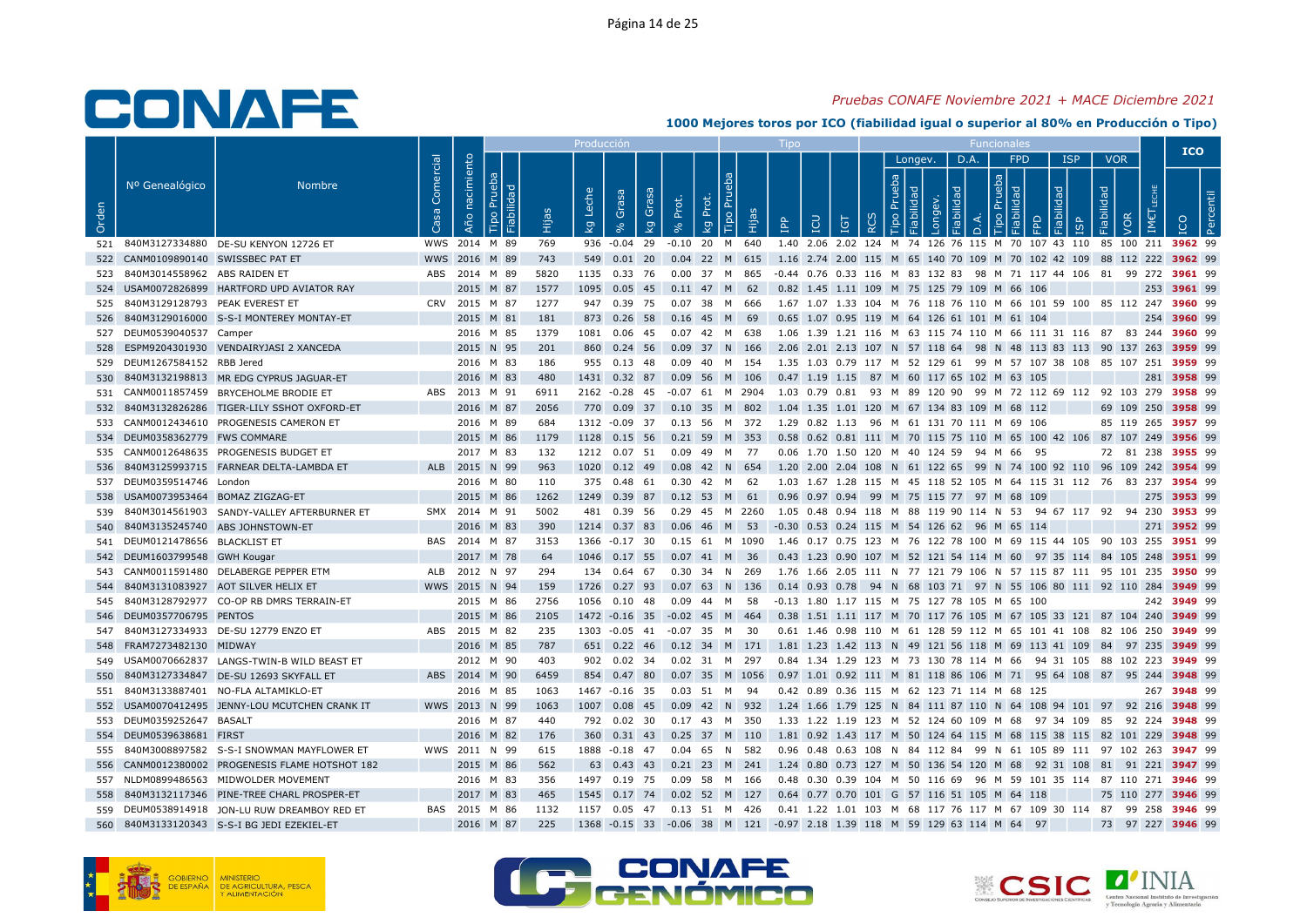## Pruebas CONAFE Noviembre 2021 + MACE Diciembre 2021

|       |                                    |                                                |                   |                   |                     | Producción       |                |                         |       |                                                                                                                         | <b>LIDO</b>  |                                                                              |   |     |         |           | <b>Funcionales</b> |                 |                                  |            |                          |             | <b>ICO</b> |  |
|-------|------------------------------------|------------------------------------------------|-------------------|-------------------|---------------------|------------------|----------------|-------------------------|-------|-------------------------------------------------------------------------------------------------------------------------|--------------|------------------------------------------------------------------------------|---|-----|---------|-----------|--------------------|-----------------|----------------------------------|------------|--------------------------|-------------|------------|--|
| Orden | Nº Genealógico                     | <b>Nombre</b>                                  | Comercial<br>Casa | nacimiento<br>Año | lida<br>ābi<br>Hija | Leche<br>$k_{g}$ | Grasa          | Grasa<br>k <sub>g</sub> | Prot. | Tipo Pru<br>Prot.<br>Hijas<br>kg                                                                                        | $\mathbf{P}$ | <b>CD</b><br>$\overline{5}$                                                  | ∝ | dep | Longev. | D.A.<br>ヮ | deb<br>$\Omega$    | <b>FPD</b><br>모 | <b>ISP</b><br>lidad<br><b>GP</b> | Fiabilidad | <b>VOR</b><br>VOR<br>IM€ |             |            |  |
|       |                                    | 561 DEUM0539274593 DG CA ALTANYGEL ET          |                   | EFP 2016 M 84     | 160                 |                  | 937 0.05 39    |                         |       | -0.01 29 M 121 0.16 2.14 1.60 122 M 50 128 52 107 M 63 104 21 110 85 107 230 3946 99                                    |              |                                                                              |   |     |         |           |                    |                 |                                  |            |                          |             |            |  |
|       |                                    | 562 840M3136807571 S-S-I BANDARES BIGGIE ET    |                   | WWS 2016 M 90     | 830                 |                  |                |                         |       | 255 0.37 45 0.24 32 M 430                                                                                               |              | 0.04 2.06 1.47 124 M 58 130 65 110 M 70 98 38 108 87 110 223 3946 99         |   |     |         |           |                    |                 |                                  |            |                          |             |            |  |
| 563   |                                    | 840M3138498720 PEAK ALTAOSCAR ET               |                   | EFP 2016 M 87     | 312                 |                  |                |                         |       | 1455 -0.21 29 -0.14 32 M 150                                                                                            |              | 1.71 1.48 1.41 109 M 49 122 50 115 M 69 114 21 115 85 97 239 <b>3945</b> 99  |   |     |         |           |                    |                 |                                  |            |                          |             |            |  |
|       |                                    | 564 840M3126218670 PEAK ALTAFEATURE-ET         |                   | 2014 M 91         | 1408                |                  |                |                         |       | 936 -0.06 27 -0.01 29 M 328                                                                                             |              | 0.49 1.86 1.48 118 M 78 130 83 114 M 71 109 36 117 88 112 232 3945 99        |   |     |         |           |                    |                 |                                  |            |                          |             |            |  |
|       | 565 DEUM0357640608 KNS BALDUR ET   |                                                |                   | 2014 M 89         | 12652               |                  | 1164 0.06 48   |                         |       | 0.12 51 M 2834                                                                                                          |              | 0.73 1.15 1.13 112 M 78 117 81 103 M 70 103 44 117 90 106 244 3944 99        |   |     |         |           |                    |                 |                                  |            |                          |             |            |  |
|       |                                    | 566 CANM0012021596 STANTONS ELAPSE 6815 ET     |                   | ALB 2014 M 96     | 1098                |                  |                |                         |       | 828 0.25 56 0.05 32 M 83 0.68 1.81 1.45 113 M 71 119 80 112 N 47 109 81 113 84 110 240 3944 99                          |              |                                                                              |   |     |         |           |                    |                 |                                  |            |                          |             |            |  |
|       |                                    | 567 USAM0072851652 DE-SU 12109 BATTLECRY ET    |                   | ABS 2013 M 94     | 6096                |                  |                |                         |       | 277 0.38 47 0.12 21 M 3295 0.86 1.62 1.40 132 M 88 128 90 112 M 86 99 44 109 95 91 211 3944 99                          |              |                                                                              |   |     |         |           |                    |                 |                                  |            |                          |             |            |  |
|       |                                    | 568 840M3129016028 S-S-I EZIO ENERGIZE-ET      |                   | 2015 M 80         | 147                 |                  |                |                         |       | 1411  0.09  61  0.11  58  M  86                                                                                         |              | $-0.19$ 1.69 1.45 122 M 62 111 59 91 M 60                                    |   |     |         |           |                    | - 94            |                                  |            |                          | 241 3943 99 |            |  |
|       | 569 NLDM0880208035 VEKIS POWERBOSS |                                                |                   | 2014 M 86         | 1662                |                  |                |                         |       | 570  0.33  54  0.22  41  M  914  0.95  1.06  0.90  116  M  61  120  80  109  M  60  107  40  119  88  86  244  3943  99 |              |                                                                              |   |     |         |           |                    |                 |                                  |            |                          |             |            |  |
|       |                                    | 570 BELM0911953889 DOODHOEK KINGSTON           |                   | CRV 2015 M 82     | 430                 |                  |                |                         |       | 841 -0.05 25 0.22 50 M 221 0.67 0.32 0.31 126 M 49 127 74 116 M 59 110 35 111 88                                        |              |                                                                              |   |     |         |           |                    |                 |                                  |            | 84 243 3943 99           |             |            |  |
|       |                                    | 571 840M3138498788 PEAK ALTASTARJACK ET        |                   | EFP 2017 M 90     | 1277                |                  |                |                         |       | 595  0.14  35  0.17  37  M  408                                                                                         |              | 0.35 2.28 1.68 107 M 52 130 71 115 M 71 107 21 111 84 107 236 <b>3943</b> 99 |   |     |         |           |                    |                 |                                  |            |                          |             |            |  |
|       | 572 DEUM0358925137 SILVERSHOT      |                                                |                   | 2016 M 85         | 684                 |                  | 1648 0.03 63   |                         |       | 0.00 53 M 343 1.79 0.88 1.22 101 M 60 107 72 104 M 66 105 43 109 90 106 248 <b>3942</b> 99                              |              |                                                                              |   |     |         |           |                    |                 |                                  |            |                          |             |            |  |
|       |                                    | 573 CANM0108969399 CHARPENTIER BUBBLEBOX ET    |                   | SMX 2015 M 88     | 2182                |                  | 1378  0.07  57 |                         |       | $-0.04$ 40 M<br>480                                                                                                     |              | 1.09 1.25 1.16 98 M 76 124 82 108 M 69 100 57 109 82 112 260 3942 99         |   |     |         |           |                    |                 |                                  |            |                          |             |            |  |
|       |                                    | 574 DNKM0000258121 VH MOZART MANFOLK           |                   | 2015 M 82         | 1482                |                  |                |                         |       | 515 0.43 62 0.26 43 M 584                                                                                               |              | 1.07 0.45 0.34 114 M 61 131 75 105 M 57 113 30 105 88 109 270 3942 99        |   |     |         |           |                    |                 |                                  |            |                          |             |            |  |
|       |                                    | 575 CANM0012571540 CLAYNOOK FARWELL            |                   | 2016 M 86         | 328                 |                  | 686 0.18 43    |                         |       | 0.13 36 M 214 1.66 2.16 1.94 109 M 47 129 59 103 M 68 114                                                               |              |                                                                              |   |     |         |           |                    |                 |                                  |            | 81 114 241 3942 99       |             |            |  |
|       |                                    | 576 840M3014562339 SANDY-VALLEY BD FREEBORN ET |                   | WWS 2016 M 85     | 1048                |                  |                |                         |       | 311 0.33 44 0.26 36 M 102 -0.44 1.51 0.78 124 M 52 135 65 109 M 67 98 38 112 82 110 244 3942 99                         |              |                                                                              |   |     |         |           |                    |                 |                                  |            |                          |             |            |  |
|       |                                    | 577 CANM0108731331 GEN-I-BEQ PRINCIPAL         |                   | 2014 M 83         | 95                  |                  | 1657 -0.24 33  |                         |       | -0.06 47 M 85                                                                                                           |              | 1.23 0.78 0.85 121 M 57 124 59 102 M 55 107                                  |   |     |         |           |                    |                 |                                  |            | 65 92 240 3941 99        |             |            |  |
|       | 578 DEUM0356948487 AQUILA          |                                                |                   | 2014 M 86         | 1125                |                  |                |                         |       | 1160 -0.02 39 0.01 39 M 275                                                                                             |              | 0.80 1.70 1.40 125 M 73 119 76 103 M 67 108 43 108 87 93 231 3941 99         |   |     |         |           |                    |                 |                                  |            |                          |             |            |  |
|       |                                    | 579 USAM0074186134 TRIPLECROWN GATEDANCER ET   |                   | CRI 2014 M 91     | 3965                |                  |                |                         |       | 1160 0.22 65 0.22 61 M 1210 -0.62 1.19 0.61 104 M 84 115 83 106 M 73 106 55 112 87 109 271 3940 99                      |              |                                                                              |   |     |         |           |                    |                 |                                  |            |                          |             |            |  |
|       | 580 NLDM0642172631 DELTA REVISOR P |                                                |                   | 2016 M 78         | 871                 |                  | 371  0.52  65  |                         |       | 0.35 47 M 339                                                                                                           |              | 1.05 0.49 1.00 113 M 46 122 67 109 M 61 99 37 113 87 104 244 3940 99         |   |     |         |           |                    |                 |                                  |            |                          |             |            |  |
| 581   |                                    | 840M3136714678 WELCOME CHRIS 3297              |                   | 2016 M 79         | 90                  |                  | 1145 -0.20 20  |                         |       | 0.11 49 M 89                                                                                                            |              | -0.43 1.42 0.67 117 M 50 128 52 118 M 63 106 41 110 84 97 239 3940 99        |   |     |         |           |                    |                 |                                  |            |                          |             |            |  |
| 582   |                                    | 840M3142934562 OCD HELIX MILFORD-ET            |                   | 2017 M 80         | 261                 |                  |                |                         |       | 1245 0.29 76 0.12 53 M 70                                                                                               |              | 0.83 0.65 0.72 109 G 59 113 49 103 M 67 100                                  |   |     |         |           |                    |                 |                                  |            | 76 103 259 3938 99       |             |            |  |
| 583   |                                    | CANM0012283187 WESTCOAST STYX RED ET           |                   | SMX 2015 M 89     | 848                 |                  | 1269 -0.29 14  |                         |       | -0.11 29 M 417                                                                                                          |              | 2.68 1.32 1.42 111 M 68 127 76 119 M 68 126 44 110 90 95 239 3938 99         |   |     |         |           |                    |                 |                                  |            |                          |             |            |  |
| 584   |                                    | 840M3128824393 CO-OP ME LANDMINE-ET            |                   | 2015 M 86         | 2962                |                  |                |                         |       | 1859 0.05 72 -0.06 53 M 129                                                                                             |              | 0.53 0.28 0.38 100 M 77 118 79 106 M 65 119                                  |   |     |         |           |                    |                 |                                  |            |                          | 279 3937 99 |            |  |
| 585   |                                    | 840M3130010426 DE-SU 13181 QUANTUM ET          |                   | ABS 2015 M 91     | 1851                |                  | 1199  0.17  61 |                         |       | 0.25 66 M 858                                                                                                           |              | 0.62 1.17 1.28 110 M 79 115 86 92 M 71 107                                   |   |     |         |           |                    |                 |                                  |            | 81 97 258 3937 99        |             |            |  |
| 586   |                                    | 840M3133300248 S-S-I RMD TOPGUN DECKER-ET      |                   | 2016 M 85         | 173                 |                  |                |                         |       | 1850 -0.21 43 -0.04 55 M 115 0.14 1.37 1.04 115 M 56 117 59 100 M 61 108                                                |              |                                                                              |   |     |         |           |                    |                 |                                  |            | 71 96 252 3937 99        |             |            |  |
| 587   |                                    | POLM5388816847 HOLPOLM005388816847             |                   | 2016 M 78         | 277                 |                  |                |                         |       | 1390 -0.29 18 0.10 56 M 48                                                                                              |              | -0.11 1.16 0.79 120 M 51 129 54 110 M 39 95 43 100 84 88 236 3937 99         |   |     |         |           |                    |                 |                                  |            |                          |             |            |  |
| 588   |                                    | 840M3132356896 KINGS-RANSOM THSTR MAGEE ET     |                   | 2015 M 86         | 2694                |                  |                |                         |       | 304  0.49  59  0.32  42  M  127                                                                                         |              | 0.73 1.59 1.26 114 M 73 128 78 105 M 66 110                                  |   |     |         |           |                    |                 |                                  |            |                          | 245 3937 99 |            |  |
| 589   |                                    | 840M3127334831 DE-SU BASKETBALL-ET             |                   | 2014 M 84         | 375                 |                  |                |                         |       | 1491  0.12  67  0.08  57  M  223  -0.32  0.77  0.61  110  M  69  118  56  103  M  61  95                                |              |                                                                              |   |     |         |           |                    |                 |                                  |            |                          | 257 3936 99 |            |  |
| 590   |                                    | 840M3133735646 S-S-I LA CHEVLER CHEETAH-ET     |                   | 2016 M 83         | 260                 |                  |                |                         |       | 1827 -0.13 51 -0.03 56 M 78                                                                                             |              | 0.30 0.95 0.75 109 M 64 114 63 108 M 62 103                                  |   |     |         |           |                    |                 |                                  |            |                          | 260 3936 99 |            |  |
| 591   | 840M3013023074 EDG ALTAYURA-ET     |                                                |                   | 2013 M 90         | 2811                |                  | 1256 0.12 58   |                         |       | 0.12 54 M 702                                                                                                           |              | -0.36 1.30 0.64 107 M 86 122 86 107 M 70 106                                 |   |     |         |           |                    |                 |                                  |            | 83 104 268 3936 99       |             |            |  |
|       |                                    | 592 840M3138887554 MELARRY BANDARES FIREFLY ET |                   | WWS 2016 M 81     | 85                  |                  |                |                         |       | 618  0.31  54  0.17  38  M  48                                                                                          |              | 1.77 1.64 1.62 108 M 42 126 59 105 M 60 105                                  |   |     |         |           |                    |                 |                                  |            | 65 115 241 3936 99       |             |            |  |
|       |                                    | 593 CANM0011851820 FEPRO MAPLETREE ET          |                   | SMX 2016 M 89     | 910                 |                  | 882 0.08 40    |                         |       | 0.14 43 M 312 0.23 1.82 1.68 124 M 68 123 76 97 N 45 104 68 116 87 104 230 3936 99                                      |              |                                                                              |   |     |         |           |                    |                 |                                  |            |                          |             |            |  |
|       |                                    | 594 840M3123611270 ST GEN DELTA-ETA 67481      |                   | TRG 2015 M 83     | 445                 |                  |                |                         |       | 127 0.49 52 0.19 23 M 132                                                                                               |              | 1.17 1.93 1.60 118 M 62 132 69 110 M 64 110 61 107 79 112 239 <b>3936</b> 99 |   |     |         |           |                    |                 |                                  |            |                          |             |            |  |
|       |                                    | 595 NLDM0716349981 SCHREUR ARGUS RED ET        |                   | BAS 2015 M 83     | 198                 |                  | 1047  0.20  59 |                         |       | 0.10 44 M 112                                                                                                           |              | 0.13 1.06 0.87 122 M 54 122 60 98 M 61 114 34 110 81 82 251 <b>3935</b> 99   |   |     |         |           |                    |                 |                                  |            |                          |             |            |  |
| 596   |                                    | USAM0069398748 MOUNTFIELD MSY MAURICE-ET       |                   | 2010 M 88         | 2788                |                  | 533 0.41 60    |                         |       | $0.23$ 41 M 618                                                                                                         |              | 0.12 0.66 0.12 119 M 83 129 83 110 M 70 107 45 108 85 99 258 <b>3935</b> 99  |   |     |         |           |                    |                 |                                  |            |                          |             |            |  |
|       |                                    | 597 840M3013129323 LADYS-MANOR DOORSOPEN ET    |                   | SMX 2013 M 93     | 3932                |                  |                |                         |       | 638 0.34 57 0.10 31 M 2370 1.30 1.96 2.11 129 M 87 120 89 95 M 80 84 79 103 93 75 210 3935 99                           |              |                                                                              |   |     |         |           |                    |                 |                                  |            |                          |             |            |  |
| 598   |                                    | USAM0074599862 ENDCO THE ANSWER ET             |                   | TRG 2015 M 89     | 672                 |                  |                |                         |       | 1667 0.06 67 0.04 58 M 211                                                                                              |              | 0.27 0.91 0.88 94 M 73 119 78 100 M 72 110 43 109 84 105 274 3934 99         |   |     |         |           |                    |                 |                                  |            |                          |             |            |  |
|       |                                    | 599 NLDM0750760809 VEENHUIZER K&L MILO P       |                   | 2016 M 84         | 264                 |                  |                |                         |       | 937  0.15  49  0.21  52  M  232                                                                                         |              | 0.06 1.29 1.02 115 M 54 120 62 100 M 59 108 32 120 85 111 255 <b>3934</b> 99 |   |     |         |           |                    |                 |                                  |            |                          |             |            |  |
|       | 600 DEUM1305221311 BAKU            |                                                |                   | 2016 M 86         | 802                 |                  |                |                         |       | 789 0.32 61 0.11 37 M 288                                                                                               |              | 0.41 1.53 1.30 113 M 65 122 73 105 M 64 98 33 114 85 93 237 3934 99          |   |     |         |           |                    |                 |                                  |            |                          |             |            |  |
|       |                                    |                                                |                   |                   |                     |                  |                |                         |       |                                                                                                                         |              |                                                                              |   |     |         |           |                    |                 |                                  |            |                          |             |            |  |





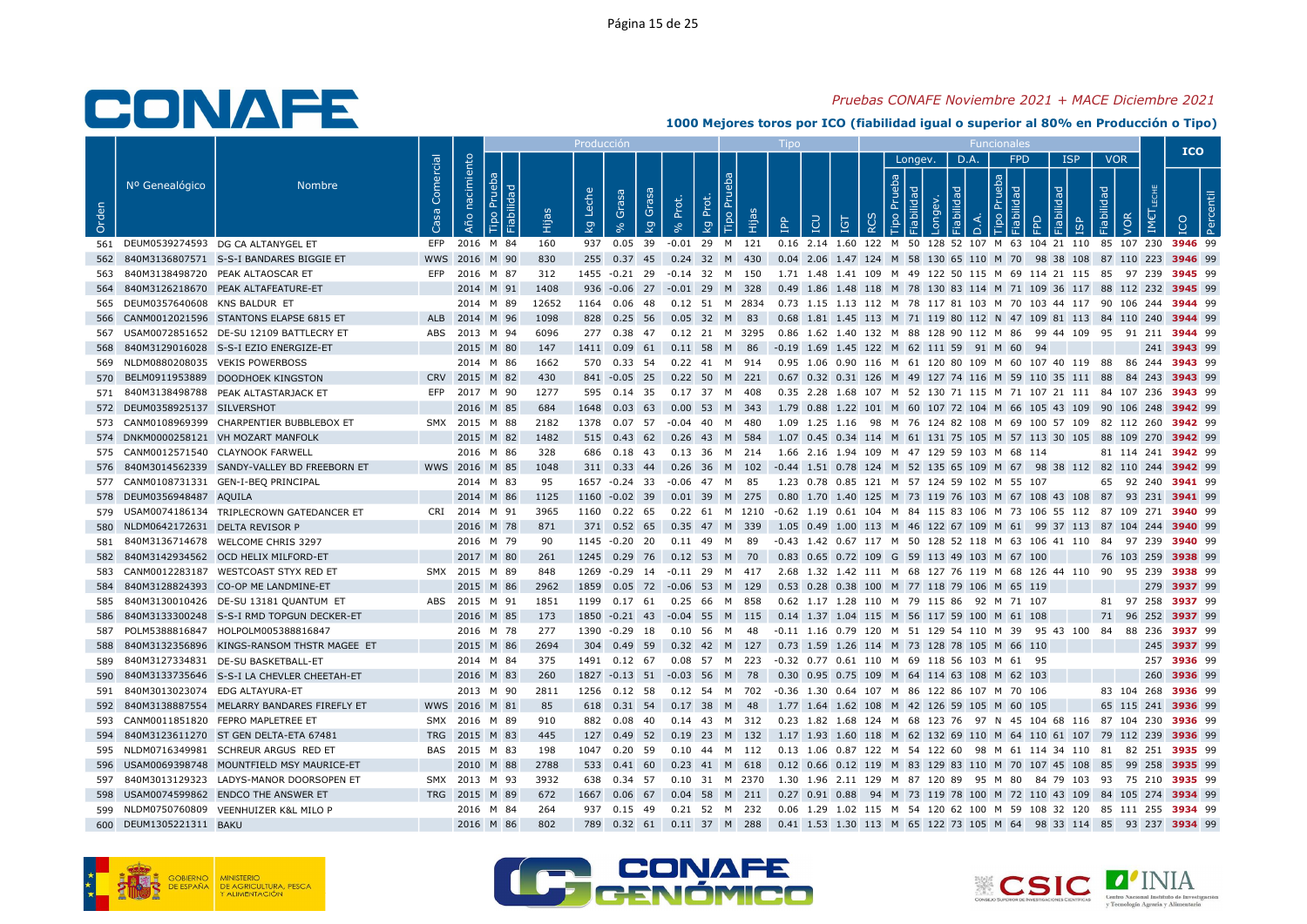## Pruebas CONAFE Noviembre 2021 + MACE Diciembre 2021

|       |                                     |                                                 |                        |                                     |       | Producción       |                                  |       |                         |                              | <b>LIDO</b>                                                                                         |           |          |         |      | <b>Funcionales</b> |                 |                                  |                          |                    |             | <b>ICO</b> |  |
|-------|-------------------------------------|-------------------------------------------------|------------------------|-------------------------------------|-------|------------------|----------------------------------|-------|-------------------------|------------------------------|-----------------------------------------------------------------------------------------------------|-----------|----------|---------|------|--------------------|-----------------|----------------------------------|--------------------------|--------------------|-------------|------------|--|
| Orden | Nº Genealógico                      | <b>Nombre</b>                                   | Comercial<br><b>Sa</b> | nacimiento<br>르<br>Año<br>ia<br>abi |       | Leche<br>$k_{g}$ | Grasa<br>Grasa<br>k <sub>g</sub> | Prot. | Tipo Pru<br>Prot.<br>kg | Hijas                        | <b>CD</b><br>$\mathbf{P}$                                                                           | <b>ig</b> | dep<br>∝ | Longev. | D.A. | deb                | <b>FPD</b><br>ᅙ | <b>ISP</b><br>lidad<br><b>GP</b> | <b>VOR</b><br>Fiabilidad | <b>JOR</b>         |             |            |  |
|       |                                     | 601 NLDM0665198319 DOUBLE W RUSH HOUR           |                        | 2016 M 83                           | 1396  |                  | 405  0.35  49  0.34  47  M  870  |       |                         |                              | 2.37 0.97 1.55 119 M 52 122 73 96 M 65 116 34 109 92 90 241 3934 99                                 |           |          |         |      |                    |                 |                                  |                          |                    |             |            |  |
|       |                                     | 602 840M3129015989 STANTONS CHIEF ET            |                        | TRG 2015 N 97                       | 483   |                  |                                  |       |                         |                              | 932 -0.03 30 0.00 30 N 362 1.12 2.56 2.49 117 N 66 122 71 108 N 62 102 88 112 95 98 213 3934 99     |           |          |         |      |                    |                 |                                  |                          |                    |             |            |  |
|       |                                     | 840M3139851164 KINGS-RANSOM SCORE ET            |                        | ALB 2016 M 87                       | 567   |                  | -252  0.64  50                   |       | 0.26 17 M 285           |                              | 1.14 1.82 1.68 114 M 50 141 52 116 M 68 106 21 110 87 116 226 <b>3934</b> 99                        |           |          |         |      |                    |                 |                                  |                          |                    |             |            |  |
|       |                                     | 604 CANM0012609048 PROGENESIS BUTTERFLY ET      |                        | SMX 2016 M 87                       | 284   |                  |                                  |       |                         |                              | 669 0.48 73 0.19 41 M 121 -0.99 0.91 0.39 115 M 52 125 52 109 M 69 108 21 117 87 108 256 3933 99    |           |          |         |      |                    |                 |                                  |                          |                    |             |            |  |
|       | 605 DEUM0539283084 ARKTIS ET        |                                                 |                        | 2016 M 83                           | 211   |                  | 572  0.21  42                    |       | 0.21 40 M 144           |                              | 0.90 1.27 1.25 123 M 47 126 58 107 M 59 102 32 108 82 85 232 3933 99                                |           |          |         |      |                    |                 |                                  |                          |                    |             |            |  |
|       | 606 ESPM9204300529 SANXURXO ET      |                                                 |                        | XF 2015 N 99                        | 2911  |                  |                                  |       |                         |                              | 1275 -0.15 29 -0.04 37 N 1692 1.00 1.64 1.57 110 N 68 122 70 115 N 91 110 98 116 99 102 229 3933 99 |           |          |         |      |                    |                 |                                  |                          |                    |             |            |  |
|       | 607 NLDM0679611154 DELTA BEATLE     |                                                 |                        | 2015 M 83                           | 394   |                  | 289 0.55 64                      |       |                         |                              | 0.16 25 M 191  1.76 1.38 1.73 130 M 55 122 74  98 M 60 112 44 110  87  97 223 <b>3933</b> 99        |           |          |         |      |                    |                 |                                  |                          |                    |             |            |  |
|       |                                     | 608 USAM0071630809 SPRUCE-HAVEN STOIC ET        |                        | CRI 2012 M 91                       | 12360 |                  | 1368 -0.09 39                    |       |                         |                              | 0.14 59 M 2934  0.41 1.38 0.92 103 M 88 122 89 103 N 54 101 86 110 92 103 259 <b>3932</b> 98        |           |          |         |      |                    |                 |                                  |                          |                    |             |            |  |
|       | 609 FRAM2238143895 MICHALAK ET      |                                                 |                        | 2016 M 81                           | 216   |                  | 507  0.22  40  0.14  31  M  60   |       |                         |                              | 0.12 1.64 1.35 119 N 49 130 50 118 M 69 106 41 111 81 109 225 3932 98                               |           |          |         |      |                    |                 |                                  |                          |                    |             |            |  |
|       |                                     | 610 DNKM0000259471 VH HEDELUND DENT RC DECO RC  |                        | 2017 M 82                           | 1994  |                  | 363 0.22 35                      |       | 0.24 36 M 363           |                              | 0.47 1.23 0.85 115 N 47 129 70 121 M 58 114 33 121 87 105 242 3932 98                               |           |          |         |      |                    |                 |                                  |                          |                    |             |            |  |
|       |                                     | 611 ESPM3604271977 KINTEIRO XF CHEVALIER OIS ET |                        | 2016 N 83                           | 63    |                  | 1681 -0.02 58                    |       | $-0.04$ 50 N 34         |                              | 1.10 1.12 1.29 110 N 57 108 59 103 N 45 111 61 108 87 105 249 <b>3931</b> 98                        |           |          |         |      |                    |                 |                                  |                          |                    |             |            |  |
|       |                                     | 612 CANM0109010794 BLONDIN MY BOY ET            |                        | ALB 2014 M 78                       | 38    |                  | 1333 -0.02 46 -0.02 41 N 98      |       |                         |                              | 0.27 0.82 0.92 124 M 57 118 59 109 M 54 100 58 114 46 98 228 3931 98                                |           |          |         |      |                    |                 |                                  |                          |                    |             |            |  |
|       | 613 DEUM0358097415 KENTUCKY         |                                                 |                        | 2016 M 85                           | 739   |                  | 1006  0.04  40                   |       | 0.02 35 M 232           |                              | 1.14 1.04 1.16 119 M 67 120 73 120 M 64 104 41 107 85 92 221 3931 98                                |           |          |         |      |                    |                 |                                  |                          |                    |             |            |  |
|       |                                     | 614 840M3014562029 SANDY-VALLEY EFFUSIVE ET     |                        | SMX 2015 M 86                       | 2074  |                  |                                  |       |                         |                              | 1580 0.17 76 0.00 51 M 305 -0.71 1.15 0.64 102 M 75 124 81 96 M 68 115 63 104 84 112 290 3930 98    |           |          |         |      |                    |                 |                                  |                          |                    |             |            |  |
|       |                                     | 615 USAM0071651047 LAMBRECHT SHAW AICON ET      |                        | WWS 2013 M 88                       | 3794  |                  | 1964 - 0.19 49                   |       | 0.00 63 M 613           |                              | 1.60 1.09 1.36 101 M 80 109 82 93 M 66 108 68 110 82 103 259 <b>3930</b> 98                         |           |          |         |      |                    |                 |                                  |                          |                    |             |            |  |
|       |                                     | 616 840M3128977805 SEAGULL-BAY DIGNIFIED-ET     |                        | 2015 M 88                           | 1639  |                  | 355  0.48  60                    |       |                         |                              | 0.30 42 M 353 0.54 1.21 1.09 115 M 75 129 84 108 M 69 102                                           |           |          |         |      |                    |                 |                                  |                          | 74 101 246 3930 98 |             |            |  |
|       |                                     | 617 NLDM0767661641 PEELSEHOEVE 6164 BARTOLI ET  |                        | 2014 M 85                           | 567   |                  | 1082 -0.24 13                    |       | 0.10 46 M 139           |                              | 1.17 1.26 1.30 118 M 70 129 73 115 M 64 105 44 103 87 96 232 <b>3930</b> 98                         |           |          |         |      |                    |                 |                                  |                          |                    |             |            |  |
|       |                                     | 618 USAM0072851584 DE-SU POCONO 12041-ET        |                        | 2013 M 83                           | 275   |                  | 457 0.27 43 0.14 29 M 84         |       |                         |                              | -0.16 1.01 0.72 131 M 72 131 69 124 M 64 115                                                        |           |          |         |      |                    |                 |                                  |                          |                    | 227 3930 98 |            |  |
|       |                                     | 619 840M3138498807 PEAK ALTABUGGY-ET            |                        | 2017 M 82                           | 388   |                  | 834 0.52 84 0.17 45 M 75         |       |                         |                              | 1.09  0.96  1.24  102  G  60  117  52  106  M  68  120                                              |           |          |         |      |                    |                 |                                  |                          | 79 113 263 3929 98 |             |            |  |
|       | 620 NLDM0571956755 Monroy           |                                                 |                        | 2016 M 79                           | 64    |                  | 1018  0.31  69                   |       | $0.16$ 50 M             | 38                           | 0.49 1.22 1.07 109 M 53 117 56 98 M 53 106 46 110 84 99 253 3929 98                                 |           |          |         |      |                    |                 |                                  |                          |                    |             |            |  |
|       |                                     | 621 CANM0012371190 WESTCOAST OMNIUM             |                        | 2016 M 83                           | 95    |                  | 594 0.32 54                      |       | 0.25 45 M 91            |                              | -0.40 1.68 1.54 120 M 45 125 54 108 M 60 100                                                        |           |          |         |      |                    |                 |                                  |                          | 71 104 233 3929 98 |             |            |  |
|       |                                     | 622 CANM0012529310 PROGENESIS PADAWAN ET        |                        | SMX 2016 M 90                       | 2023  |                  |                                  |       |                         | 1046 -0.24 12 0.17 52 M 1021 | 0.48 1.42 1.07 110 M 62 128 80 116 N 58 96 72 116 88 91 236 3929 98                                 |           |          |         |      |                    |                 |                                  |                          |                    |             |            |  |
|       | 623 DEUM0357795060 WEH Gloryday     |                                                 |                        | 2015 M 84                           | 196   |                  | 1144 0.36 80                     |       | 0.19 57 M               | 97                           | 0.83 0.81 1.01 99 M 57 118 67 92 M 58 96 33 109 84 119 264 3928 98                                  |           |          |         |      |                    |                 |                                  |                          |                    |             |            |  |
|       |                                     | 624 840M3129128750 PEAK ALTAFLYWHEEL ET         |                        | EFP 2015 M 91                       | 3780  |                  |                                  |       |                         |                              | 698 0.40 66 0.24 47 M 1014 0.66 1.15 1.14 111 M 85 117 87 105 M 73 109 76 112 90 98 245 3928 98     |           |          |         |      |                    |                 |                                  |                          |                    |             |            |  |
| 625   |                                     | 840M3010364844 EDG DELTA CHANCE ET              |                        | ALB 2015 M 85                       | 1022  |                  | 844 0.39 71                      |       | 0.11 39 M               | - 60                         | 0.21 1.46 1.13 102 M 56 121 71 108 M 62 103 29 116 81 110 258 3928 98                               |           |          |         |      |                    |                 |                                  |                          |                    |             |            |  |
|       |                                     | 626 USAM0072923374 VIEW-HOME LITTLEROCK-ET      |                        | 2013 M 89                           | 2259  |                  |                                  |       |                         |                              | 880 0.20 52 0.17 46 M 472 -0.31 0.78 0.34 117 M 85 125 86 119 M 69 114                              |           |          |         |      |                    |                 |                                  |                          | 65 115 260 3928 98 |             |            |  |
|       | 627 DEUM0357545439 RR CAMBRIDGE     |                                                 |                        | GLO 2015 M 84                       | 693   |                  | 867 0.16 48 0.20 49 M 403        |       |                         |                              | 0.85 2.36 2.09 109 M 66 117 76 98 M 57 99 42 108 85 117 236 3928 98                                 |           |          |         |      |                    |                 |                                  |                          |                    |             |            |  |
| 628   | 840M3128557718 ABS DANNER-P-ET      |                                                 |                        | 2015 M 88                           | 1208  |                  |                                  |       |                         |                              | 1145  0.06  47  0.20  58  M  80  -0.08  1.13  0.77  111  M  74  117  77  115  M  68  118            |           |          |         |      |                    |                 |                                  |                          |                    | 259 3927 98 |            |  |
| 629   |                                     | 840M3130010384 DE-SU 13139 TECHNO ET            |                        | 2015 M 89                           | 2497  |                  | 721 0.22 48                      |       |                         |                              | 0.20 44 M 1100 0.96 1.20 1.13 110 M 68 126 85 105 M 69 109 34 114 88 115 245 <b>3927</b> 98         |           |          |         |      |                    |                 |                                  |                          |                    |             |            |  |
|       |                                     | 630 USAM0069829746 LONE-OAK-ACRES ALTARABO ET   |                        | EFP 2012 N 97                       | 361   |                  |                                  |       |                         |                              | 804 0.24 54 0.04 30 N 231 1.42 1.73 1.76 119 N 74 119 75 106 N 57 114 81 107 95 101 233 3927 98     |           |          |         |      |                    |                 |                                  |                          |                    |             |            |  |
| 631   | DEUM1305235245 VH Beat Brasil       |                                                 |                        | 2016 M 82                           | 744   |                  | 686 0.12 37                      |       | 0.21 44 M 261           |                              | 1.18 1.37 1.30 109 N 50 124 70 113 M 59 100 33 114 88 111 235 <b>3927</b> 98                        |           |          |         |      |                    |                 |                                  |                          |                    |             |            |  |
|       |                                     | 632 USAM0073953483 BOMAZ MEGAVOLT 1955-ET       |                        | 2015 M 84                           | 444   |                  | 1534 0.14 71 0.08 58 M 52        |       |                         |                              | 0.89 1.18 1.18 111 M 69 105 70 96 M 66 112                                                          |           |          |         |      |                    |                 |                                  |                          |                    | 255 3926 98 |            |  |
|       | 633 DEUM0770308074 PLENTY           |                                                 |                        | 2016 M 86                           | 1500  |                  | 769  0.19  47  0.14  40  M  619  |       |                         |                              | 1.25 0.65 0.53 116 M 64 125 75 108 M 66 117 31 117 87 99 257 <b>3926</b> 98                         |           |          |         |      |                    |                 |                                  |                          |                    |             |            |  |
|       | 634 DEUM0358911108 Ducati           |                                                 |                        | 2016 M 82                           | 186   |                  | 1219 0.23 68                     |       | 0.16 57 M 47            |                              | 1.58 1.05 1.24 105 M 49 109 56 96 M 57 112 34 107 81 97 257 3925 98                                 |           |          |         |      |                    |                 |                                  |                          |                    |             |            |  |
|       |                                     | 635 840M3129205459 PEAK ALTAAMULET ET           |                        | EFP 2015 M 91                       | 7404  |                  | 1277  0.01  47                   |       | 0.05 47 M 2301          |                              | 0.89 1.67 1.39 108 M 86 123 89 95 N 54 100 70 110 92 103 249 <b>3925</b> 98                         |           |          |         |      |                    |                 |                                  |                          |                    |             |            |  |
|       | 636 DEUM0358665642 MUSTAFI          |                                                 |                        | 2015 M 85                           | 508   |                  | 934 0.02 35                      |       | 0.13 44 M 180           |                              | 1.49 0.79 0.73 117 M 61 124 70 110 M 65 114 44 110 87 79 242 3925 98                                |           |          |         |      |                    |                 |                                  |                          |                    |             |            |  |
|       | 637 CANM0109120797 JEANLU CASSIS ET |                                                 |                        | 2014 M 86                           | 1212  |                  | 810 0.12 41 0.06 33 M 399        |       |                         |                              | 1.14 1.67 1.28 104 M 70 128 76 114 M 67 125 35 115 87 110 253 3925 98                               |           |          |         |      |                    |                 |                                  |                          |                    |             |            |  |
|       | 638 DNKM0000259288 VH Bernell Bilde |                                                 |                        | 2016 M 82                           | 889   |                  | 574 0.23 44                      |       | 0.07 26 M 197           |                              | 0.71 1.17 0.67 127 N 44 129 66 116 M 59 105 33 106 86 91 235 3925 98                                |           |          |         |      |                    |                 |                                  |                          |                    |             |            |  |
| 639   |                                     | 840M3125613904 S-S-I ERASER P EXPRESSO ET       |                        | 2014 M 88                           | 1011  |                  | 1070  0.11  50                   |       | 0.21 57 M 212           |                              | 0.04 1.86 1.33 104 M 77 116 80 111 M 68 97                                                          |           |          |         |      |                    |                 |                                  |                          |                    | 247 3924 98 |            |  |
|       |                                     | 640 CANM0012638186 WESTCOAST BUDWEISER ET       |                        | SMX 2016 M 83                       | 128   |                  | 640 0.31 54 0.06 27 M 85         |       |                         |                              | 0.98 1.45 1.18 115 M 50 130 52 105 M 61 109 21 114 84 96 240 3924 98                                |           |          |         |      |                    |                 |                                  |                          |                    |             |            |  |







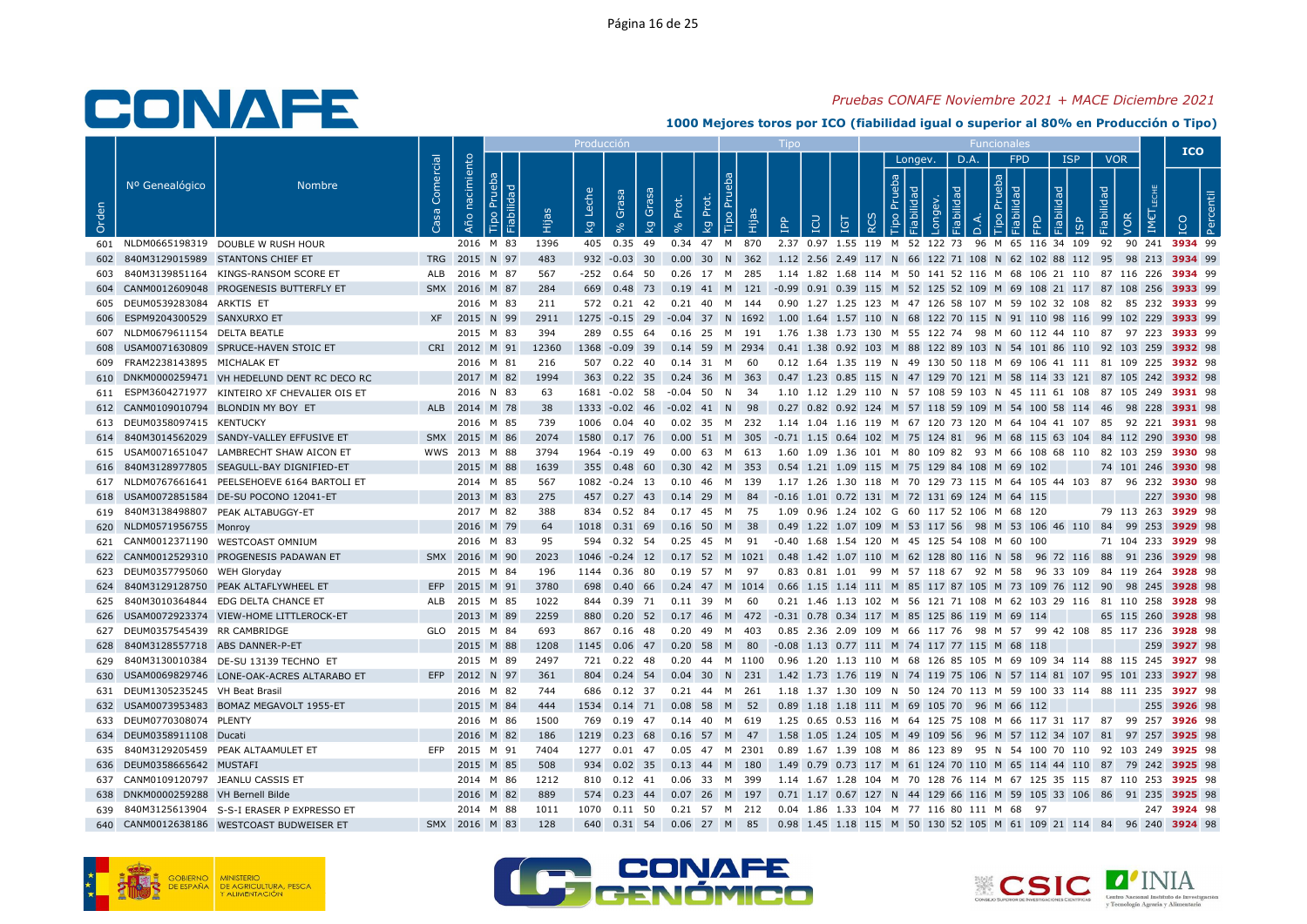## Pruebas CONAFE Noviembre 2021 + MACE Diciembre 2021

|       |                                     |                                                |           |                        |      | Producción              |                |                                   |             |                             | $\mathsf{I}$ independent                                                                                               |     |                                    |         |           | <b>Funcionales</b> |                  |                                  |                                 |            | <b>ICO</b>         |                |
|-------|-------------------------------------|------------------------------------------------|-----------|------------------------|------|-------------------------|----------------|-----------------------------------|-------------|-----------------------------|------------------------------------------------------------------------------------------------------------------------|-----|------------------------------------|---------|-----------|--------------------|------------------|----------------------------------|---------------------------------|------------|--------------------|----------------|
| Orden | Nº Genealógico                      | <b>Nombre</b>                                  | Comercial | nacimiento<br>Año<br>் |      | Leche<br>k <sub>g</sub> | Grasa          | Grasa<br>Prot.<br>kg              | Prot.<br>kg | <b>Tipo Pru</b><br>ia       | EQ<br>$\mathbb{R}$                                                                                                     | IGT | deb<br>$\circ$<br>$\breve{\alpha}$ | Longev. | D.A.<br>응 | deb                | <b>FPD</b><br>ਾਦ | <b>ISP</b><br>lidad<br><b>GP</b> | <b>VOR</b><br>Fiabilidad<br>VOR | <b>IME</b> | <b>DOI</b>         | $\overline{2}$ |
|       |                                     | 641 840M3129038146 CO-OP AARDEMA POWER TRIP-ET |           | 2015 M 86              | 3249 |                         |                |                                   |             |                             | 1651  0.11  72  0.15  70  M  75  -0.15  1.13  1.02  101  M  76  109  79  96  M  67  111                                |     |                                    |         |           |                    |                  |                                  |                                 |            | 270 3923 98        |                |
|       |                                     | 642 USAM0073956623 MORNINGVIEW RAWHIDE ET      |           | ABS 2015 M 89          | 623  |                         |                |                                   |             |                             | 754 0.41 69 0.15 40 M 197 1.54 1.72 1.77 107 M 70 118 74 97 M 70 94 53 107 85 101 235 3923 98                          |     |                                    |         |           |                    |                  |                                  |                                 |            |                    |                |
|       |                                     | 643 CANM0012020883 BOLDI V AIRBORNE            |           | 2014 M 85              | 158  |                         |                |                                   |             |                             | 1316 -0.07 39 -0.05 37 M 147 1.23 1.15 1.47 116 M 63 126 66 109 M 62 116                                               |     |                                    |         |           |                    |                  |                                  | 77 98 236 3923 98               |            |                    |                |
|       |                                     | 644 USAM0072851755 DE-SU RADMAN 12212-ET       |           | 2014 M 84              | 415  |                         |                |                                   |             |                             | 734 0.07 33 0.08 32 M 79 1.34 0.81 0.79 124 M 72 131 71 118 M 64 122                                                   |     |                                    |         |           |                    |                  |                                  |                                 |            | 238 3923 98        |                |
|       |                                     | 645 840M3127334791 DE-SU TAMPA 12637-ET        |           | 2014 M 84              | 119  |                         | 819 0.52 83    |                                   |             |                             | 0.53 1.58 1.45 110 M 58 114 61 102 M 66 101                                                                            |     |                                    |         |           |                    |                  |                                  |                                 |            | 67 94 242 3922 98  |                |
|       |                                     | 646 840M3133064360 ENDCO VIEWPOINT ET          |           | SMX 2015 N 95          | 238  |                         |                |                                   |             |                             | 1002 0.19 56 0.07 40 N 175 1.14 1.57 1.36 108 N 49 117 59 106 N 57 112 77 112 91 119 257 3921 98                       |     |                                    |         |           |                    |                  |                                  |                                 |            |                    |                |
|       | 647 DEUM0121922752 OFH DUTCHMAN     |                                                |           | 2015 M 84              | 336  |                         | 878 -0.07 24   |                                   |             |                             | 0.00 28 M 146 1.26 1.33 1.17 118 M 65 132 69 115 M 62 114 44 115 85 111 234 <b>3921</b> 98                             |     |                                    |         |           |                    |                  |                                  |                                 |            |                    |                |
|       |                                     | 648 DNKM3372306362 ANDERSTRUP BALTIKUM         |           | 2014 M 91              | 4594 |                         |                |                                   |             |                             | 1046 0.33 72 0.22 57 M 1675 0.74 0.67 1.17 116 M 77 108 85 100 M 73 105 42 107 93 87 239 3920 98                       |     |                                    |         |           |                    |                  |                                  |                                 |            |                    |                |
|       | 649 DEUM0538894921 DE0538894921     |                                                |           | 2015 M 85              | 549  |                         |                | 1129  0.14  55  0.16  54  M  108  |             |                             | 0.47 0.55 0.79 117 M 67 118 75 102 M 64 109 44 111 85 105 244 3920 98                                                  |     |                                    |         |           |                    |                  |                                  |                                 |            |                    |                |
|       | 650 USAM0072851690 DE-SU ALLSTAR ET |                                                |           | ABS 2014 M 91          | 2323 |                         |                |                                   |             |                             | 952 0.13 48 0.29 61 M 734 0.59 1.17 1.23 112 M 81 114 87 103 M 72 106 58 111 92 115 243 3920 98                        |     |                                    |         |           |                    |                  |                                  |                                 |            |                    |                |
|       | 651 DEUM0359050372 PALERMO          |                                                |           | 2016 M 81              | 116  |                         |                |                                   |             |                             | 880 0.11 43 0.19 48 M 31 1.51 0.93 0.99 109 M 50 119 53 108 M 58 109 32 118 81 95 238 3920 98                          |     |                                    |         |           |                    |                  |                                  |                                 |            |                    |                |
|       | 652 NLDM0946768563 EFFORT RED ET    |                                                |           | 2013 M 88              | 1964 |                         |                |                                   |             |                             | 746 -0.12 14 0.10 35 M 776 1.23 1.56 1.54 128 M 74 128 82 114 M 69 91 32 108 88 85 203 3920 98                         |     |                                    |         |           |                    |                  |                                  |                                 |            |                    |                |
|       |                                     | 653 ESPM3304079493 MONO LA UZMAX 1 ET          |           | ASC 2015 N 95          | 199  |                         | 888 0.20 53    |                                   |             | 0.15 45 N 182               | 0.85 0.97 0.98 108 N 47 119 56 111 N 49 108 62 117 87 108 248 3919 98                                                  |     |                                    |         |           |                    |                  |                                  |                                 |            |                    |                |
|       | 654 NLDM0669016356 NL0669016356     |                                                |           | 2016 M 84              | 329  |                         |                |                                   |             |                             | 867 0.43 76 0.23 52 M 108 1.01 0.48 0.73 112 M 53 111 62 101 M 65 104 34 114 87 103 253 3918 98                        |     |                                    |         |           |                    |                  |                                  |                                 |            |                    |                |
|       |                                     | 655 USAM0072436715 EDG UNO LENNY 8168 ET       |           | ALB 2013 M 87          | 924  |                         | 1413 0.07 58   |                                   |             | 0.02 48 M 285               | -0.68 1.18 0.68 109 M 73 119 81 106 M 68 99 62 117 90 115 252 <b>3918</b> 98                                           |     |                                    |         |           |                    |                  |                                  |                                 |            |                    |                |
| 656   |                                     | 840M3130641832 STANTONS DISPLAY ET             |           | SMX 2015 M 89          | 1276 |                         |                | 699  0.34  60  0.07  30  M  893   |             |                             | 1.30 1.69 1.68 118 M 76 117 77 105 M 71 111 45 112 90 109 230 3917 98                                                  |     |                                    |         |           |                    |                  |                                  |                                 |            |                    |                |
| 657   |                                     | FINM0000098625 VH La¦êhdema¦êen Bolus Brex     |           | 2017 M 81              | 601  |                         |                | 206  0.36  42  0.42  48  M  145   |             |                             | 0.60 1.06 0.95 122 N 45 122 64 115 M 58 105 33 110 87 86 238 <b>3916</b> 98                                            |     |                                    |         |           |                    |                  |                                  |                                 |            |                    |                |
| 658   |                                     | 840M3138498826 PEAK ALTAGILMORE-ET             |           | 2017 M 85              | 954  |                         |                | 1032 0.43 83 0.19 54 M 61         |             |                             | 0.56 0.45 0.24 105 G 60 116 62 104 M 71 117                                                                            |     |                                    |         |           |                    |                  |                                  | 79 104 278 3915 98              |            |                    |                |
|       |                                     | 659 840M3014561945 SANDY-VALLEY ABRO-ET        |           | 2014 M 81              | 229  |                         |                | 785  0.50  80  0.22  48  M  88    |             |                             | 1.19 1.18 1.46 106 M 71 115 68 100 M 62 104                                                                            |     |                                    |         |           |                    |                  |                                  |                                 |            | 56 112 247 3915 98 |                |
| 660   |                                     | ITAM9991363560 GARIONI RYL VANHALEN            |           | GLO 2015 N 99          | 1248 |                         |                |                                   |             |                             | 1042 0.13 51 0.08 42 N 941 1.30 1.45 1.55 110 N 60 121 65 104 N 72 106 92 104 98 109 241 3915 98                       |     |                                    |         |           |                    |                  |                                  |                                 |            |                    |                |
|       |                                     | 661 DNKM0000258826 VH TIRSVAD BATTLECRY BIONIC |           | 2016 M 84              | 4085 |                         | 377 0.42 55    |                                   |             |                             | 0.17 29 M 1438 1.90 1.35 1.63 121 M 61 122 77 105 M 60 110 35 111 90 104 226 <b>3914</b> 98                            |     |                                    |         |           |                    |                  |                                  |                                 |            |                    |                |
|       | 662 DEUM0357196821 BESTBOSS         |                                                |           | 2014 M 90              | 1959 |                         |                |                                   |             |                             | 979  0.14  50  0.16  49  M  778  0.14  1.05  1.15  119  M  78  118  83  102  M  69  95  37  119  92  90  230  3913  98 |     |                                    |         |           |                    |                  |                                  |                                 |            |                    |                |
| 663   |                                     | 840M3140616194 SANDY-VALLEY LICORICE ET        |           | SMX 2017 M 83          | 170  |                         | 668 0.25 49    |                                   |             | 0.24 46 M 32                | 0.02 1.55 1.20 116 G 62 122 59 114 M 68 104                                                                            |     |                                    |         |           |                    |                  |                                  |                                 |            | 74 109 238 3913 98 |                |
|       | 664 NLDM0767212379 DELTA LONESTAR   |                                                |           | 2015 M 81              | 446  |                         |                |                                   |             |                             | 502 0.29 47 0.24 41 M 232 0.47 0.64 0.53 122 M 47 127 72 112 M 58 102 32 113 88 97 240 3912 98                         |     |                                    |         |           |                    |                  |                                  |                                 |            |                    |                |
|       | 665 DEUM0539675034 WIL HOTSPOT P ET |                                                |           | BAS 2017 M 87          | 588  |                         |                | 412 0.29 43 0.29 43 M 268         |             |                             | 0.96 1.97 1.62 105 M 55 119 68 114 M 75 111 50 119 85 122 240 <b>3912</b> 98                                           |     |                                    |         |           |                    |                  |                                  |                                 |            |                    |                |
|       | 666 ESPM9204468575 GO-FARM LUGO ET  |                                                |           | 2016 N 95              | 241  |                         |                | 936 -0.02 31 -0.01 29 N 79        |             |                             | 1.18 1.13 0.98 129 N 50 129 52 108 N 62 104 78 108 87 92 221 3912 98                                                   |     |                                    |         |           |                    |                  |                                  |                                 |            |                    |                |
|       | 667 NLDM0751090271 NL751090271      |                                                |           | 2015 M 80              | 302  |                         |                | 1632  0.08  68  -0.04  48  M  248 |             |                             | 0.66 1.58 1.39 106 M 50 110 65 96 M 59 100 41 107 84 106 244 3911 98                                                   |     |                                    |         |           |                    |                  |                                  |                                 |            |                    |                |
|       | 668 NLDM0659618111 DELTA RELEVANT   |                                                |           | 2015 M 86              | 697  |                         |                | 599  0.43  65  0.29  49  M  343   |             |                             | 1.30 0.17 0.38 116 M 52 121 74 103 M 63 111 37 110 88 106 260 3911 98                                                  |     |                                    |         |           |                    |                  |                                  |                                 |            |                    |                |
|       | 669 DEUM0359223644 MB Alderan       |                                                |           | 2016 M 85              | 579  |                         |                | 381  0.25  38  0.13  26  M  237   |             |                             | 1.47 1.07 1.20 132 M 55 123 70 118 M 67 112 36 109 85 87 211 <b>3911</b> 98                                            |     |                                    |         |           |                    |                  |                                  |                                 |            |                    |                |
| 670   |                                     | 840M3012574855 MR MOGUL DION 15008-ET          |           | 2013 M 87              | 4838 |                         |                | 639 0.33 56 0.21 42 M 292         |             |                             | 0.27 0.88 0.68 120 M 80 129 82 107 M 70 106                                                                            |     |                                    |         |           |                    |                  |                                  |                                 |            | 250 3910 98        |                |
|       | 671 NLDM0767719623 K&L RC VOLT      |                                                |           | 2014 M 78              | 44   |                         | 906  0.23  56  |                                   |             | 0.05 35 M 25                | 0.08 1.32 1.17 113 M 53 121 54 114 M 53 112 35 115 82 91 231 3910 98                                                   |     |                                    |         |           |                    |                  |                                  |                                 |            |                    |                |
|       | 672 FRAM2943210273 LOTREK           |                                                |           | 2015 M 85              | 3003 |                         |                | 803 0.08 37 0.18 45 M 685         |             |                             | 1.64 1.48 1.71 111 M 46 120 66 111 M 67 113 48 105 89 106 232 3909 98                                                  |     |                                    |         |           |                    |                  |                                  |                                 |            |                    |                |
|       |                                     | 673 840M3135087143 STANTONS USEFUL-ET          |           | 2015 M 90              | 1550 |                         |                | 282 0.65 74 0.33 42 M 629         |             |                             | 0.95 0.96 0.98 106 M 65 122 75 115 M 70 112                                                                            |     |                                    |         |           |                    |                  |                                  |                                 |            | 84 114 251 3908 98 |                |
|       |                                     | 674 USAM0073124156 MAPLEHURST STOIC WILDER ET  |           | 2014 M 90              | 3831 |                         | 461 0.44 60    |                                   |             | 0.26 41 M 365               | 1.78 1.58 1.47 100 M 80 122 83 106 M 71 114 43 110 88 102 257 3908 98                                                  |     |                                    |         |           |                    |                  |                                  |                                 |            |                    |                |
|       |                                     | 675 DNKM0000259463 VH Hoejgaard Broback Beluga |           | 2017 M 81              | 883  |                         | 108  0.64  66  |                                   |             | 0.29 32 M 156               | 0.80 1.16 0.80 113 N 43 126 66 111 M 58 111 31 116 85 97 253 3908 98                                                   |     |                                    |         |           |                    |                  |                                  |                                 |            |                    |                |
|       |                                     | 676 840M3132198704 FARNEAR TBR DELTA-JOLT ET   |           | DIS 2016 M 86          | 1301 |                         | 437 0.41 56    |                                   |             | $0.13$ 27 M 174             | 0.60 1.12 1.02 112 M 64 138 70 110 M 62 112 33 108 81 118 253 3908 98                                                  |     |                                    |         |           |                    |                  |                                  |                                 |            |                    |                |
|       | 677 FRAM8536946067 LOUCAS ET        |                                                |           | DIS 2015 M 87          | 866  |                         |                | 1649  0.05  65  0.06  60  M  209  |             |                             | 1.25 0.81 1.25 103 M 57 106 66  98 M 70 102 44 109  90 107 252 <b>3907</b> 98                                          |     |                                    |         |           |                    |                  |                                  |                                 |            |                    |                |
|       |                                     | 678 USAM0071619125 SPEEK-NJ WALTER CRONKITE-ET |           | 2013 M 84              | 119  |                         |                | 1759 -0.11 51 0.01 58 M 98        |             |                             | 0.00 0.61 0.57 115 M 65 116 65 104 M 61 110                                                                            |     |                                    |         |           |                    |                  |                                  | 74 75 258 3907 98               |            |                    |                |
|       |                                     | 679 840M3133064211 T-GEN-AC DIXIE EDWARD-ET    |           | 2015 M 82              | 83   |                         | 1417  0.01  52 |                                   |             | 0.02 48 M 56                | -0.13 1.70 1.30 110 M 45 123 60 100 G 47 101                                                                           |     |                                    |         |           |                    |                  |                                  |                                 |            | 69 97 248 3907 98  |                |
| 680   |                                     | 840M3012584793 RAMA-WAY RAYNOR 218             |           | 2013 M 86              | 1326 |                         |                |                                   |             | 1515 -0.06 48 -0.04 44 M 97 | 0.96 0.37 0.60 107 M 77 127 79 112 M 65 114                                                                            |     |                                    |         |           |                    |                  |                                  |                                 |            | 255 3906 98        |                |







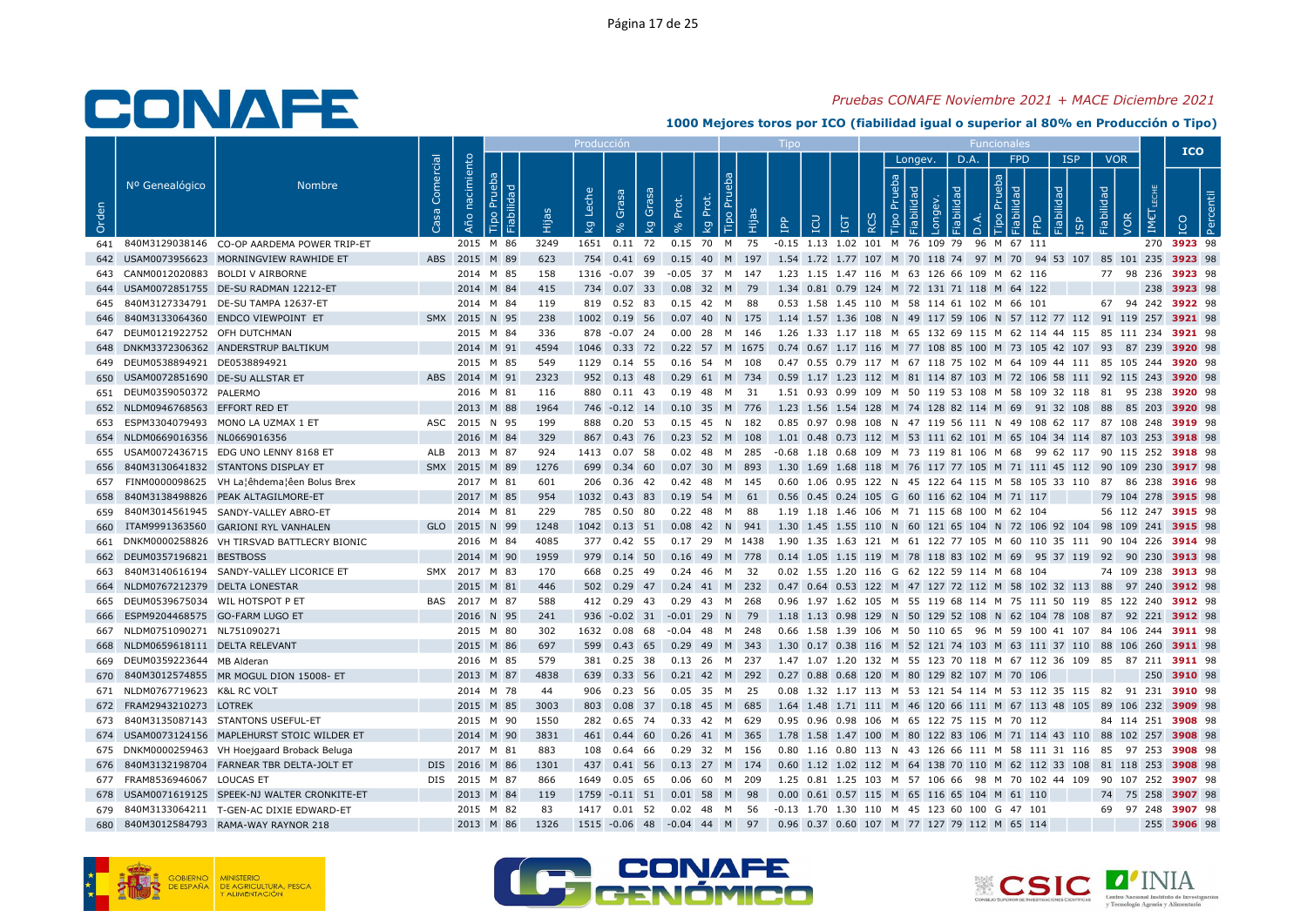## Pruebas CONAFE Noviembre 2021 + MACE Diciembre 2021

|       |                                     |                                                |           |                |         |                                    | Producción     |            |       |                                  |          | $\mathsf{I}$ independent                                                                          |     |                    |         |   |                | <b>Funcionales</b>                 |       |                         |                                 |                    | <b>ICO</b>  |    |
|-------|-------------------------------------|------------------------------------------------|-----------|----------------|---------|------------------------------------|----------------|------------|-------|----------------------------------|----------|---------------------------------------------------------------------------------------------------|-----|--------------------|---------|---|----------------|------------------------------------|-------|-------------------------|---------------------------------|--------------------|-------------|----|
| Orden | Nº Genealógico                      | <b>Nombre</b>                                  | Comercial | Año nacimiento | ்<br>Ëщ | Leche<br>$\overline{\mathsf{k}}$ g | Grasa          | Gras<br>kg | Prot. | <b>Tipo Pru</b><br>Prot.<br>kg   | <b>E</b> | EQ<br>$\mathbb{R}$                                                                                | IGT | deb<br>RC          | Longev. | 응 | D.A.<br>$\Box$ | <b>FPD</b><br>deb<br>Q.<br>$\circ$ | lidad | <b>ISP</b><br><b>GP</b> | <b>VOR</b><br>Fiabilidad<br>VOR | IME                |             | ്ഷ |
|       |                                     | 681 CANM0012571450 CLAYNOOK CARNIVAL           |           | 2016 M 87      | 250     |                                    | 909 0.31 65    |            |       | 0.01 31 M 183                    |          | -0.31 1.81 1.27 113 M 57 128 62 107 M 64 112                                                      |     |                    |         |   |                |                                    |       |                         |                                 | 77 113 241 3906 98 |             |    |
|       |                                     | 682 840M3138817648 BACON-HILL MOEMONEY 3320 ET |           | WWS 2016 M 89  | 866     |                                    |                |            |       | 163 0.35 40 0.21 26 M 458        |          | 0.31 1.69 1.37 129 M 50 131 52 113 M 70 110 38 111 87 109 223 3906 98                             |     |                    |         |   |                |                                    |       |                         |                                 |                    |             |    |
|       |                                     | 840M3126779961 PEAK ALTAMORENO ET              |           | EFP 2014 M 91  | 7820    |                                    | 1478  0.11  65 |            |       | 0.10 59 M 2576                   |          | 0.55 0.81 0.96 103 M 86 113 89 98 M 72 106 58 111 91 85 260 <b>3905</b> 98                        |     |                    |         |   |                |                                    |       |                         |                                 |                    |             |    |
|       |                                     | 684 CANM0012264620 SILVERRIDGE V IMAX ET       |           | SMX 2015 N 98  | 687     |                                    |                |            |       | 1071  0.34  75  0.06  41  N  494 |          | 0.33 1.79 1.77 94 N 63 125 68 100 N 73 110 90 105 97 116 269 3905 98                              |     |                    |         |   |                |                                    |       |                         |                                 |                    |             |    |
|       |                                     | 685 USAM0074024960 PINE-TREE VERONA ET         | ABS       | 2015 M 90      | 3695    |                                    | 571 0.51 72    |            |       | 0.28  47  M  985                 |          | 0.22 1.09 0.87 104 M 83 117 88 116 M 71 94 44 107 87 110 248 3905 98                              |     |                    |         |   |                |                                    |       |                         |                                 |                    |             |    |
| 686   | ESPM9204261801 MISIL ET             |                                                |           | XF 2015 N 95   | 199     |                                    |                |            |       |                                  |          | 934 0.15 49 0.06 37 N 174 0.51 1.28 1.17 120 N 52 119 62 106 N 52 96 76 119 88 75 216 3905 98     |     |                    |         |   |                |                                    |       |                         |                                 |                    |             |    |
|       |                                     | 687 USAM0072615076 BOMAZ ALTASABRE ET          | EFP       | 2013 M 91      | 3570    |                                    |                |            |       | 696 -0.09 16 0.19 42 M 652       |          | 0.18 1.14 1.01 127 M 84 131 85 119 M 72 100 40 107 87 98 216 <b>3905</b> 98                       |     |                    |         |   |                |                                    |       |                         |                                 |                    |             |    |
| 688   | 840M3129038324 ENDCO EVOLVE ET      |                                                | ALB       | 2015 M 85      | 942     |                                    |                |            |       |                                  |          | 686 0.32 57 0.35 58 M 241 -0.16 1.31 1.02 108 M 72 114 76 109 M 68 112 32 116 87 123 255 3904 98  |     |                    |         |   |                |                                    |       |                         |                                 |                    |             |    |
|       |                                     | 689 CANM0012638182 WESTCOAST ANKARA ET         |           | SMX 2016 M 86  | 455     |                                    |                |            |       | 851 0.39 71 0.11 39 M 47         |          | 0.49 1.25 1.19 109 N 50 120 53 103 M 70 103 44 112 82 120 243 3904 98                             |     |                    |         |   |                |                                    |       |                         |                                 |                    |             |    |
| 690   |                                     | 840M3013514956 MIDAS-TOUCH JACY PAGEONE ET     |           | WWS 2014 M 87  | 5632    |                                    | 937 0.00 34    |            | 0.08  | 39 M 343                         |          | 0.80 0.52 0.18 118 M 80 132 81 115 M 68 118 63 107 82 99 253 3904 98                              |     |                    |         |   |                |                                    |       |                         |                                 |                    |             |    |
|       | 691 DEUM0357385767 GRAVITY          |                                                |           | 2014 M 85      | 545     |                                    |                |            |       |                                  |          | 922 0.11 45 0.00 30 M 138 0.34 1.29 1.05 132 M 66 127 71 98 M 64 98 33 114 84 108 219 3904 98     |     |                    |         |   |                |                                    |       |                         |                                 |                    |             |    |
| 692   |                                     | JPNM0000058010 FINEDALE HOT BOOTEE ET          |           | 2016 M 82      | 81      |                                    |                |            |       | 1199 0.23 68 0.13 53 M 79        |          | 1.42 1.16                                                                                         |     | 103 M 53 114 53 98 |         |   |                |                                    |       |                         |                                 | 59 119 246 3903 98 |             |    |
| 693   |                                     | 840M3128769256 T-SPRUCE SUPRSHT WIGGINS-ET     |           | 2015 M 88      | 680     |                                    | 1411 -0.05 45  |            |       | 0.18 65 M 301                    |          | 0.72 1.37 1.47 104 M 72 114 77 102 M 69 102                                                       |     |                    |         |   |                |                                    |       |                         |                                 |                    | 246 3903 98 |    |
|       | 694 DEUM0951596685 MAKARI PP        |                                                |           | 2017 M 83      | 237     |                                    |                |            |       |                                  |          | 1441 -0.05 46 0.02 49 M 178 1.18 0.96 0.74 106 M 48 119 64 106 M 67 108 33 107 81 101 258 3903 98 |     |                    |         |   |                |                                    |       |                         |                                 |                    |             |    |
|       |                                     | 695 CANM0011935914 PROGENESIS SAVAGE ET        |           | 2015 M 90      | 1764    |                                    | 1117 0.15 56   |            |       | 0.06 43 M 463                    |          | -0.66 1.54 0.81 121 M 78 125 81 101 M 69 112                                                      |     |                    |         |   |                |                                    |       |                         |                                 | 86 99 250 3903 98  |             |    |
| 696   |                                     | 840M3010356498 MR ALTAHUEGRANT-ET              |           | 2014 M 90      | 1598    |                                    |                |            |       |                                  |          | 781 0.24 53 0.16 42 M 542 0.46 0.97 0.93 110 M 81 121 82 124 M 68 106                             |     |                    |         |   |                |                                    |       |                         |                                 | 77 102 238 3903 98 |             |    |
|       |                                     | 697 CANM0012130526 WESTCOAST PLEDGE ET         |           | SMX 2015 M 90  | 1724    |                                    | 457 0.38 54    |            |       | 0.13 28 M 640                    |          | 1.20 2.09 1.90 114 M 79 115 83 114 M 70 109 42 116 88 99 220 <b>3903</b> 98                       |     |                    |         |   |                |                                    |       |                         |                                 |                    |             |    |
| 698   |                                     | 840M3128043662 PEAK ACCELBALANCE-ET            |           | 2015 M 84      | 334     |                                    |                |            |       | 476 0.32 49 0.11 27 M 106        |          | 1.03 2.07 1.74 122 M 71 126 70 107 M 65 104                                                       |     |                    |         |   |                |                                    |       |                         |                                 |                    | 223 3903 98 |    |
|       |                                     | 699 NLDM0678889806 DELTA ELAGAASTER JENEVER    |           | 2015 M 81      | 297     |                                    |                |            |       | 1041  0.10  48  0.09  43  M  126 |          | 1.44 0.50 0.51 103 M 45 124 71 115 M 59 115 34 112 85 109 261 3901 98                             |     |                    |         |   |                |                                    |       |                         |                                 |                    |             |    |
|       |                                     | 700 USAM0073143748 RONELEE MIDNIGHT DETOUR ET  |           | DIS 2014 N 98  | 517     |                                    |                |            |       | 879 0.19 51 0.14 43 N 456        |          | 1.07 1.78 1.31 110 N 65 117 73 105 N 66 101 87 108 97 113 251 3901 98                             |     |                    |         |   |                |                                    |       |                         |                                 |                    |             |    |
| 701   |                                     | 840M3128557317 ABS MAXIMOTION-ET               |           | 2015 M 83      | 97      |                                    | 1065  0.25  65 |            |       | 0.17 53 M 72                     |          | 0.25 1.73 1.46 105 M 54 110 58 109 M 59 102                                                       |     |                    |         |   |                |                                    |       |                         |                                 | 70 99 247 3900 98  |             |    |
|       |                                     | 702 840M3138948148 AURORA ALTAANTONIO ET       |           | EFP 2016 M 90  | 1295    |                                    |                |            |       | 620  0.50  73  0.30  51  M  352  |          | 0.87 0.49 0.76 110 M 53 120 76 101 M 71 106 38 109 82 121 253 <b>3900</b> 98                      |     |                    |         |   |                |                                    |       |                         |                                 |                    |             |    |
|       | 703 FRAM2941262408 CAPJ MARVIN      |                                                |           | 2016 M 84      | 488     |                                    | 724 0.43 70    |            |       | 0.16 40 M 252                    |          | 2.24 1.32 1.56 110 M 55 111 56 101 M 69 106 46 106 88 104 234 3900 98                             |     |                    |         |   |                |                                    |       |                         |                                 |                    |             |    |
|       | 704 NLDM0538172882 Tjebbinga Foster |                                                |           | 2012 M 86      | 398     |                                    |                |            |       | 750  0.14  41  0.29  54  M  170  |          | 1.07 0.59 0.60 109 M 68 123 76 112 M 64 111 42 111 85 107 254 3900 98                             |     |                    |         |   |                |                                    |       |                         |                                 |                    |             |    |
|       | 705 DEUM0538393143 BOARD ET         |                                                |           | 2014 M 89      | 2210    |                                    |                |            |       | 993  0.06  42  0.15  48  M  1006 |          | 1.08  0.23  0.58  121  M  78  121  81  104  M  75  106  39  120  92  84  241 <b>3900</b> 98       |     |                    |         |   |                |                                    |       |                         |                                 |                    |             |    |
| 706   |                                     | 840M3135087333 ENDCO WARRIOR ET                |           | TRG 2016 M 86  | 219     |                                    |                |            |       | 406  0.40  54  0.10  23  M  43   |          | 1.00 1.84 1.84 112 M 52 132 57 106 M 66 104 35 113 84 112 223 3900 98                             |     |                    |         |   |                |                                    |       |                         |                                 |                    |             |    |
|       |                                     | 707 840M3123610940 FARNEAR DELCO PICANTE ET    |           | ALB 2015 M 81  | 300     |                                    | 1963 -0.04 66  |            |       | $-0.03$ 60 N 132                 |          | 0.04 1.26 0.51 102 N 47 109 58 100 M 62 95 78 98 78 109 274 3899 98                               |     |                    |         |   |                |                                    |       |                         |                                 |                    |             |    |
|       | 708 CANM0107993374 MYSTIQUE ALSACE  |                                                |           | 2013 M 90      | 1106    |                                    |                |            |       | 990  0.08  44  0.18  51  M  267  |          | 0.95 1.77 1.59 111 M 80 117 79 105 M 71 97                                                        |     |                    |         |   |                |                                    |       |                         |                                 | 79 99 231 3899 98  |             |    |
|       |                                     | 709 CANM0012648593 PROGENESIS HAWAI ET         |           | 2017 M 85      | 241     |                                    |                |            |       | 771  0.34  63  0.12  38  M  85   |          | 0.26 1.45 1.21 112 G 62 127 45 105 M 70 105                                                       |     |                    |         |   |                |                                    |       |                         |                                 | 55 105 244 3899 98 |             |    |
|       |                                     | 710 840M3014334961 S-S-I PARTYROCK PROFIT ET   |           | 2014 M 90      | 6715    |                                    | 701 0.13 38    |            |       | 0.26 50 M 1291                   |          | 0.85 1.26 0.81 113 M 83 123 84 105 M 70 106 33 115 88 106 247 3899 98                             |     |                    |         |   |                |                                    |       |                         |                                 |                    |             |    |
|       | 711 DEUM0122523964 MERIAN PP        |                                                |           | 2017 M 83      | 305     |                                    | 946 -0.02 32   |            |       | 0.18 50 M 240                    |          | 0.06 1.38 0.94 116 M 50 125 68 108 M 68 107 37 111 78 102 238 3898 98                             |     |                    |         |   |                |                                    |       |                         |                                 |                    |             |    |
|       |                                     | 712 USAM0072436762 MR BAZAAR 8215 ET           |           | 2013 M 86      | 1568    |                                    |                |            |       | 549  0.03  23  0.01  19  M  599  |          | 1.97 1.97 1.93 120 M 74 131 77 111 M 68 112 47 116 88 105 213 3898 98                             |     |                    |         |   |                |                                    |       |                         |                                 |                    |             |    |
|       |                                     | 713 840M3135301224 RONELEE ALTADROID-ET        |           | 2016 M 89      | 934     |                                    | 1762 -0.06 56  |            |       |                                  |          | 0.05 63 M 159 -1.09 0.57 0.25 109 M 65 120 76 106 M 71 103                                        |     |                    |         |   |                |                                    |       |                         |                                 | 65 97 260 3897 98  |             |    |
|       |                                     | 714 USAM0073896769 FAIRMONT STOIC RAGEN ET     |           | 2014 M 88      | 2106    |                                    |                |            |       |                                  |          | 1374  0.11  61  0.08  53  M  171  0.93  1.27  1.06  104  M  79  114  80  102  M  70  107          |     |                    |         |   |                |                                    |       |                         |                                 | 58 99 255 3897 98  |             |    |
|       |                                     | 715 USAM0058591942 LARCREST COMMANDER ET       |           | ABS 2012 N 99  | 772     |                                    | 993 0.29 66    |            |       | 0.15 48 N 708                    |          | 1.71 1.59 1.92 107 N 85 110 86 94 N 71 102 91 110 98 111 243 3897 98                              |     |                    |         |   |                |                                    |       |                         |                                 |                    |             |    |
|       | 716 ESPM9204301922 ALVITE ET        |                                                |           | 2015 N 87      | 87      |                                    | 799 0.11 40    |            | 0.00  | 26 N 59                          |          | 0.72 1.51 1.30 112 N 49 131 50 115 N 34 97 56 114 84 98 224 3897 98                               |     |                    |         |   |                |                                    |       |                         |                                 |                    |             |    |
|       | 717 DEUM1305358686 DE1305358686     |                                                |           | 2016 M 84      | 287     |                                    |                |            |       | 1345 -0.12 35 0.04 48 M 152      |          | 0.50 1.50 1.24 113 M 55 119 64 107 M 63 111 34 109 84 99 242 <b>3896</b> 98                       |     |                    |         |   |                |                                    |       |                         |                                 |                    |             |    |
|       |                                     | 718 840M3129016101 STANTONS PERFORMER ET       |           | SMX 2015 M 89  | 467     |                                    |                |            |       |                                  |          | 1011 0.03 39 0.11 44 M 141 -0.42 1.28 0.69 108 M 68 126 73 117 M 68 104 33 117 88 101 240 3896 98 |     |                    |         |   |                |                                    |       |                         |                                 |                    |             |    |
|       |                                     | 719 840M3015031100 LADYS-MANOR R LATITUDE-ET   |           | 2014 M 81      | 170     |                                    | 760 0.35 63    |            |       | 0.03 28 M 87                     |          | 1.16 1.29 1.36 110 M 66 132 63 104 M 60 107                                                       |     |                    |         |   |                |                                    |       |                         |                                 |                    | 242 3896 98 |    |
|       | 720 CANM0108798853 BOLDI ARMOUR ET  |                                                |           | SMX 2014 M 91  | 4024    |                                    |                |            |       |                                  |          | 539 0.35 55 0.17 35 M 1546 0.38 1.00 0.84 112 M 85 122 87 122 M 71 107 42 114 90 111 232 3896 98  |     |                    |         |   |                |                                    |       |                         |                                 |                    |             |    |





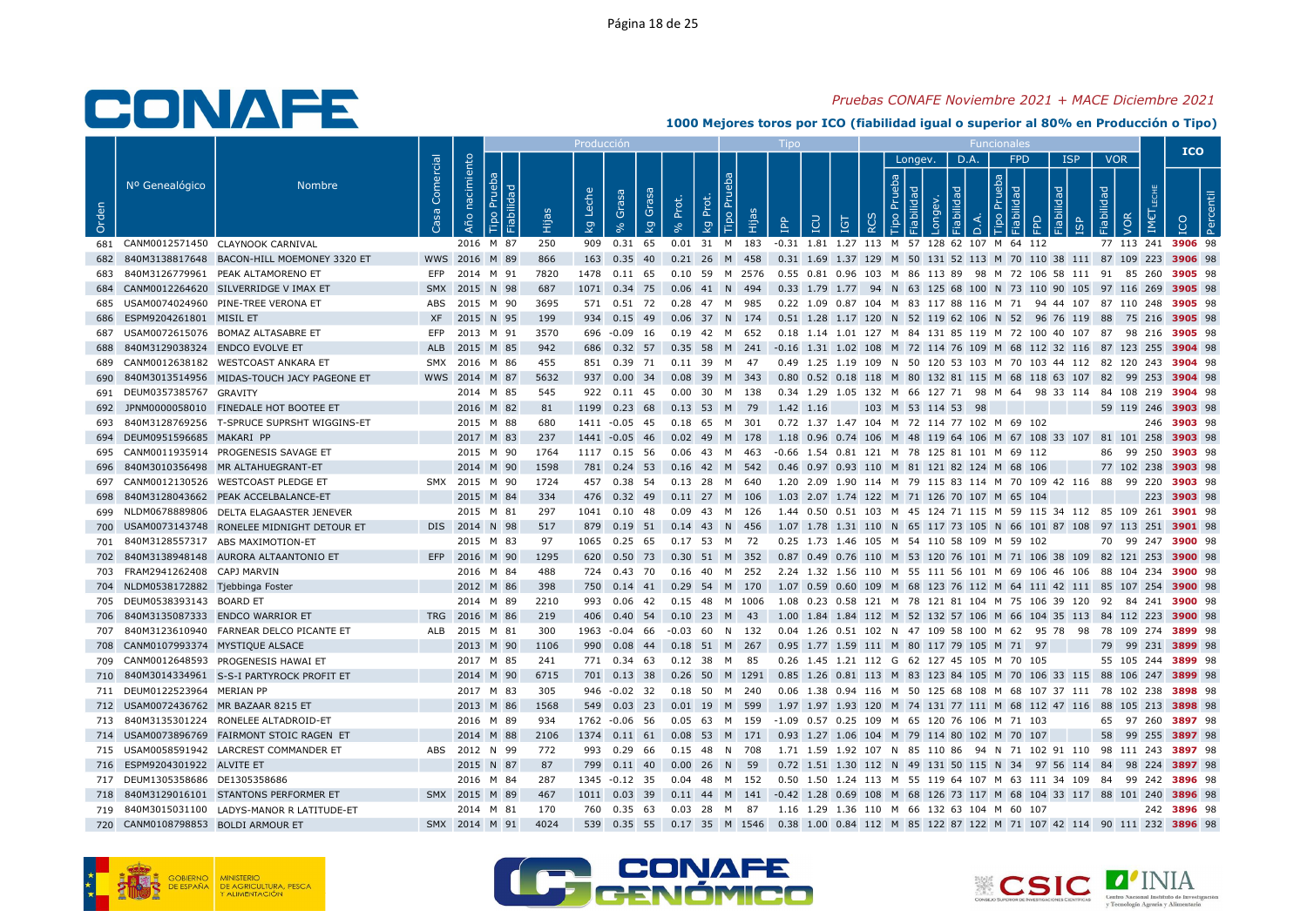## Pruebas CONAFE Noviembre 2021 + MACE Diciembre 2021

|       |                                    |                                                |                                      |                     |                        |       | <b>Producción</b>                |                    |             |       |                                                   |       | Tipo                                                                                                                    |          |   |         |      | Funcionale             |   |                         |                    |                    | <b>ICO</b>  |  |
|-------|------------------------------------|------------------------------------------------|--------------------------------------|---------------------|------------------------|-------|----------------------------------|--------------------|-------------|-------|---------------------------------------------------|-------|-------------------------------------------------------------------------------------------------------------------------|----------|---|---------|------|------------------------|---|-------------------------|--------------------|--------------------|-------------|--|
| Orden | Nº Genealógico                     | <b>Nombre</b>                                  | Comercial<br>$\overline{\mathbf{e}}$ | nacimiento<br>Año i | $\mathbf{E}$<br>Fiabil |       | Leche<br>$\overline{\mathsf{g}}$ | Grasa<br>$\approx$ | Grasa<br>kg | Prot. | P <sub>U</sub><br>Prot.<br>Tipo<br>$\overline{5}$ | Hijas | <b>Adi</b>                                                                                                              | <u>ူ</u> | ⊻ | Longev. | D.A. | <b>FPD</b><br>$\sigma$ | 모 | <b>ISP</b><br><b>GP</b> | <b>VOR</b><br>Pe   |                    |             |  |
|       |                                    | 721 USAM0072531549 ZAHBULS AVIATOR- ET         |                                      |                     | 2013 M 90              | 1372  |                                  |                    |             |       |                                                   |       | 590  0.31  52  0.16  36  M  317  0.62  1.16  0.79  116  M  78  124  82  112  M  70  113  44  112  87  97  239  3896  98 |          |   |         |      |                        |   |                         |                    |                    |             |  |
|       |                                    | 722 840M3134106804 MATCREST REGGAE-ET          |                                      |                     | 2016 M 84              | 144   |                                  |                    |             |       |                                                   |       | 832 0.09 39 0.12 39 M 134 0.98 1.60 1.14 109 M 45 128 54 113 M 62 111                                                   |          |   |         |      |                        |   |                         | 74 107 248 3896 98 |                    |             |  |
|       |                                    | 840M3134106802 MATCREST MARABOU ET             |                                      |                     | 2016 M 80              | 107   |                                  |                    |             |       | 1183  0.09  52  0.08  47  M  75                   |       | 1.51 1.32 1.07 98 M 49 120 53 104 M 64 115 38 109 81 113 265 3894 98                                                    |          |   |         |      |                        |   |                         |                    |                    |             |  |
|       | 724 NLDM0687231768 DELTA HARVESTER |                                                |                                      |                     | 2016 M 80              | 265   |                                  |                    |             |       |                                                   |       | 190  0.66  71  0.43  48  M  43  1.33  0.86  1.11  109  M  45  120  55  104  M  63  104  34  108  79  94  245  3894  98  |          |   |         |      |                        |   |                         |                    |                    |             |  |
|       |                                    | 725 840M3014365213 OCD JABIR HEISENBERG ET     |                                      |                     | 2014 M 88              | 5776  |                                  |                    |             |       |                                                   |       | 520 0.43 62 0.19 36 M 1119 1.08 1.74 1.65 105 M 80 117 81 120 M 68 105                                                  |          |   |         |      |                        |   |                         |                    |                    | 224 3894 98 |  |
|       | 726 NLDM0687206379 DELTA JUPILER   |                                                |                                      |                     | 2015 M 87              | 10347 |                                  |                    |             |       |                                                   |       | 748 -0.12 14 0.11 36 M 5452 1.21 1.23 1.35 116 M 62 127 79 125 M 67 115 35 115 92 109 222 3894 98                       |          |   |         |      |                        |   |                         |                    |                    |             |  |
|       | 727 FRAM3704302430 LEBOY           |                                                |                                      |                     | 2015 M 78              | 293   |                                  |                    |             |       |                                                   |       | 954 0.16 51 0.06 37 M 128 0.64 1.14 0.92 117 N 52 124 58 106 M 39 106 45 109 84 103 235 3893 98                         |          |   |         |      |                        |   |                         |                    |                    |             |  |
|       | 728 DEUM0121740662 Mortimer        |                                                |                                      |                     | 2014 M 86              | 1562  |                                  |                    |             |       |                                                   |       | 1036 0.07 44 0.03 37 M 367 -0.39 0.95 0.46 125 M 73 130 77 108 M 65 105 36 107 88 106 236 3893 98                       |          |   |         |      |                        |   |                         |                    |                    |             |  |
|       |                                    | 729 840M3013001490 CO-OP JABIR TRANSFORMER-ET  |                                      |                     | 2014 M 86              | 3749  |                                  |                    |             |       |                                                   |       | 1258 -0.07 37 -0.02 38 M 33 -0.47 0.60 0.25 113 M 80 127 81 127 M 68 112 44 113 82 108 246 3893 98                      |          |   |         |      |                        |   |                         |                    |                    |             |  |
|       | 730 DEUM0539392017 BAYMAX RED      |                                                |                                      |                     | 2016 M 84              | 416   |                                  |                    |             |       |                                                   |       | 908 -0.11 21 0.10 40 M 156 2.01 1.32 1.36 118 M 53 131 66 97 M 64 115 34 113 84 89 241 3893 98                          |          |   |         |      |                        |   |                         |                    |                    |             |  |
|       | 731 DEUM0538821032 IBSEN ET        |                                                |                                      |                     | 2016 M 87              | 1443  |                                  |                    |             |       |                                                   |       | 1129 0.23 65 0.08 45 M 682 0.84 1.35 1.39 112 M 66 119 75 90 M 67 108 41 110 87 105 247 3892 98                         |          |   |         |      |                        |   |                         |                    |                    |             |  |
|       | 732 DNKM3372306619 Dante           |                                                |                                      |                     | 2014 M 85              | 218   |                                  |                    |             |       |                                                   |       | 1484 -0.20 31 0.08 57 M 131 0.89 0.78 0.55 120 M 64 115 69 99 M 61 102 41 116 85 83 248 3892 98                         |          |   |         |      |                        |   |                         |                    |                    |             |  |
|       |                                    | 733 840M3134408368 DE-SU 13759 POTOSI-ET       |                                      |                     | 2016 M 85              | 446   | 1260 -0.04 41                    |                    |             |       |                                                   |       | 0.06 47 M 161 -0.31 1.14 0.40 107 M 50 131 63 113 M 67 111                                                              |          |   |         |      |                        |   |                         |                    |                    | 259 3892 98 |  |
|       | 734 840M3128557533 ABS LOTUS ET    |                                                |                                      |                     | ABS 2015 M 78          | 61    |                                  |                    |             |       |                                                   |       | 1535 -0.28 24 0.01 51 M 34 -0.23 0.50 0.26 121 M 55 126 56 109 M 59 114 41 116 84 92 243 3892 98                        |          |   |         |      |                        |   |                         |                    |                    |             |  |
|       |                                    | 735 DNKM0000258436 VH BALISTO BRIXTON          |                                      |                     | 2015 M 83              | 5585  |                                  | $-314$ 0.73 56     |             |       |                                                   |       | 0.46 33 M 2327 0.98 1.50 0.89 118 M 65 126 78 114 M 59 118 41 112 88 101 250 3892 98                                    |          |   |         |      |                        |   |                         |                    |                    |             |  |
|       | 736 840M3128557422 ABS JAZZMAN-ET  |                                                |                                      |                     | 2015 M 85              | 906   |                                  |                    |             |       |                                                   |       | 1672  0.05  66  0.01  55  M  131  -0.23  0.59  0.23  123  M  74  112  75  96  M  66  112                                |          |   |         |      |                        |   |                         |                    |                    | 264 3891 98 |  |
|       | 737 DEUM0357680010 Bajano          |                                                |                                      |                     | 2014 M 85              | 958   |                                  |                    |             |       |                                                   |       | 1100 -0.05 34 0.15 52 M 237 1.28 0.75 0.93 113 M 70 119 75 112 M 66 109 43 107 85 111 239 3891 98                       |          |   |         |      |                        |   |                         |                    |                    |             |  |
| 738   |                                    | USAM0073709027 LARCREST COLLUDE ET             |                                      |                     | ABS 2014 M 91          | 5796  |                                  |                    |             |       |                                                   |       | 688 0.23 48 0.21 44 M 1551 -0.09 1.43 0.84 117 M 88 125 89 110 M 71 118 40 104 90 115 249 3891 98                       |          |   |         |      |                        |   |                         |                    |                    |             |  |
|       | 739 ESPM9204300527 ARION           |                                                |                                      |                     | 2015 N 97              | 349   |                                  |                    |             |       |                                                   |       | 821 -0.13 16 -0.01 26 N 230 1.01 1.90 1.38 118 N 52 132 54 118 N 66 114 83 111 90 100 230 3891 98                       |          |   |         |      |                        |   |                         |                    |                    |             |  |
|       |                                    | 740 CANM0109148559 DUDOC STETSON ET            |                                      |                     | SMX 2015 M 87          | 233   |                                  |                    |             |       |                                                   |       | 1109 0.31 73 0.15 52 M 119 -0.06 0.92 0.82 100 M 60 120 64 101 M 65 99 39 113 84 98 255 3890 98                         |          |   |         |      |                        |   |                         |                    |                    |             |  |
| 741   | 840M3135245835 ABS MOSCOW-ET       |                                                |                                      |                     | 2016 M 83              | 438   |                                  | 802 0.38 68        |             |       | 0.14 41 M 257                                     |       | 0.57 0.90 0.81 116 M 49 124 63 102 M 64 108                                                                             |          |   |         |      |                        |   |                         |                    |                    | 245 3890 98 |  |
|       |                                    | 742 840M3127335079 DE-SU 12925 KEENAN          |                                      |                     | 2015 M 86              | 622   |                                  |                    |             |       |                                                   |       | 794 0.30 59 0.19 46 M 96 -0.09 1.30 1.07 116 M 70 125 71 103 M 62 102                                                   |          |   |         |      |                        |   |                         |                    | 49 103 237 3890 98 |             |  |
|       |                                    | 743 840M3130829411 AURORA DISCOVERY 418-ET     |                                      |                     | 2015 M 81              | 196   |                                  | 1094 -0.05 34      |             |       | 0.08  44  M  75                                   |       | 0.35 1.28 0.93 125 M 64 127 62 103 M 59 111                                                                             |          |   |         |      |                        |   |                         |                    |                    | 240 3890 98 |  |
|       |                                    | 744 840M3127359450 KULP-DALE AG DR AXEL RED ET |                                      |                     | 2015 M 89              | 1091  |                                  |                    |             |       |                                                   |       | 803 0.12 41 0.06 32 M 457 0.58 1.81 1.53 123 M 73 130 72 103 M 67 103                                                   |          |   |         |      |                        |   |                         |                    | 84 99 227 3890 98  |             |  |
|       |                                    | 745 840M3134408420 DE-SU FLGSP FALCON 13811-ET |                                      |                     | 2016 M 80              | 187   | 1773 0.04 68                     |                    |             |       | 0.01 58 M 83                                      |       | -0.12 1.40 1.04 103 I 14 107 55 103 M 54 103                                                                            |          |   |         |      |                        |   |                         |                    |                    | 256 3889 98 |  |
|       | 746 FRAM8529973889 LINDY           |                                                |                                      |                     | 2015 M 84              | 578   |                                  |                    |             |       |                                                   |       | 752 0.23 51 0.06 31 M 106 0.61 1.60 1.41 113 M 53 121 62 114 M 68 106 44 114 87 110 226 3889 98                         |          |   |         |      |                        |   |                         |                    |                    |             |  |
|       |                                    | 747 USAM0072128280 MR SHOT DOZER 1491 ET       |                                      |                     | ALB 2013 M 91          | 3497  |                                  |                    |             |       |                                                   |       | 930 -0.13 20 0.01 31 M 1086 1.06 1.03 0.87 125 M 85 132 88 115 M 77 99 80 108 92 89 221 3889 98                         |          |   |         |      |                        |   |                         |                    |                    |             |  |
|       | 748 DEUM0770147110 DE0770147110    |                                                |                                      |                     | 2014 M 85              | 572   |                                  |                    |             |       |                                                   |       | 672 0.41 66 0.25 48 M 112 0.39 0.83 0.76 105 M 74 118 76 115 M 55 121 44 109 88 116 258 3888 98                         |          |   |         |      |                        |   |                         |                    |                    |             |  |
|       |                                    | 749 840M3128910264 S-S-I SPRING SNAP-ET        |                                      |                     | 2015 M 82              | 233   |                                  |                    |             |       | 1040  0.24  63  0.04  38  M  53                   |       | 0.39 1.41 1.11 106 M 65 121 63 113 M 63 98                                                                              |          |   |         |      |                        |   |                         |                    |                    | 245 3888 98 |  |
|       |                                    | 750 840M3138701597 SYNERGY WALTER-ET           |                                      |                     | 2016 M 81              | 218   |                                  |                    |             |       |                                                   |       | 859 0.26 58 0.15 44 M 114 0.58 1.33 1.21 104 M 49 118 56 119 M 59 107                                                   |          |   |         |      |                        |   |                         |                    |                    | 242 3888 98 |  |
|       | 751 DEUM1501572081 BEWES           |                                                |                                      |                     | BAS 2014 M 86          | 1402  |                                  | 758 0.27 55        |             |       | 0.21 46 M 366                                     |       | 1.70 0.89 1.05 112 M 72 113 76 108 M 66 104 61 112 85 84 239 3888 98                                                    |          |   |         |      |                        |   |                         |                    |                    |             |  |
|       |                                    | 752 840M3013841943 RIVER-BRIDGE CO-OP YOUNT-ET |                                      |                     | 2014 M 89              | 4253  |                                  |                    |             |       |                                                   |       | 1237 -0.05 39 0.04 44 M 201 0.50 1.79 1.35 104 M 80 121 81 107 M 67 94 41 116 81 120 246 3888 98                        |          |   |         |      |                        |   |                         |                    |                    |             |  |
|       |                                    | 753 840M3014365400 OCD RODGERS FRANCHISE ET    |                                      |                     | 2014 M 91              | 9481  |                                  |                    |             |       |                                                   |       | 877 0.19 51 0.10 39 M 2172 0.71 1.58 1.13 111 M 86 124 87 109 M 70 123                                                  |          |   |         |      |                        |   |                         |                    | 86 97 252 3888 98  |             |  |
|       | 754 FRAM2942482318 JOYSTAR         |                                                |                                      |                     | EVO 2014 M 97          | 8216  |                                  |                    |             |       |                                                   |       | 1003 0.10 46 0.05 38 M 2252 1.20 1.25 1.25 114 M 67 116 77 110 M 68 116 65 116 96 95 235 3888 98                        |          |   |         |      |                        |   |                         |                    |                    |             |  |
|       |                                    | 755 ITAM0991130892 GANDY INSEME MONZON ET      |                                      |                     | GLO 2016 M 78          | 155   |                                  |                    |             |       |                                                   |       | 1277 0.16 63 0.15 57 M 104 1.16 1.27 1.54 99 N 52 113 58 97 M 46 101 21 107 84 117 254 3887 98                          |          |   |         |      |                        |   |                         |                    |                    |             |  |
|       |                                    | 756 ESPM9204342136 BARUDA SANGRIA ET           |                                      |                     | ABK 2016 N 82          | 55    | 1070  0.15  54                   |                    |             |       | $0.06$ 41 N 40                                    |       | 1.53 1.43 1.63 112 N 53 116 54 98 N 36 101 56 112 85 107 235 3887 98                                                    |          |   |         |      |                        |   |                         |                    |                    |             |  |
|       |                                    | 757 ESPM9204300530 SJONNY SUPERTORO            |                                      |                     | XF 2015 N 99           | 2744  |                                  |                    |             |       |                                                   |       | 1428 -0.12 38 -0.06 39 N 1834 1.05 1.07 1.23 123 N 76 117 79 102 N 91 93 98 115 99 78 205 3887 98                       |          |   |         |      |                        |   |                         |                    |                    |             |  |
|       | 758 DEUM1501463006 SL Kubero       |                                                |                                      |                     | 2014 M 86              | 786   |                                  |                    |             |       |                                                   |       | 1462 -0.26 24 -0.10 36 M 210 0.81 1.35 0.79 111 M 71 125 75 115 M 65 123 32 114 87 99 248 3887 98                       |          |   |         |      |                        |   |                         |                    |                    |             |  |
|       |                                    | 759 CANM0012380064 PROGENESIS DOCKSIDE ET      |                                      |                     | SMX 2015 M 85          | 146   |                                  |                    |             |       |                                                   |       | 205  0.61  67  0.27  33  M  131  0.94  1.95  1.66  115  M  52  119  57  103  M  61  98  41  111  84  103  229  3886  98 |          |   |         |      |                        |   |                         |                    |                    |             |  |
|       |                                    | 760 USAM0072615089 BOMAZ ALTABANCO ET          |                                      |                     | 2014 M 91              | 2352  |                                  |                    |             |       |                                                   |       | 701 0.19 44 0.14 37 M 711 0.33 1.18 0.84 114 M 86 122 86 124 M 71 115 42 108 90 101 238 3886 98                         |          |   |         |      |                        |   |                         |                    |                    |             |  |







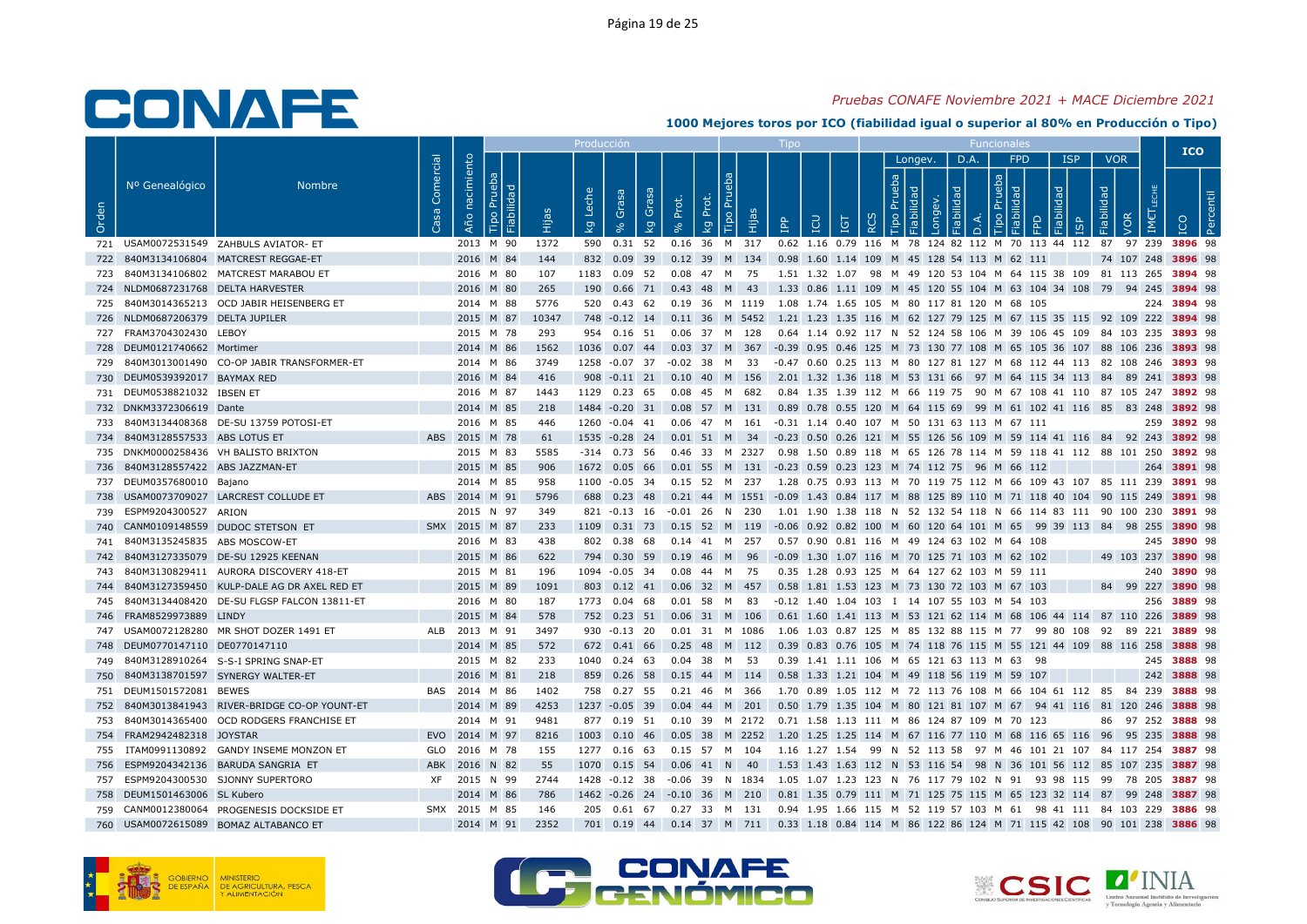## Pruebas CONAFE Noviembre 2021 + MACE Diciembre 2021

|       |                                  |                                                |           |                     |      | Producción  |                      |       |                                            | $\mathsf{I}$ independent |                                                                                                  |    |                           |                     | <b>Funcionales</b>      |                                  |                          |                    |             | <b>ICO</b> |  |
|-------|----------------------------------|------------------------------------------------|-----------|---------------------|------|-------------|----------------------|-------|--------------------------------------------|--------------------------|--------------------------------------------------------------------------------------------------|----|---------------------------|---------------------|-------------------------|----------------------------------|--------------------------|--------------------|-------------|------------|--|
| Orden | Nº Genealógico                   | <b>Nombre</b>                                  | Comercial | Año nacimiento<br>் | Hija | Leche<br>kg | Grasa<br>Grasa<br>kg | Prot. | <b>Tipo Pru</b><br>Prot.<br><b>E</b><br>kg | $\mathbb{R}$             | <b>POI</b><br>IGT                                                                                | RC | Longev.<br>deb<br>$\circ$ | D.A.<br>응<br>$\Box$ | <b>FPD</b><br>deb<br>Q. | <b>ISP</b><br>lidad<br><b>GP</b> | <b>VOR</b><br>Fiabilidad | <b>JOR</b><br>IM€  |             |            |  |
|       | 761 DEUM0666188940 MERCURY       |                                                |           | 2012 M 87           | 4821 |             | 564  0.30  50        |       |                                            |                          | 0.09 28 M 1730 1.22 1.48 1.28 118 M 79 126 82 112 M 70 113 44 102 90 114 235 3886 98             |    |                           |                     |                         |                                  |                          |                    |             |            |  |
|       |                                  | 762 DNKM0000258648 VH TIRSVAD PENLEY PASHA     |           | 2015 M 83           | 1737 |             |                      |       | 445 0.30 46 0.15 30 M 589                  |                          | 0.43 1.28 0.97 129 M 64 124 76 111 M 60 116 33 113 90 91 232 3886 98                             |    |                           |                     |                         |                                  |                          |                    |             |            |  |
|       |                                  | 763 NLDM0661727018 DOUBLE W RADIATOR           |           | 2016 M 78           | 210  |             | 37 0.45 44           |       | 0.22 23 M 108                              |                          | 1.19 1.76 1.43 122 M 52 134 61 106 M 65 112 39 112 87 90 229 <b>3886</b> 98                      |    |                           |                     |                         |                                  |                          |                    |             |            |  |
|       |                                  | 764 DNKM3372306363 ANDERSTRUP BALISTO-HEAVEN 1 |           | 2014 M 86           | 193  |             |                      |       | 1097 0.34 76 0.24 61 M 165                 |                          | 0.78 0.60 0.92 116 M 66 108 66 89 M 63 108 42 108 88 109 249 3885 98                             |    |                           |                     |                         |                                  |                          |                    |             |            |  |
|       | 765 DEUM0666934093 ZHW Kilian    |                                                |           | 2016 M 79           | 85   |             | 867 0.22 54          |       | 0.08 37 M<br>- 49                          |                          | 0.78 1.16 0.98 115 M 51 120 52 108 M 59 96 35 113 84 103 231 3885 98                             |    |                           |                     |                         |                                  |                          |                    |             |            |  |
|       | 766 DEUM0358665633 KNS CICERO ET |                                                |           | 2015 M 85           | 471  |             |                      |       |                                            |                          | 2460 -0.10 76 -0.08 70 M 371 0.43 0.14 0.31 99 M 65 106 70 83 M 63 108 42 113 87 114 289 3884 98 |    |                           |                     |                         |                                  |                          |                    |             |            |  |
|       |                                  | 767 USAM0074564764 PLAIN-KNOLL KING ROYAL ET   |           | WWS 2015 N 99       | 1419 |             |                      |       | 751  0.42  70  0.27  52  N  966            |                          | 1.31 1.18 1.48 96 N 66 113 71 105 N 80 94 95 113 98 110 245 3884 98                              |    |                           |                     |                         |                                  |                          |                    |             |            |  |
|       | 768 NLDM0878890945 VISSTEIN 9094 |                                                |           | 2014 M 85           | 290  |             | 1167 0.23 67         |       | 0.09 47 M 75                               |                          | 1.19 0.82 0.90 102 M 67 114 69 107 M 58 109 43 109 87 107 253 3884 98                            |    |                           |                     |                         |                                  |                          |                    |             |            |  |
|       |                                  | 769 840M3133120342 S-S-I BG JEDI DARTHVADER ET |           | ALB 2016 M 83       | 182  |             | 1663 -0.40 15        |       | 0.04 58 M 129                              |                          | -0.30 1.59 0.76 116 M 55 128 58 97 M 57 105 57 108 85 102 248 3884 98                            |    |                           |                     |                         |                                  |                          |                    |             |            |  |
| 770   |                                  | ITAM5990809751 VAYE ROYAL MONFORT ET TV TL TY  |           | 2016 M 81           | 767  |             | 452 0.46 62          |       | 0.25 40 M 463                              |                          | -0.07 1.25 0.98 126 M 41 125 75 103 M 48 107                                                     |    |                           |                     |                         |                                  |                          | 67 82 237 3884 98  |             |            |  |
|       |                                  | 771 USAM0073953344 BOMAZ ALTACAPO ET           |           | 2014 M 90           | 1118 |             |                      |       | 493 0.27 45 0.32 48 M 150                  |                          | 0.11 0.89 0.67 117 M 77 126 80 118 M 68 101                                                      |    |                           |                     |                         |                                  |                          | 64 112 236 3884 98 |             |            |  |
|       |                                  | 772 ITAM0991130893 GANDY INS MOONDANCE ET      |           | GLO 2016 M 80       | 555  |             |                      |       | 1962 -0.26 41 -0.03 60 M 266               |                          | 0.91 1.46 1.64 95 N 53 114 69 100 M 51 105 43 108 84 111 256 3883 98                             |    |                           |                     |                         |                                  |                          |                    |             |            |  |
|       |                                  | 773 840M3134512310 T-SPRUCE JEDI TIRIAN-ET     |           | 2016 M 84           | 128  |             | 1125 -0.07 33        |       | 0.08 45 M 132                              |                          | 0.54 1.95 1.48 107 M 52 126 57 109 M 60 111                                                      |    |                           |                     |                         |                                  |                          | 72 100 241 3883 98 |             |            |  |
|       | 774 DEUM1305266733 TD BRUNS ET   |                                                |           | 2016 M 85           | 1927 |             |                      |       |                                            |                          | 785 0.14 43 0.15 41 M 830 -0.05 1.30 0.95 111 M 61 129 75 110 M 66 101 33 115 87 108 240 3883 98 |    |                           |                     |                         |                                  |                          |                    |             |            |  |
|       |                                  | 775 840M3131668940 OCD SLV STORM PROOF ET      |           | ALB 2015 M 81       | 202  |             |                      |       | 602  0.48  70  0.32  52  M  35             |                          | 1.08 1.10 1.20 99 M 59 113 58 111 M 61 106 42 108 81 109 253 3882 98                             |    |                           |                     |                         |                                  |                          |                    |             |            |  |
|       | 776 DNKM0000258887 Bonfire       |                                                |           | 2016 M 85           | 506  |             |                      |       | 1043 -0.06 31 0.11 45 M 186                |                          | 1.62 1.55 1.68 112 M 56 117 69 103 M 66 104 34 119 85 102 227 3882 98                            |    |                           |                     |                         |                                  |                          |                    |             |            |  |
|       |                                  | 777 USAM0074564766 PLAIN-KNOLL EXPEDITION-ET   |           | 2015 M 84           | 327  |             | $954 - 0.01$ 33      |       | 0.10 41 M 102                              |                          | 0.25 1.60 1.21 125 M 52 126 62 102 M 68 102 41 107 87 71 226 3882 98                             |    |                           |                     |                         |                                  |                          |                    |             |            |  |
| 778   |                                  | NLDM0920855490 HEIDENSKIPSTER KINGMAN          |           | ALB 2015 M 88       | 2057 |             |                      |       | 1148  0.06  48  -0.09  27  M  673          |                          | 1.16 1.56 1.53 114 M 74 118 81 113 M 74 103 47 111 88 110 219 3881 98                            |    |                           |                     |                         |                                  |                          |                    |             |            |  |
|       |                                  | 779 CANM0012302924 PROGENESIS SCHUMACHER ET    |           | SMX 2015 M 86       | 1258 |             | 1274 0.10 57         |       | 0.05    47    M    188                     |                          | -0.21 1.32 0.86 110 M 70 119 75 107 M 67 95 56 104 84 105 244 <b>3880</b> 98                     |    |                           |                     |                         |                                  |                          |                    |             |            |  |
| 780   |                                  | ESPM0804234252 THOS APOLL ALLUMI PP ROJO       |           | XF 2015 N 88        | 91   |             | 1318  0.01  48       |       | $0.00$ 43 N 67                             |                          | 0.52 1.41 1.26 112 N 47 119 48 106 N 44 92 58 105 82 91 227 3880 98                              |    |                           |                     |                         |                                  |                          |                    |             |            |  |
| 781   |                                  | 840M3134167086 HARTFORD RUBI-TAZ ET            |           | DIS 2016 M 88       | 873  |             | 783 0.44 73          |       | 0.07 33 M 115                              |                          | 2.08  0.90  1.11  95  M  65  124  71  109  M  71  101  43  105  82  107  251 <b>3880</b> 98      |    |                           |                     |                         |                                  |                          |                    |             |            |  |
|       | 782 DEUM0358911043 VO Chicago    |                                                |           | 2016 M 83           | 167  |             |                      |       | 1084  0.09  48  0.09  45  M  55            |                          | 1.31 1.18 1.33 117 M 53 114 56 100 M 61 107 31 114 82 109 239 3880 98                            |    |                           |                     |                         |                                  |                          |                    |             |            |  |
|       |                                  | 783 840M3138498974 PEAK ALTASTOKED-ET          |           | 2016 M 87           | 566  |             | 670 0.29 54          |       | 0.17 39 M 120                              |                          | 0.80 1.21 1.06 106 M 38 122 54 122 M 68 109                                                      |    |                           |                     |                         |                                  |                          | 67 109 240 3880 98 |             |            |  |
|       |                                  | 784 USAM0072436632 BUTLERVIEW SHUT-OUT ET      |           | TRG 2013 M 86       | 1611 |             |                      |       | 789 0.35 64 -0.03 23 M 153                 |                          | 1.27 1.11 1.29 107 M 77 132 83 104 M 68 121 71 112 46 116 258 3880 98                            |    |                           |                     |                         |                                  |                          |                    |             |            |  |
|       |                                  | 785 USAM0072923372 VIEW-HOME CASHFLOW ET       |           | TRG 2013 M 88       | 350  |             | 396 0.38 52          |       | 0.25 38 M<br>194                           |                          | -0.33 1.56 0.69 111 M 72 131 78 109 M 68 115 59 115 85 105 258 3880 98                           |    |                           |                     |                         |                                  |                          |                    |             |            |  |
| 786   |                                  | 840M3010356325 MR JACEY DECOY 57578-ET         |           | 2014 M 86           | 1081 |             |                      |       | 1894 -0.25 39 0.05 67 M 60                 |                          | 0.30 0.62 0.47 110 M 78 118 78 98 M 69 97                                                        |    |                           |                     |                         |                                  |                          |                    | 259 3879 98 |            |  |
|       |                                  | 787 840M3125993752 FARNEAR-TBR-BH FALLON ET    |           | DIS 2016 M 83       | 427  |             |                      |       | 1090  0.32  73  0.13  49  M  161           |                          | 0.51 0.59 0.46 114 N 52 119 56 95 M 65 113 33 105 81 107 265 3879 98                             |    |                           |                     |                         |                                  |                          |                    |             |            |  |
|       | 788 DEUM0356650139 STEP RED ET   |                                                | ALB       | 2013 M 89           | 1227 |             |                      |       | 1883 -0.28 35 -0.04 56 M 506               |                          | 0.67 0.92 0.87 116 M 80 111 85 98 M 69 108 64 117 90 103 245 3879 98                             |    |                           |                     |                         |                                  |                          |                    |             |            |  |
|       |                                  | 789 CANM0012529267 PROGENESIS MARQUIS ET       |           | SMX 2016 M 79       | 146  |             | 670  0.40  65        |       | 0.25  47  M  84                            |                          | 0.26 0.50 0.66 116 M 50 117 54 109 M 63 103 37 115 81 87 227 3878 98                             |    |                           |                     |                         |                                  |                          |                    |             |            |  |
| 790   |                                  | ITAM3990394848 ALL.NURE SS VIRSUM              |           | 2015 M 82           | 981  |             |                      |       | 1081  0.04  43  0.09  45  M  552           |                          | 0.50 1.37 1.02 115 M 51 123 74 107 M 60 110                                                      |    |                           |                     |                         |                                  |                          | 69 109 245 3878 98 |             |            |  |
|       | 791 DEUM0538399796 SIMBA         |                                                |           | 2015 M 86           | 2332 |             | 919 0.14 48          |       | 0.04 34 M 1063                             |                          | 1.58 1.47 1.31 115 M 68 118 77 103 M 68 108 44 115 88 102 236 3877 98                            |    |                           |                     |                         |                                  |                          |                    |             |            |  |
|       | 792 NLDM0758384683 RH DG AVIATOR |                                                |           | 2013 M 86           | 974  |             |                      |       | 216 0.63 69 0.20 27 M 182                  |                          | 1.00 0.66 0.89 116 M 72 127 66 113 M 64 111 39 112 90 94 237 3877 98                             |    |                           |                     |                         |                                  |                          |                    |             |            |  |
|       |                                  | 793 USAM0073956655 MORNINGVIEW JEDI ZEB-ET     |           | 2016 M 81           | 289  |             | 905 0.26 60          |       | 0.15 45 M 120                              |                          | -0.38 1.39 0.96 127 I 14 119 49 99 M 61 108                                                      |    |                           |                     |                         |                                  |                          |                    | 235 3876 98 |            |  |
|       |                                  | 794 USAM0073963355 IHG HALOGEN VICTOR 634-ET   |           | 2014 M 86           | 498  |             |                      |       | 976  0.04  39  -0.14  17  M  69            |                          | 0.22 1.18 0.98 132 M 73 133 72 116 M 66 113                                                      |    |                           |                     |                         |                                  |                          |                    | 216 3876 98 |            |  |
|       |                                  | 795 USAM0071181872 SANDY-VALLEY DREAMWEAVER ET |           | ABS 2013 N 99       | 903  |             |                      |       | 985 -0.18 16 -0.01 31 N 827                |                          | 0.67 2.30 1.80 120 N 82 123 85 117 N 50 112 86 110 98 107 219 3876 98                            |    |                           |                     |                         |                                  |                          |                    |             |            |  |
|       |                                  | 796 CANM0109522904 GEN-I-BEQ KARTING           |           | 2015 M 84           | 140  |             |                      |       |                                            |                          | 1872  0.03  71  -0.10  49  M  114  -0.57  1.71  1.21  113  M  57  110  59  93  M  61  104        |    |                           |                     |                         |                                  |                          | 73 92 250 3875 98  |             |            |  |
|       |                                  | 797 840M3012130346 S-S-I MOONRAY MR RIGHT-ET   |           | 2013 M 83           | 258  |             |                      |       | 1160  0.13  56  0.14  53  M  58            |                          | 0.87 1.03 0.98 99 M 67 119 65 110 M 65 101                                                       |    |                           |                     |                         |                                  |                          |                    | 248 3875 98 |            |  |
|       |                                  | 798 DNKM0000258937 VH BUZZER BRONZE            |           | 2016 M 81           | 298  |             |                      |       | 582 0.09 30 0.20 39 M 50                   |                          | 0.10 0.36 0.07 128 N 40 134 61 119 M 55 115 28 106 85 96 241 3875 98                             |    |                           |                     |                         |                                  |                          |                    |             |            |  |
|       |                                  | 799 840M3135087039 STANTONS ATEAM ET           |           | SMX 2016 M 85       | 198  |             | 1159  0.23  66       |       | 0.06 44 M 173                              |                          | 1.80 1.98 1.96 90 M 55 112 60 99 M 68 104 45 113 87 117 243 3874 98                              |    |                           |                     |                         |                                  |                          |                    |             |            |  |
| 800   |                                  | 840M3136040169 LADYS-MANOR MJED LANTERN-ET     |           | 2016 M 84           | 692  |             |                      |       |                                            |                          | 407 0.31 45 0.21 34 M 113 0.23 1.88 1.50 128 M 65 124 70 109 M 64 100                            |    |                           |                     |                         |                                  |                          |                    | 213 3874 98 |            |  |





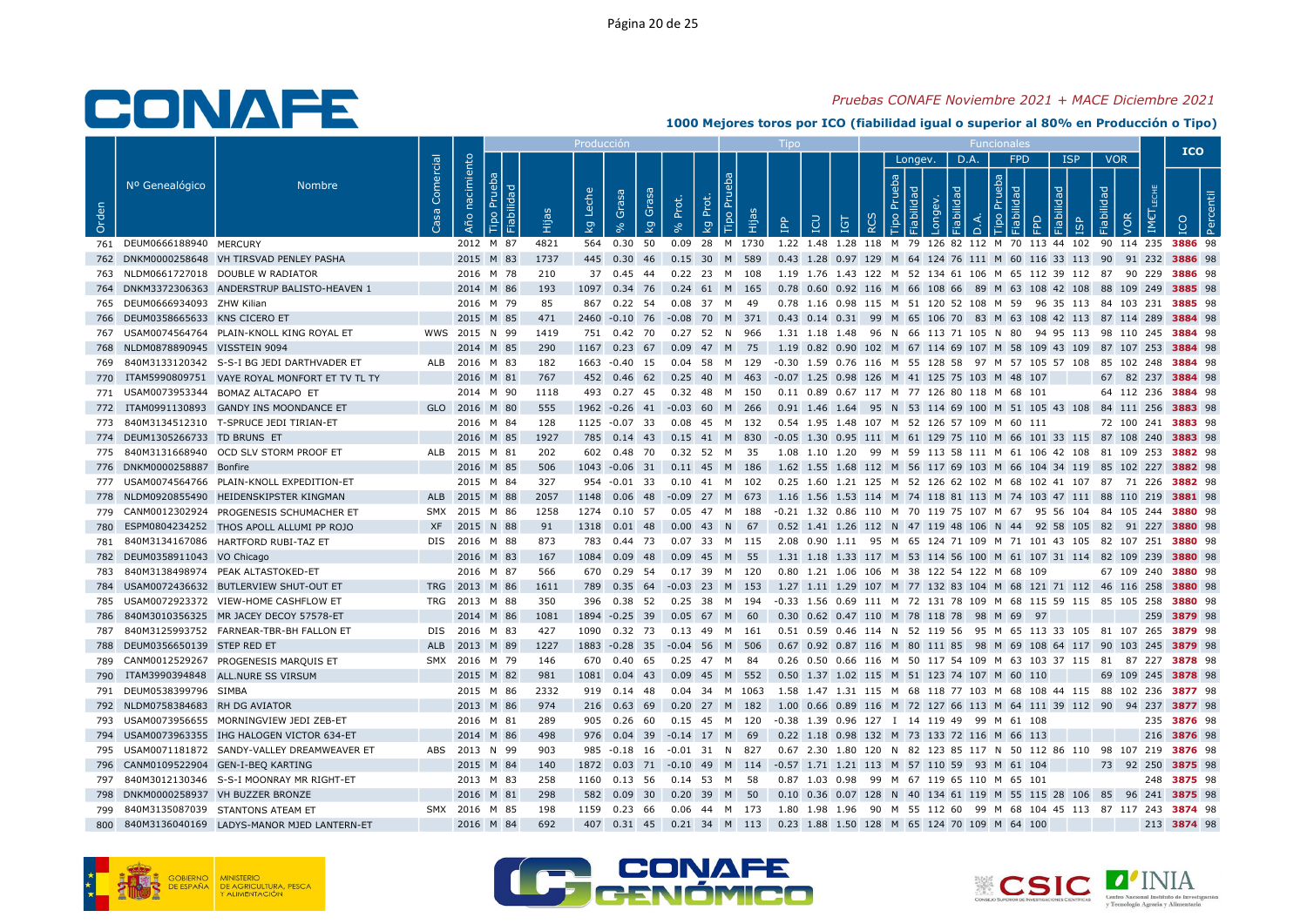## Pruebas CONAFE Noviembre 2021 + MACE Diciembre 2021

|       |                                      |                                                |           |                   |                            |       | Producci <u>ón</u> |           |                          |       |                                 |       | <b>TIDO</b>                                                                                         |                  |         |      | <b>Funcionales</b>          |       |                         |                          | <b>ICO</b>  |  |
|-------|--------------------------------------|------------------------------------------------|-----------|-------------------|----------------------------|-------|--------------------|-----------|--------------------------|-------|---------------------------------|-------|-----------------------------------------------------------------------------------------------------|------------------|---------|------|-----------------------------|-------|-------------------------|--------------------------|-------------|--|
| Orden | Nº Genealógico                       | <b>Nombre</b>                                  | Comercial | nacimiento<br>Año | $\mathbb{R}$<br>ᇫ<br>Fiabi |       | <b>Del</b><br>kg   | Grasa     | Grasa<br>kg              | Prot. | Tipo Pru<br>Prot.<br>Κg         | Hijas | LCN<br>$\mathbf{P}$                                                                                 | $\tilde{\alpha}$ | Longev. | D.A. | <b>FPD</b><br><u>ର</u><br>ਦ | lidad | <b>ISP</b><br><b>GP</b> | <b>VOR</b><br>Fiabilidad |             |  |
|       | 801 DNKM2371402918 MALINUS ET        |                                                |           |                   | 2016 M 88                  | 4602  |                    |           |                          |       |                                 |       | 1511 -0.12 41 0.07 57 M 2041 2.35 1.61 1.68 105 M 70 112 79 88 M 67 101 34 105 88 98 240 3873 98    |                  |         |      |                             |       |                         |                          |             |  |
|       |                                      | 802 USAM0071909652 MYR-MATT MOGUL PLATINUM     |           |                   | CRI 2013 M 89              | 12915 |                    |           |                          |       | 848 0.31 63 0.12 40 M 813       |       | 1.16 0.85 1.24 106 M 82 120 82 109 M 69 105 46 110 85 111 237 3873 98                               |                  |         |      |                             |       |                         |                          |             |  |
|       | 803 DEUM0357104400 PANAMERO ET       |                                                |           |                   | GLO 2014 M 87              | 1163  |                    |           |                          |       | 657  0.06  30  0.09  31  M  743 |       | 0.66 1.83 1.44 119 M 74 125 81 116 M 62 116 41 112 90 90 224 <b>3873</b> 98                         |                  |         |      |                             |       |                         |                          |             |  |
|       | 804 DEUM1272427127 BUCOLINO          |                                                |           |                   | 2016 M 85                  | 764   |                    |           |                          |       |                                 |       | 592 0.04 25 0.05 24 M 306 0.87 1.78 1.46 121 M 56 129 72 117 M 67 107 41 116 82 104 217 3873 98     |                  |         |      |                             |       |                         |                          |             |  |
|       | 805 DEUM0538910940 COL Macao         |                                                |           |                   | 2015 M 86                  | 287   |                    |           |                          |       | 1619 -0.13 43 0.02 55 M 77      |       | 0.66 0.50 0.37 120 M 59 118 66 100 M 62 115                                                         |                  |         |      |                             |       |                         | 60 88 259 3872 98        |             |  |
|       | 806 DEUM0538544754 Allerbest         |                                                |           |                   | 2014 M 84                  | 269   |                    |           |                          |       |                                 |       | 1603 0.15 74 0.02 54 M 118 0.25 1.07 1.04 111 M 65 105 67 94 M 58 106 33 110 84 101 250 3870 98     |                  |         |      |                             |       |                         |                          |             |  |
|       |                                      | 807 840M3138483004 SIEMERS FLAGSHIP MERCY-ET   |           |                   | 2016 M 81                  | 243   | 1468  0.15  69     |           |                          |       | 0.09 57 M 90                    |       | -0.62 1.24 0.68 106 I 14 108 58 110 M 60 104                                                        |                  |         |      |                             |       |                         |                          | 251 3870 98 |  |
|       | 808 DEUM0359296839 BONUS             |                                                |           |                   | 2016 M 85                  | 260   |                    |           |                          |       | 1457 -0.14 37 0.06 54 M 214     |       | 1.26 0.99 1.43 112 M 56 117 62 94 M 61 97 35 117 87 94 234 3870 98                                  |                  |         |      |                             |       |                         |                          |             |  |
|       |                                      | 809 840M3139405712 OCD FLAGSHIP CANDOR-ET      |           |                   | 2016 M 87                  | 374   |                    |           |                          |       | 629  0.56  79  0.10  31  M  76  |       | 0.65 1.09 1.18 108 M 40 121 43 114 M 67 115                                                         |                  |         |      |                             |       |                         | 73 107 240 3870 98       |             |  |
|       | 810 ESPM9204292620 DANICA SICILIA ET |                                                | ABK       |                   | 2015 N 95                  | 233   | 1180               | $0.08$ 51 |                          |       | $0.04$ 42 N 217                 |       | 0.95 1.54 1.45 113 N 57 115 61 101 N 45 101 72 111 88 110 234 3870 98                               |                  |         |      |                             |       |                         |                          |             |  |
|       | 811 ESPM9204352138 BEATBOY ET        |                                                |           |                   | XF 2016 N 93               | 178   | 1409 -0.11 38      |           |                          |       | $-0.01$ 44 N 95                 |       | 0.42 1.21 1.15 119 N 49 121 50 99 N 44 95 61 114 85 90 217 3870 98                                  |                  |         |      |                             |       |                         |                          |             |  |
|       | 812 DEUM0121389344 FIREMAN           |                                                |           |                   | 2014 M 87                  | 5436  |                    |           |                          |       |                                 |       | 1683 0.15 77 -0.04 50 M 1424 -0.55 -0.01 0.01 115 M 75 117 79 103 M 68 90 30 102 87 100 256 3869 98 |                  |         |      |                             |       |                         |                          |             |  |
|       |                                      | 813 USAM0070625988 DE-SU 11236 BALISTO ET      |           |                   | ABS 2012 N 97              | 191   |                    |           |                          |       | 651  0.40  64  0.36  58  N  183 |       | 1.01  0.74  1.10  114  N  89  114  94  97  M  87  113  91  108  98  102  247  3869  98              |                  |         |      |                             |       |                         |                          |             |  |
|       | 814 DEUM0359648044 ARAGON            |                                                |           |                   | 2016 M 86                  | 901   |                    |           |                          |       | 585 0.22 43 0.27 47 M 588       |       | 0.96 1.16 1.10 113 M 57 121 72 110 M 64 113 33 110 88 99 235 3869 98                                |                  |         |      |                             |       |                         |                          |             |  |
|       |                                      | 815 840M3132352145 ST GEN MODESTY LAREDO ET    |           |                   | DIS 2017 M 82              | 363   |                    |           | 1820  0.06  72  0.09  69 |       | M 90                            |       | 0.44 1.40 1.05 86 N 49 105 50 97 M 64 110 21 105 79 131 293 3868 98                                 |                  |         |      |                             |       |                         |                          |             |  |
|       |                                      | 816 USAM0073914926 SPRUCE-HAVEN MARGIN-ET      |           |                   | 2015 M 85                  | 767   |                    |           |                          |       | 412 0.53 67 0.16 30 M 80        |       | 1.93 1.56 1.59 106 M 74 118 73 114 M 66 106                                                         |                  |         |      |                             |       |                         |                          | 231 3868 98 |  |
|       |                                      | 817 GBRM0989702460 NETHERSIDE EQUINOX ET       |           |                   | 2015 M 79                  | 529   |                    |           |                          |       | 415  0.32  47  0.21  35  M  225 |       | 1.22 1.47 1.28 122 M 53 122 56 106 M 50 105 46 108 85 96 225 <b>3868</b> 98                         |                  |         |      |                             |       |                         |                          |             |  |
|       | 818 DEUM0358852336 DW Beletto        |                                                |           |                   | 2015 M 78                  | 41    | 580                | $0.04$ 25 |                          |       | $0.15$ 34 M                     | 28    | 0.21 1.48 1.18 129 M 51 129 54 107 M 41 106 34 120 82 89 208 3868 98                                |                  |         |      |                             |       |                         |                          |             |  |
|       |                                      | 819 840M3132117154 PINE-TREE MOD JOHNSON702-ET |           |                   | 2016 M 86                  | 933   |                    |           |                          |       | 922 0.47 82 0.22 53 M 103       |       | 0.56 0.85 0.77 89 M 69 123 74 104 M 67 108                                                          |                  |         |      |                             |       |                         |                          | 268 3867 98 |  |
|       | 820 DEUM0357563569 VH Karlo          |                                                |           |                   | 2015 M 83                  | 1255  | 952 0.23 58        |           |                          |       | 0.17 49 M 490                   |       | -0.57 1.70 0.80 112 M 62 113 75 108 M 58 103 32 112 88 110 246 3867 98                              |                  |         |      |                             |       |                         |                          |             |  |
|       |                                      | 821 840M3133371377 S-S-I HEINZ AMAZING-ET      |           |                   | 2015 M 88                  | 2583  | 1057 -0.01 37      |           |                          |       | 0.04 38 M 722                   |       | 0.60 1.72 1.24 115 M 74 126 83 108 M 67 111                                                         |                  |         |      |                             |       |                         |                          | 237 3867 98 |  |
|       |                                      | 822 USAM0070626040 DE-SU DAVINCI 11288 ET      |           |                   | 2012 M 92                  | 11234 |                    |           |                          |       |                                 |       | 850 0.38 70 0.20 48 M 3062 0.95 1.72 1.68 107 M 90 114 89 97 M 75 109                               |                  |         |      |                             |       |                         | 91 111 243 3866 98       |             |  |
|       |                                      | 823 840M3133107055 OCD DENVER CANNON ET        |           |                   | WWS 2015 M 84              | 537   | 1004 0.37 75       |           |                          |       | 0.05 38 M 104                   |       | 0.08 1.11 0.98 104 M 69 120 70 107 M 67 106 21 111 82 123 259 3866 98                               |                  |         |      |                             |       |                         |                          |             |  |
|       |                                      | 824 840M3131131390 PEAK ALTAFOREVER-ET         |           |                   | 2015 M 91                  | 2937  |                    |           |                          |       |                                 |       | 830 0.35 66 0.15 43 M 982 0.98 1.68 1.52 105 M 80 113 86 102 M 73 109 42 112 90 117 242 3866 98     |                  |         |      |                             |       |                         |                          |             |  |
|       |                                      | 825 840M3141227727 LARCREST B COMPLETE         |           |                   | 2016 M 82                  | 395   |                    |           |                          |       | 444  0.41  57  0.23  38  M  103 |       | 0.83 1.50 1.27 105 M 42 127 56 113 M 66 108                                                         |                  |         |      |                             |       |                         |                          | 245 3866 98 |  |
|       |                                      | 826 USAM0073728275 DF ALTAPARISIAN ET          |           |                   | EFP 2014 M 91              | 1551  |                    |           |                          |       | 438 0.28 44 0.18 32 M 465       |       | 2.13 1.33 1.69 110 M 81 121 84 116 M 71 105 43 110 88 107 218 3866 98                               |                  |         |      |                             |       |                         |                          |             |  |
|       |                                      | 827 840M3129128763 PEAK ALTATRUESHOT-ET        |           |                   | 2015 M 91                  | 8930  |                    |           |                          |       |                                 |       | 381 0.30 43 0.18 31 M 1234 0.69 1.23 1.03 115 M 87 125 88 120 M 73 114 44 117 90 97 225 3866 98     |                  |         |      |                             |       |                         |                          |             |  |
|       |                                      | 828 CANM0012130507 MORSAN QUICKWORK            |           |                   | 2015 M 84                  | 122   |                    |           |                          |       |                                 |       | 1832 -0.30 32 -0.09 49 M 109 -0.14 1.83 1.50 113 M 52 119 56 104 M 57 85                            |                  |         |      |                             |       |                         | 67 96 227 3865 98        |             |  |
|       | 829 DEUM0357530509 Trans-Am          |                                                |           |                   | 2015 M 86                  | 953   |                    |           |                          |       |                                 |       | 1334 -0.21 25 -0.06 37 M 246 1.23 1.33 1.36 114 M 69 130 74 95 M 65 105 33 122 85 95 228 3865 98    |                  |         |      |                             |       |                         |                          |             |  |
|       | 830 NLDM0714018313 PLATAAN FUEL      |                                                |           |                   | 2013 M 80                  | 135   |                    |           |                          |       |                                 |       | 808 0.06 35 0.15 42 M 72 0.14 0.75 0.59 120 M 53 122 71 123 M 56 122 39 110 87 109 234 3864 98      |                  |         |      |                             |       |                         |                          |             |  |
|       | 831 DEUM0122029428 KAX ELBRUS        |                                                |           |                   | 2015 M 87                  | 1316  | 1722 -0.12 48      |           |                          |       | 0.08 65 M 491                   |       | 0.31 1.44 1.18 110 M 71 106 77 93 M 63 100 37 110 87 90 244 3863 98                                 |                  |         |      |                             |       |                         |                          |             |  |
|       | 832 DEUM0666847135 CYRANO ET         |                                                |           |                   | BAS 2015 M 88              | 3136  |                    |           |                          |       |                                 |       | 1364 0.08 58 0.01 45 M 1419 1.35 0.74 0.85 108 M 73 118 81 100 M 68 101 39 107 90 102 246 3863 98   |                  |         |      |                             |       |                         |                          |             |  |
|       | 833 CANM0012187036 VOGUE MANSFIELD   |                                                |           |                   | 2015 M 89                  | 865   |                    |           |                          |       |                                 |       | 1154 -0.02 39 0.03 41 M 519 1.05 1.54 1.53 118 M 69 114 73 113 M 71 107                             |                  |         |      |                             |       |                         | 86 78 220 3863 98        |             |  |
|       |                                      | 834 USAM0072353457 RI-VAL-RE RAGER RED ET      |           |                   | WWS 2013 M 92              | 8222  |                    |           |                          |       | 712 0.28 54 0.11 35 M 1986      |       | 1.21 0.86 1.17 111 M 83 130 86 105 N 57 103 53 107 91 88 230 3863 98                                |                  |         |      |                             |       |                         |                          |             |  |
|       |                                      | 835 840M3125192003 AURORA BERGEN 359-ET        |           |                   | 2015 M 81                  | 197   |                    |           |                          |       | 796  0.20  49  0.07  33  M  52  |       | 0.58 1.37 1.32 115 M 64 128 61 111 M 63 106                                                         |                  |         |      |                             |       |                         |                          | 230 3863 98 |  |
|       |                                      | 836 840M3124651386 CO-OP JABIR TESTAROSSA-ET   |           |                   | 2014 M 89                  | 3461  |                    |           |                          |       |                                 |       | 898 -0.13 18 -0.02 27 M 155 0.17 1.36 0.90 126 M 81 129 80 131 M 67 95                              |                  |         |      |                             |       |                         | 65 106 201 3863 98       |             |  |
|       | 837 NLDM0751089743 8974              |                                                |           |                   | 2015 M 82                  | -342  |                    |           |                          |       | 490  0.13  30  0.07  23  M  169 |       | 1.67 1.46 1.36 121 M 53 136 71 106 M 60 112 38 110 88 107 227 <b>3863</b> 98                        |                  |         |      |                             |       |                         |                          |             |  |
|       |                                      | 838 CANM0012208513 CLAYNOOK FLUTE ET           |           |                   | SMX 2015 M 85              | 852   | 1294  0.09  56     |           |                          |       | $0.05$ 47 M 20                  |       | 1.01 1.20 1.14 102 M 61 116 66 104 M 65 108 44 110 85 105 243 3862 98                               |                  |         |      |                             |       |                         |                          |             |  |
|       |                                      | 839 840M3125170813 OCD YODER MARLAND-ET        |           |                   | 2014 M 83                  | 283   |                    |           |                          |       | 1176  0.20  64  0.05  43  M  69 |       | 1.08 1.51 1.64 108 M 69 113 66 103 M 63 110                                                         |                  |         |      |                             |       |                         |                          | 235 3862 98 |  |
|       |                                      | 840 NLDM0761423850 DELTA MULTIMATE RED         |           |                   | CRV 2014 M 82              | 382   |                    |           |                          |       | 546  0.15  35  0.27  45  M  189 |       | 0.84 0.68 0.36 116 M 50 128 74 114 M 59 110 31 110 85 96 247 3862 98                                |                  |         |      |                             |       |                         |                          |             |  |







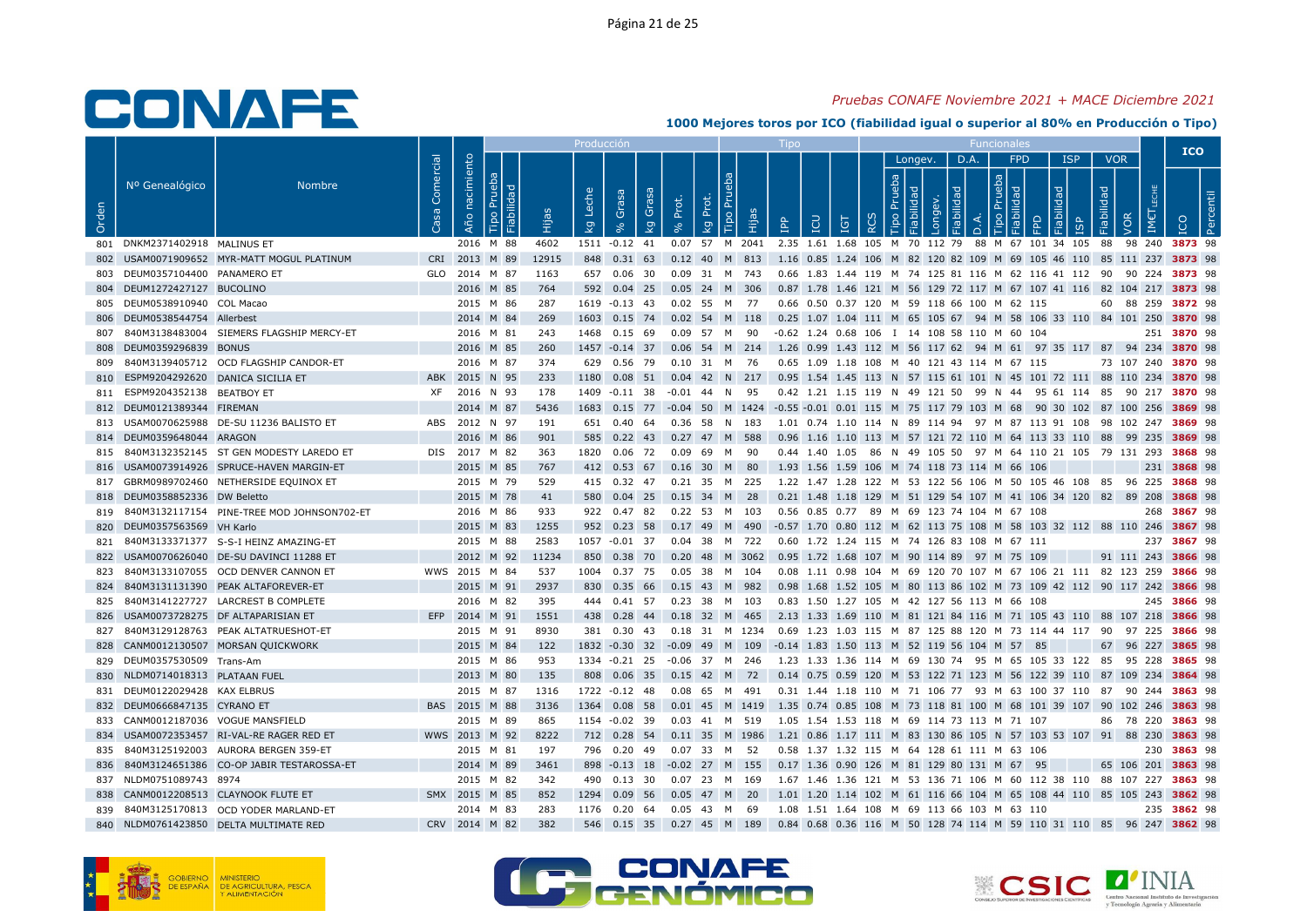## Pruebas CONAFE Noviembre 2021 + MACE Diciembre 2021

|       |                                     |                                                |                             |                              |           |       |                                           |             |       |                                                                                                                          |              |                                                                                        |          |                              |                     |                        |            |                              |            |                         | <b>ICO</b>         |  |
|-------|-------------------------------------|------------------------------------------------|-----------------------------|------------------------------|-----------|-------|-------------------------------------------|-------------|-------|--------------------------------------------------------------------------------------------------------------------------|--------------|----------------------------------------------------------------------------------------|----------|------------------------------|---------------------|------------------------|------------|------------------------------|------------|-------------------------|--------------------|--|
| Orden | Nº Genealógico                      | <b>Nombre</b>                                  | Comercial<br>S <sub>3</sub> | Año nacimiento<br>$\sqrt{a}$ | Fiabilida | Hijas | Leche<br>Grasa<br>$\overline{\mathsf{g}}$ | Grasa<br>kg | Prot. | Tipo Pru<br>Prot.<br>Hijas<br><b>Q</b>                                                                                   | $\mathbf{P}$ | <b>CD</b><br><b>IGT</b>                                                                | $\alpha$ | Longev.<br>Prueb.<br>$\circ$ |                     | D.A.<br>$\overline{a}$ | <b>FPD</b> | <b>ISP</b><br>lidad          | Fiabilidad | <b>VOR</b><br>$\bar{S}$ |                    |  |
|       |                                     | 841 840M3128461509 WET TUFFENUFF MAGNUS ET     | CRI                         | 2014 M 90                    |           | 1245  | 1075  0.31  72                            |             |       | 0.16 52 M 555                                                                                                            |              | 0.18 1.61 1.29 110 M 78 112 81 96 M 70                                                 |          |                              |                     |                        |            | 96 32 100 88 107 243 3861 98 |            |                         |                    |  |
|       |                                     | JPNM0000057288 GREEN-ANGEL LARCREST JC STAR E  |                             | 2014 M 80                    |           | 108   |                                           |             |       | 927 0.26 60 0.27 58 M 76 -0.31 0.38                                                                                      |              |                                                                                        |          |                              | 120 M 63 114 57 112 |                        |            |                              |            |                         | 58 90 243 3861 98  |  |
|       | 843 DEUM0539391998 WIL CASHPOINT ET |                                                |                             | 2016 M 85                    |           | 604   | 457                                       | 0.48 64     |       | 0.22 37 M 265                                                                                                            |              | 1.14 1.15 1.12 109 M 59 119 70 107 M 66 112 34 117 85 113 238 3861 98                  |          |                              |                     |                        |            |                              |            |                         |                    |  |
|       | 844 NLDM0661726440 DOUBLE W RODEO   |                                                |                             | 2016 M 88                    |           | 949   |                                           |             |       | 353 0.45 57 0.24 36 M 302                                                                                                |              | 1.37 1.14 1.11 115 M 56 125 76 100 M 67 116 34 115 88 90 242 3861 98                   |          |                              |                     |                        |            |                              |            |                         |                    |  |
|       |                                     | 845 USAM0073138932 PLAIN-KNOLL DAVCI TOPGUN    |                             | 2014 M 83                    |           | 145   | 1328  0.21  70                            |             |       | 0.07 50 M 90                                                                                                             |              | 0.85 1.36 1.35 109 M 72 110 71 96 M 61 108                                             |          |                              |                     |                        |            |                              |            |                         | 246 3860 98        |  |
| 846   |                                     | 840M3138887595 MELARRY FRAZZLLED FUTURE ET     |                             | WWS 2017 M 85                |           | 1011  |                                           |             |       | 1244 0.32 79 0.11 52 M 109 -0.49 0.65 0.06 108 N 49 115 63 103 M 69 98 21 106 81 89 254 3859 98                          |              |                                                                                        |          |                              |                     |                        |            |                              |            |                         |                    |  |
|       | 847 DNKM0000259417 MATCH ET         |                                                |                             | 2017 M 84                    |           | 413   | 1137  0.11  52                            |             |       |                                                                                                                          |              | 0.54 1.19 0.88 112 M 52 120 68 104 M 68 101 37 105 78 100 241 3859 98                  |          |                              |                     |                        |            |                              |            |                         |                    |  |
|       | 848 DEUM1267420197 MANOSO           |                                                |                             | 2015 M 82                    |           | 145   |                                           |             |       | 1920 -0.03 65 -0.03 58 M 122 0.83 0.59 0.54 104 M 57 107 61 100 M 61 111 34 103 84 95 263 3858 98                        |              |                                                                                        |          |                              |                     |                        |            |                              |            |                         |                    |  |
|       | 849 CZEM0928831061 AGRAS URANUS ET  |                                                |                             | ASG 2015 M 82                |           | 1079  | 1795  0.00  64                            |             |       | 0.00 58 M 830                                                                                                            |              | 1.22 0.54 0.81 93 M 64 108 54 104 N 34 103 47 112 87 104 249 3858 98                   |          |                              |                     |                        |            |                              |            |                         |                    |  |
|       | 850 DEUM0666914082 Like Snow        |                                                |                             | 2017 M 79                    |           | 81    | 799 0.26 55                               |             |       | 0.14 40 M 49                                                                                                             |              | 1.48 1.13 1.09 107 M 52 120 54 105 M 60 115 35 112 85 108 243 3858 98                  |          |                              |                     |                        |            |                              |            |                         |                    |  |
|       | 851 NLDM0920287996 PLATAAN FALCON   |                                                |                             | 2016 M 79                    |           | 316   | 628 0.42 65                               |             |       | 0.10 31 M 117 1.38 0.33 0.43 112 M 47 119 65 115 M 58 110 36 119 85 101 240 <b>3858</b> 98                               |              |                                                                                        |          |                              |                     |                        |            |                              |            |                         |                    |  |
| 852   |                                     | 840M3129038226 T-GEN-AC DIXIELAND ET           |                             | DIS 2015 M 85                |           | 934   |                                           |             |       | 431 0.30 45 0.17 31 M 43                                                                                                 |              | 0.59 1.60 0.98 113 M 72 133 74 110 M 63 108 41 106 79 98 239 3858 98                   |          |                              |                     |                        |            |                              |            |                         |                    |  |
|       |                                     | 840M3135922848 WARGO-ACRES TON OF FUN ET       |                             | ALB 2017 M 82                |           | 179   | 1377 0.08 58                              |             |       | 0.06 51 M 51                                                                                                             |              | 1.24 1.06 1.39 97 N 49 115 50 102 M 66 108 55 111 81 95 239 3857 98                    |          |                              |                     |                        |            |                              |            |                         |                    |  |
|       | 854 DEUM0358174839 MILORD ET        |                                                |                             | 2015 M 88                    |           | 2031  |                                           |             |       | 692 0.22 47 0.14 37 M 1370 0.72 1.74 1.12 112 M 74 124 79 107 M 69 115 61 107 88 98 244 3857 98                          |              |                                                                                        |          |                              |                     |                        |            |                              |            |                         |                    |  |
|       | 855 USAM0072128152 EDG CALLAWAY-ET  |                                                |                             | 2012 M 86                    |           | 169   | 597 0.26 48                               |             |       | 0.07 27 M 144                                                                                                            |              | 1.01 1.03 0.76 126 M 71 125 71 115 M 65 104                                            |          |                              |                     |                        |            |                              |            |                         | 79 104 219 3857 98 |  |
|       | 856 LUXM0199442868 LIS SOUKI        |                                                |                             | 2015 M 89                    |           | 1719  |                                           |             |       | 439 0.34 50 0.18 32 M 847 1.58 1.14 1.11 111 M 71 129 80 107 M 71 101 46 110 90 107 232 3856 98                          |              |                                                                                        |          |                              |                     |                        |            |                              |            |                         |                    |  |
| 857   | FRAM7936613359 MULTICAST ET         |                                                |                             | 2016 M 84                    |           | 217   |                                           |             |       | 389  0.27  41  0.02  15  M  128                                                                                          |              | 1.07 1.94 1.97 124 M 50 130 51 110 M 69 94 40 112 85 105 195 <b>3856</b> 98            |          |                              |                     |                        |            |                              |            |                         |                    |  |
| 858   |                                     | 840M3126776853 FARNEAR-TBR-BH FARLO-ET         |                             | 2016 M 85                    |           | 1659  | 1171 0.35 80                              |             |       | 0.10 49 M 114 0.17 0.87 0.60 100 M 53 123 70 97 M 62 102                                                                 |              |                                                                                        |          |                              |                     |                        |            |                              |            |                         | 266 3855 98        |  |
| 859   |                                     | 840M3125645186 BUSH-BROS JSUPR BANCROFT ET     |                             | CRI 2015 M 88                |           | 2423  |                                           | 686 0.41 66 |       | 0.22 45 M 110 -0.24 0.90 0.44 120 M 75 119 77 104 M 68 102 40 109 82 88 246 <b>3855</b> 98                               |              |                                                                                        |          |                              |                     |                        |            |                              |            |                         |                    |  |
|       | 860 840M3127565651 JARED            |                                                |                             | 2016 M 87                    |           | 1198  | 538 0.33 52                               |             |       | 0.20 38 M 337                                                                                                            |              | -0.53 1.59 0.76 112 M 60 131 74 114 M 67 109                                           |          |                              |                     |                        |            |                              |            |                         | 246 3855 98        |  |
|       | 861 DEUM0358241694 Sunset Red       |                                                |                             | 2015 M 83                    |           | 205   |                                           |             |       | 1679  0.15  77  0.06  61  M  83                                                                                          |              | -0.20 0.41 0.21 106 M 49 109 50 95 M 55 108 33 111 79 97 264 <b>3854</b> 98            |          |                              |                     |                        |            |                              |            |                         |                    |  |
|       |                                     | 862 CANM0108559119 BRYHILL ALTAHOTSHOT ET      |                             | EFP 2013 M 91                |           | 4458  |                                           |             |       | 971 0.38 75 0.05 37 M 752 -0.20 0.92 0.52 99 M 87 124 87 112 M 70 107 31 112 88 115 253 3853 98                          |              |                                                                                        |          |                              |                     |                        |            |                              |            |                         |                    |  |
| 863   |                                     | 840M3012130290 S-S-I PLATINUM MALLARD-ET       |                             | 2013 M 85                    |           | 166   | 1383 -0.07 42                             |             |       | 0.01 46 M 165                                                                                                            |              | 0.68 0.95 0.78 122 M 67 120 67 101 M 59 106                                            |          |                              |                     |                        |            |                              |            |                         | 76 91 232 3853 98  |  |
|       |                                     | 864 NLDM0656232057 COGENT DE CROB MOAT ET      |                             | CRI 2015 M 88                |           | 779   |                                           |             |       | 1133 -0.09 31 0.03 40 M 193                                                                                              |              | 1.05 1.26 1.41 116 M 61 121 77 109 M 62 104 63 112 88 90 219 3853 98                   |          |                              |                     |                        |            |                              |            |                         |                    |  |
|       |                                     | 865 USAM0072851865 DE-SU GUNTHER 12322-ET      |                             | 2014 M 85                    |           | 121   |                                           |             |       | 494  0.27  45  0.19  35  M  113                                                                                          |              | 1.65 1.19 1.48 115 M 62 121 64 118 M 59 108                                            |          |                              |                     |                        |            |                              |            |                         | 72 109 221 3853 98 |  |
|       | 866 DEUM0816396270 AGH Balbun       |                                                |                             | 2016 M 78                    |           | 88    | $1243 - 0.11$ 33                          |             |       | 0.00 40 M 77                                                                                                             |              | 0.47 1.02 0.87 121 M 51 125 52 105 M 64 111 33 111 82 93 230 3852 98                   |          |                              |                     |                        |            |                              |            |                         |                    |  |
| 867   |                                     | 840M3127565642 CLEAR-ECHO MODIFY ET            |                             | WWS 2016 N 94                |           | 218   |                                           |             |       | 915  0.20  54  0.08  38  M  110                                                                                          |              | 0.91 1.64 1.26 103 M 65 123 56 108 N 54 119 78 104 88 115 256 3851 98                  |          |                              |                     |                        |            |                              |            |                         |                    |  |
| 868   |                                     | 840M3125521755 LADYS-MANOR HAL AMBUSH-ET       |                             | 2014 M 84                    |           | 411   | 1000  0.04  40                            |             |       | 0.01 33 M 86                                                                                                             |              | 1.09 0.97 1.03 111 M 71 128 70 108 M 64 108 42 117 82 101 234 3851 98                  |          |                              |                     |                        |            |                              |            |                         |                    |  |
|       |                                     | 869 CANM0109340477 BOISVERT EXPOSITO           |                             | 2015 M 87                    |           | 303   |                                           |             |       | 598 0.34 56 0.03 23 M 203 1.54 2.09 1.91 123 M 57 126 61 93 M 65 98                                                      |              |                                                                                        |          |                              |                     |                        |            |                              |            |                         | 79 103 218 3851 98 |  |
| 870   |                                     | 840M3132534914 LANGS-TWIN-B FOX SLY-ET         |                             | 2015 M 84                    |           | 654   |                                           |             |       | 993 0.01 37 -0.02 30 M 147                                                                                               |              | 0.50 1.69 1.43 119 M 72 125 71 115 M 64 106                                            |          |                              |                     |                        |            |                              |            |                         | 216 3851 98        |  |
| 871   | DEUM0358633551 MILANO               |                                                |                             | 2015 M 85                    |           | 262   | 1629 -0.13 44                             |             |       | 0.00 53 M 239                                                                                                            |              | 1.04  0.95  0.77  112  M  65  113  69  100  M  63  104  45  106  88  90  246  3850  98 |          |                              |                     |                        |            |                              |            |                         |                    |  |
|       |                                     | 872 840M3123685375 CO-OP RB MNTRS GENIUS ET    |                             | CRI 2014 M 90                |           | 2316  |                                           |             |       | 1215 0.05 49 0.05 45 M 481                                                                                               |              | 0.34 1.02 0.55 109 M 80 131 81 99 M 71 103 68 101 88 98 254 3850 98                    |          |                              |                     |                        |            |                              |            |                         |                    |  |
|       | 873 FRAM8565416985 LYODER           |                                                |                             | DIS 2015 M 79                |           | 293   |                                           |             |       | 572  0.51  72  0.17  36  M  172  1.60  1.02  1.31  115  M  52  118  52  102  M  36  104  55  100  84  109  228  3850  98 |              |                                                                                        |          |                              |                     |                        |            |                              |            |                         |                    |  |
|       | 874 NLDM0636632679 WD BRAD PITT     |                                                |                             | 2013 M 85                    |           | 319   |                                           |             |       | 563 0.16 36 0.13 32 M 134 0.39 0.78 0.31 136 M 58 120 73 119 M 61 112 30 111 88 81 217 3850 98                           |              |                                                                                        |          |                              |                     |                        |            |                              |            |                         |                    |  |
|       | 875 FRAM2229184217 LOUXOR           |                                                |                             | EVO 2015 N 98                |           | 709   |                                           | 93 0.25 27  |       | 0.22 25 N 585                                                                                                            |              | 1.12 2.08 2.02 121 N 54 132 62 113 N 60 111 86 111 97 90 206 3850 98                   |          |                              |                     |                        |            |                              |            |                         |                    |  |
|       |                                     | 876 USAM0072512169 ROYLANE SGLASS SHEP 6941 ET |                             | 2013 M 87                    |           | 276   | 1364 0.11 61                              |             |       | $0.05$ 50 M<br>- 92                                                                                                      |              | 1.20 0.55 0.69 109 M 73 116 73 95 M 69 100 33 111 87 92 242 3849 98                    |          |                              |                     |                        |            |                              |            |                         |                    |  |
|       | 877 DEUM0539046075 0000000000       |                                                |                             | 2015 M 78                    |           | 44    |                                           |             |       | 1112  0.10  51  0.04  40  M  21                                                                                          |              | 0.39 0.66 0.69 120 M 55 119 56 107 M 42 110 30 114  84  87 224 <b>3849</b> 98          |          |                              |                     |                        |            |                              |            |                         |                    |  |
|       | 878 DEUM0539274448 THI SantaClaus   |                                                |                             | 2015 M 86                    |           | 1403  | 1297 -0.13 32                             |             |       | 0.02 44 M 460                                                                                                            |              | -0.45 0.75 0.41 117 M 69 131 76 110 M 68 116 44 110 88 95 242 3849 98                  |          |                              |                     |                        |            |                              |            |                         |                    |  |
|       | 879 DEUM0359353758 YANDEX ET        |                                                |                             | TRG 2016 M 79                |           | 347   | 1762 -0.03 60                             |             |       | 0.09 67 M 158                                                                                                            |              | 0.60 0.35 0.37 100 N 49 109 60 98 M 46 104 33 112 81 123 268 3848 98                   |          |                              |                     |                        |            |                              |            |                         |                    |  |
|       |                                     | 880 CANM0012529241 PROGENESIS MODULO ET        |                             | SMX 2016 M 88                |           | 1013  |                                           |             |       | 793 0.52 82 0.20 47 M 705                                                                                                |              | 0.52 1.25 1.31 105 M 63 110 71 100 M 71 112 42 112 90 111 245 3848 98                  |          |                              |                     |                        |            |                              |            |                         |                    |  |
|       |                                     |                                                |                             |                              |           |       |                                           |             |       |                                                                                                                          |              |                                                                                        |          |                              |                     |                        |            |                              |            |                         |                    |  |





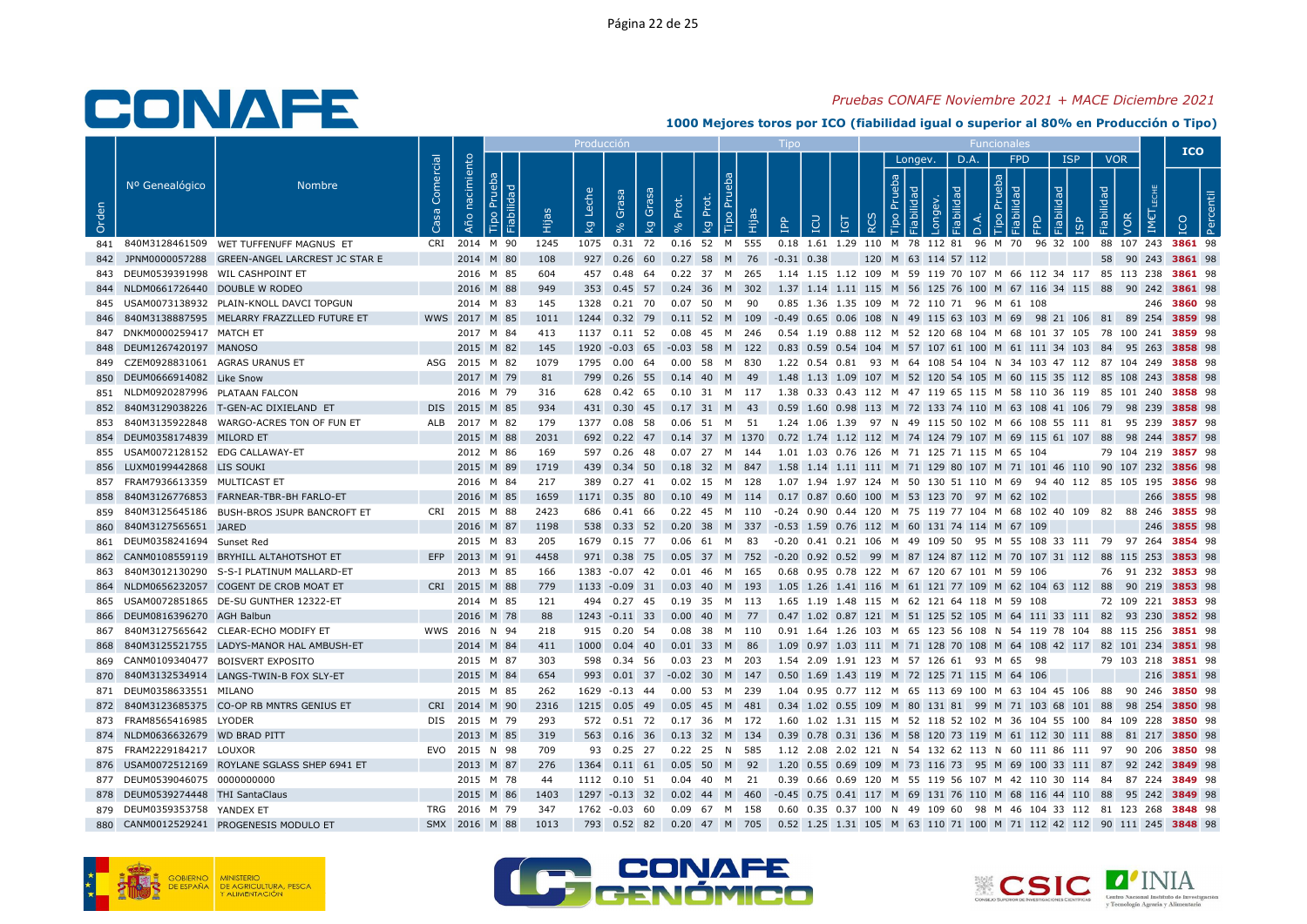## Pruebas CONAFE Noviembre 2021 + MACE Diciembre 2021

|       |                                    |                                               |           |                                      |      | Producciór       |                                  |       |                                                                                                  |                                                                             |            |                             |         |                 |            |                       |                                        |     | <b>ICO</b>         |   |
|-------|------------------------------------|-----------------------------------------------|-----------|--------------------------------------|------|------------------|----------------------------------|-------|--------------------------------------------------------------------------------------------------|-----------------------------------------------------------------------------|------------|-----------------------------|---------|-----------------|------------|-----------------------|----------------------------------------|-----|--------------------|---|
| Orden | Nº Genealógico                     | <b>Nombre</b>                                 | Comercial | nacimiento<br>. ರ<br>Año<br>ia<br>ia | Ëщ   | Leche<br>$k_{g}$ | Grasa<br>Grasa<br>k <sub>g</sub> | Prot. | Tipo Pru<br>Prot.<br>Hijas<br>$\frac{1}{2}$                                                      | LCU<br>$\overline{B}$                                                       | <b>IGT</b> | $\circ$<br>$\tilde{\alpha}$ | Longev. | D.A.<br>$\circ$ | <b>FPD</b> | <b>ISP</b><br>bilidad | <b>VOR</b><br>Fiabilidad<br><b>VOR</b> | IM€ | ICO                | ீ |
| 881   |                                    | 840M3125613834 S-S-I DAMARIS WINSTON-ET       |           | 2014 M 83                            | 290  |                  | 1338 -0.04 44                    |       | 0.08 52 M 59                                                                                     | 0.15 1.12 0.69 102 M 70 126 69 108 M 63 113                                 |            |                             |         |                 |            |                       |                                        |     | 260 3848 98        |   |
|       | 882 DNKM0000259613 VH Bub Boscoe   |                                               |           | 2017 M 80                            | 451  |                  |                                  |       | 489 0.40 58 0.25 41 M 69                                                                         | 0.83 1.11 1.00 107 N 44 127 55 107 M 58 110 34 106 82 112 243 3848 98       |            |                             |         |                 |            |                       |                                        |     |                    |   |
|       |                                    | 883 USAM0071703255 WELCOME MOGUL HADWIN-ET    |           | 2012 M 84                            | 471  |                  |                                  |       | 1118 -0.03 37 0.05 41 M 127                                                                      | 0.65 0.83 0.99 108 M 70 134 69 111 M 65 116                                 |            |                             |         |                 |            |                       |                                        |     | 247 3848 98        |   |
|       | 884 DEUM0358520161 PMH VH Palle    |                                               |           | 2015 M 82                            | 668  |                  |                                  |       | 500 0.26 44 0.15 32 M 249                                                                        | 0.75 1.29 1.21 123 M 58 126 71 114 M 58 117                                 |            |                             |         |                 |            |                       |                                        |     | 86 99 229 3848 98  |   |
| 885   |                                    | 840M3137878481 BOMAZ SKYWALKER ET             |           | ABS 2016 M 89                        | 1200 |                  |                                  |       | 913  0.14  47  0.26  57  M  411                                                                  | 0.46 1.69 1.24 93 M 60 121 73 109 M 73 122 43 105 82 109 259 3847 98        |            |                             |         |                 |            |                       |                                        |     |                    |   |
| 886   |                                    | 840M3135087052 S-S-I PROVIDER PORSCHE-ET      |           | 2015 M 81                            | 213  |                  |                                  |       | 973 0.25 61 0.13 45 M 82 0.72 0.81 0.82 116 M 62 117 61 106 M 59 121                             |                                                                             |            |                             |         |                 |            |                       |                                        |     | 248 3847 98        |   |
| 887   |                                    | DNKM0000258925 VH VILLEMAJGAARD MILFORD P MON |           | GLO 2016 M 85                        | 7397 |                  |                                  |       | 272 0.65 73 0.27 36 M 2834 0.31 1.37 1.07 112 M 63 124 77 105 M 63 110 31 106 88 109 244 3847 98 |                                                                             |            |                             |         |                 |            |                       |                                        |     |                    |   |
| 888   | FRAM7261004035 EBA LUKI ET         |                                               |           | 2015 M 84                            | 573  |                  |                                  |       | 1168 -0.05 36 0.00 38 M 115 0.12 1.62 1.29 118 M 52 124 63 104 M 68 109 44 112 87 89 227 3847 98 |                                                                             |            |                             |         |                 |            |                       |                                        |     |                    |   |
|       |                                    | 889 USAM0073752884 NO-FLA ALTAFIREUP          |           | EFP 2014 M 91                        | 3531 |                  |                                  |       | 362 0.64 76 0.11 23 M 1118 0.81 1.45 1.17 112 M 87 127 88 99 M 71 110 32 115 88 106 243 3846 98  |                                                                             |            |                             |         |                 |            |                       |                                        |     |                    |   |
| 890   |                                    | NLDM0767212247 KINGFARM HOLSTEINS ANRELI RED  |           | CRV 2015 M 88                        | 4432 |                  | 282 0.47 56                      |       | 0.28 37 M 1966                                                                                   | 0.47 0.77 0.38 112 M 66 125 77 113 N 47 115 57 122 91 111 248 3846 98       |            |                             |         |                 |            |                       |                                        |     |                    |   |
| 891   |                                    | 840M3129037660 CO-OP AARDEMA MAGISTA-ET       |           | 2015 M 85                            | 1806 |                  |                                  |       | 486  0.38  55  0.15  31  M  138  -0.07  1.56  0.72  120  M  76  131  77  107  M  67  109         |                                                                             |            |                             |         |                 |            |                       |                                        |     | 241 3846 98        |   |
| 892   |                                    | 840M3130010399 DE-SU SEATTLE 13154-ET         |           | 2015 M 86                            | 2396 |                  |                                  |       | 1911 -0.05 63 -0.03 58 M 227 0.30 1.01 0.96 113 M 77 108 79 91 M 67 109                          |                                                                             |            |                             |         |                 |            |                       |                                        |     | 252 3845 98        |   |
|       | 893 DEUM0358162492 MISSAN          |                                               |           | ALB 2015 M 88                        | 5699 |                  | 910 0.27 61                      |       | 0.05 35 M 1831                                                                                   | 0.75 2.35 1.92 112 M 74 115 79 96 M 68 109 45 108 88 107 228 3845 98        |            |                             |         |                 |            |                       |                                        |     |                    |   |
|       |                                    | 894 CANM0011915799 LINDENRIGHT BOKMA FLAG     |           | 2014 M 82                            | 242  |                  |                                  |       | 1255 0.29 76 0.10 51 M 93                                                                        | 0.76 0.72 0.94 97 M 66 120 65 99 M 63 103                                   |            |                             |         |                 |            |                       |                                        |     | 260 3844 98        |   |
|       | 895 NLDM0759560912 BALTIC          |                                               |           | 2015 M 81                            | 254  |                  | 1071 0.18 57                     |       | 0.28 65 M 56                                                                                     | 1.36 -0.02 0.64 110 M 50 112 71 105 M 59 105                                |            |                             |         |                 |            |                       |                                        |     | 70 113 245 3844 98 |   |
| 896   |                                    | 840M3142181106 PEAK ALTALIAISON ET            |           | 2017 M 88                            | 571  |                  |                                  |       | 594 0.32 54 0.32 52 M 99                                                                         | 0.42 1.04 0.93 107 M 45 122 53 112 M 70 104                                 |            |                             |         |                 |            |                       |                                        |     | 56 94 240 3844 98  |   |
| 897   |                                    | 840M3131668463 OCD SUPERSHOT FRANKFURT-ET     |           | 2015 M 86                            | 197  |                  | 1706 -0.28 30                    |       | -0.13 40 M 114  0.64  1.81  1.57  103  M  64  124  65  111  M  65  112                           |                                                                             |            |                             |         |                 |            |                       |                                        |     | 74 104 233 3844 98 |   |
| 898   |                                    | USAM0072852002 DE-SU GALAPAGOS ET             |           | SMX 2014 N 97                        | 322  |                  | 786 0.24 53                      |       | 0.03 29 N 272                                                                                    | 0.44 1.25 0.98 110 N 66 124 71 116 N 54 105 87 114 95 105 235 3844 98       |            |                             |         |                 |            |                       |                                        |     |                    |   |
|       | 899 840M3135245892 ABS NEWMAN-ET   |                                               |           | 2016 M 83                            | 469  |                  |                                  |       | 1240 -0.14 29 -0.03 37 M 219                                                                     | -0.81  0.92  0.22  121  M  47  137  63  115  M  65  102                     |            |                             |         |                 |            |                       |                                        |     | 242 3844 98        |   |
| 900   | ESPM9204355197 BASIX ET            |                                               |           | 2016 N 95                            | 223  |                  | 594 0.23 44                      |       | $0.10$ 30 N 143                                                                                  | 1.68 1.10 1.62 122 N 50 123 52 105 N 43 101 76 113 87 91 199 3844 98        |            |                             |         |                 |            |                       |                                        |     |                    |   |
| 901   |                                    | 840M3134408252 DE-SU ANSLY ODELL 13643-ET     |           | 2016 M 80                            | 188  |                  |                                  |       | 729  0.24  51  0.14  38  M  47                                                                   | 0.32 1.29 0.68 116 G 58 124 55 112 M 61 110                                 |            |                             |         |                 |            |                       |                                        |     | 239 3843 98        |   |
|       |                                    | 902 840M3139733227 PEAK ALTALADYSMAN-ET       |           | 2017 M 83                            | 446  |                  |                                  |       | 485 0.33 50 0.26 42 M 64                                                                         | 0.85 1.25 1.37 119 G 59 119 54 112 M 66 104                                 |            |                             |         |                 |            |                       |                                        |     | 79 88 219 3843 98  |   |
|       | 903 DEUM0666869573 RZH Blondin     |                                               |           | 2016 M 84                            | 370  |                  | 779 0.35 64                      |       | 0.22 48 M 158                                                                                    | 1.59 0.88 1.15 111 M 54 110 65 97 M 65 116 33 119 84 90 241 <b>3842</b> 98  |            |                             |         |                 |            |                       |                                        |     |                    |   |
|       |                                    | 904 840M3009554689 S-S-I EPIC MIDNIGHT ET     |           | WWS 2012 M 90                        | 9623 |                  |                                  |       | 848 0.19 50 0.16 44 M 526 0.37 0.72 0.67 112 M 83 124 85 108 M 74 98 71 114 90 106 240 3842 98   |                                                                             |            |                             |         |                 |            |                       |                                        |     |                    |   |
|       | 905 DEUM1405153971 SHA Star Red P  |                                               |           | 2016 M 85                            | 563  |                  |                                  |       | 1119  0.02  42  0.03  39  M  189                                                                 | 0.51 0.81 0.90 121 M 57 123 70 106 M 65 108 36 111 85 95 230 3842 98        |            |                             |         |                 |            |                       |                                        |     |                    |   |
|       | 906 DEUM0357995972 EXTREMO         |                                               |           | 2015 M 86                            | 1308 |                  | 1167 -0.15 26                    |       | 0.10 48 M 567                                                                                    | 0.78 1.29 1.07 113 M 66 123 75 106 M 69 105 37 111 87 104 240 3842 98       |            |                             |         |                 |            |                       |                                        |     |                    |   |
|       | 907 DEUM0359296720 DE359296720 ET  |                                               |           | 2016 M 81                            | 363  |                  |                                  |       | 14  0.48  46  0.19  19  M  205                                                                   | 0.55 1.62 1.22 124 N 50 131 65 116 M 50 111 34 112 84 88 214 <b>3842</b> 98 |            |                             |         |                 |            |                       |                                        |     |                    |   |
|       | 908 DEUM0357795075 LISTA           |                                               |           | 2015 M 84                            | 224  |                  |                                  |       | 678 -0.25 -2 0.18 41 M 60                                                                        | 1.39 1.76 1.28 122 M 52 128 59 114 M 64 103 43 111 85 95 217 3842 98        |            |                             |         |                 |            |                       |                                        |     |                    |   |
|       | 909 NLDM0751487480 PEAK ALTAMARLON |                                               |           | EFP 2014 M 88                        | 297  |                  |                                  |       | 1473 -0.01 52 0.04 52 M 189                                                                      | 1.49 1.57 1.61 92 M 72 115 73 104 M 71 104                                  |            |                             |         |                 |            |                       |                                        |     | 79 98 250 3841 98  |   |
|       |                                    | 910 840M3131131493 PEAK ALTAMANTRA-ET         |           | 2015 M 90                            | 1122 |                  | 1122 0.26 68                     |       | 0.07 44 M 565                                                                                    | 1.07 0.97 1.27 109 M 73 110 81 101 M 71 111 47 114 90 95 235 3841 98        |            |                             |         |                 |            |                       |                                        |     |                    |   |
| 911   |                                    | 840M3127601764 OCD LOTTOMAX DARROW-ET         |           | 2015 M 82                            | 233  |                  | 1169  0.05  47                   |       | -0.04 33 M 63                                                                                    | 0.31 1.09 0.90 120 M 65 123 62 113 M 61 109                                 |            |                             |         |                 |            |                       |                                        |     | 226 3841 98        |   |
|       |                                    | 912 840M3139490455 FUSTEAD S-S-I SOLUTION ET  |           | WWS 2017 M 86                        | 957  |                  |                                  |       | 871 0.21 53 0.03 31 M 302                                                                        | 0.05 0.94 0.47 116 N 49 133 62 106 N 54 92 34 108 81 100 239 <b>3841</b> 98 |            |                             |         |                 |            |                       |                                        |     |                    |   |
|       |                                    | 913 USAM0074567943 KINGS RANSOM 1ST DEACON ET |           | 2015 M 87                            | 1103 |                  | 281 0.41 50                      |       | 0.15 24 M 314 0.79 1.84 1.65 119 M 53 127 69 112 M 70 104 44 105 88 103 213 3841 98              |                                                                             |            |                             |         |                 |            |                       |                                        |     |                    |   |
|       |                                    | 914 CANM0012278121 PROGENESIS ALTAHIDALGO ET  |           | EFP 2015 M 89                        | 1033 |                  |                                  |       | 2414 -0.23 59 -0.07 69 N 21 -0.12 0.47 0.61 102 M 74 107 79 92 M 70 111 47 110 84 99 261 3840 98 |                                                                             |            |                             |         |                 |            |                       |                                        |     |                    |   |
|       | 915 DEUM0357780149 HMO Silverstar  |                                               |           | 2015 M 86                            | 432  |                  |                                  |       | 728  0.30  57  0.15  39  M  200                                                                  | 2.14 1.30 1.52 107 M 60 115 73 102 M 61 103 46 112 87 110 231 3840 98       |            |                             |         |                 |            |                       |                                        |     |                    |   |
|       | 916 DEUM0121918049 Kingston        |                                               |           | 2015 M 85                            | 921  |                  |                                  |       | 792 0.19 48 0.12 38 M 271 1.19 1.27 1.32 113 M 68 118 74 108 M 64 110 43 113 87 103 224 3840 98  |                                                                             |            |                             |         |                 |            |                       |                                        |     |                    |   |
|       |                                    | 917 ITAM9991486451 GO-FARM IMPERO ET          |           | 2016 M 78                            | 183  |                  |                                  |       | 523 0.24 43 0.16 33 M 104                                                                        | 0.89 1.44 1.33 121 N 53 120 59 112 M 47 100 43 112 84 99 209 <b>3840</b> 98 |            |                             |         |                 |            |                       |                                        |     |                    |   |
|       |                                    | 918 CANM0109319169 SILVERRIDGE V ERIC ET      |           | SMX 2014 M 90                        | 889  |                  |                                  |       | 781 0.25 54 -0.11 14 M 402                                                                       | 1.46 1.77 1.89 116 M 77 124 81 108 M 70 109 36 112 90 105 211 3840 98       |            |                             |         |                 |            |                       |                                        |     |                    |   |
|       |                                    | 919 840M3010086728 KP-ACK ALTASOUSA           |           | 2014 M 90                            | 1937 |                  |                                  |       | 765 -0.03 24 0.02 27 M 266                                                                       | 0.68 1.32 1.05 120 M 77 135 81 120 M 70 110                                 |            |                             |         |                 |            |                       |                                        |     | 85 119 228 3840 98 |   |
|       | 920 DEUM0951116437 Silman          |                                               |           | 2016 M 84                            | 368  |                  |                                  |       | 457 0.60 76 0.20 35 M 92 1.40 0.99 1.06 113 M 58 113 65 107 M 62 107 46 109 90 99 233 3839 98    |                                                                             |            |                             |         |                 |            |                       |                                        |     |                    |   |





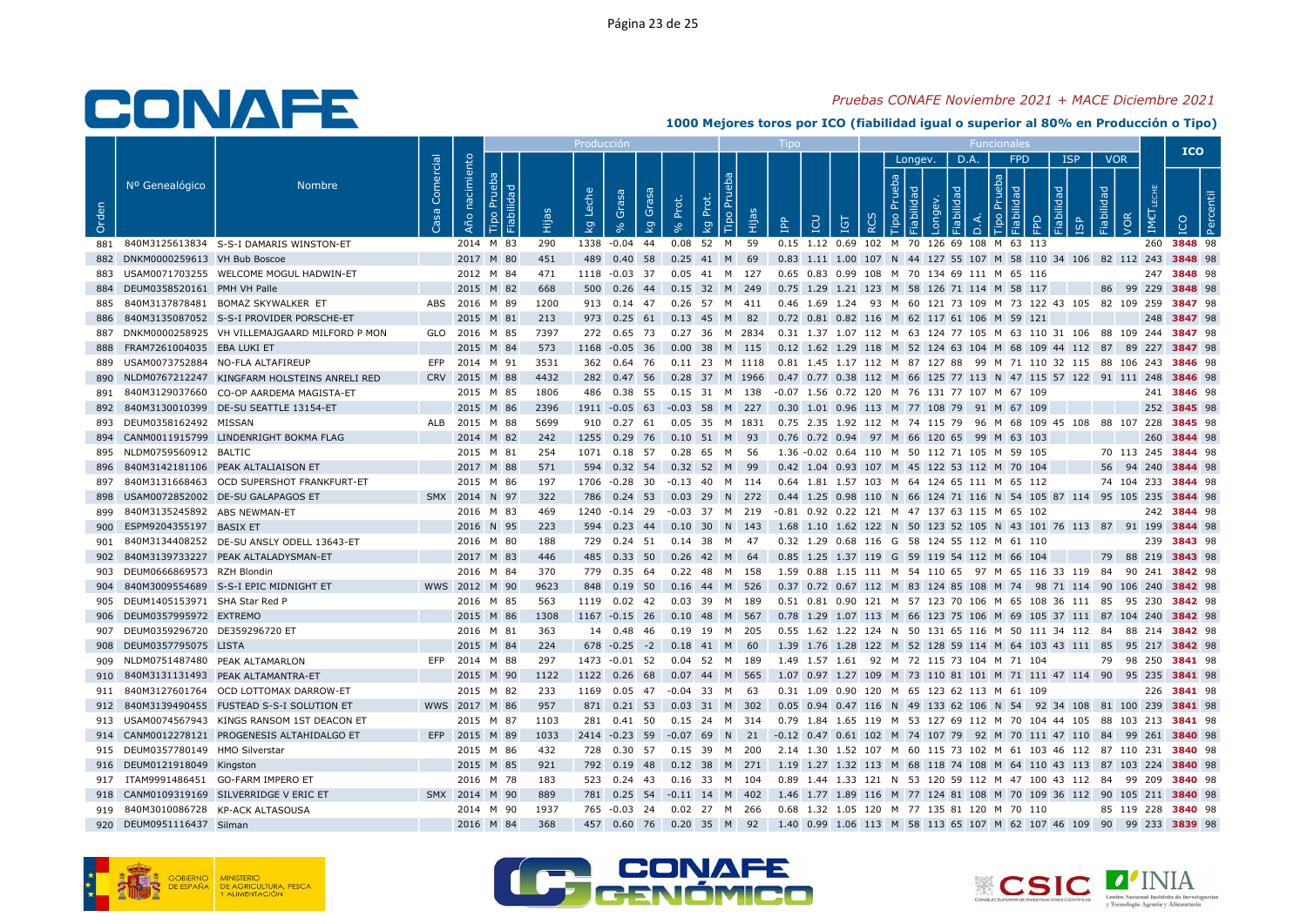## Pruebas CONAFE Noviembre 2021 + MACE Diciembre 2021

|       |                                    |                                                   |           |                |           |                                    | Producci <u>ón</u> |                      |             |                                                                                                  | $\mathsf{I}$ independent                                                      |            |                            |         |           | <b>Funcionales</b> |                  |                                  |                          |                    | <b>ICO</b>  |  |
|-------|------------------------------------|---------------------------------------------------|-----------|----------------|-----------|------------------------------------|--------------------|----------------------|-------------|--------------------------------------------------------------------------------------------------|-------------------------------------------------------------------------------|------------|----------------------------|---------|-----------|--------------------|------------------|----------------------------------|--------------------------|--------------------|-------------|--|
| Orden | Nº Genealógico                     | <b>Nombre</b>                                     | Comercial | Año nacimiento | ்<br>Hija | Leche<br>$\overline{\mathsf{k}}$ g | Grasa              | Grasa<br>Prot.<br>kg | Prot.<br>kg | <b>Tipo Pru</b><br><b>E</b>                                                                      | EQ<br>$\mathbb{R}$                                                            | <b>IGT</b> | deb<br>$\circ$<br>$\alpha$ | Longev. | D.A.<br>응 | deb<br>$\Box$      | <b>FPD</b><br>Q. | <b>ISP</b><br>lidad<br><b>GP</b> | <b>VOR</b><br>Fiabilidad | VOR<br>IM€         |             |  |
|       |                                    | 921 CANM0012130482 WESTCOAST SEASIDE ET           |           | 2015 M 86      | 620       |                                    |                    |                      |             | 864  0.08  39  0.10  38  M  213                                                                  | 0.22 0.94 0.98 110 M 68 130 73 111 M 66 95 44 119 88 118 228 3839 98          |            |                            |         |           |                    |                  |                                  |                          |                    |             |  |
|       | 922 NLDM0872360891 MANDERS DAZZEL  |                                                   |           | 2016 M 78      | 273       |                                    |                    |                      |             | 298 0.60 70 0.13 23 M 129 1.45 0.66 1.02 112 M 50 124 61 113 M 64 106 38 116 87 103 226 3839 98  |                                                                               |            |                            |         |           |                    |                  |                                  |                          |                    |             |  |
|       | 923 ESPM9204301921 EXITO ET        |                                                   |           | 2015 N 93      | 163       |                                    |                    |                      |             | 628  0.22  45  0.17  38  N  131                                                                  | 1.48 1.33 1.42 121 N 57 121 59 103 N 47 94 73 103 90 103 214 <b>3838</b> 98   |            |                            |         |           |                    |                  |                                  |                          |                    |             |  |
|       |                                    | 924 CANM0012221929 SILVERCAP SELFIE RC            |           | 2015 M 84      | 296       |                                    |                    |                      |             | 967 -0.13 21 0.00 31 M 61                                                                        | 0.50 1.28 1.10 125 M 62 127 73 115 M 52 109 43 113 85 81 212 3838 98          |            |                            |         |           |                    |                  |                                  |                          |                    |             |  |
|       |                                    | 925 840M3134199309 NO-FLA ALTAWILLIE              | EFP       | 2016 M 89      | 1714      |                                    | 877 0.25 57        |                      |             | 0.20 49 M 167                                                                                    | 0.53 1.58 1.25 100 N 52 115 73 110 M 70 102 43 108 82 98 238 3837 98          |            |                            |         |           |                    |                  |                                  |                          |                    |             |  |
|       |                                    | 926 ESPM9204342140 DYNAMIC KOSTAR SKODA ET        |           | ABK 2015 N 78  | 32        |                                    |                    |                      |             | 1066  0.15  54  0.09  44  N  24                                                                  | 1.01 1.54 1.65 109 N 50 116 52 99 N 31 100 42 109 84 103 229 <b>3837</b> 98   |            |                            |         |           |                    |                  |                                  |                          |                    |             |  |
|       |                                    | 927 FRAM8574596754 SOURCES JAUNAY LAERO SJ        |           | 2015 M 83      | 234       |                                    |                    |                      |             | 511  0.48  67  0.22  39  M  43                                                                   | 1.38 1.35 1.54 120 M 52 117 59 92 M 65 99 42 107 85 91 221 <b>3837</b> 98     |            |                            |         |           |                    |                  |                                  |                          |                    |             |  |
|       | 928 NLDM0875952040 BOUW FINAL ET   |                                                   |           | 2014 M 87      | 9822      |                                    |                    |                      |             | 732 0.07 33 0.13 37 M 6480 1.85 0.85 1.11 116 M 62 124 79 106 M 69 105 42 119 93 91 224 3837 98  |                                                                               |            |                            |         |           |                    |                  |                                  |                          |                    |             |  |
|       |                                    | 929 840M3010365126 MR DDS MEGA-WATT ET            |           | 2014 M 91      | 1509      |                                    |                    |                      |             | 478 -0.05 12 0.11 27 M 706                                                                       | 0.73 1.13 1.12 124 M 74 138 81 116 M 70 112 43 120 90 95 211 3837 98          |            |                            |         |           |                    |                  |                                  |                          |                    |             |  |
|       |                                    | 930 840M3126539652 CO-OP TROY PILEDRIVER ET       |           | CRI 2014 M 89  | 5456      |                                    | 2004 0.03 76       |                      |             | 0.03 68 M 195                                                                                    | 1.66 0.96 1.36 90 M 80 101 81 82 N 42 112 44 110 85 119 267 3836 98           |            |                            |         |           |                    |                  |                                  |                          |                    |             |  |
|       |                                    | 931 840M3130829444 AURORA JEDI JADE 451-ET        |           | 2016 M 85      | 953       |                                    |                    |                      |             | 1457  0.24  79  0.19  68  M  116  0.01  1.12  0.85  97  M  66  110  72  90  M  66  109           |                                                                               |            |                            |         |           |                    |                  |                                  |                          |                    | 270 3836 98 |  |
|       |                                    | 932 840M3128557668 ABS MANSFIELD-ET               |           | 2015 M 89      | 797       |                                    |                    |                      |             | 1599 -0.13 43 0.14 67 M 65                                                                       | 0.01 0.93 0.92 109 M 74 112 80 104 M 68 112                                   |            |                            |         |           |                    |                  |                                  |                          |                    | 249 3836 98 |  |
|       |                                    | 933 CANM0012529277 PROGENESIS MODEST ROLAND512 ET |           | WWS 2016 M 87  | 1190      |                                    | 640 0.59 83        |                      |             | 0.16 37 M 391                                                                                    | 0.57 1.09 0.94 97 M 62 124 72 105 M 69 113 40 107 81 116 258 3836 98          |            |                            |         |           |                    |                  |                                  |                          |                    |             |  |
|       |                                    | 934 USAM0071813283 DE-SU MAURICE GUST 11697       |           | 2013 M 81      | 158       |                                    |                    |                      |             | 1027 0.07 44 0.21 56 M 85                                                                        | 0.18 0.93 0.83 113 M 67 120 62 108 M 60 97                                    |            |                            |         |           |                    |                  |                                  |                          |                    | 234 3836 98 |  |
|       | 935 DEUM0122523881 KAX Kawasaki    |                                                   |           | 2017 M 78      | 89        |                                    | 1417 -0.14 35      |                      |             | 0.00 46 M 71                                                                                     | 0.67 1.11 0.73 106 M 50 122 52 111 M 62 105 36 107 82 99 248 3836 98          |            |                            |         |           |                    |                  |                                  |                          |                    |             |  |
| 936   |                                    | 840M3127297179 LADYS-MANOR SLVR GRAY ET           |           | ABS 2015 M 89  | 1512      |                                    |                    |                      |             | 985 0.23 60 -0.01 31 M 121 1.05 1.56 1.34 97 M 75 118 78 115 M 68 98 46 114 84 121 231 3836 98   |                                                                               |            |                            |         |           |                    |                  |                                  |                          |                    |             |  |
|       |                                    | 937 ITAM8990488197 SABBIONA R. STOCKMAN           |           | GLO 2014 M 82  | 1586      |                                    | 1099 -0.03 36      |                      |             | 0.03 39 M 1080 -0.13 1.28 1.04 125 M 74 123 82 107 M 52 87 45 109 88 104 211 <b>3836</b> 98      |                                                                               |            |                            |         |           |                    |                  |                                  |                          |                    |             |  |
|       | 938 DEUM1304725684 MyH Altona      |                                                   |           | 2014 M 85      | 817       |                                    |                    |                      |             | 411 0.07 21 0.04 18 M 225                                                                        | 0.55 1.42 1.09 120 M 72 140 75 116 M 66 118 40 124 87 96 217 3836 98          |            |                            |         |           |                    |                  |                                  |                          |                    |             |  |
|       |                                    | 939 ESPM9204474515 WILLEM'S HOEVE W-H BARANSINGH  |           | XF 2016 N 94   | 201       |                                    |                    |                      |             | 1285  0.04  50  0.04  46  N  69                                                                  | 1.10 1.24 1.45 118 N 50 115 52 92 N 63 89 78 109 85 90 214 3835 98            |            |                            |         |           |                    |                  |                                  |                          |                    |             |  |
| 940   |                                    | CANM0012283190 WESTCOAST MACADAM ET               |           | SMX 2015 M 90  | 3553      |                                    | 660 0.40 64        |                      |             | 0.00 22 M 1828 1.78 1.55 1.70 110 M 81 124 81 101 M 72 106 68 110 90 117 226 3835 98             |                                                                               |            |                            |         |           |                    |                  |                                  |                          |                    |             |  |
|       |                                    | 941 USAM0072851885 DE-SU HEINZ 12342 ET           |           | WWS 2014 M 90  | 3719      |                                    | 810 -0.03 26       |                      |             | -0.01 25 M 926                                                                                   | -0.47 1.07 0.58 120 M 85 133 84 129 M 69 111 58 114 87 110 223 <b>3835</b> 98 |            |                            |         |           |                    |                  |                                  |                          |                    |             |  |
|       |                                    | 942 USAM0074414205 WESTCOAST KERRIGAN ET          |           | SMX 2014 M 91  | 5094      |                                    |                    |                      |             | 1238 0.14 59 0.10 51 M 2042 0.11 1.38 1.01 108 M 83 114 86 101 M 79 89 68 107 93 108 238 3834 98 |                                                                               |            |                            |         |           |                    |                  |                                  |                          |                    |             |  |
|       | 943 USAM0071588582 BOMAZ MR MAX ET |                                                   |           | 2013 M 88      | 4773      |                                    | 1376 -0.19 28      |                      |             | -0.04 40 M 1606 1.77 1.66 1.58 115 M 76 119 81 99 M 69 119 47 107 90 116 232 3834 98             |                                                                               |            |                            |         |           |                    |                  |                                  |                          |                    |             |  |
|       |                                    | 944 DNKM0000259290 VH ANDERSTRUP RADIUM RECRUIT   |           | 2016 M 82      | 1193      |                                    |                    |                      |             | 561 0.14 34 0.21 40 M 262 0.24 1.29 1.08 114 N 47 134 68 105 M 61 107 34 115 87 94 232 3834 98   |                                                                               |            |                            |         |           |                    |                  |                                  |                          |                    |             |  |
| 945   |                                    | 840M3014562366 SANDY-VALLEY BRAVENESS ET          |           | 2016 M 82      | 200       |                                    | 576  0.14  35      |                      |             | 0.17 36 M 111                                                                                    | 0.72 1.16 0.77 120 M 50 129 52 111 M 62 106 38 107 82 100 229 3834 98         |            |                            |         |           |                    |                  |                                  |                          |                    |             |  |
|       |                                    | 946 DNKM0000257548 LANGMOSEGAARD FRANCIS RED      |           | 2014 M 87      | 1185      |                                    |                    |                      |             | -310 0.59 43 0.30 18 M 272 0.51 1.62 1.15 117 M 71 136 77 126 M 67 104 31 110 87 94 215 3834 98  |                                                                               |            |                            |         |           |                    |                  |                                  |                          |                    |             |  |
|       | 947 FRAM6414474240 LIWAY SIL ET    |                                                   |           | EVO 2015 N 96  | 291       |                                    |                    |                      |             | 285 0.17 27 0.03 12 M 1699 2.24 2.07 2.10 130 M 59 125 59 111 M 72 109 72 112 93 103 195 3834 98 |                                                                               |            |                            |         |           |                    |                  |                                  |                          |                    |             |  |
| 948   |                                    | CANM0011760206 ALEXERIN HIGH OCTANE TIMBER ET     |           | CRI 2015 M 81  | 92        |                                    |                    |                      |             | 1805 -0.24 38 -0.09 48 M 43                                                                      | 0.38 1.29 1.25 114 M 55 114 59 101 M 49 104 44 110 85 98 231 3833 98          |            |                            |         |           |                    |                  |                                  |                          |                    |             |  |
|       | 949 NLDM0599978140 DELTA CONAN     |                                                   |           | 2015 M 82      | 442       |                                    |                    |                      |             | 310 0.43 53 0.33 43 M 228 2.18 1.07 1.49 118 M 52 117 74 98 M 62 110 41 110 88 107 225 3833 98   |                                                                               |            |                            |         |           |                    |                  |                                  |                          |                    |             |  |
|       | 950 DEUM0357773437 VH Beiting      |                                                   |           | 2014 M 83      | 2237      |                                    |                    |                      |             | 106  0.56  58  0.36  39  M  892                                                                  | 1.39 0.36 0.54 117 M 65 121 77 116 M 60 118 41 110 90 100 239 3833 98         |            |                            |         |           |                    |                  |                                  |                          |                    |             |  |
|       | 951 DEUM0539547917 Brand           |                                                   |           | 2016 M 84      | 377       |                                    | 744 0.18 45        |                      |             | 0.23 48 M 156                                                                                    | 1.40 0.14 0.44 120 M 52 120 66 108 M 63 110 32 108 84 94 233 3832 98          |            |                            |         |           |                    |                  |                                  |                          |                    |             |  |
|       |                                    | 952 CANM0012478254 CEDARWAL WHIZ ET               |           | 2016 M 84      | 367       |                                    |                    |                      |             | 864 0.27 59 0.07 35 M 123 0.71 1.43 1.27 114 M 45 117 48 103 M 68 104 32 114 82 114 228 3832 98  |                                                                               |            |                            |         |           |                    |                  |                                  |                          |                    |             |  |
|       |                                    | 953 CANM0012529327 PROGENESIS TOPNOTCH ET         |           | SMX 2016 M 89  | 643       |                                    | 748  0.01  28      |                      |             | 0.16 41 M 319 -0.26 1.94 1.10 114 M 57 128 69 114 N 53 105 61 106 85 101 225 3832 98             |                                                                               |            |                            |         |           |                    |                  |                                  |                          |                    |             |  |
|       |                                    | 954 840M3131003338 S-S-I JEDI GOMES-ET            |           | 2015 M 87      | 1923      |                                    |                    |                      |             | 940 -0.06 27 0.07 38 M 331 -0.25 2.27 1.31 109 M 64 131 79 114 M 68 108                          |                                                                               |            |                            |         |           |                    |                  |                                  |                          |                    | 231 3832 98 |  |
|       |                                    | 955 840M3012643773 MR SUNVIEW COIN SUNFISH-ET     |           | 2013 M 90      | 1048      |                                    | 1357  0.03  52     |                      |             | 0.09 54 M 550                                                                                    | 0.24 0.60 0.54 120 M 78 112 82 96 M 70 108 40 117 90 87 242 3831 98           |            |                            |         |           |                    |                  |                                  |                          |                    |             |  |
| 956   |                                    | CANM0109010951 PROGENESIS DEPART ET               |           | SMX 2014 M 88  | 392       |                                    | 585 0.45 66        |                      |             | 0.13 32 M 179                                                                                    | 0.22 1.13 1.14 118 M 70 124 73 105 M 67 101 72 108 85 100 225 3831 98         |            |                            |         |           |                    |                  |                                  |                          |                    |             |  |
|       |                                    | 957 840M3129809081 C-HAVEN SUPERSHOT RESHOT-ET    |           | 2015 M 84      | 187       |                                    |                    |                      |             | 736  0.04  30  0.09  33  M  118                                                                  | 0.77 0.63 0.58 124 M 53 129 59 116 M 60 105 44 111 84 88 217 <b>3831</b> 98   |            |                            |         |           |                    |                  |                                  |                          |                    |             |  |
| 958   |                                    | 840M3013475226 HOLYLAND ELITE EXACTLY ET          |           | 2014 M 89      | 1166      |                                    | 351 0.48 60        |                      |             | $0.02$ 14 M 576                                                                                  | 1.02 1.93 1.79 127 M 78 117 77 118 M 67 101                                   |            |                            |         |           |                    |                  |                                  |                          | 70 100 193 3831 98 |             |  |
|       |                                    | 959 840M3136264241 OCD JEDI SAWYER-RC-ET          |           | 2016 M 84      | 445       |                                    | 1651 -0.13 45      |                      |             | 0.02 56 M 85                                                                                     | -0.01 1.30 0.77 121 M 64 118 68 87 M 67 105                                   |            |                            |         |           |                    |                  |                                  |                          |                    | 245 3830 98 |  |
| 960   |                                    | 840M3142332722 PINE-TREE CW LEGACY ET             |           | 2017 M 83      | 384       |                                    |                    |                      |             | 573 0.39 60 0.18 37 M 149 -0.05 1.36 0.66 115 G 59 128 56 106 M 68 100                           |                                                                               |            |                            |         |           |                    |                  |                                  |                          | 74 104 244 3830 98 |             |  |